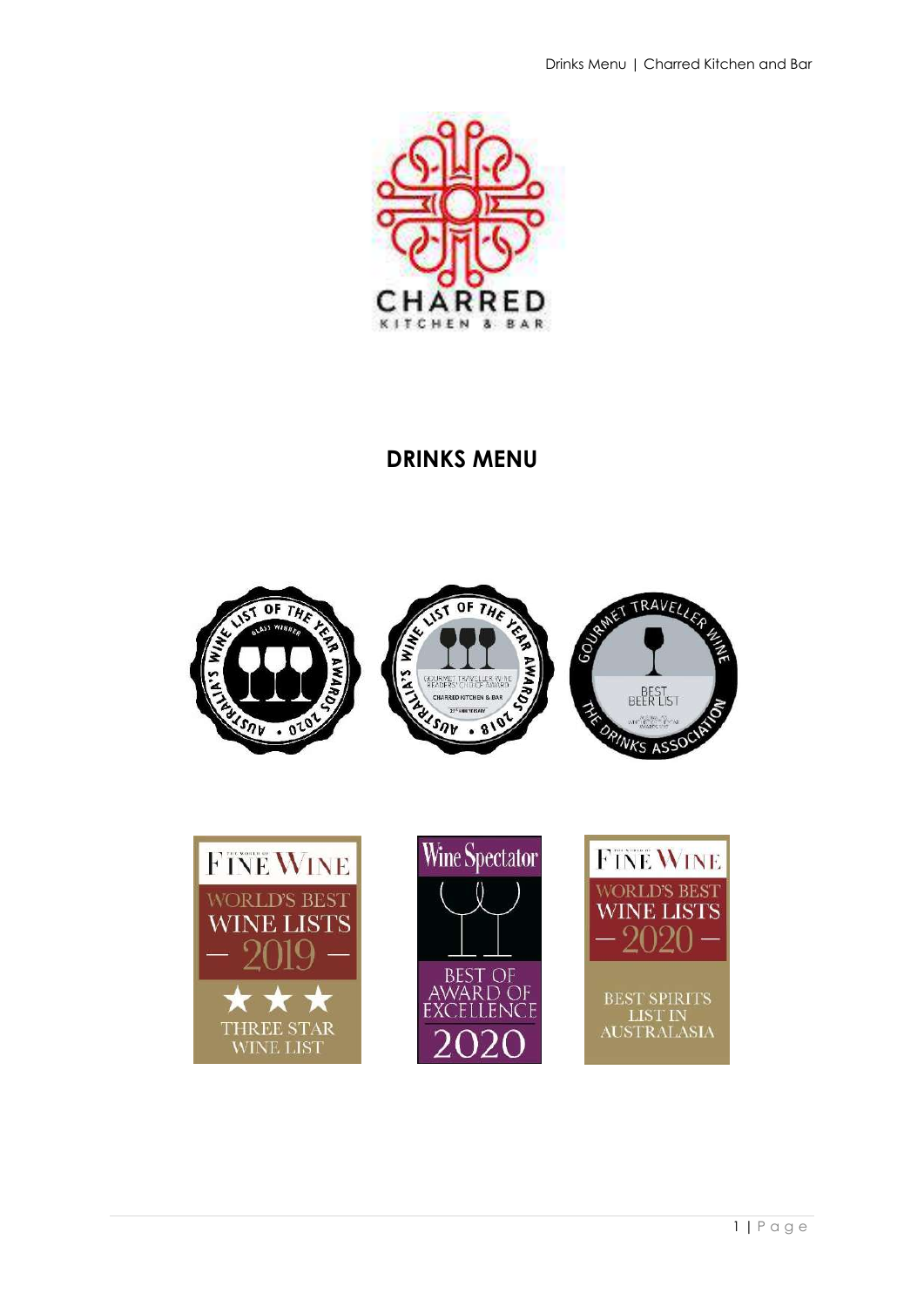# <span id="page-1-0"></span>**THE ORANGE WINE REGION**

In the late 1970's and early 1980's Stephen Doyle completed extensive site selection research throughout several Australian regions, it was Orange that he would deem the perfect place to grow grapes. He and wife Rhonda would relocate to Orange and begin plantings. Their efforts would become known as Bloodwood, a trailblazing vineyard that would not only help establish a wine industry but assist in creating one of New South Wales' most popular food and wine hubs.

The likes of Bloodwood would later be joined by other early pioneers along the Cargo Road area, including Murray Smith, who began Canobolas-Smith Wines. The winery became a cult hero through brilliant releases such as the Alchemy, which garnered international praise and a legion of followers' keen to see its development from vintage to vintage.

Iconic winemaker Philip Shaw also took an interest in the region and established a vineyard at what is now known as the Koomooloo Vineyard. Philip would use the vineyard to help assist Rosemount Wines to producing some wonderful cool-climate expressions. Later Philip would have his own label, Philip Shaw Wines, now operated by his sons Daniel and Damian. Today Philip has embarked on a new adventure known as Hoosegg wines, still saucing fruit from the same vineyard.

As the new century approached more and more producers were beginning to emerge in the region. The Robsons, Terry and Peter, invested in the region and today are responsible for Australia's first ever carbon neutral certified winery, Ross Hill. The two industry leaders have focused on creating a unique cellar door experience and now with son James and his wife Chrissy, offer cooking schools, wine education and one of the best tasting experiences in the region.

With great wine came great food. It wasn't long before the region garnered the attention of major chefs out of metropolitan areas. Sydney Morning Herald Hall of Fame Chef Michael Manners and partner Josephine would help conduct regular dinners in the region during its infancy stages. Later, in 1997 they would move to the region and establish the restaurant Selkirk's. One year later it would win the coveted best regional restaurant.

More leading chefs would follow, with Simonn Hawke establishing Lolli Redini at the beginning of the new century. Today, with the assistance of her partner Leah, the restaurant has proceeded to win an incredible number of accolades and become a regional dining institution.

In 2003 Tony and Nicole Worland would establish the restaurant Tonic at Millthorpe and later Shaun and Willa Arantz would begin Racine Restaurant at Nashdale. Both restaurants at opposite ends of the Orange region would achieve tremendous success and still to this day are two of Australia's most respected regional restaurants.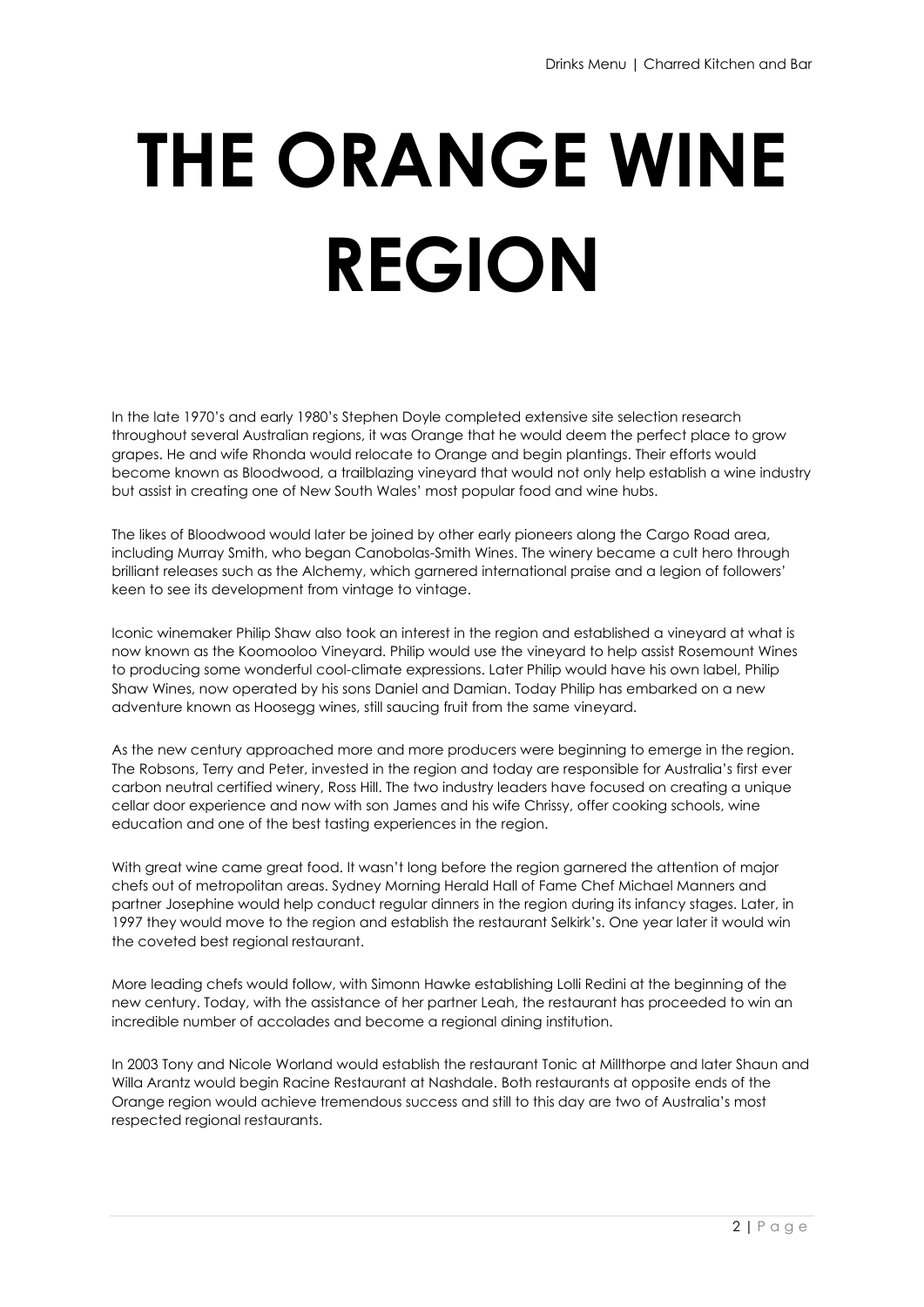Modern day Orange has seen the region develop tremendously. Sparkling wines are beginning to establish themselves as some of the best in Australia. Both Swift and De Salis wines having created individually unique, but equally wonderful expressions. Italian and Spanish varietals have been introduced by the likes of Angullong and Rowlee wines, with a surprising amount of success. The 'alternate' grapes have introduced locals and visitors alike to a whole new world of wine.

Colmar Estate have pursued excellence with national recognition for their stunning Pinot Noirs and look to now join De Salis and Swift at the very top of the Sparkling wine world. Meticulous in the vineyard and the desire to produce the best possible wine out of Orange, have seen Bill and Jane Shrapnel gain an embarrassing number of awards in a very short time.

Rising superstars Will Rikard-Bell, Matthew Atallah, Tom Ward, Matthew Eades and Jeff Byrne are among the names that are beginning to produce the wines of tomorrow. They have all looked to region as a place of untapped potential and their early wines are starting to show just what the region is capable of. The future of Orange is in very good hands with these superstars leading the charge.

Charred Kitchen and Bar is in a very fortunate position. Paying the utmost respect to those legends that blazed a trail, establishing a truly astonishing inland food and wine region. We support those heroes of the region today still helping it evolve, improve and encapsulate a clear identity that helps it standout on a national stage. We hope, as our restaurant progresses forward that we will be able to honour all our amazing producers whilst still showcasing the world of wine, beer and spirits.

David Collins

Restaurant Manager and Sommelier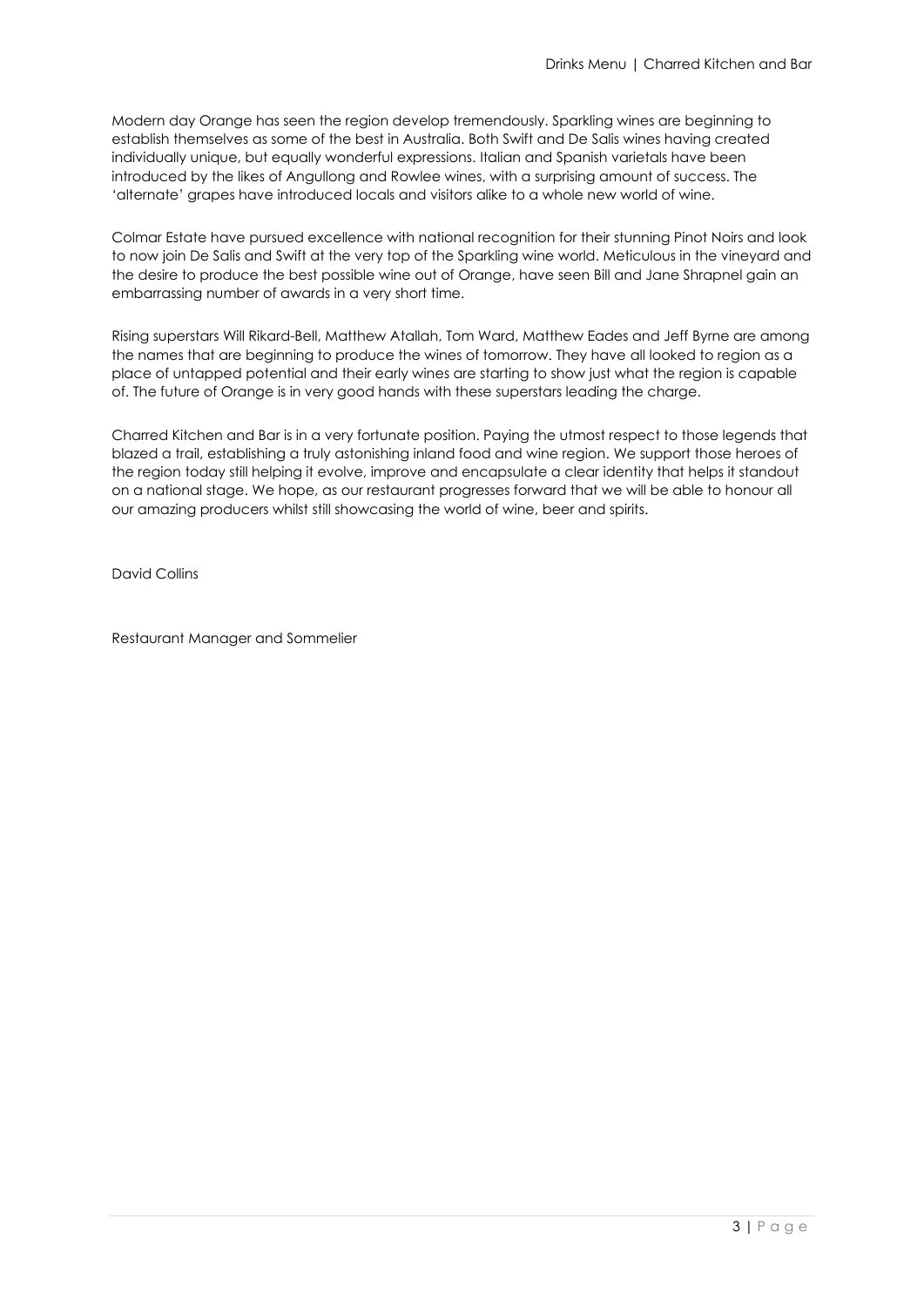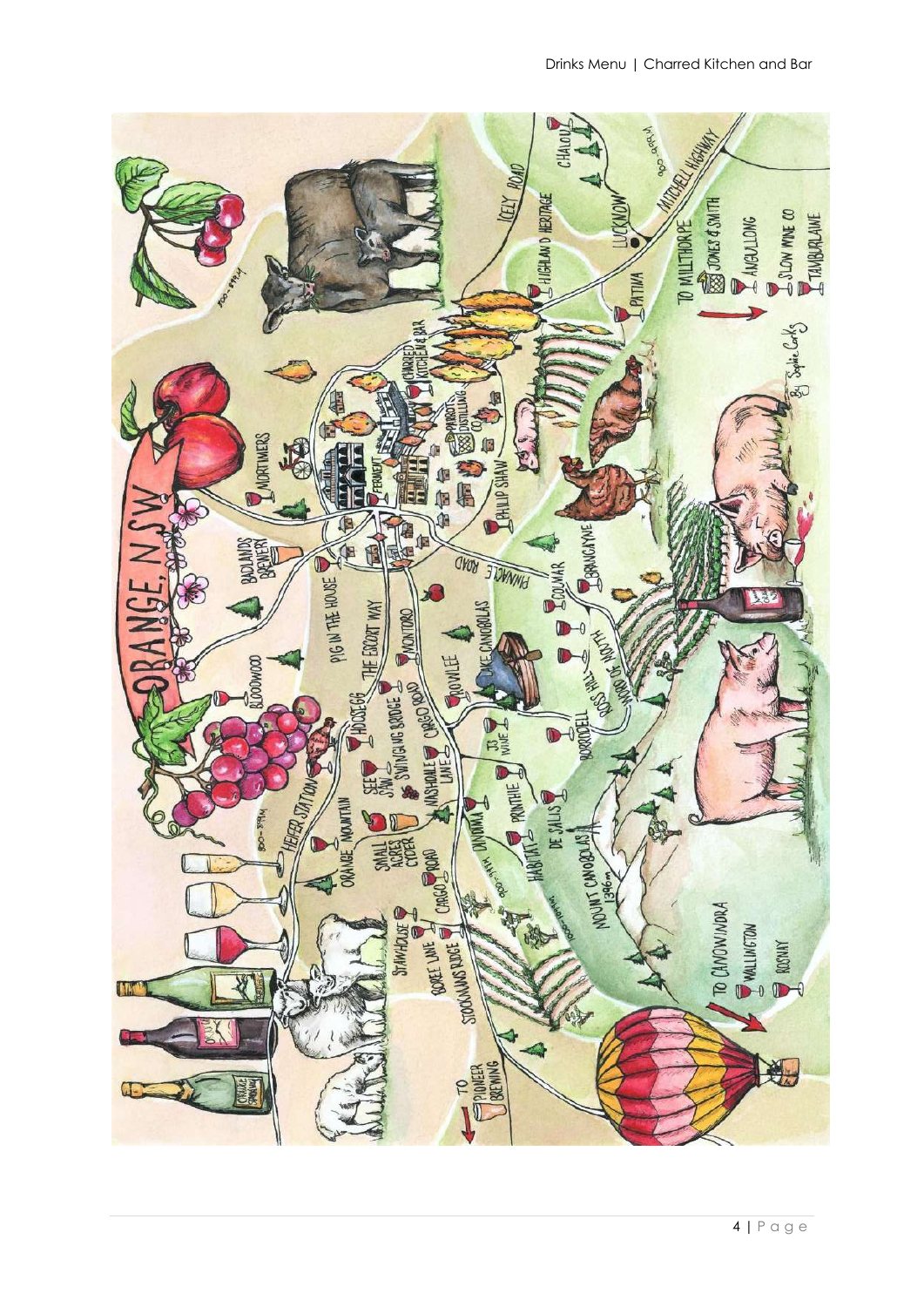# **THE LIST**

<span id="page-4-0"></span>Be proud of your region, support it and always learn from others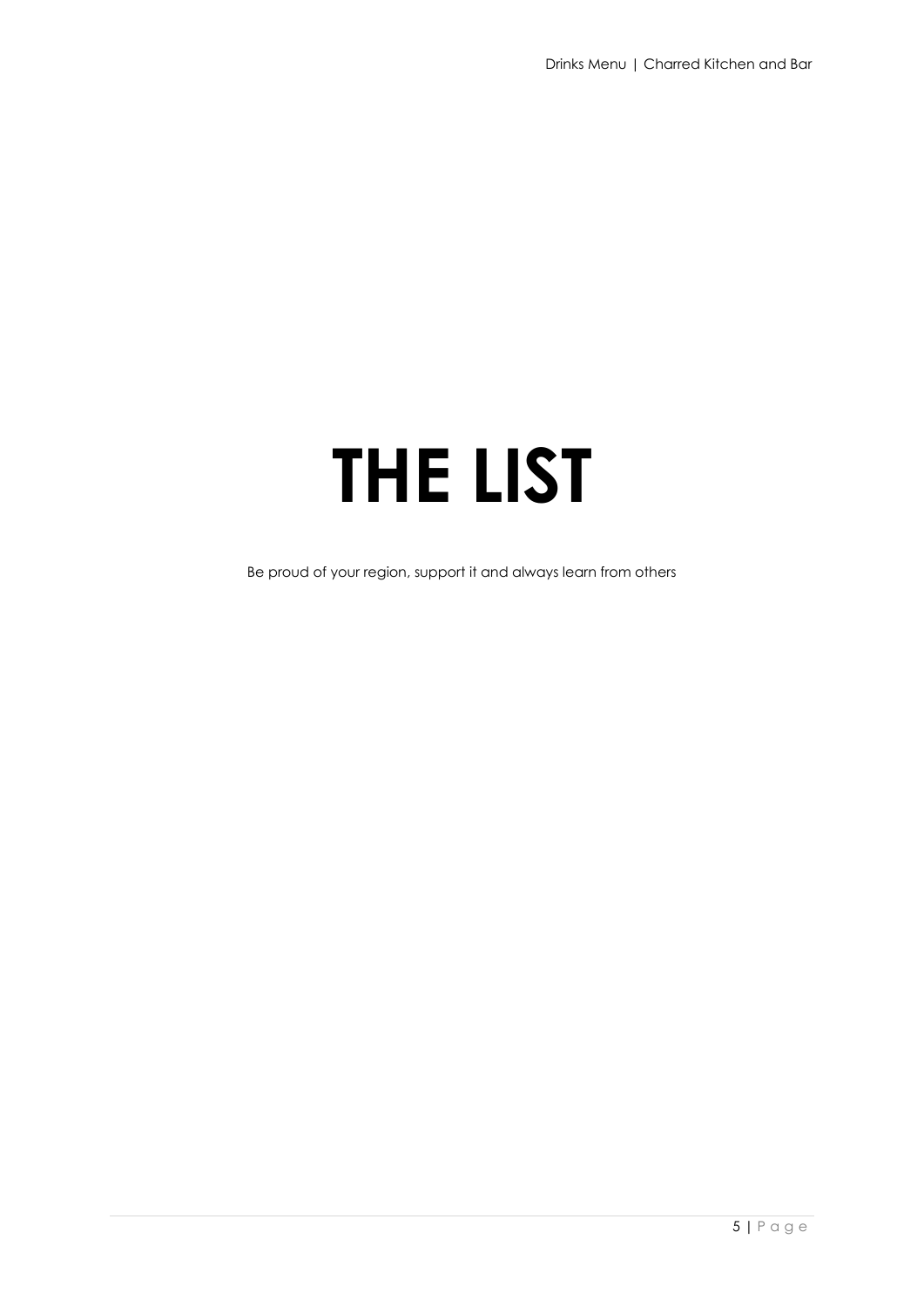#### **CONTENTS**

<span id="page-5-0"></span>

| Malbec |  |
|--------|--|
|        |  |
|        |  |
|        |  |
|        |  |
|        |  |
|        |  |
|        |  |
|        |  |
|        |  |
|        |  |
|        |  |
|        |  |
|        |  |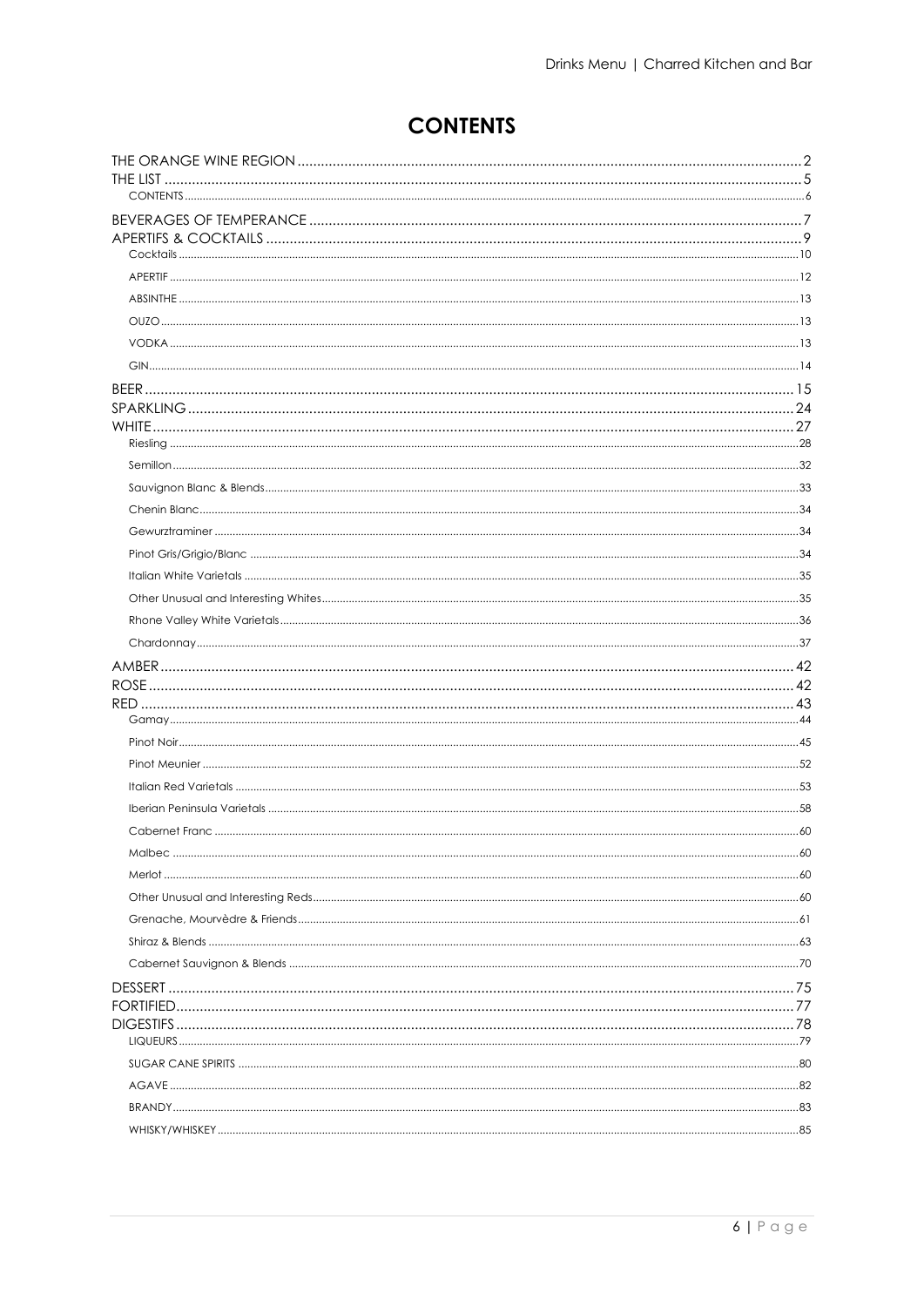# <span id="page-6-0"></span>**BEVERAGES OF TEMPERANCE**

"Temperance to be a virtue must be free, not forced.

*- C. A. Bartol*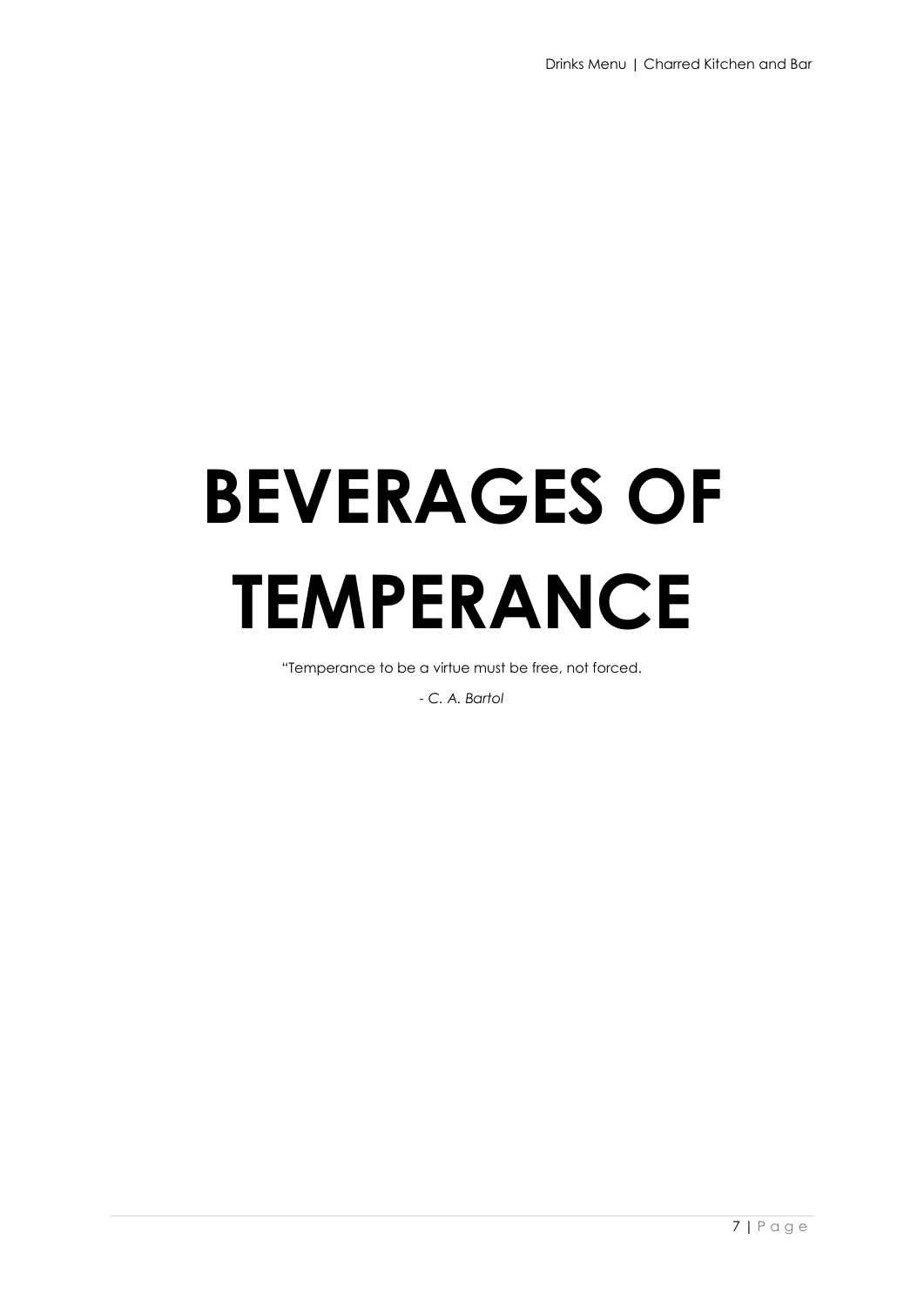## **NON-ALCHOLIC BEER**

| Heaps Normal 'Quiet XPA'    | Kingston, ACT              | 355ml | 9. |
|-----------------------------|----------------------------|-------|----|
| Sobah 'Finger Lime Cerveza' | <b>Burleigh Heads, QLD</b> | 330ml | 9. |
| Sobah 'Lemon Aspen Pilsner' | <b>Burleigh Heads, QLD</b> | 330ml | 9  |
| Up Flow Brewing Co.         | Kew, VIC                   | 355ml | 9. |

### **MOCKTAILS**

| <b>Cranberry and Rose Sprits</b><br>Cranberry, Raspberry, Pineapple and Rose Water.                | 10 |
|----------------------------------------------------------------------------------------------------|----|
| Appletini<br>Sophisticated Crisp Sweet Apple Flavor                                                | 10 |
| Smokey Piña Colada<br>Fruity Pineapple Coconut Delight with Subtle Smoky Flavors                   | 10 |
| <b>Grapefruit and Rosemary Paloma</b><br>Grapefruit Juice Lime Juice Rosemary Syrup and Soda Water | 10 |
| <b>Cucumber and Apple Collins</b><br>Apple Juice, Lemon Juice Cucumber Tonic Syrup and Soda Water  | 10 |

#### **SOFTDRINKS**

| Soft Drinks         | Coke, Diet, Zero, Lift, Sprite, Ginger Beer, Ginger Ale, Tonic, Soda |         |
|---------------------|----------------------------------------------------------------------|---------|
| Juices              | Orange, Apple, Cranberry, Pineapple                                  | -5      |
| Non-Alcoholic Cyder | Small Acres Apple & Pear or Apple & Cherry                           |         |
| Water               | Antipodes Sparkling or Still 1 Litre, New Zealand                    | $\circ$ |

## **HOT BEVERAGES**

| Cappuccino, Flat White, Long Black, Mocha, Hot Chocolate, Short Black              |                                                                        |
|------------------------------------------------------------------------------------|------------------------------------------------------------------------|
| Earl Grey, English Breakfast, Peppermint, Australian Grapefruit, Australian Green, |                                                                        |
|                                                                                    |                                                                        |
| <b>Stress-Less</b>                                                                 |                                                                        |
|                                                                                    | Chamomile, Chunky Chai, Fire Chai, Lemongrass and Ginger, Rose Garden, |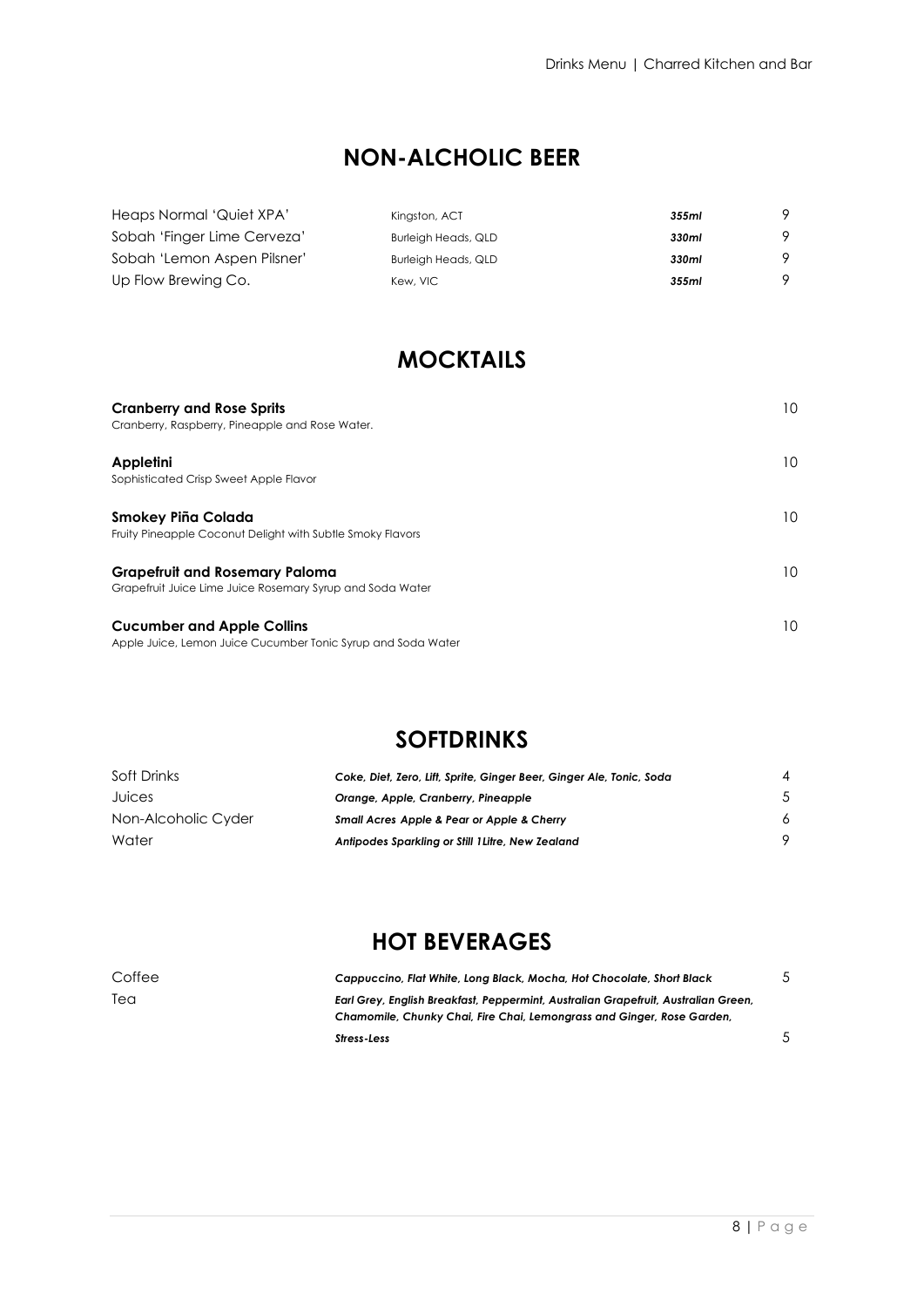# <span id="page-8-0"></span>**APERTIFS & COCKTAILS**

'I said pour yourself a drink, put on some lipstick, and pull yourself together.' - Marilyn Monroe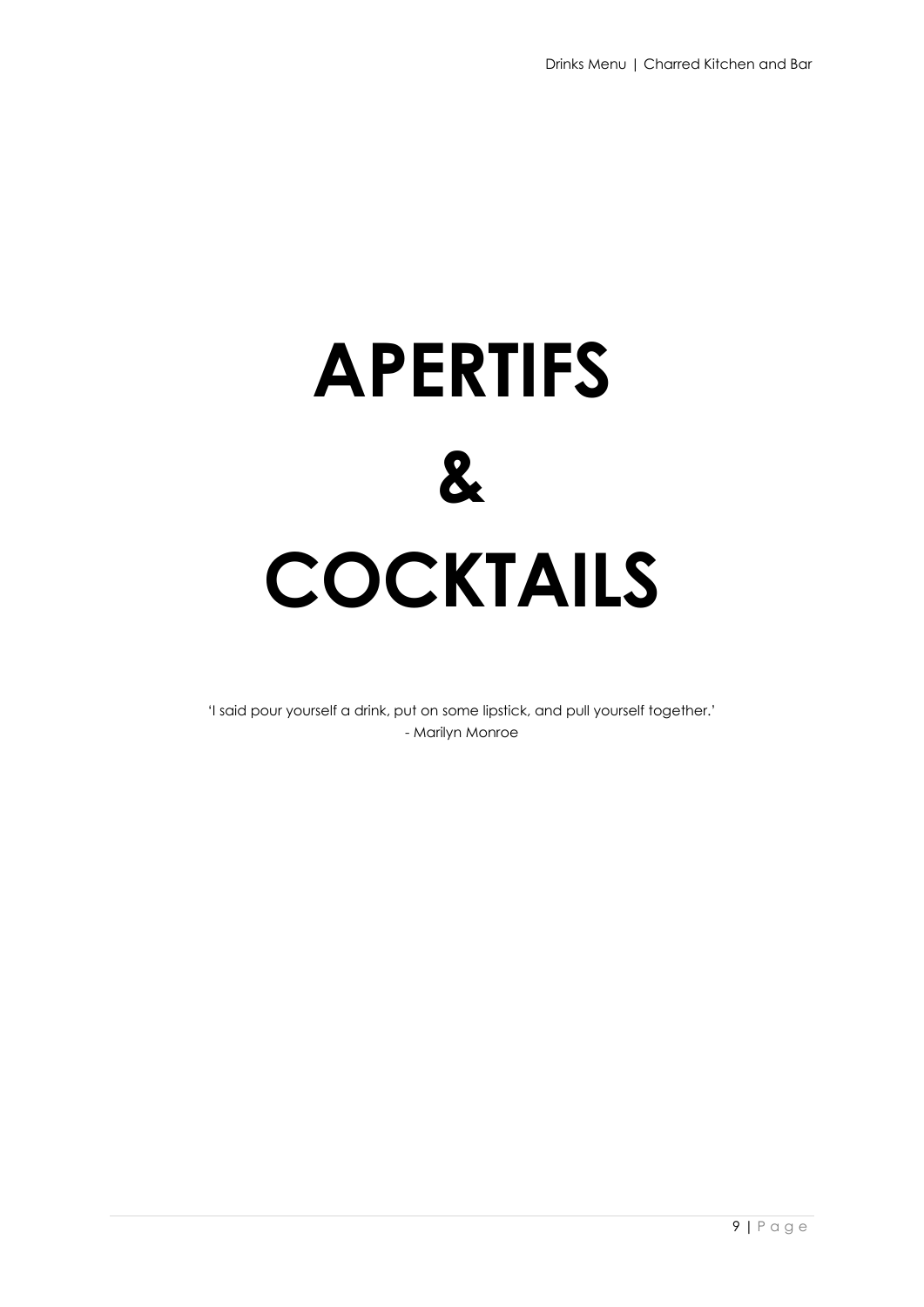# **Cocktails**

#### **SIGNATURE**

<span id="page-9-0"></span>

| <b>Central West Nog</b><br>Our Take on a traditional Egg Nog. Little bit sweet, little bit spicy. Whole lot of winter goodness.<br>House-made Spiced Rum using Black Gate Dark Rum, Local Fortified Wine and Wattle Seed, served<br>cold. | 20 |
|-------------------------------------------------------------------------------------------------------------------------------------------------------------------------------------------------------------------------------------------|----|
| <b>Earl Grey Martini</b><br>Earl Grey Tea, Four Pillars Spice Trade Gin, Lemon Juice and Egg Whites.                                                                                                                                      | 25 |
| <b>Coffee Old fashioned</b><br>House Made Coffee Bitters, Buffalo Trace Bourbon and a Sugar Cube.                                                                                                                                         | 18 |
| <b>Green Emma</b><br>Bison Grass Infused Vodka, Cointreau, Peach Liquor with Apple Juice and Bitters                                                                                                                                      | 18 |
| <b>Smoking Dama</b><br>Del Vida Mezcal, Cointreau Pineapple, Lime and Rosemary Infused Syrup                                                                                                                                              | 20 |
| Sour Grandma<br>Our Take on the Classic Gin Sour, Featuring Local Epoch Gin, Crème di Cassis, Pineapple Juice and Egg Whites for that Smooth<br>Creamy Texture. (Can be Enjoyed by all, not just Grandma)                                 | 20 |

#### **CLASSICS**

| <b>Aperol Spritz</b>                                                                                                                                         | 15 |
|--------------------------------------------------------------------------------------------------------------------------------------------------------------|----|
| Aperol, See Saw Prosecco & Soda Water. If You Sip with Your Eyes Shut, You Could Almost be in Venice  Almost                                                 |    |
| <b>French Martini</b>                                                                                                                                        | 20 |
| Born Straight out of the 80's, this Fun Twist on a Classic Martini no one Could be Offended by a Harmonious Mix of Vodka,<br>Chambord & Pineapple Juice      |    |
| <b>Cupids Cup</b>                                                                                                                                            | 20 |
| A Romantic Blend of Pisco, Aperol Lemon Juice and Egg Whites to Make it Smooth and Sexy                                                                      |    |
| <b>Espresso Martini</b>                                                                                                                                      | 22 |
| A Classic Crowd Pleaser Made with Locally Roasted Cold Brew, Mr. Black Coffee Liquor, Vodka and a Touch of Sweetness                                         |    |
| Margarita                                                                                                                                                    | 30 |
| Herradura Tequila, Cointreau and Lime Juice all you have to do is let us Know if you want a full or half rim. Want a Spicey Margarita<br>let the staff know! |    |
| <b>Barrel Aged Negroni</b>                                                                                                                                   | 20 |
| The perfect mix of Gin, Sweet Red Vermouth and Campari bring us this Italian beauty! Aged in our own barrel                                                  |    |
| <b>Sours</b>                                                                                                                                                 | 19 |
| Dissarano or Whiskey with Velvety balance of sweet and sour with egg white lemon juice and a touch of sweetness                                              |    |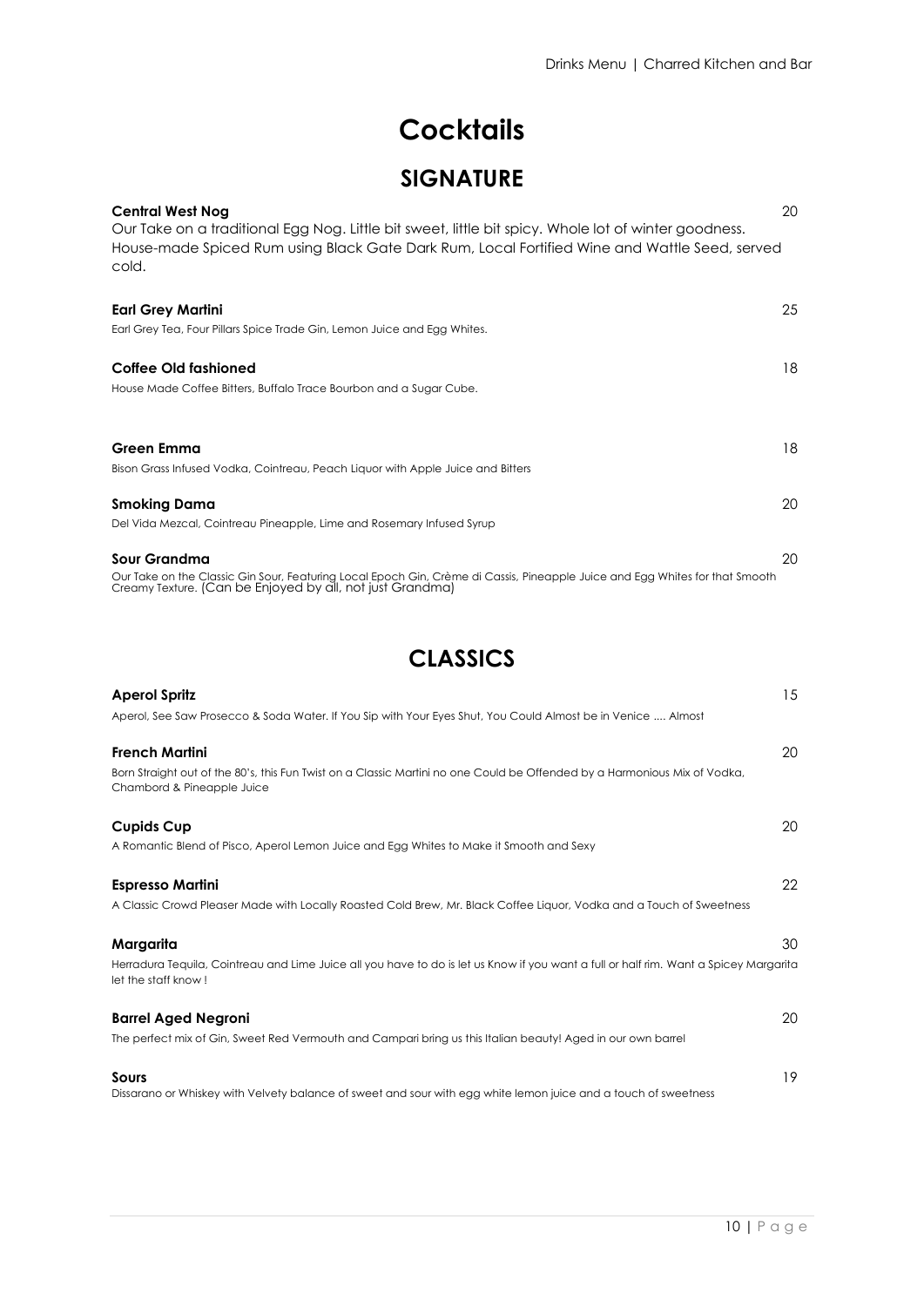#### **Three Little Piggies Old Fashioned**

Your choice of one of the three Whistle Pigs

| Whistle Pig 10                                                           | 25 |
|--------------------------------------------------------------------------|----|
| Whistle Pig 'Old World' 12                                               | 30 |
| Whistle Pig 15                                                           | 50 |
|                                                                          |    |
|                                                                          |    |
| <b>Gin Martini</b>                                                       | 45 |
| SMWS Nettle Gin and Oscar 697 Extra Dry Vermouth.                        |    |
| Served with a lime twist, let us know if you would prefer olives instead |    |
|                                                                          |    |
|                                                                          |    |
|                                                                          |    |
| <b>Vodka Martini</b>                                                     | 35 |

Hartshawn Sheep's Whey Vodka and Berto Bianco Vermouth. Served with a lemon twist, let us know if you would prefer olives instead

Have a classic favourite that you would like? Please ask our bar manager for help…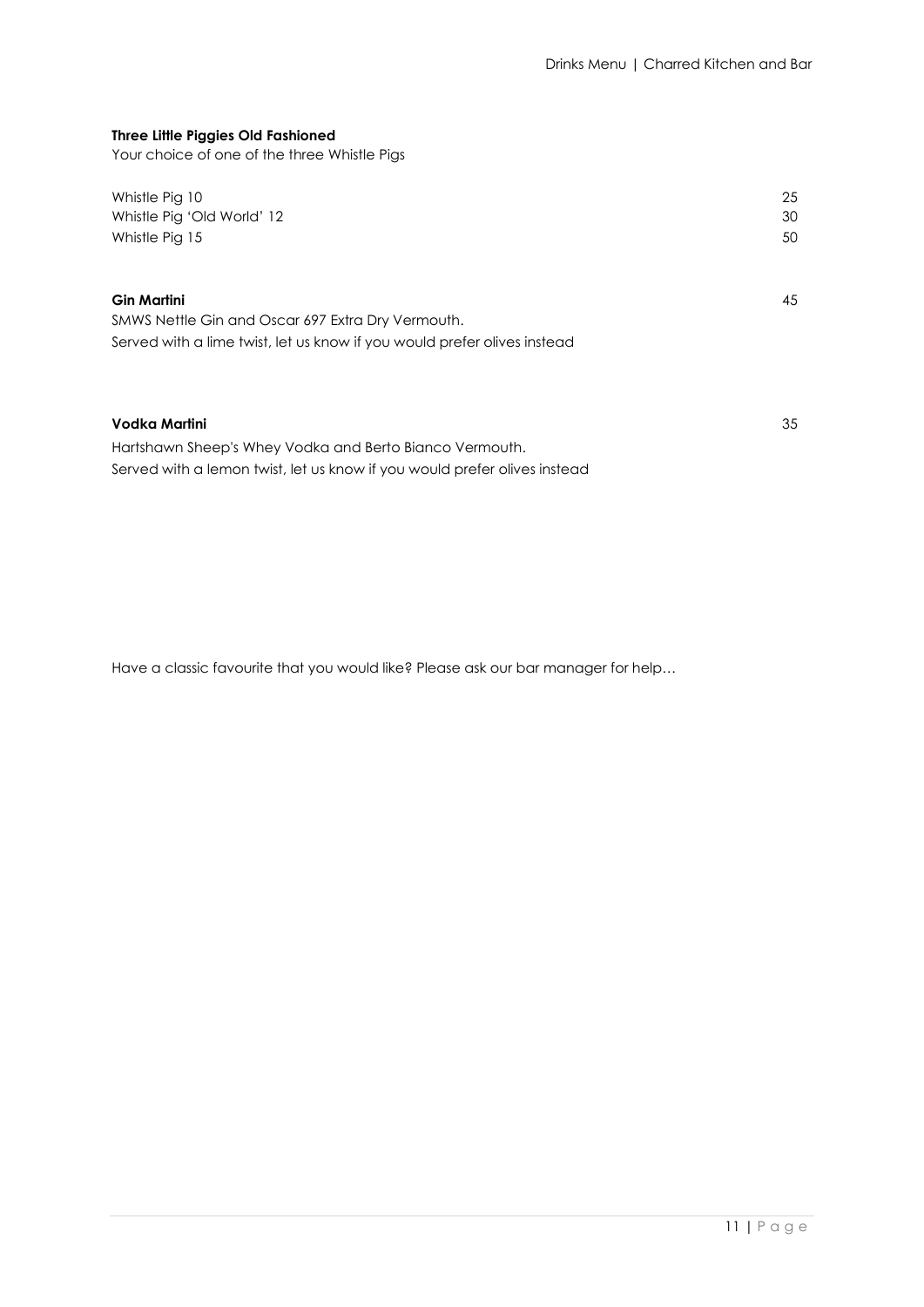# **APERTIF**

#### **Bitters**

30ML

<span id="page-11-0"></span>

| Aperol                    | Italv            |    |
|---------------------------|------------------|----|
| Campari                   | Italv            |    |
| Doliin Suedois            | Chambéry, France | 13 |
| Granda Vallet Pink Bitter | Hildago, Mexcio  | 13 |

#### **Mistelles**

60ML GLASS

1979 Jean Grosperrin 'MMC 3' Dumanngin Ratafia de Champagne Jacques Tissot Macvin Blanc du Jura Rhubhi 'Mistelle de Rhubarb'

| Pineau des Charentes | 33 |
|----------------------|----|
| Champagne            | 20 |
| Jura                 | 19 |
| Sydney, Australia    | 22 |

#### **Pastis**

30ML

| Pernod                           | 40% | France |                |
|----------------------------------|-----|--------|----------------|
| Henri Bardouin 'Grand Cru'       | 45% | France |                |
| Jean Boyer 'Pastis de Champagne' | 45% | France | $\overline{4}$ |

#### **Vermouth**

30ML

| Adelaide Hills Distillery ' Rosso' | Grenache              | Adelaide Hills, SA | 15 |
|------------------------------------|-----------------------|--------------------|----|
| Barbadillo 'Ataman'                | Manzanilla            | Jerez, Spain       | 13 |
| Berto 'Di Torino Bianco Superiore' | <b>Piemonte Blend</b> | Piedmont, Italy    | 14 |
| Berto 'Di Torino Rosso Superiore'  | <b>Piemonte Blend</b> | Piedmont, Italy    | 14 |
| Oscar 697 'Extra Dry'              | Trebbiano             | Italy              |    |
|                                    |                       |                    |    |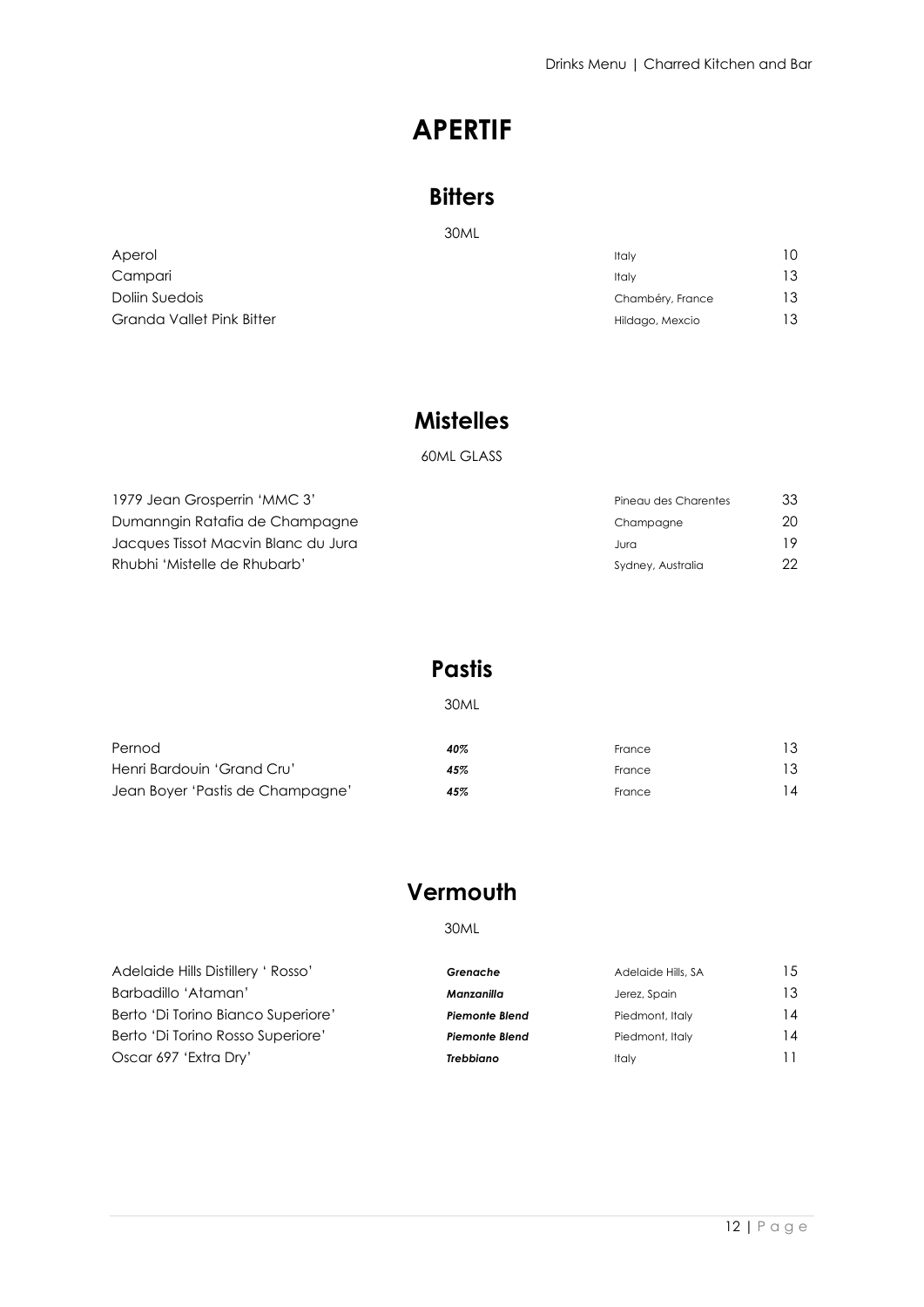# **ABSINTHE**

30ML

<span id="page-12-0"></span>

| 69% | 18 |
|-----|----|
| 65% | 21 |
| 40% | 20 |
| 72% | 21 |
|     |    |

## **OUZO**

30ML

<span id="page-12-1"></span>

| Metaxa Ouzo | 40% | Athens, Greece |    |
|-------------|-----|----------------|----|
| Ouzo 12     | 40% | Volos, Greece  | 10 |

# **VODKA**

30ML

<span id="page-12-2"></span>

| Archie Rose ' Original'                    | 40% | Sydney, Australia             | 15 |
|--------------------------------------------|-----|-------------------------------|----|
| Crystal Head                               | 40% | Newfoundland/Labrador, Canada | 16 |
| Grey Goose                                 | 40% | Picardy, France               | 12 |
| Hart Shorn Distillery Sheep's 'Whey Vodka' | 40% | Birch's Bay, TAS              | 20 |
| Legend of Kremlin                          | 40% | Russia                        | 27 |
| Roque Voodoo Bacon Maple                   | 40% | Portland, Oregon, USA         | 17 |
| Titos                                      | 40% | Austin, Texas, USA            | 16 |
| Zubrowka                                   | 40% | Bialystok, Poland             | 11 |
|                                            |     |                               |    |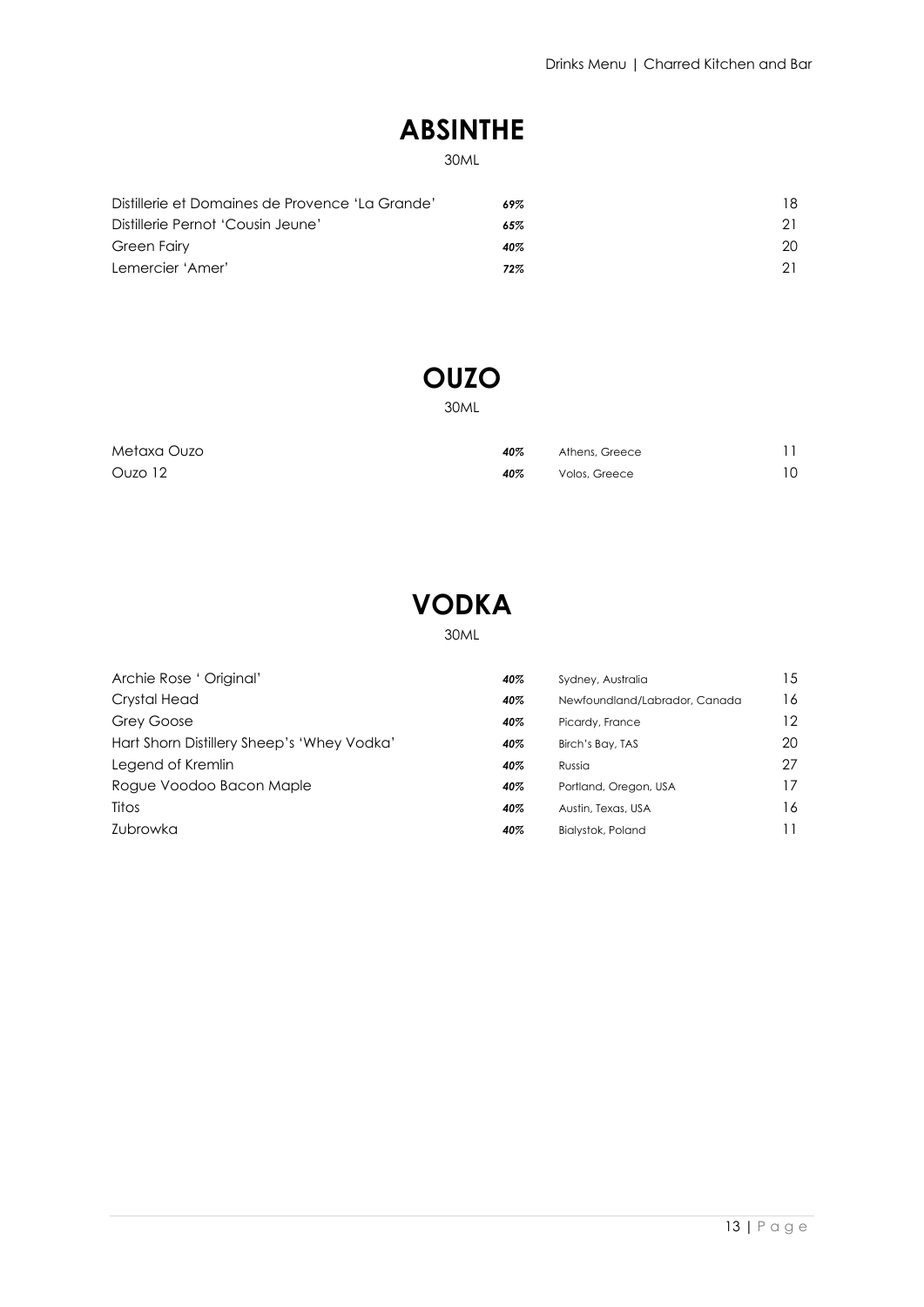# **GIN**

#### 30ML

<span id="page-13-0"></span>Gin has numerous amounts of styles. The common element is juniper berries, with distillers adding their own twist of *ingredients, botanicals and styles to create unique takes on the spirit. Gin has had a major increase in Australian producers, as many of the local distillers, having ambitions of whisky production, turn to the aromatic spirit as a source of income whilst they begin aging their whisky.*

| Abelforth's 'Bathtub Gin'                          | 43.3% | London, England          | 15 |
|----------------------------------------------------|-------|--------------------------|----|
| Adelaide Hills Distillery 'Green Ant Gin'          | 42%   | Adelaide Hills, SA       | 16 |
| Aviation                                           | 42%   | Portland USA             | 12 |
| Bathurst Grange Distillery 'Australian Dry'        | 42%   | Bathurst, NSW            | 13 |
| <b>Bathurst Grange Distillery 'Blue Mountains'</b> | 42%   | Bathurst, NSW            | 13 |
| <b>Blind Tiger</b>                                 | 42.7% | Renmark, SA              | 13 |
| <b>Bombay Sapphire</b>                             | 40%   | Whitechurch, England     | 10 |
| The Botanist                                       | 46%   | Islay, Scotland          | 15 |
| Death Gin                                          | 42%   | Collingwood, VIC         | 13 |
| <b>Four Pillars</b>                                | 41.8% | Healesville, VIC         | 13 |
| Four Pillars 'Bloody Shiraz'                       | 37.8% | Healesville, VIC         | 14 |
| Four Pillars 'Olive Leaf'                          | 43.8% | Healesville, VIC         | 13 |
| Four Pillars 'Spice Trade'                         | 43.8% | Healesville, VIC         | 13 |
| Garden Grown                                       | 42%   | Sydney, NSW              | 13 |
| Hart Shorn Distillery Sheep's 'Whey Gin'           | 40%   | Birch's Bay, TAS         | 20 |
| <b>Hendricks</b>                                   | 41.4% | Girvan, Scotland         | 12 |
| Husk Distillers 'Ink'                              | 43%   | Mt Warning NSW           | 12 |
| Jones & Smith 'Epoch Navy Strength'                | 57.1% | Orange, NSW              | 16 |
| Jones & Smith 'Epoch Signature Dry'                | 42%   | Orange, NSW              | 12 |
| Jones & Smith 'Epoch Cherry'                       | 33.5% | Orange NSW               | 10 |
| Plymouth Sloe                                      | 26%   | Plymouth, England        | 12 |
| Poor Toms 'Sydney Rare Dry'                        | 41.3% | Sydney NSW               | 10 |
| SMWS GN4.2 Nettle Smooch                           | 48.1% | Northern Ireland         | 24 |
| Tangueray No. 10                                   | 47.3% | Cameron Bridge, Scotland | 13 |

#### *Archie Rose*

*Founded 2014 Archie Rose has helped revolutionise distilling in not only Sydney and NSW but the entire Australian distillery scene. Reworking the concept of what it means to be a distillery has been reinvented by Archie Rose as they now offer their award-winning spirits from a remarkable venue in Rosebery, Sydney.*

| Signature           | 42%   | Sydney, NSW     | 12 <sup>°</sup> |
|---------------------|-------|-----------------|-----------------|
| Distillers Strength | 52.4% | Sydney, NSW     | 15              |
| Harvest             | 40%   | Sydney, NSW     | 13              |
| Inside              | 40%   | Sydney, NSW     | 15              |
| Outside             | 40%   | Sydney, NSW     | 15              |
|                     |       |                 |                 |
| <b>Fruit Cup</b>    |       |                 |                 |
| Pimm's 'No. 1 Cup'  | 25%   | London, England | 13              |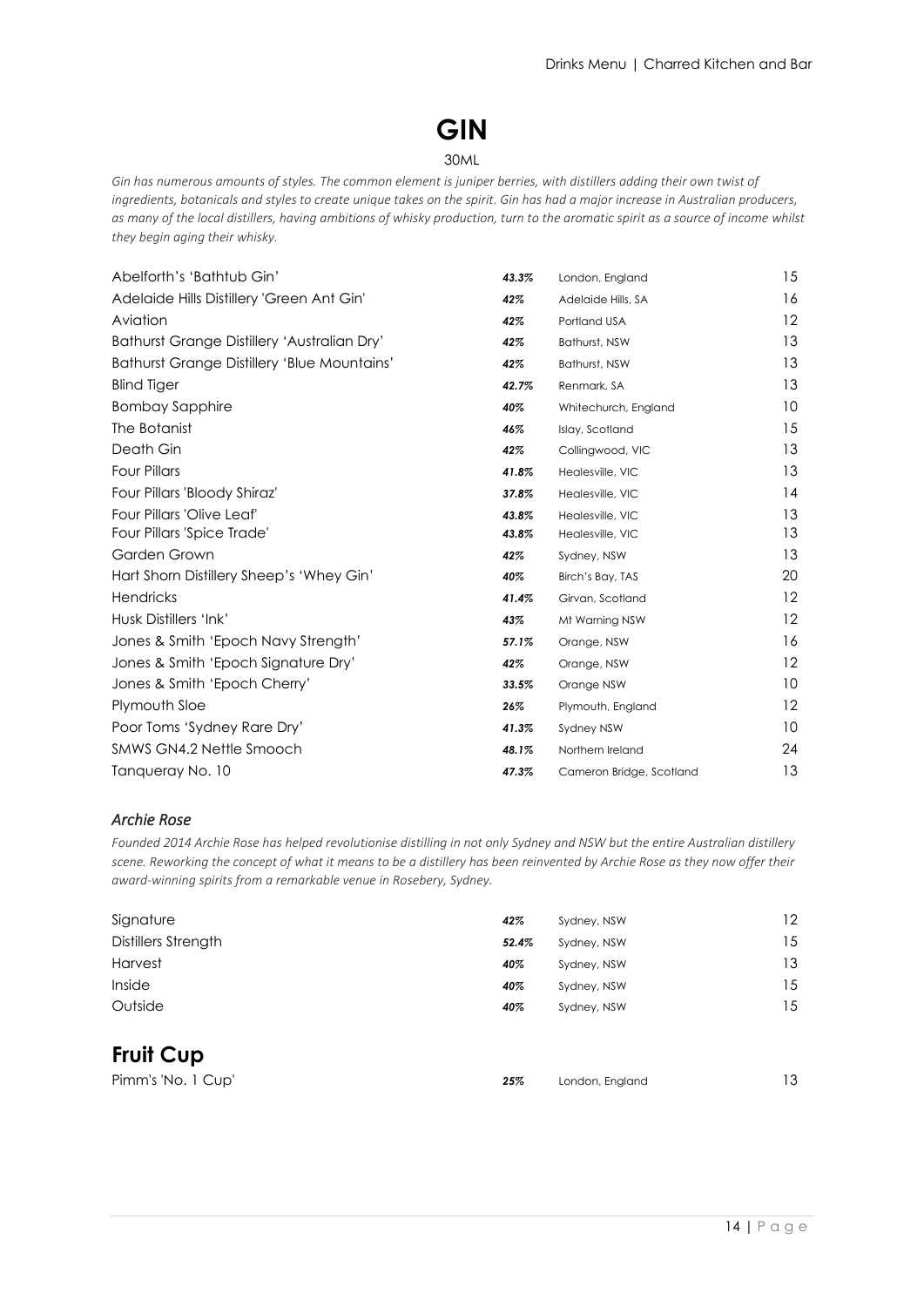

<span id="page-14-0"></span>"What care I how time advances? I am drinking ale today."

*- Edgar Allan Poe*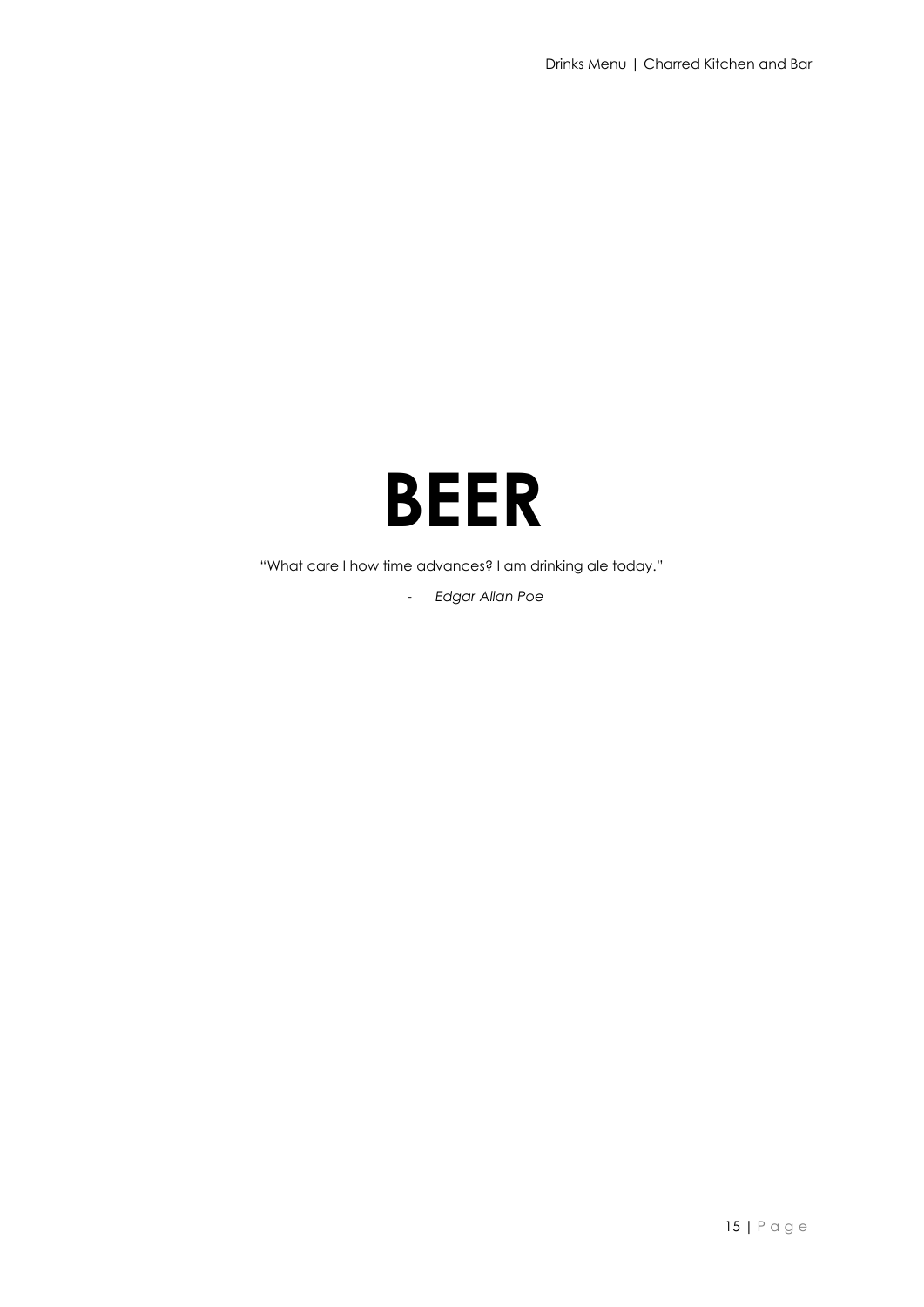#### Drinks Menu | Charred Kitchen and Bar

#### **ON TAP**

#### **Badlands Pilsner Community Community Community Orange, NSW 5.1% Community Community Property Assumed 7 sch 9**

A remarkable full-bodied pilsner that really makes traditional Czech and German styles seem very thin. Its depth not going unnoticed by leading beer experts with it being picked as one of Australia's Top 20 beers by the Australian in 2020

**Coopers Pale Ale Adelaide, SA 4.5% mid 7 sch 9** Founded 1862 Coopers are now Australia's largest locally owned brewery, building a legacy of uniqueness and consistency that rewarded them with a parochial and loyal customer base. There pale ale is recognised country wide and is more often than not most Australian's first introduction to concept of a pale ale.

**Pioneer XPA Crange, NSW 5.6% Mid 7 sch 9** Pete Gerber is one or Orange's greatest characters, passionate about beer, flavour and creating truly remarkable products. His beers are much like him full of big character. The XPA has subtle fruit notes but is balanced incredibly well with malty notes and bitterness. All grain that goes into this beer is farmed off Pete's farm just west of Orange towards Cargo.

**Bentspoke IPA ' Crankshaft' Canberra, ACT 5.8% mid 8 sch 10** Now voted as Australia's best beer on the Hottest 100 beers, Bentspoke have been an utter inspiration in Canberra. Their IPA is a brewers dream for an IPA, not over hopped, full mouth feel and not blown out alcohol. Staff favourite

**Akasha 'Tradewinds Lager' Five Dock, NSW 4.4% mid 6 sch 8** The idea of lager can be a seemingly boring one in today's ever creative beer market. Akasha though are able to get wonderful depth and incredible maltiness with their benchmark lager. Often described as a 'gateway' to craft, this beer is defintly a great jumping on point for your traditional lager lovers.

**Hop Nation 'Tan Lines' Melbourne, VIC 4% mid 8 sch10** Two words always ring out when you think about Hop Nation Brewery, quality and innovation. Tan Lines is another foray into sours for the brewery, this time with a passionfruit and mint expression. Here you will find a fresh and fruity beer with a delicate hint of mint.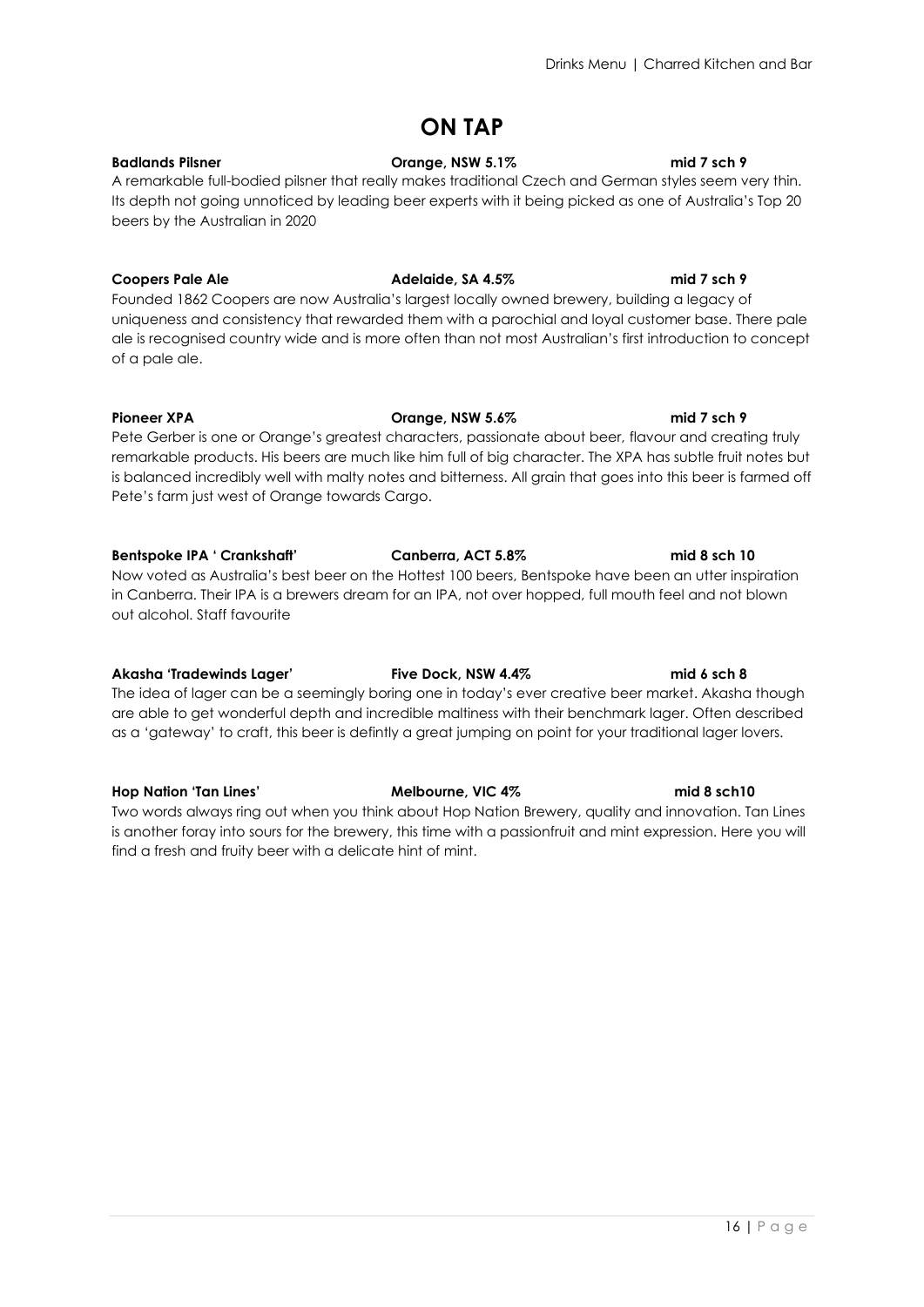#### **PALE ALES**

*Originating from Burton-on-Trent in England, it's a beer that uses pale malts with a style that tends to be hop forward and malty.* 

| 5.8% 330ml    | Auckland, NZ             | $12 \overline{ }$ |
|---------------|--------------------------|-------------------|
| 4.8% 375ml    | Uralla, NSW              | 9                 |
| 4.2% 330ml    | Somerset, United Kingdom | 10                |
| 5.3% 375ml    | Sydney, NSW              | 10 <sup>°</sup>   |
|               |                          |                   |
| $3.5\%$ 330ml | Metricup, WA             | 9                 |
| $3.2\%$ 375ml | Canberra, ACT            | 10                |
| 4.5% 375ml    | Adelaide, SA             | 8                 |
| $3.5\%$ 375ml | Orange, NSW              | 8                 |
|               |                          |                   |
| 5.6% 355ml    | Katoomba, NSW            | 10                |
|               |                          |                   |

#### **BLONDE ALE/GOLDEN ALE/KOLSCH**

*Light, approachable ales that often receive the title 'Summer Ale'. Tend to be easier on alcohol.*

| James Squire 'Chancer'             | 4.5% 330ml | Sydney, NSW    |  |
|------------------------------------|------------|----------------|--|
| Southern Highlands 'Naked Harvest' | 4.2% 375ml | Moss Vale, NSW |  |
| Two Birds Brewing 'Sundaze Sippah' | 5% 375ml   | Spotswood, Vic |  |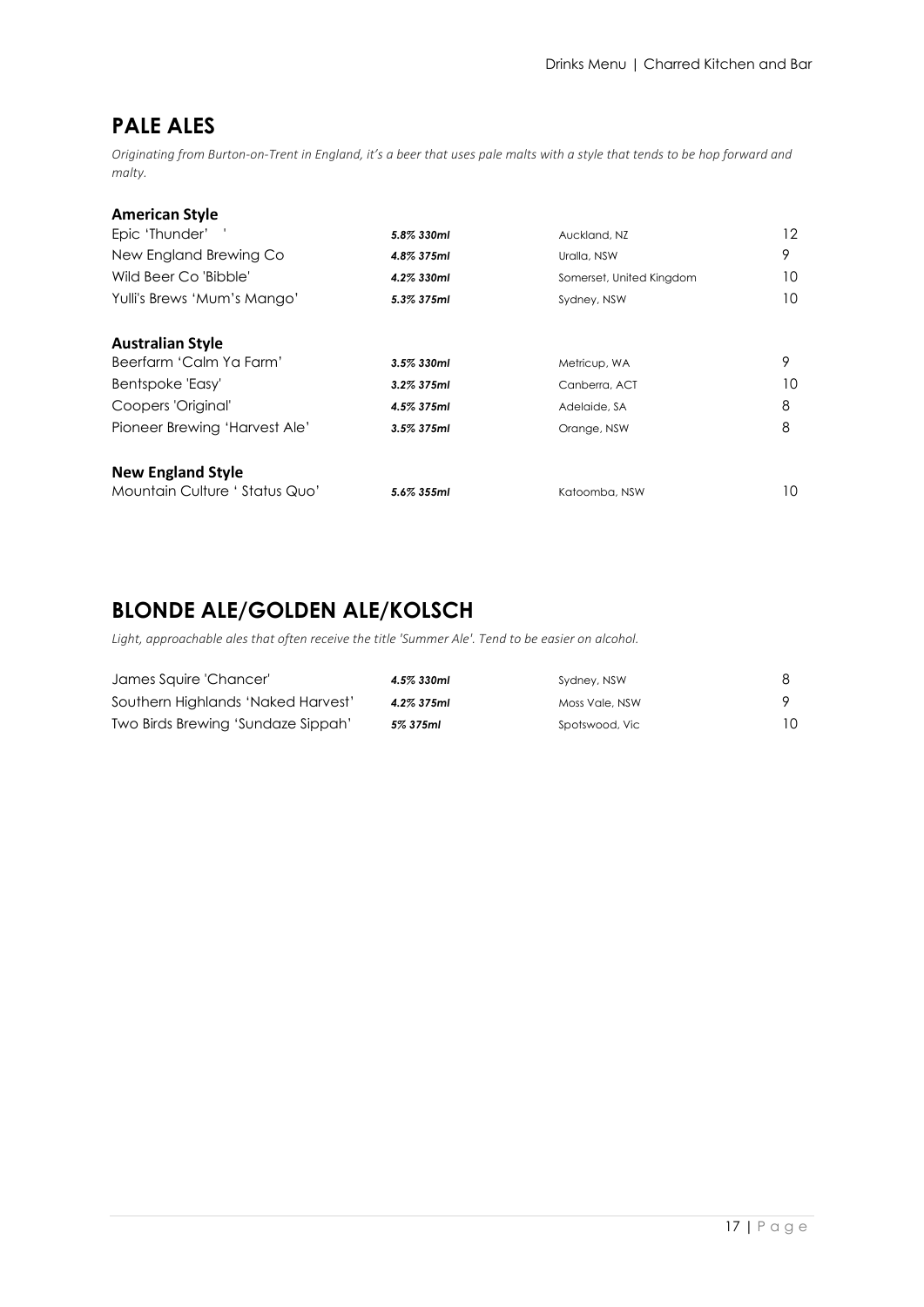### **IMPERIAL PALE ALES**

*Traditionally highly hopped and formulated to survive long sea voyages in the nineteenth century. Today it is style of beer with vast incarnations.*

| American                         |            |                                |    |
|----------------------------------|------------|--------------------------------|----|
| Bentspoke 'Sprocket'             | 7% 375ml   | Canberra, ACT                  | 10 |
| BrewDog 'Punk'                   | 5.6% 330ml | Ellon, Aberdeenshire, Scotland | 9  |
| Cromarty 'Whiteout'              | 3.8% 330ml | Cromarty, Scotland             | 12 |
| Loch Lomond 'Lost in Mosaic'     | 5% 440ml   | Alexandria, Scotland           | 12 |
| Nomad 'Jetlag Finger Lime'       | 6.2% 330ml | Brookvale, NSW                 | 12 |
| Sierra Nevada 'Torpedo'          | 7.2% 355ml | Chico, CA, USA                 | 10 |
| <b>New England</b>               |            |                                |    |
| 2 Birds 'Chew Tang Can'          | 6% 375ml   | Spotswood, VIC                 | 10 |
| Badlands 'Acronym Abuse'         | 6.3% 440ml | Orange, , NSW                  | 11 |
| Deep Creek 'Zenith'              | 6% 330ml   | Auckland, NZ                   | 12 |
| Hope 'Grapefruit Hazy'           | 9% 375ml   | Hunter Valley, NSW             | 10 |
| Nomad 'Jetlag-01 DDH Hazy'       | 6.5% 440ml | Brookvale, NSW                 | 14 |
| Yeastie Boys 'Raised on Robbery' | 5% 440ml   | Brookvale, NSW                 | 12 |
| <b>Black</b>                     |            |                                |    |
| Moo Brew 'Winter IPA'            | 6.5% 375ml | Bridgewater, TAS               | 12 |
| <b>Session</b>                   |            |                                |    |
| Nomad Brewing Co. 'Juicy As'     | 4.5% 330ml | Brookvale, NSW                 | 9  |
| To øl 'Tropical Rumble'          | 4.3% 500ml | Svinninge, Copenhagen          | 8  |
| To øl 'Durst Für Gehen'          | 4.5% 500ml | Svinninge, Copenhagen          | 11 |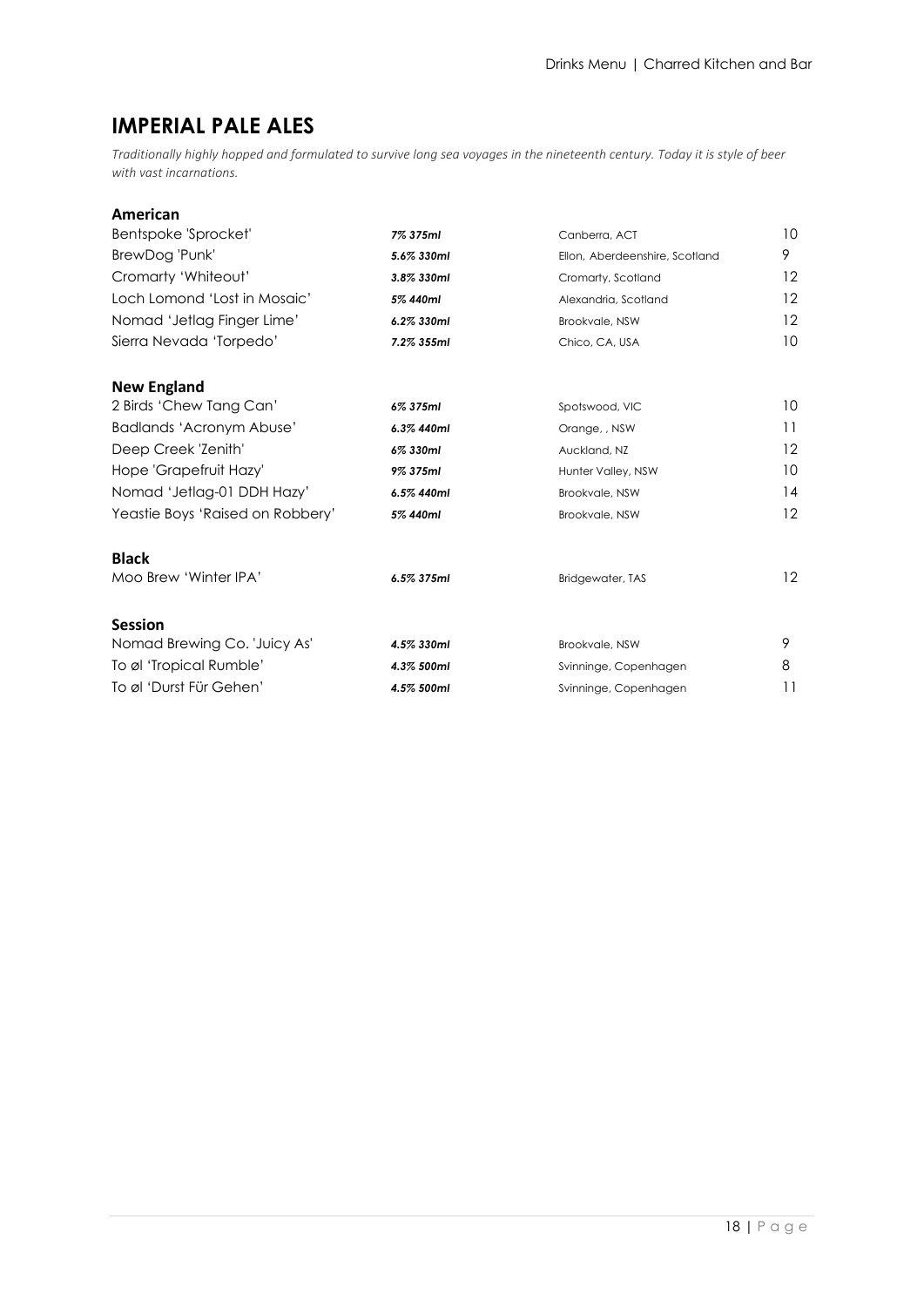#### **SOURS**

*Acidic and tart flavour profile due to the use of 'wild' yeasts.*

| Ale                                                   |               |                        |    |
|-------------------------------------------------------|---------------|------------------------|----|
| 71 Fruition 'Blueberry Sour                           | 7.4% 440ml    | Dundee, Scotland       | 13 |
| UpFront Imperial Passionfruit & Kalamansi 9% 440ml    |               | Glasgow, Scotland      | 18 |
| <b>Berliner Weisse</b><br>Wayward Brewing 'Raspberry' | $3.7\%$ 355ml | Sydney, NSW            | 9  |
| Gose<br>Nomad 'Freshie Salt & Pepper'                 | $4.8\%$ 330ml | Sydney, NSW            | 8  |
| Sierra Nevada 'Otra Vez'                              | 4.9% 355ml    | Chico, California, USA | 9  |
| Two Birds 'Tropical Sour''                            | $3.8\%$ 375ml | Spotswood, VIC         | 10 |

#### **BROWN ALE**

#### **English Style**

*Low hops and bitterness. Tend to be a little maltier and sweeter. Flavours can lean towards fruity or nutty.*

| Badlands Brewery 'Dark Side of Orange' 6% 375ml |            | Orange, NSW     |  |
|-------------------------------------------------|------------|-----------------|--|
| New England Brewing Co                          | 4.5% 375ml | Uralla, NSW     |  |
| Pressure Drop 'Stokey Brown'                    | 5.1% 330ml | London, England |  |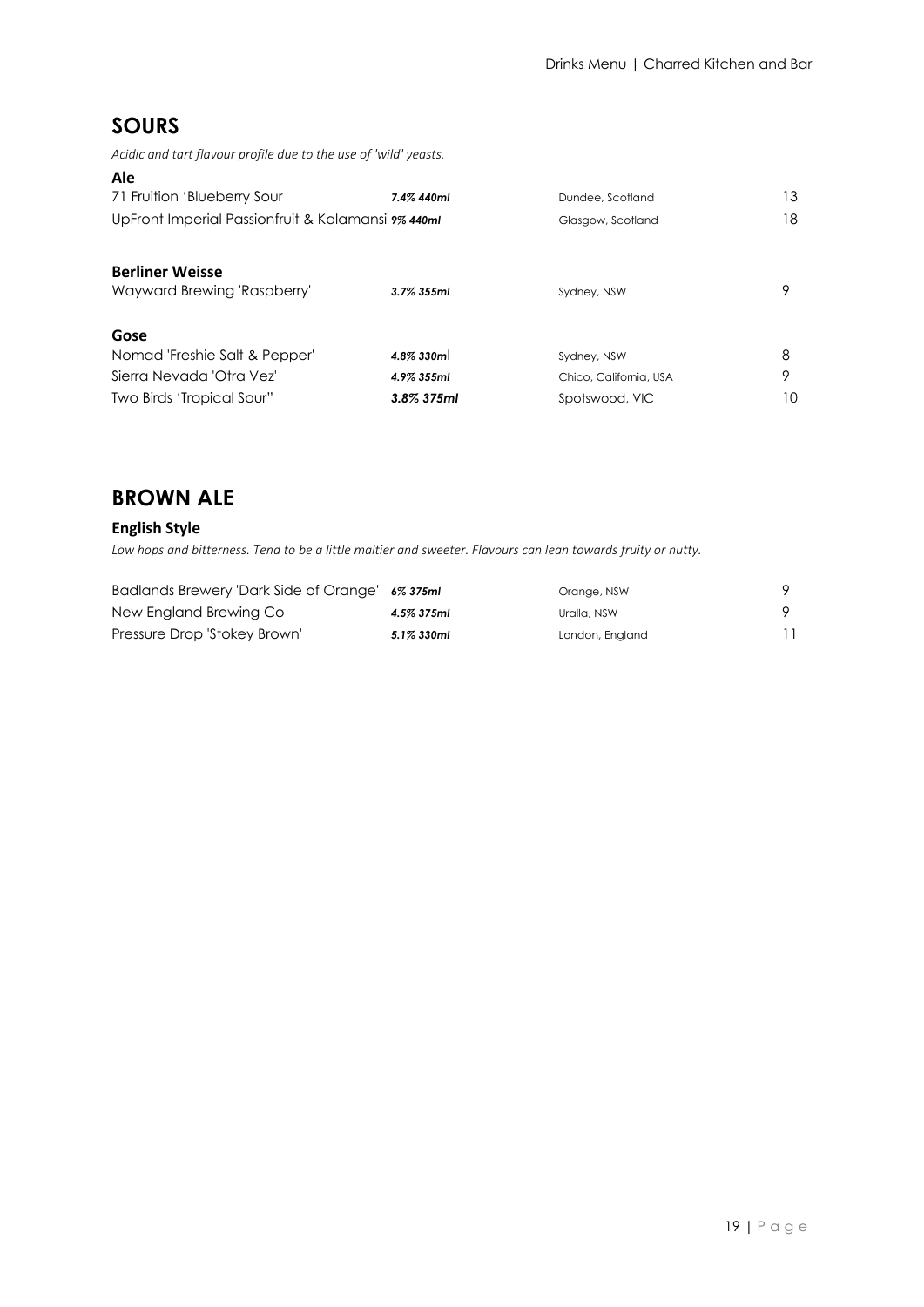#### **LAGER**

*Lagers are often dry, clean, crisp and have become a very common style worldwide, including Australia.*

| Cascade 'Premium Light'        | 2.6% 375ml | Hobart, TAS    | 8  |
|--------------------------------|------------|----------------|----|
| Corona                         | 4.5% 355ml | Modelo, Mexico |    |
| Pioneer Brewing Co 'Vienna'    | 5.2% 375ml | Orange, NSW    | 8. |
| Young Henry's 'Motorcycle Oil' | 4.2% 375ml | Sydney, NSW    |    |

#### **PILSNER**

*Developed out of the Pale Lager in the mid-19th century, they tend to be more golden in colour and vary depending on regional style and ingredients.*

| German                    |            |                   |    |
|---------------------------|------------|-------------------|----|
| Lervig                    | 4.7% 500ml | Stavanger, Norway | 9  |
| Wayward Brewing           | 4.2% 355ml | Sydney, NSW       | 9  |
| New World                 |            |                   |    |
| Deeds 'Knock on Wood'     | 5.9% 440ml | Glen Iris, VIC    | 11 |
| Deep Creek 'Undercurrent' | 5% 330ml   | Auckland, NZ      | 9  |

#### **WHEAT BEER**

#### **Hefeweizen**

| Wheat beer with very low bitterness. Often display clove and or banana like notes. |            |                   |     |
|------------------------------------------------------------------------------------|------------|-------------------|-----|
| Weihenstephaner                                                                    | 5.2% 500ml | Freising, Germany | 10  |
| <b>Dunkelweizen</b>                                                                |            |                   |     |
| Very similar to Hefeweizen, however darker and slightly toastier.                  |            |                   |     |
| Weihenstephaner                                                                    | 5.3% 500ml | Freising, Germany | 10  |
| Witbier                                                                            |            |                   |     |
| Modus Operandi 'Barry White                                                        | 4.5% 375ml | Mona Vale, NSW    | 12. |

#### **PORTER**

*Not as dark as a stout, can lean towards floral and sweet or towards hop bitterness and roasty notes*

| Badlands 'Trinity'                      | 4.8% 440ml    | Orange, NSW    | 11. |
|-----------------------------------------|---------------|----------------|-----|
| Iron House 'London Honey'               | 6% 440ml      | Ironhouse, TAS | 12. |
| Willie The Boatman 'Fruit 'N' Nut Nitro | $6.2\%$ 375ml | Sydney, NSW    | 13  |
| Young Henry's 'Motorcycle Oil'          | 5.5% 375ml    | Sydney, NSW    | 12. |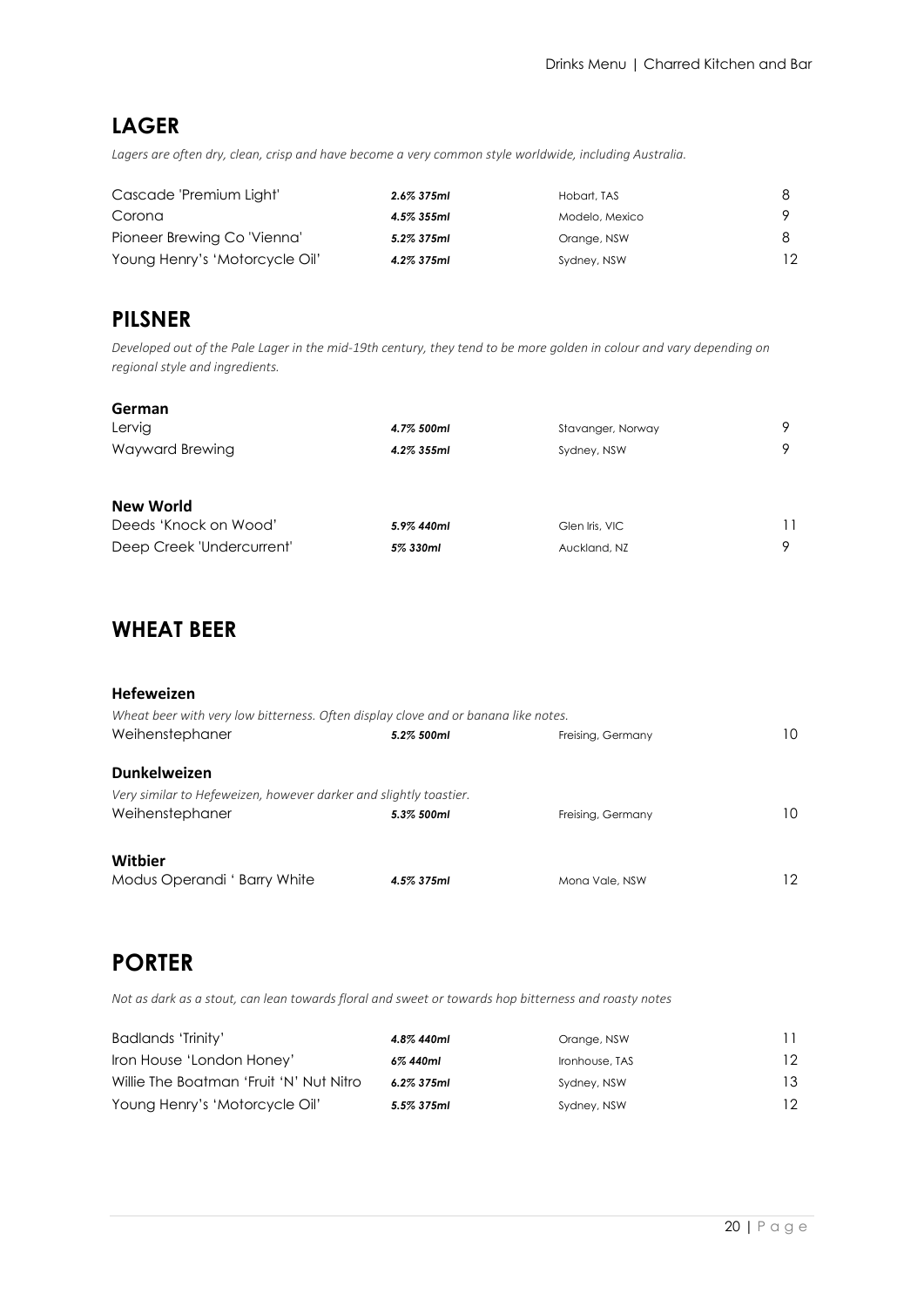#### **WHITE**

#### 150ML GLASS

| 2018 | Ansgar Clüsserath 'Apotheke'     | v | Riesling<br>Med-Sweet   | Mosel, Germany         | 19 |
|------|----------------------------------|---|-------------------------|------------------------|----|
| 2018 | Bloodwood                        |   | <b>Riesling</b><br>dry  | Orange, NSW            | 18 |
| 2016 | Domaine Trimbach 'Vielle Vignes' |   | Riesling<br>dry         | Alsace, France         | 22 |
| 2019 | Sons of Eden 'Freya'             |   | <b>Riesling</b><br>dry  | Eden Valley, SA        | 12 |
| 2013 | Greywacke 'Wild'                 | v | <b>Sauvignon Blanc</b>  | Marlborough NZ         | 18 |
| 2019 | Rowlee 'Fume Blanc'              |   | <b>Sauvignon Blanc</b>  | Orange, NSW            | 15 |
| 2008 | Tyrrell's 'Vat 1'                | v | Semillon                | Hunter Valley, NSW     | 45 |
| 2019 | Corymbia                         |   | <b>Chenin Blanc</b>     | Swan Valley, WA        | 14 |
| 2020 | Colmar Estate                    |   | <b>Pinot Gris</b>       | Orange, NSW            | 14 |
| 2020 | Henschke 'Innes Vineyard'        |   | <b>Pinot Gris</b>       | Adelaide Hills, SA     | 13 |
| 2017 | Lark Hill                        |   | <b>Gruner Veltliner</b> | Canberra District, ACT | 17 |
| 2019 | Orange Mountain                  |   | Viognier                | Orange, NSW            | 16 |
| 2018 | Slow Wine Co.                    |   | Gewurztraminer          | Orange, NSW            | 13 |
| 2018 | Suavia 'Massifitti'              |   | Trebbiano               | Veneto, Italy          | 17 |
| 2018 | Yeringberg                       |   | Marsanne/Roussanne      | Yarra Valley, VIC      | 18 |
| 2016 | Domaine Leflaive                 | v | Chardonnay              | Pouilly-Fuissé, France | 30 |
| 2018 | Patina 'Reserve'                 |   | Chardonnay              | Orange, NSW            | 18 |
| 2020 | Ross Hill 'Maya & Max'           |   | Chardonnay              | Orange, NSW            | 12 |
| 2016 | Tapanappa 'Tiers 1.5m'           | v | Chardonnay              | Adelaide Hills         | 21 |

## **AMBER**

150ML GLASS

| 2020         | Somos 'Naranjito'                           |   | Verdelho                                      | McLaren Vale, SA                        | 14       |
|--------------|---------------------------------------------|---|-----------------------------------------------|-----------------------------------------|----------|
|              |                                             |   | <b>ROSE</b>                                   |                                         |          |
|              | 150ML GLASS                                 |   |                                               |                                         |          |
| 2019<br>2018 | By. Ott 'Chateau Romassan'<br>Slow Wine Co. | v | <b>Cinsault/Grenache</b><br><b>Pinot Noir</b> | Bandol, Provence, France<br>Orange, NSW | 24<br>13 |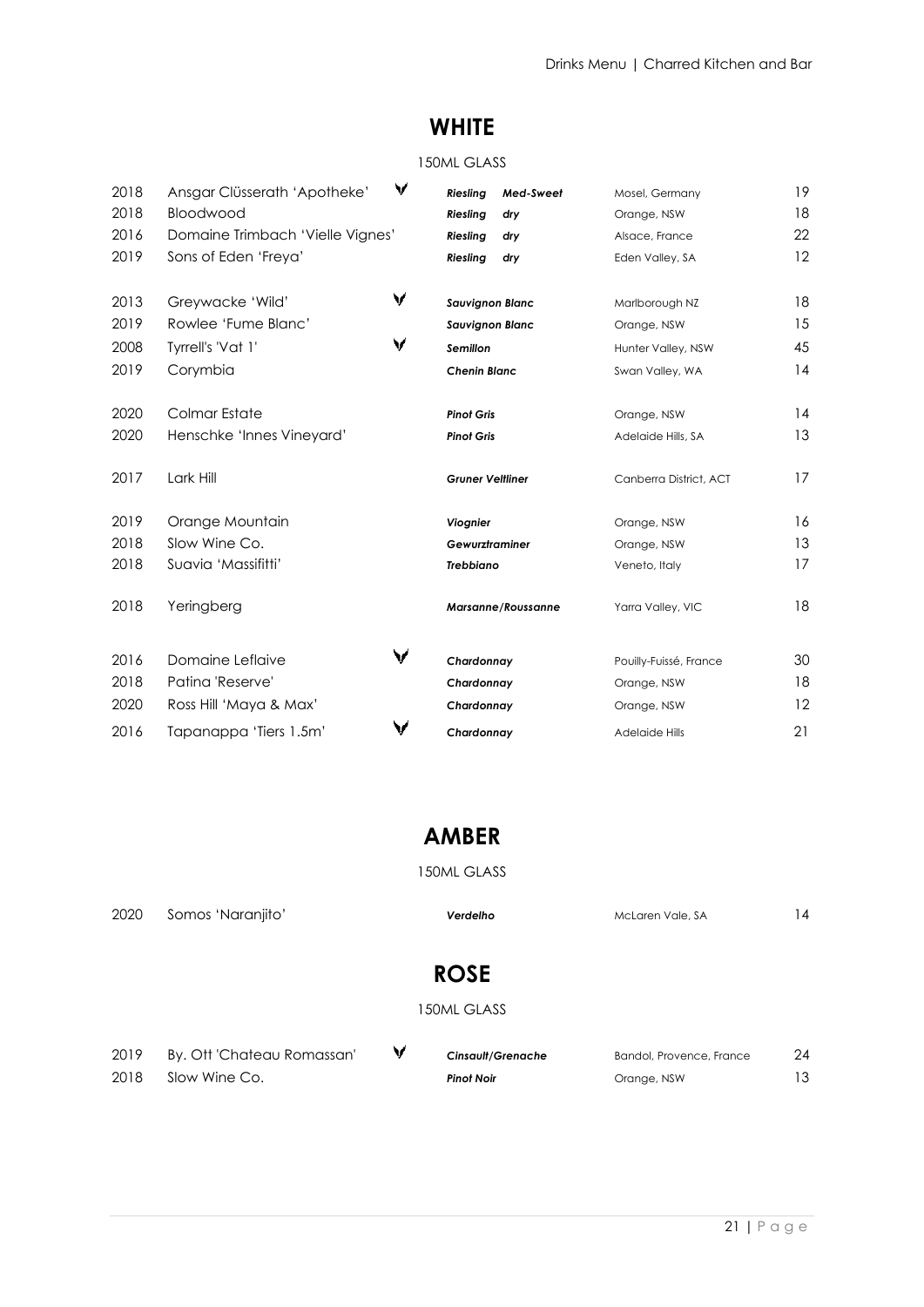#### **RED**

#### 150ML GLASS

| 2018 | Domaine Lafarge-Vial                   | v | Gamay                         | Beaujolais, France     | 21 |
|------|----------------------------------------|---|-------------------------------|------------------------|----|
| 2019 | Colmar Estate 'Block 1'                |   | <b>Pinot Noir</b>             | Orange, NSW            | 15 |
| 2018 | Holyman                                |   | <b>Pinot Noir</b>             | Tamar Valley, TAS      | 18 |
| 2010 | Koyama 'The Gradient'                  | v | <b>Pinot Noir</b>             | North Canterbury, NZ   | 25 |
| 2019 | <b>Byrne Farm</b>                      |   | <b>Pinot Noir/Shiraz</b>      | Orange, NSW            | 19 |
| 2018 | Luigi Einaudi                          |   | <b>Nebbiolo</b>               | Langhe, Italy          | 19 |
| 2014 | Topper's Mountain 'Wild Ferment'       |   | <b>Nebbiolo</b>               | New England, NSW       | 14 |
| 2014 | Algueira 'Pizarra'                     | v | Mencia                        | Ribeira Sacra          | 24 |
| 2019 | Word of Mouth '1K High'                |   | Mencia                        | Orange, NSW            | 19 |
| 2017 | Yarra Yering 'Dry Red No.3'            | v | <b>Touriga Nacional Blend</b> | Yarra Valley, VIC      | 31 |
| 2019 | Angullong 'Fossil Hill'                |   | Montepulciano                 | Orange, NSW            | 15 |
| 2013 | San Polo Brunello di Montalcino        | v | Sangiovese                    | Tuscany, Italy         | 30 |
| 2018 | The Somm & The Winemaker               |   | Mourvèdre                     | Canowindra, NSW        | 15 |
| 2019 | Elderton 'Western Ridge'               |   | Grenache/Carignane            | Barossa, SA            | 19 |
| 2016 | Domaine des Tours                      |   | Grenache/Cinsault/Blend       | Southern Rhone, France | 20 |
| 2012 | Château La Fleur de Boüard             | v | Merlot/Cab Franc/Cab Sav      | Bordeaux, France       | 30 |
| 2003 | Patina                                 | v | Merlot                        | Orange, NSW            | 20 |
| 2018 | Andrew Thomas 'Kiss'                   | v | Shiraz                        | Hunter Valley, NSW     | 28 |
| 2018 | Coates 'The Syrah'                     |   | Shiraz                        | McLaren Vale, SA       | 16 |
| 2018 | <b>Highland Heritage 'Generations'</b> |   | <b>Shiraz</b>                 | Orange, NSW            | 11 |
| 2017 | Langmeil 'The Freedom 1843'            | v | <b>Shiraz</b>                 | Barossa Valley, SA     | 50 |
| 2018 | Matthew Atallah 'Block 7'              |   | <b>Shiraz</b>                 | Orange, NSW            | 21 |
| 2016 | Koomilya 'CP Block'                    | v | <b>Cabernet Sauvignon</b>     | McLaren Vale           | 27 |
| 2019 | Rowlee                                 |   | <b>Cabernet Sauvignon</b>     | Orange, NSW            | 14 |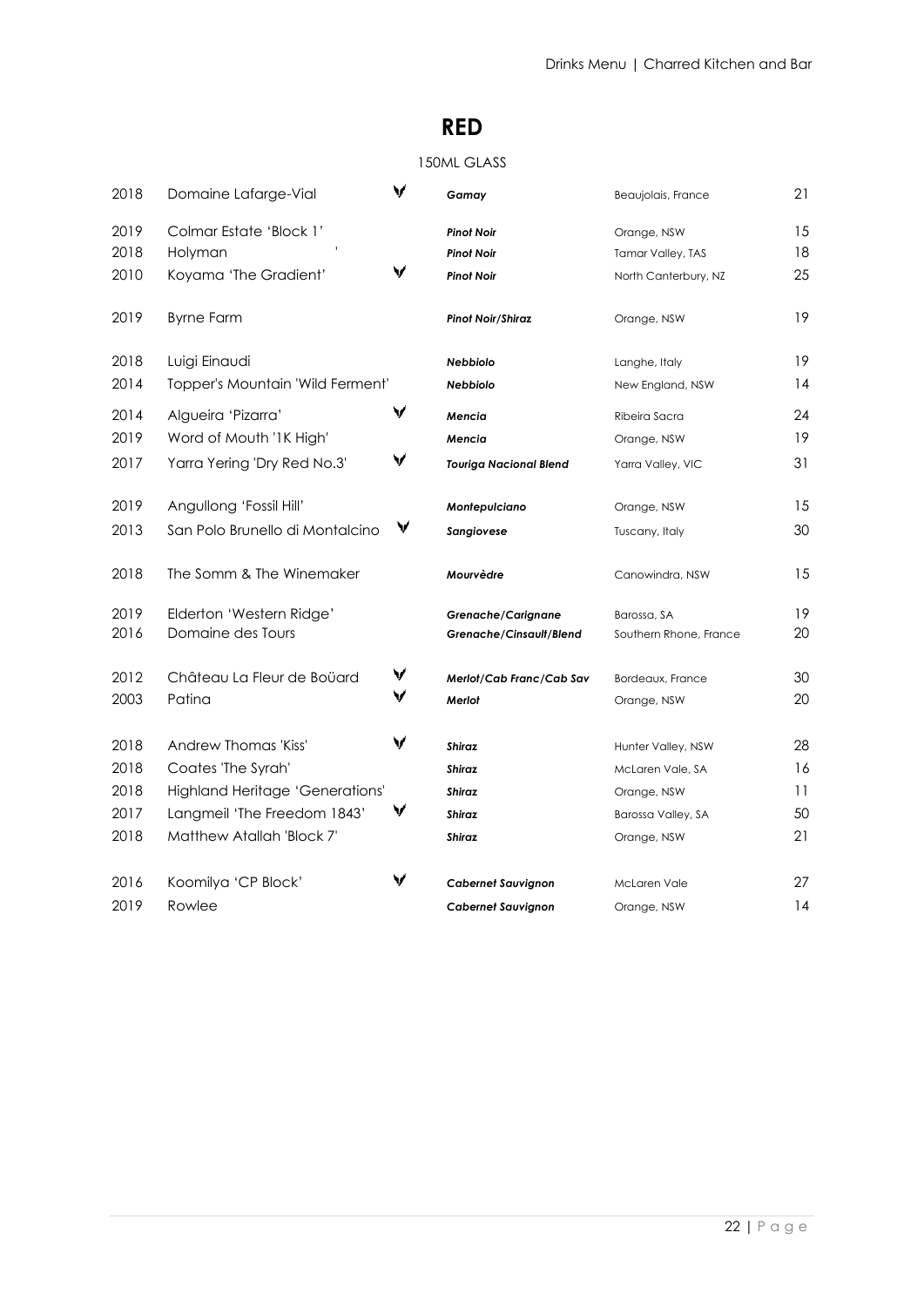#### **DESSERT WINE**

#### 60ML GLASS

| 2018 | Bloodwood 'Silk Purse' |  |
|------|------------------------|--|
|      |                        |  |

- 2017 Château Latour Blanche **V**
- 2016 Château Pierre Bise '<sup>V</sup>
- 2019 Georg Breur Auslese



| 2018 | Bloodwood 'Silk Purse' |   | Rieslina                 | Orange, NSW             | 16 |
|------|------------------------|---|--------------------------|-------------------------|----|
| 2017 | Château Latour Blanche | v | Semillon/Sauvignon Blanc | Sauternes, Bordeaux     | 25 |
| 2016 | Château Pierre Bise '  | v | <b>Chenin Blanc</b>      | Quarts de Chaume, Anjou | 23 |
| 2019 | Georg Breur Auslese    |   | <b>Riesling</b>          | Rheingau, Germany       | 16 |

#### **FORTIFIED WINE**

60ML GLASS

| <b>NV</b> | Coates 'VP'                       |      | Langhorne Creek, SA    | 19 |
|-----------|-----------------------------------|------|------------------------|----|
| <b>NV</b> | Lustau 'San Emilio' Pedro Ximénez |      | Jerez, Spain           |    |
| <b>NV</b> | Patina Old Tawny                  |      | Orange, NSW            | 21 |
| <b>NV</b> | Vallado 10yo                      | Port | Douro Valley, Portugal | 22 |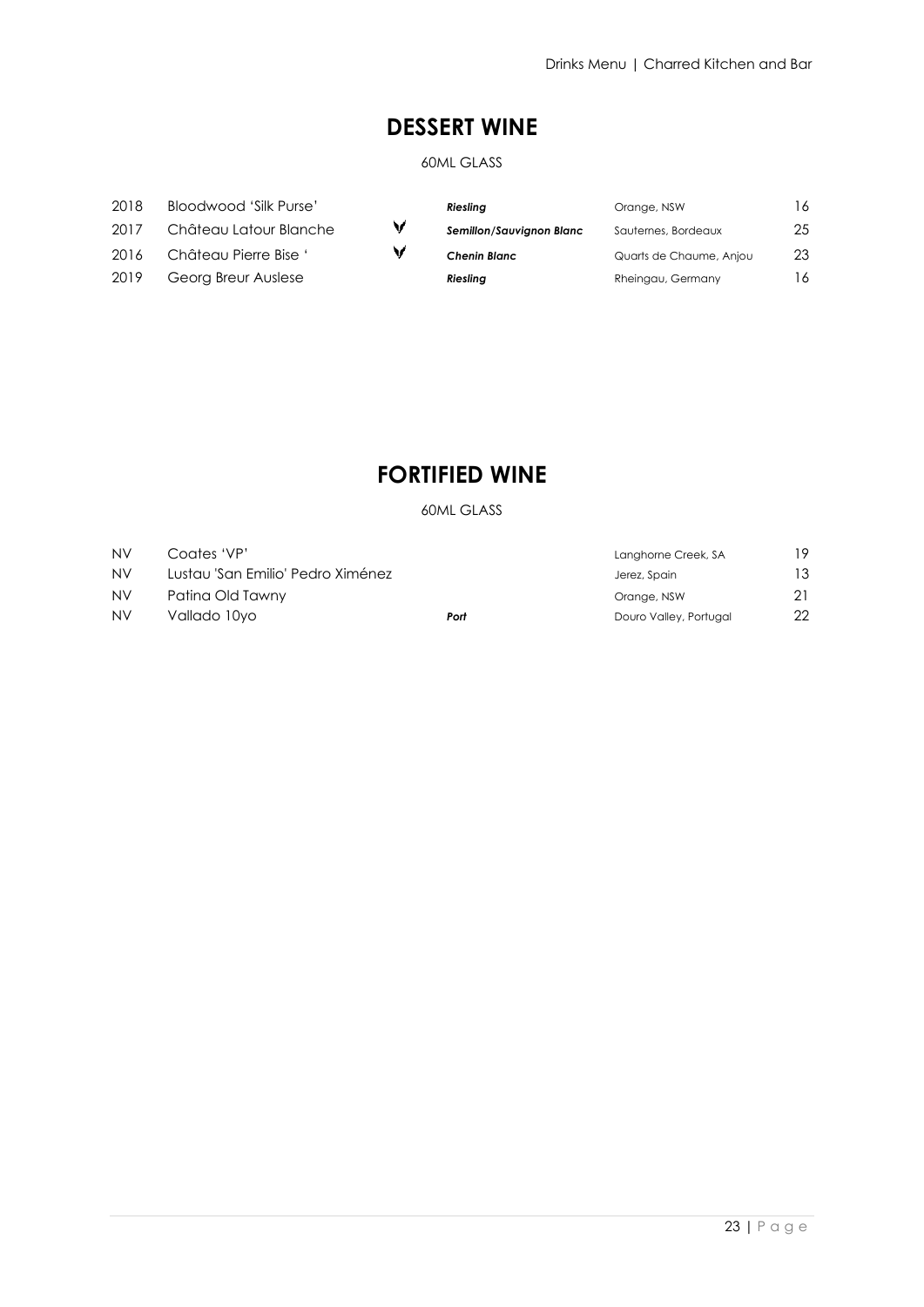# <span id="page-23-0"></span>**SPARKLING**

"I only drink Champagne when I'm happy and when I'm sad." Lily Bollinger-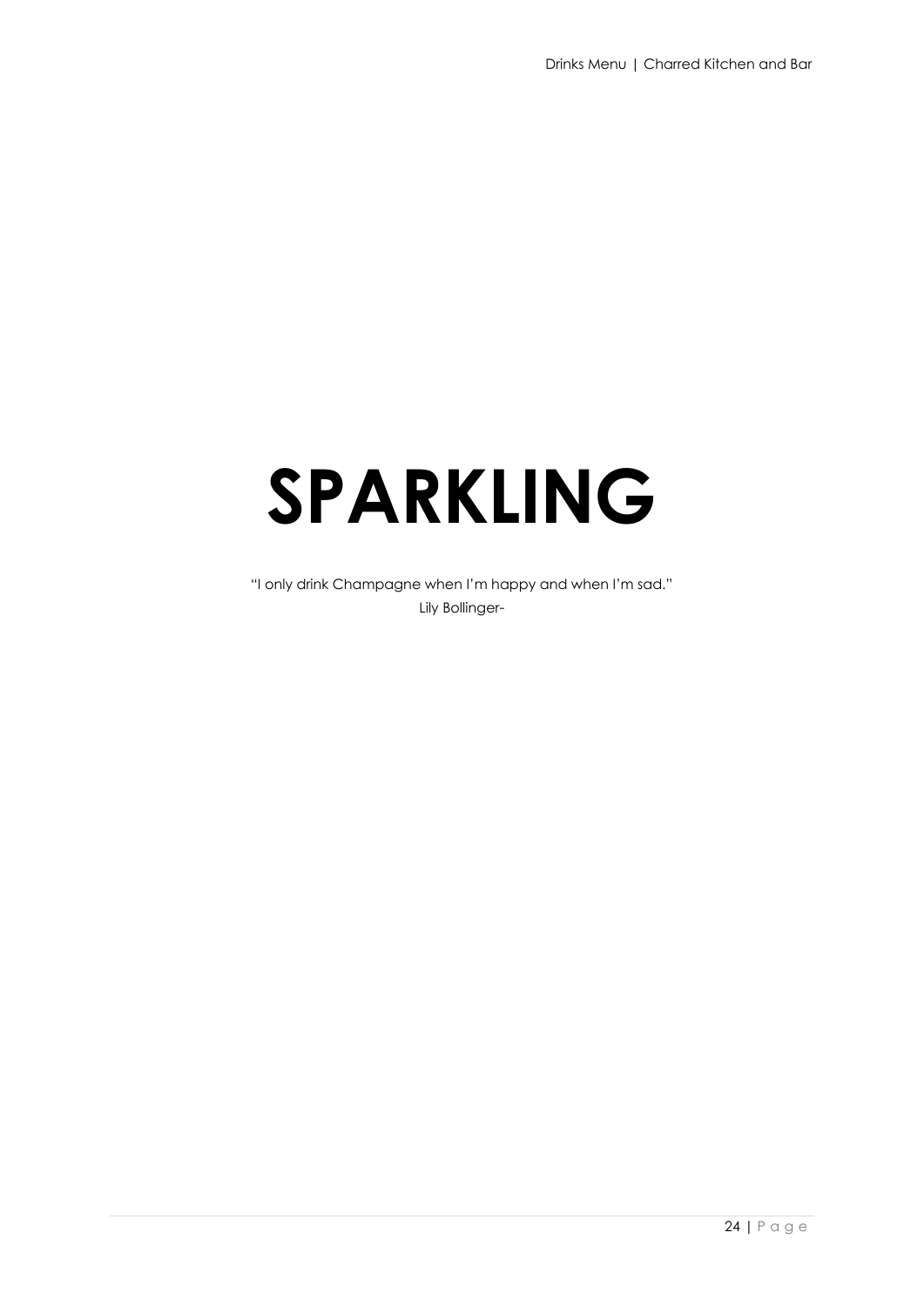#### **Australia**

| <b>Non-Vintage Cuvée</b> |  |
|--------------------------|--|
|--------------------------|--|

| <b>NV</b>             | Swift 'Cuvee'                      | disgorgement 02/16 | Orange, NSW        | 90  |
|-----------------------|------------------------------------|--------------------|--------------------|-----|
| <b>NV</b>             | Swift 'Cuvee'                      | disgorgement 01/19 | Orange, NSW        | 85  |
| <b>NV</b>             | Swift 'Cuvee'                      | disgorgement 09/20 | Orange, NSW        | 75  |
|                       | <b>Vintage Cuvée</b>               |                    |                    |     |
| 1987                  | Best's 'Concogella Cuvee'          |                    | Great Western, VIC | 160 |
| 2009                  | Bloodwood 'Chirac'                 |                    | Orange, NSW        | 107 |
| 2015                  | Colmar                             | disgorgement 05/18 | Orange, NSW        | 105 |
| 2015                  | Colmar                             | disgorgement 06/19 | Orange, NSW        | 95  |
| 2017                  | Dal Zotto 'L'Immigrante'           | Prosecco           | King Valley, VIC   | 73  |
| 2016                  | De Salis 'Cuvee'                   |                    | Orange, NSW        | 105 |
| 2006                  | House of Arras 'Rose'              |                    | Pipers River, TAS  | 167 |
| 2016                  | Logan 'M'                          |                    | Orange, NSW        | 65  |
| 2016                  | Sassy                              | <b>Arneis</b>      | Orange, NSW        | 55  |
| 2013                  | Swift 'Vintage'                    |                    | Orange, NSW        | 95  |
|                       | <b>Blanc de Blancs</b>             |                    |                    |     |
| 2016                  | De Salis 'Blanc de Blancs'         |                    | Orange, NSW        | 125 |
| 2010                  | Swift 'Blanc de Blancs'            |                    | Orange, NSW        | 110 |
| <b>Blanc de Noirs</b> |                                    |                    |                    |     |
| 2015                  | De Salis 'Blanc de Noirs'          |                    | Orange, NSW        | 120 |
| 2016                  | Swift                              |                    | Orange, NSW        | 100 |
| Rosé                  |                                    |                    |                    |     |
| 2016                  | Gala Estate 'Sapphire Black Label' |                    | Cranbrook, TAS     | 100 |
| <b>NV</b>             | Swift                              |                    | Orange, NSW        | 64  |

#### **Pétillant Naturel**

Before the invention of Méthode Traditionelle (Méthode Champenoise) sparkling wines were made in the Méthode Ancestrale and are referred to as Pétillant Naturel or Pét Nat for short. These wines are bottled before the completion of primary fermentation, no secondary yeast or sugar is added. The wine is unfiltered, usually fruity and funky.

| 2017 | <b>Blind Corner</b>                  | Margaret River, WA | 80  |
|------|--------------------------------------|--------------------|-----|
| 2018 | Cullen 'Rose Moon'                   | Margaret River, WA | 91  |
|      | <b>Sparkling Red</b>                 |                    |     |
| 2010 | <b>Bests Sparkling Shiraz</b>        | Grampians, VIC     | 120 |
| 2016 | Bests Sparkling Shiraz               | Grampians, VIC     | 95  |
| 2017 | <b>Bests Sparkling Shiraz</b>        | Grampians, VIC     | 75  |
| 2013 | Montoro 'Opal Eyes' Sparkling Shiraz | Orange, NSW        | 95  |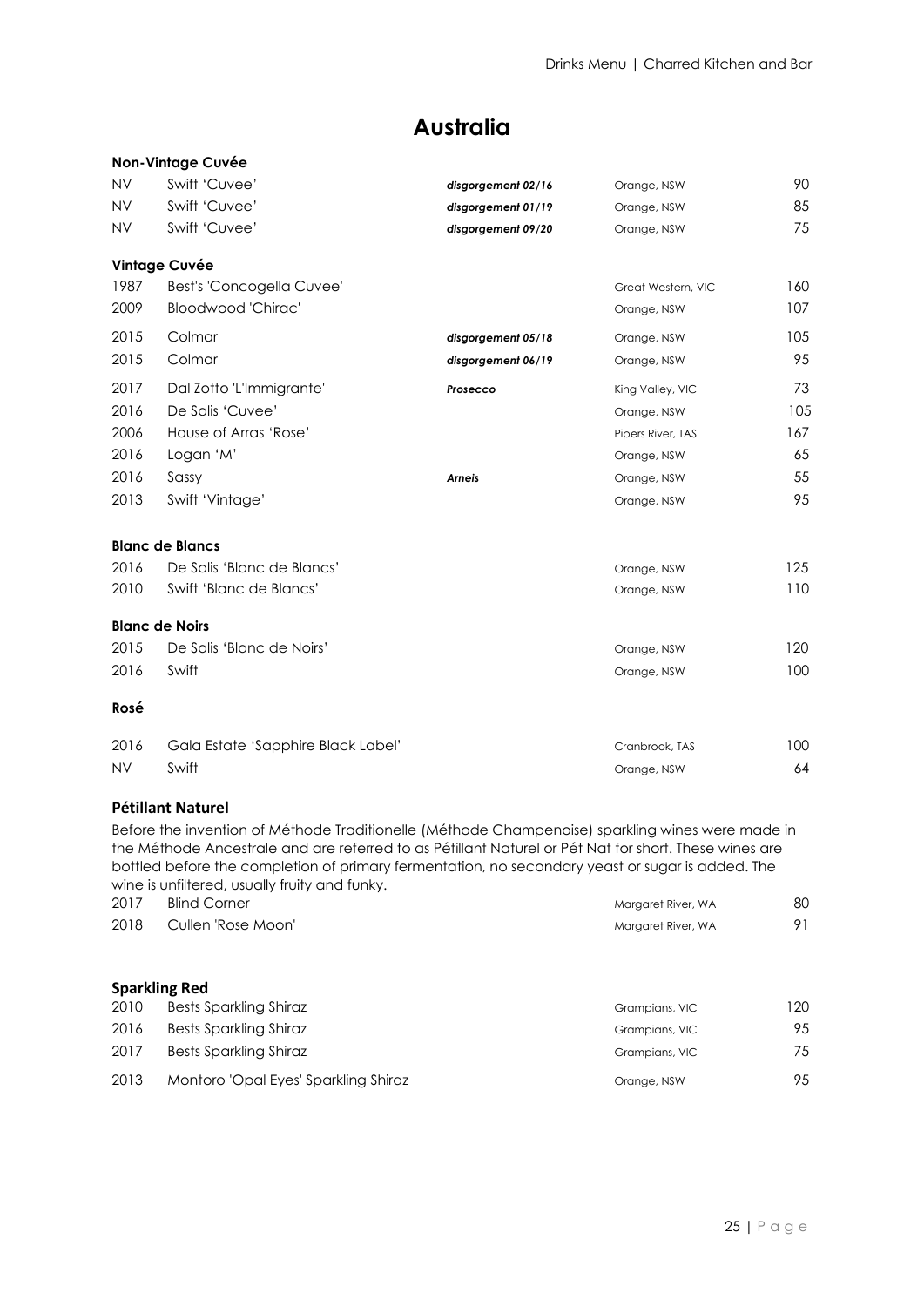### **Champagne**

|           | <b>Non-Vintage Cuvée</b>                 |                    |                    |     |
|-----------|------------------------------------------|--------------------|--------------------|-----|
| <b>NV</b> | <b>Bollinger 'Special Cuvee '</b>        |                    | Aÿ                 | 140 |
| <b>NV</b> | Egly-Ouriet 'Grand Cru'                  | disgorgement 07/20 | Ambonnay           | 253 |
| <b>NV</b> | Egly-Ouriet '1er Les Vignes de Vrigny'   | disgorgement 07/20 | Ambonnay           | 200 |
| <b>NV</b> | Egly-Ouriet 'Les Premices'               | disgorgement 07/20 | Ambonnay           | 185 |
| NV        | Taittinger                               |                    | Reims              | 130 |
|           | <b>Vintage Cuvée</b>                     |                    |                    |     |
| 2012      | Bollinger 'La Grande Année'              |                    | Aÿ                 | 325 |
| 2008      | Jacquesson 'Dizy Corne-Bautray'          |                    | Vallée de la Marne | 425 |
| 2008      | Louis Roederer 'Cristal'                 |                    | Reims              | 650 |
| 2012      | Louis Roederer 'Cristal'                 |                    | Reims              | 556 |
| 2009      | Pol Roger 'Sir Winston Churchill'        |                    | Épernay            | 497 |
|           | <b>Blanc de Blancs</b>                   |                    |                    |     |
| 2012      | Agrapart & Fils 'Minéral'                |                    | Côte des Blancs    | 333 |
| <b>NV</b> | Agrapart & Fils 'Terroirs'               |                    | Côte des Blancs    | 190 |
| 2011      | Agrapart & Fils 'Vénus'                  |                    | Côte des Blancs    | 534 |
| <b>NV</b> | Laherte Frères                           |                    |                    | 150 |
| 2007      | Taittinger 'Comtes de Champagne'         |                    | Reims              | 493 |
|           | <b>Blanc de Noirs</b>                    |                    |                    |     |
| <b>NV</b> | Henriet-Bazin                            |                    | Reims              | 115 |
| <b>NV</b> | Vouette & Sorbée 'Fidelè'                |                    | Aube               | 209 |
| Rosé      |                                          |                    |                    |     |
| <b>NV</b> | Laherte Frères 'Rosé de Meunier'         |                    |                    | 157 |
| <b>NV</b> | Larmandier-Bernier 'Rosé de Saignée' ler |                    |                    | 235 |
| ΝV        | Pierre Gimonnet & Fils 1 er Cru          |                    |                    | 175 |
| NV        | Veuve Clicquot                           |                    |                    | 190 |

## **Italy**

NV Colsel 'Prato Scuro' Superiore Brut *Prosecco* Valdobbiadene, Veneto 60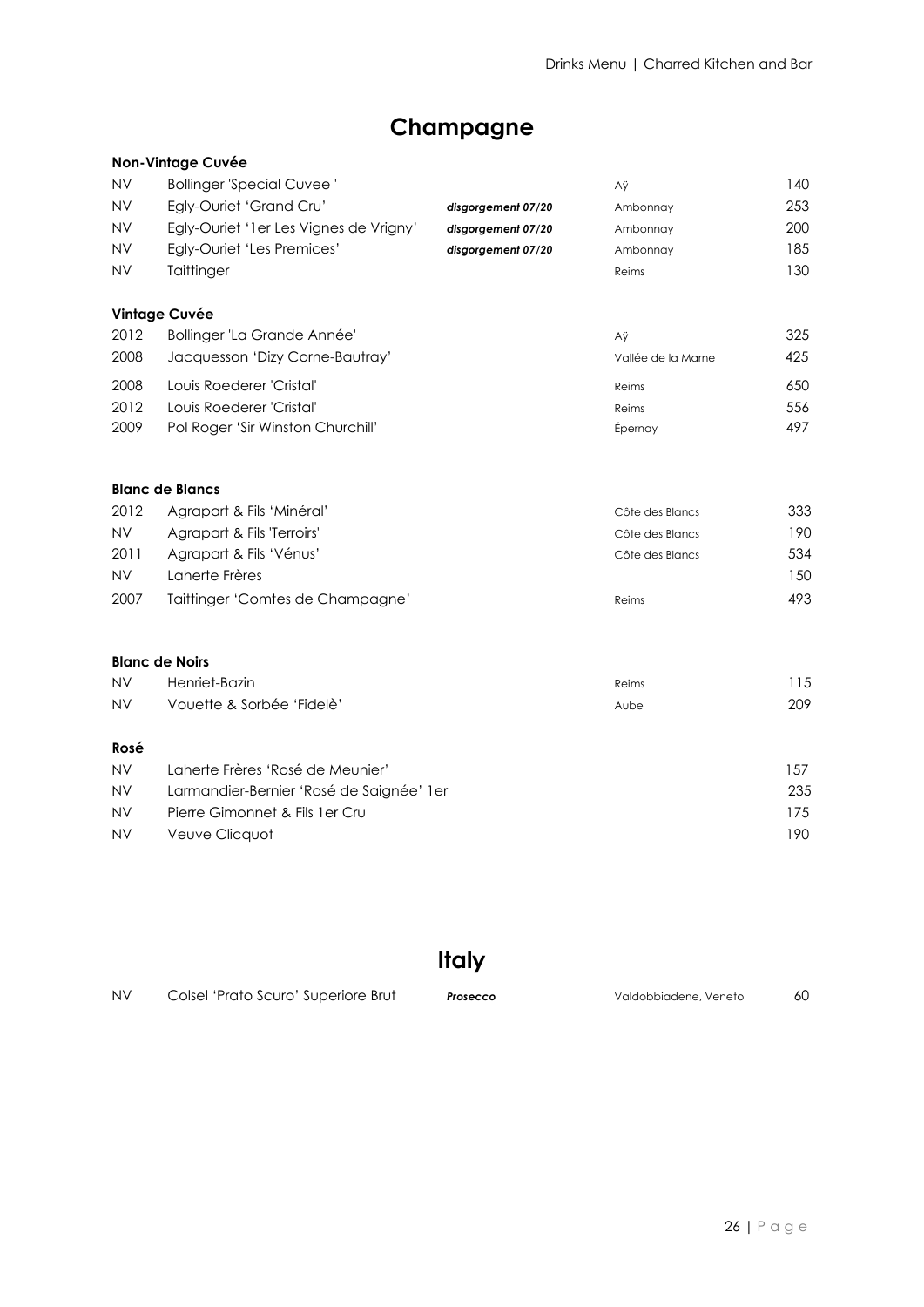

<span id="page-26-0"></span>"Everyone can commit to 20 minutes, especially if there's a glass of Chardonnay afterwards."

― Kate Winslet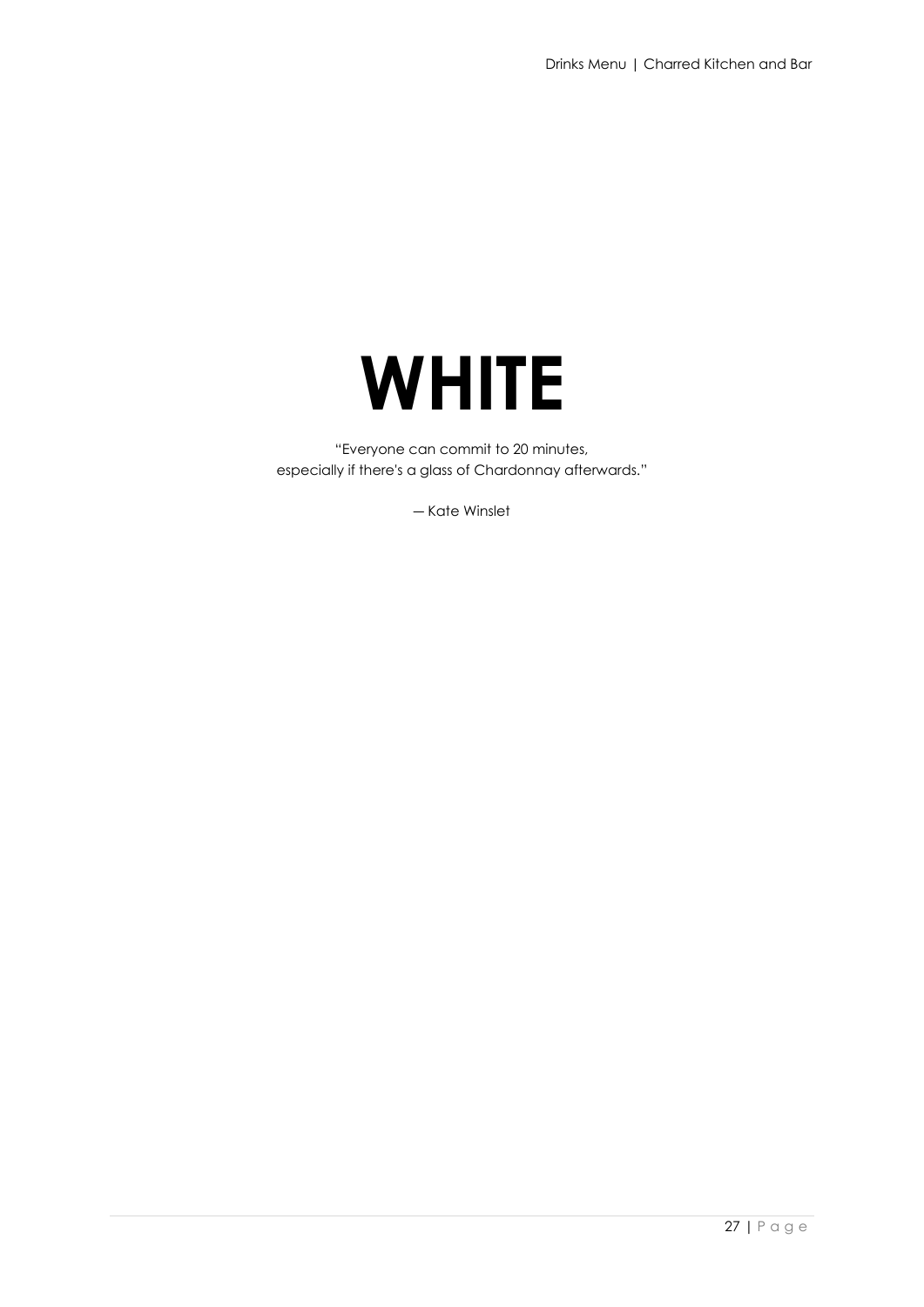# **Riesling**

### **Australia**

#### <span id="page-27-0"></span>**New South Wales**

| 2017 | Bloodwood               | dry | Orange            | 90 |
|------|-------------------------|-----|-------------------|----|
| 2018 | Bloodwood               | dry | Orange            | 81 |
| 2018 | Colmar Estate 'Block 5' | dry | Orange            | 80 |
| 2016 | Colmar Estate 'Block 6' | dry | Orange            | 95 |
| 2018 | Colmar Estate 'Block 6' | dry | Orange            | 80 |
| 2018 | Mount Majura            | dry | Canberra District | 95 |
| 2018 | Nashdale Lane           | dry | Orange            | 85 |
| 2019 | Nashdale Lane           | dry | Orange            | 77 |
| 2020 | Nashdale Lane           | dry | Orange            | 71 |
| 2018 | Nick O'Leary 'Heywood'  | dry | Canberra District | 85 |
| 2019 | Nick O'Leary 'Heywood'  | dry | Canberra District | 75 |
| 2015 | Slow Wine Co.           | dry | Orange            | 70 |

#### *Robert Stein*

*Founded (planted) in 1976 in Mudgee, Riesling was one of the first four grapes introduced by this spectacular producer, which saw its first vintage in 1981. In 2009 Jacob Stein returned to Mudgee to take over chief winemaking duties and has since won a plethora of awards including GT Wine Young Wine Maker of the year.* 

| 2016 | Robert Stein 'Reserve' | dry | Mudgee | 95 |
|------|------------------------|-----|--------|----|
| 2017 | Robert Stein 'Reserve' | dry | Mudgee | 90 |
| 2018 | Robert Stein 'Reserve' | dry | Mudgee | 95 |
| 2019 | Robert Stein 'Reserve' | dry | Mudgee | 90 |

#### **Victoria**

| 2013 | Best's 'Foudre Ferment'  | off-dry | Grampians          | 98  |
|------|--------------------------|---------|--------------------|-----|
| 2016 | Best's 'Foudre Ferment'  | off-dry | Grampians          | 89  |
| 2017 | Best's 'Foudre Ferment'  | off-dry | Grampians          | 75  |
| 2018 | Best's 'Foudre Ferment'  | off-dry | Grampians          | 70  |
| 2019 | Best's 'Foudre Ferment'  | off-dry | Grampians          | 70  |
| 2006 | Crawford River 'Reserve' | dry     | Henty              | 175 |
| 2018 | Mac Forbes 'RS17'        | off-dry | Strathbogie Ranges | 70  |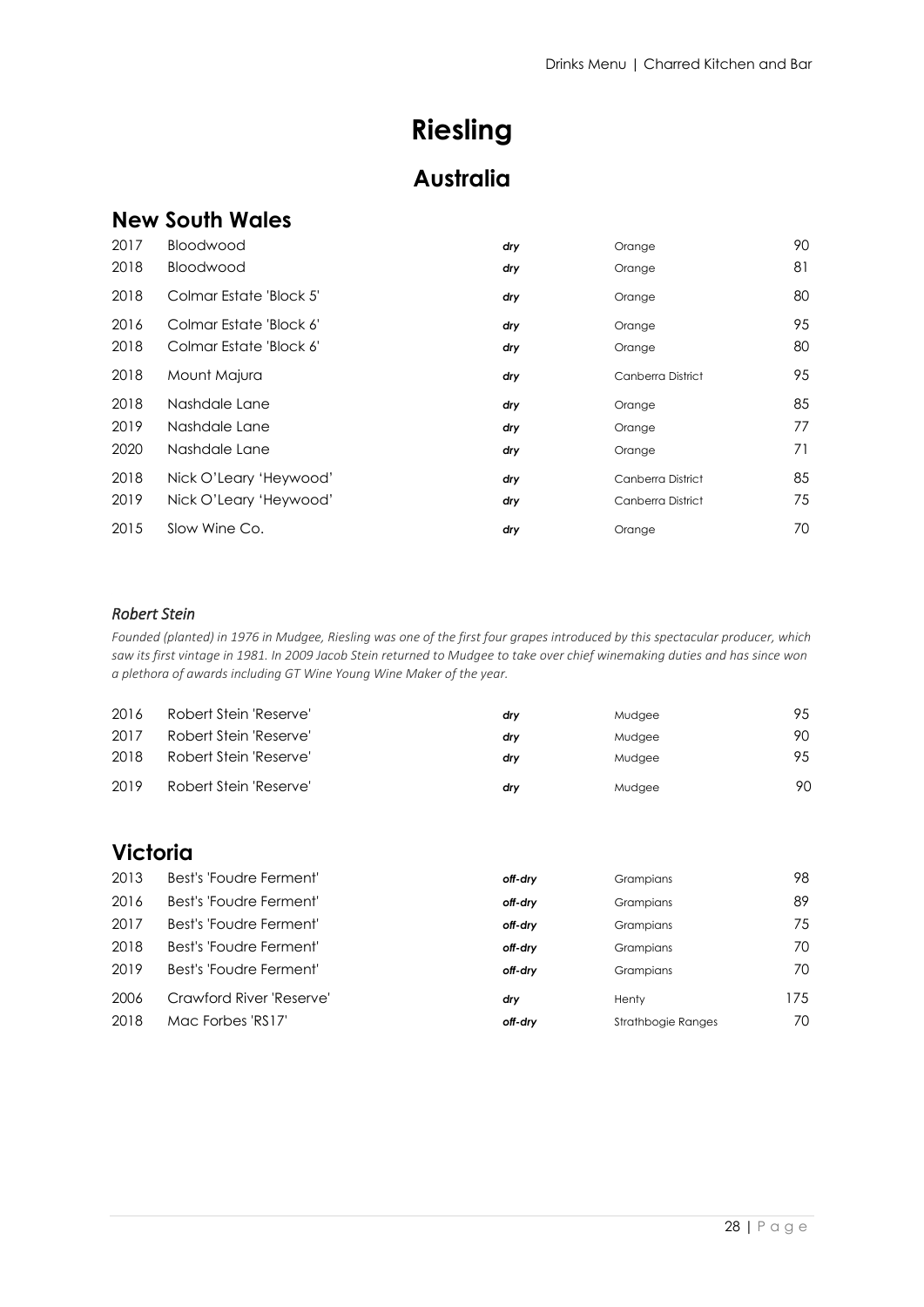#### **South Australia**

| 2010 | Pewsey Vale 'The Contours' | dry | <b>Eden Valley</b> | 115 |
|------|----------------------------|-----|--------------------|-----|
| 2012 | Pewsey Vale 'The Contours' | dry | <b>Eden Valley</b> | 100 |
| 2013 | Pewsey Vale 'The Contours' | dry | <b>Eden Valley</b> | 95  |
| 2014 | Pewsey Vale 'The Contours' | dry | <b>Eden Valley</b> | 90  |
| 2015 | Pewsey Vale 'The Contours' | dry | <b>Eden Valley</b> | 87  |
| 2019 | Sons of Eden 'Freya'       | dry | <b>Eden Valley</b> | 55  |

#### *Grosset*

*Jeffrey Grosset established Grosset Wines in 1981, purchasing an old milk depot in Auburn, Clare Valley. The Polish Hill vineyard was planted in 1996 on a sight that consisted of hard rock overlaid with silty and low fertility soils. The sight is challenging with low yields resulting in approximately two bottles per vine.*

| 2011 | Grosset 'Polish Hill' | dry | Clare Valley        | 145 |
|------|-----------------------|-----|---------------------|-----|
| 2014 | Grosset 'Polish Hill' | dry | Clare Valley        | 140 |
| 2017 | Grosset 'Polish Hill' | dry | Clare Valley        | 125 |
| 2018 | Grosset 'Polish Hill' | dry | Clare Valley        | 110 |
| 2019 | Grosset 'Polish Hill' | dry | Clare Valley        | 105 |
| 2020 | Grosset 'Polish Hill' | dry | <b>Clare Valley</b> | 95  |
|      |                       |     |                     |     |

#### **Tasmania**

| 2020 | "Gala Estate 'White Label | drv | Cranbrook, TAS |  |
|------|---------------------------|-----|----------------|--|
|      |                           |     |                |  |

#### **Western Australia**

#### *Frankland Estate*

*Founded in 1988 Frankland Estate is in Western Australia's most isolated and cool-tempered wine region. Frankland have taken a serious approach to Organic farming and in 2009 were awarded Organic Certification. The Poison Hill Vineyard is a 3 acre site named after the Heartleaf Bush, which grows on the hill and is known for being toxic to livestock.* 

| 2011 | Frankland Estate 'Poison Hill' | dry | <b>Frankland River</b> | 95 |
|------|--------------------------------|-----|------------------------|----|
| 2013 | Frankland Estate 'Poison Hill' | dry | <b>Frankland River</b> | 92 |
| 2016 | Frankland Estate 'Poison Hill' | dry | <b>Frankland River</b> | 90 |
| 2017 | Frankland Estate 'Poison Hill' | dry | <b>Frankland River</b> | 86 |
| 2018 | Frankland Estate 'Poison Hill' | dry | Frankland River        | 80 |
| 2019 | Frankland Estate 'Poison Hill' | dry | <b>Frankland River</b> | 78 |
|      |                                |     |                        |    |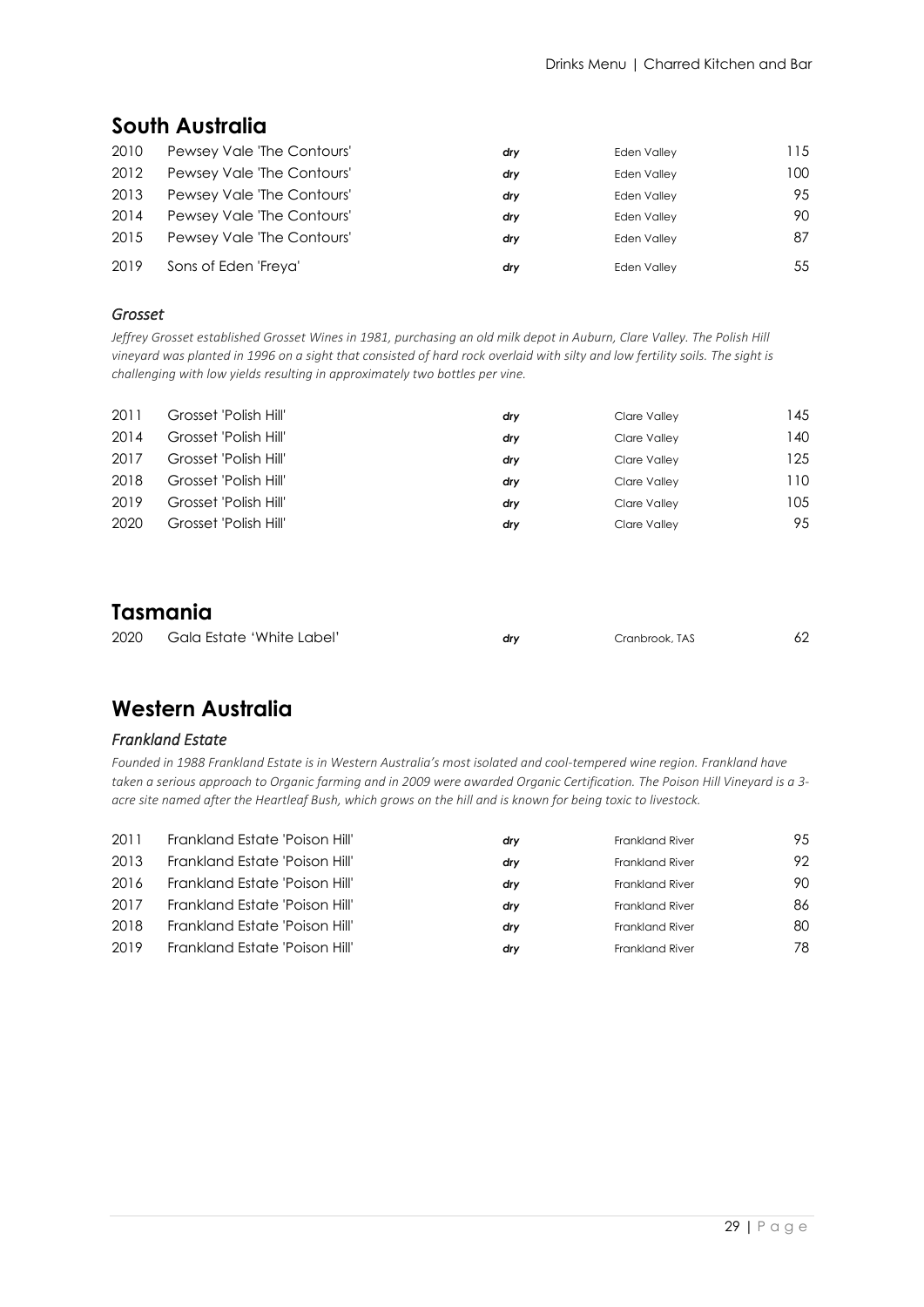### **Austria**

| 2016 | Allram 'Gaisberg 1.ÖTW'                    | off-dry | Kamptal  | 85  |
|------|--------------------------------------------|---------|----------|-----|
| 2008 | Bründlmayer 'Heiligenstein Reserve' 1.ÖTW' | dry     | Kamptal  | 184 |
| 2016 | Bründlmayer 'Heiligenstein Reserve' 1.ÖTW' | dry     | Kamptal  | 164 |
| 2017 | Bründlmayer 'Heiligenstein Reserve' 1.ÖTW' | dry     | Kamptal  | 146 |
| 2007 | Prager 'Wachstum Bodenstein' Smaragd       | dry     | Wachau   | 160 |
| 2010 | Prager 'Wachstum Bodenstein' Smaragd       | dry     | Wachau   | 123 |
| 2017 | Salomon Undhof 'Pffafenberg Reserve 1.ÖTW' | dry     | Kremstal | 112 |

#### **France**

| 2018 | Andre Kientzler 'Geisberg' Grand Cru | dry        | Alsace | 135 |
|------|--------------------------------------|------------|--------|-----|
| 2001 | Jean-Luc Mader 'Vendanges Tardives'  | medium-dry | Alsace | 180 |
| 2017 | Julien Schaal 'Kastelberg Grand Cru' | dry        | Alsace | 88  |
| 2011 | Schlumberger 'Kitterle' Grand Cru    | dry        | Alsace | 105 |
| 2011 | Trimbach 'Clos St. Hune'             | dry        | Alsace | 578 |
| 2016 | Trimbach 'Clos St. Hune'             | dry        | Alsace | 674 |
| 2016 | Trimbach 'Reserve'                   | dry        | Alsace | 85  |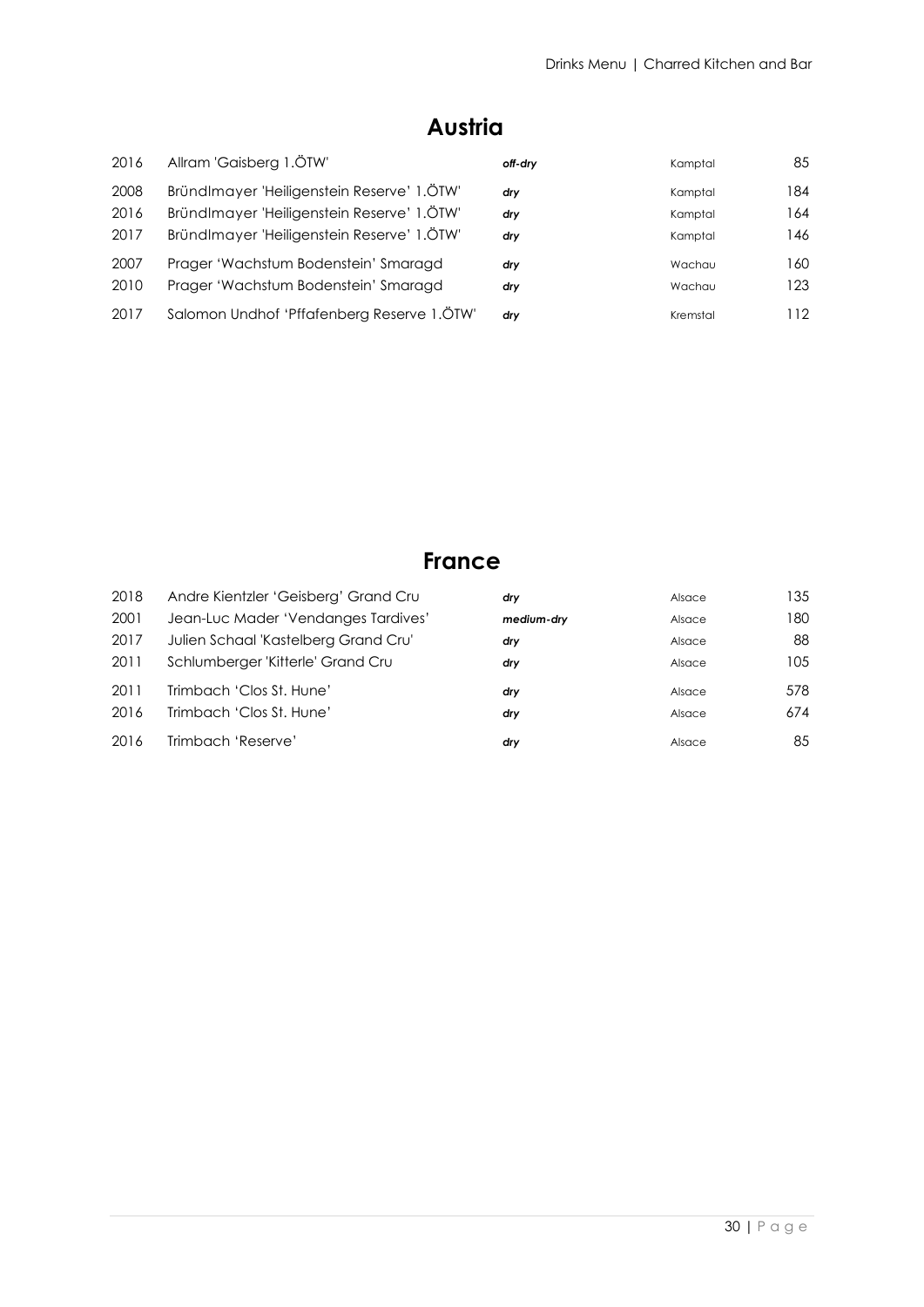### **Germany**

The many different styles and sweetness levels of Germany riesling provide immense joy for riesling tragics the world over. We have chosen to not list Auslese and sweeter German styles here, they instead can be found in the dessert wine section amongst other hidden goodies.

| <b>Mosel</b>     |                                               |            |                         |     |
|------------------|-----------------------------------------------|------------|-------------------------|-----|
| 2018             | Ansgar Clüsserath 'Apotheke' Trocken          | dry        | Trittenheim             | 85  |
| 2015             | Dr. Loosen 'Wehlener Sonnenuhr' Kabinett      | medium-dry | Wehlen                  | 102 |
| 2016             | Dr. Loosen 'Wehlener Sonnenuhr' Kabinett      | medium-dry | Wehlen                  | 95  |
| 2017             | Dr. Loosen 'Wehlener Sonnenuhr' Kabinett      | medium-dry | Wehlen                  | 84  |
| 2018             | Dr. Loosen 'Wehlener Sonnenuhr' Kabinett      | medium-dry | Wehlen                  | 76  |
| 2014             | Heymann-Löwenstein 'Uhlen R Terroir Roth Lay' | dry        | Winningen               | 190 |
| 2014             | Rudolph Trossen 'Madonna Purus'               | dry        |                         | 90  |
| <b>Nahe</b>      |                                               |            |                         |     |
| 2018             | Dönnhoff 'Felsenberg' Grösses Gewächs         | dry        | Schlossböckelheimer 187 |     |
| 2019             | Dönnhoff 'Kreuznacher Krötenpfuhl' Kabinett   | off-dry    |                         | 81  |
| <b>Pfalz</b>     |                                               |            |                         |     |
| 2015             | Dr. Bürklin-Wolf 'Gaisböhl Grand Cru'         | dry        | Wachenheim              | 140 |
| 2017             | Dr. Bürklin-Wolf 'Gaisböhl Grand Cru'         | dry        | Wachenheim              | 171 |
| 2014             | Koehler-Ruprecht Kallstadter Kabinett         | dry        | Kallstadter             | 63  |
| Rheingau<br>2012 | Balthasar Ress 'Nussbrunnen'                  | dry        | Hattenheim              | 102 |
| 2016             | Georg Breuer 'Berg Schlossberg'               | dry        | Rudesheim               | 198 |
| 2017             | Georg Breuer 'Berg Schlossberg'               | dry        | Rudesheim               | 182 |
| 2019             | Robert Weil 'Trocken'                         | dry        | Kiedrich                | 77  |
| 2018             | Robert Weil 'Gräfenberg' Grösses Gewächs      | dry        | Kiedrich                | 184 |
| 2018             | Robert Weil 'Kiedricher'                      | dry        | Kiedrich                | 95  |
| Rheinhessen      |                                               |            |                         |     |
| 2019             | Wittmann Estate                               | dry        | Westhofen               | 76  |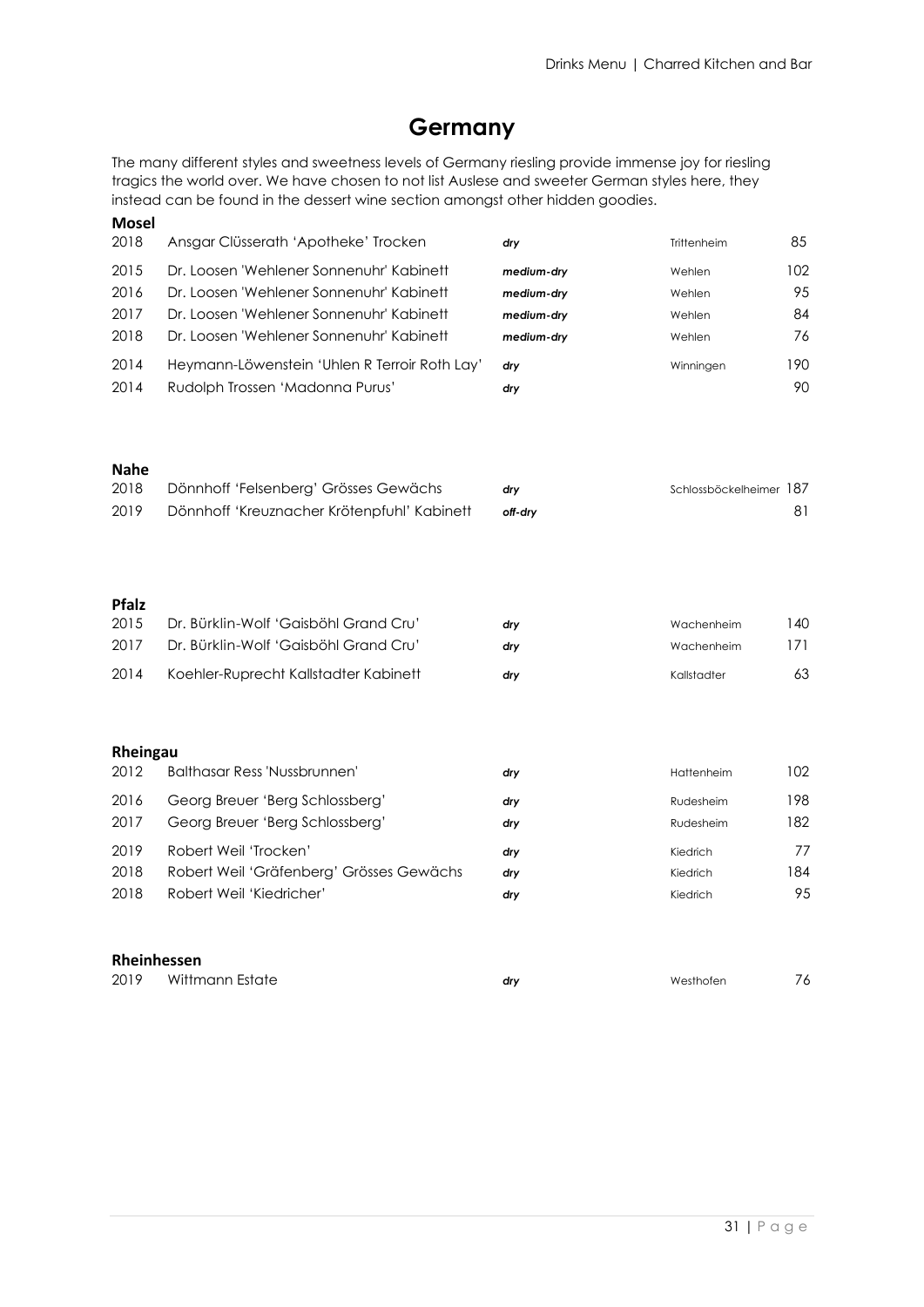# **Semillon**

<span id="page-31-0"></span>*An absolute foundation of the NSW wine industry Semillon from the Hunter Valley is highly regarded the world over. Although it grown with incredible success in other parts of Australia the Hunter Valley expression are unique. Dry, dry crisp and low alcohol in their youth but as age sets in they become remarkably richer and waxier.* 

| 2007 | Mount Pleasant 'Lovedale'     |                     | Hunter Valley, NSW | 125 |
|------|-------------------------------|---------------------|--------------------|-----|
| 1999 | Yarra Yering 'Dry White No.1' | Semillon/Chardonnay | Yarra Valley, VIC  | 155 |
| 2012 | Yarra Yering 'Dry White No.1' | Semillon/Chardonnay | Yarra Valley, VIC  | 112 |
| 2013 | Yarra Yering 'Dry White No.1' | Semillon/Chardonnay | Yarra Valley, VIC  | 105 |
| 2014 | Yarra Yering 'Dry White No.1' | Semillon/Chardonnay | Yarra Valley, VIC  | 95  |
| 2017 | Yarra Yering 'Dry White No.1' | Semillon/Chardonnay | Yarra Valley, VIC  | 95  |

#### *Andrew Thomas 'Braemore'*

*Andrew Thomas spent thirteen years learning at Tyrrell's until 1997 when released his first wines under his own name. His Braemore Semillon is his benchmark of the varietal coming from vines planted in 1969.*

| Andrew Thomas 'Braemore Cellar Reserve' | Hunter Valley, NSW | 110 |
|-----------------------------------------|--------------------|-----|
| Andrew Thomas 'Braemore Cellar Reserve' | Hunter Valley, NSW | 100 |
| Andrew Thomas 'Braemore'                | Hunter Valley, NSW | 90  |
| Andrew Thomas 'Braemore'                | Hunter Valley, NSW | 85  |
| Andrew Thomas 'Braemore'                | Hunter Valley, NSW | 75  |
|                                         |                    |     |

#### *Tyrrell's 'Vat 1'*

*Perhaps Australia's most recognised white wine the world over. From humble beginnings in 1858, Tyrrells are now synonymous with the Hunter Valley. In 1963 the Tyrrell family began a journey of producing high quality Semillon, the beginnings of the Vat 1 Semillon. Today under 4th generation Tyrrell, Murray, it is revered the world over for its quality and longevity.* 

| 2005 | Tyrrell's 'Vat 1' | Hunter Valley, NSW | 230 |
|------|-------------------|--------------------|-----|
| 2008 | Tyrrell's 'Vat 1' | Hunter Valley, NSW | 200 |
| 2012 | Tyrrell's 'Vat 1' | Hunter Valley, NSW | 175 |
| 2014 | Tyrrell's 'Vat 1' | Hunter Valley, NSW | 175 |
| 2017 | Tyrrell's 'Vat 1' | Hunter Valley, NSW | 135 |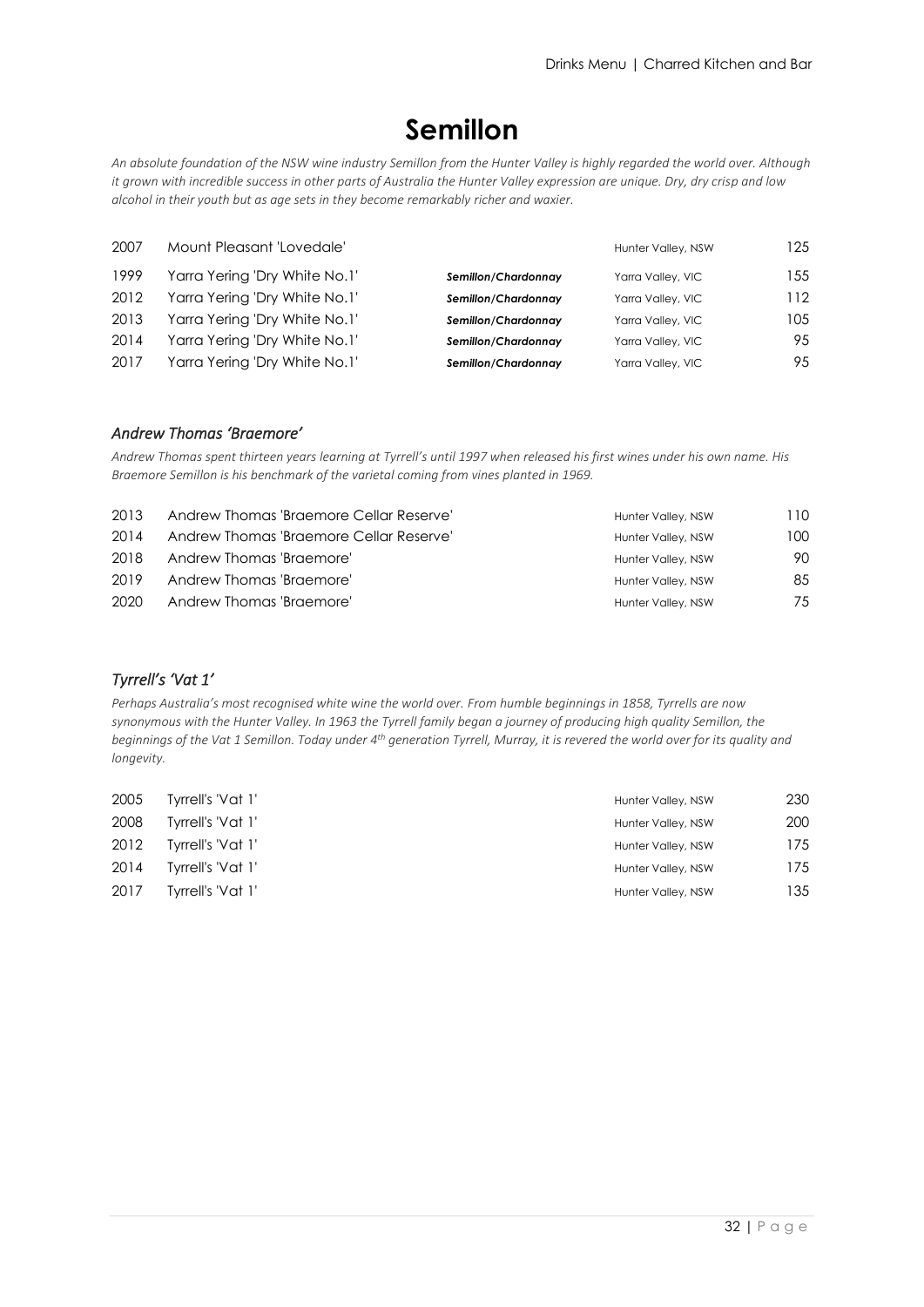# **Sauvignon Blanc & Blends**

## **Australia**

<span id="page-32-0"></span>

| 2019 | Brangayne                  | Sauvignon Blanc/Semillon | Orange, NSW        | 50 |
|------|----------------------------|--------------------------|--------------------|----|
| 2018 | Cullen 'Mangan Vineyard'   |                          | Margaret River, WA | 60 |
| 2018 | Nashdale Lane 'Fume Blanc' |                          | Orange, NSW        | 80 |
| 2019 | Nashdale Lane 'Fume Blanc' |                          | Orange, NSW        | 77 |
| 2020 | Nashdale Lane 'Fume Blanc' |                          | Orange, NSW        | 74 |
| 2019 | Rowlee 'Fume Blanc'        |                          | Orange, NSW        | 80 |
| 2020 | Shaw + Smith               |                          | Adelaide Hills, SA | 68 |

#### **France**

| 2016 | Chateau Thieuley                | Sauvignon Blanc/Semillon | <b>Bordeaux</b> | 56  |
|------|---------------------------------|--------------------------|-----------------|-----|
| 2018 | Domaine de Ladoucette           |                          | Pouilly-Fumé    | 94  |
| 2018 | Domaine Vincent Delaportee      |                          | Sancerre        | 85  |
| 2019 | Pascal Cotat 'La Grande Cote'   |                          | Sancerre        | 145 |
| 2019 | Pascal Cotat 'Les Monts Damnes' |                          | Sancerre        | 145 |
| 2018 | Pascal Jolivet                  |                          | Sancerre        | 88  |
| 2019 | Vincent Pinard 'Flores'         |                          | Sancerre        | 100 |
|      |                                 |                          |                 |     |

#### **New Zealand**

| 2013 Greywacke 'Wild' | Marlborouah |    |
|-----------------------|-------------|----|
| 2017 Greywacke 'Wild' | Marlborouah | 68 |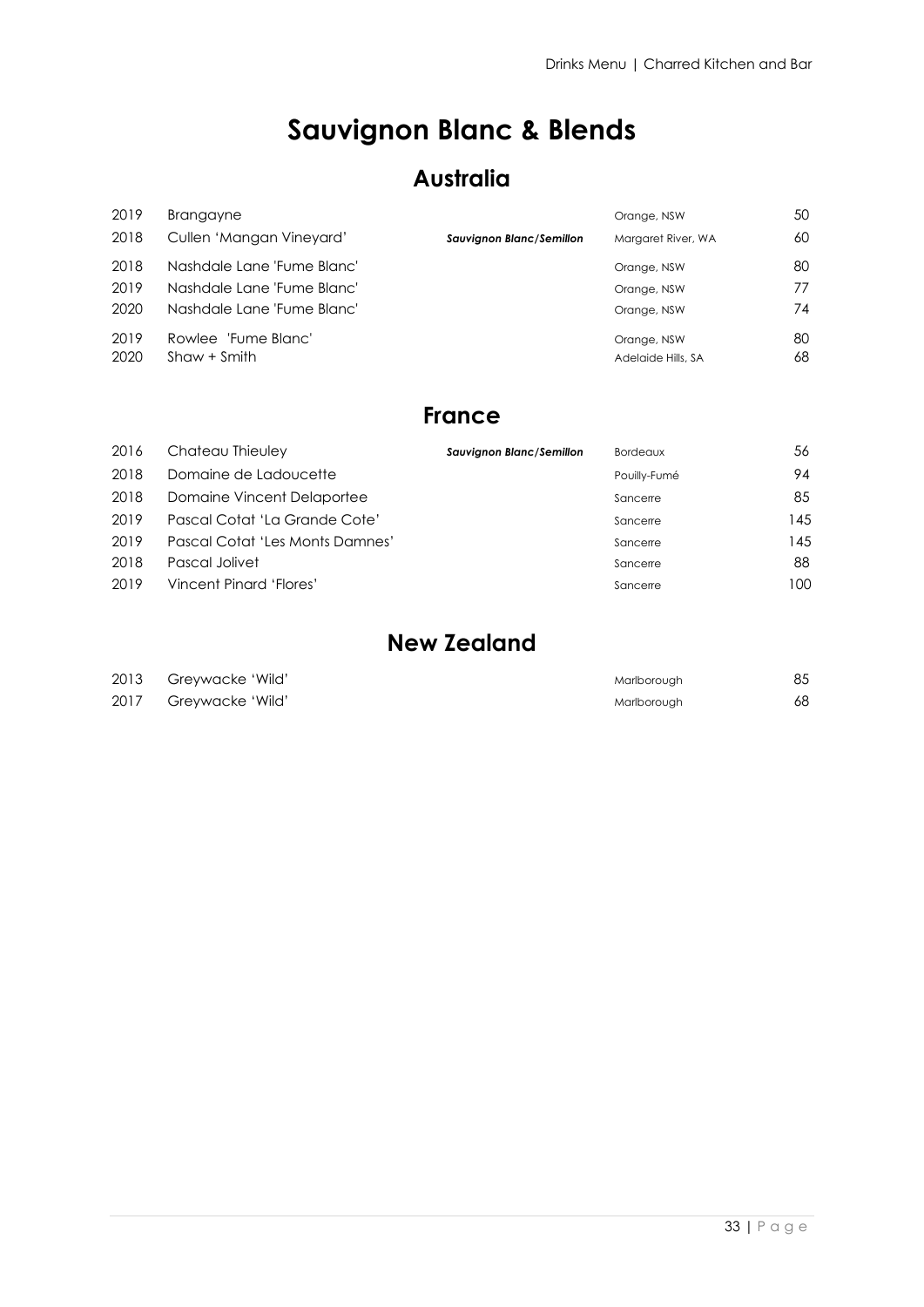# **Chenin Blanc**

<span id="page-33-0"></span>

| 2016 | Arnaud Lambert 'Clos David'       | sec                 | Saumur, France          | 91         |
|------|-----------------------------------|---------------------|-------------------------|------------|
| 2010 | Baumard 'Trie Speciale'           | sec                 | Savennieres, France     | 130        |
| 2013 | Coriole 'The Optimist'            |                     | McLaren Vale, SA        | 50         |
| 2019 | Corymbia                          |                     | Swan Valley, WA         | 68         |
| 2017 | Foreau 'Clos Naudin'              | demi-sec            | Vouvray, France         | 114        |
| 2016 | Pichot 'Clos Cartaud'             | sec                 | Vouvray, France         | 80         |
| 2018 | Sadie Family Vineyard 'Palladius' | <b>Chenin Blend</b> | Swartland, South Africa | <b>260</b> |
|      |                                   |                     |                         |            |

# **Gewurztraminer**

<span id="page-33-1"></span>

| 2018 | Colmar Estate                     | Orange, NSW       | 56  |
|------|-----------------------------------|-------------------|-----|
| 2014 | Famille Hugel 'Classic'           | Alsace, France    | 72  |
| 2018 | Pooley                            | Coal River Valley | 65  |
| 2017 | Te Whare Ra 'Toru' Alsatian Blend | Marlborough, NZ   | 55  |
| 2015 | Topper's Mountain                 | New England, NSW  | 67  |
| 2016 | Topper's Mountain                 | New England, NSW  | 62  |
| 2009 | Trapet 'Sonnenglanz'              | Alsace, France    | 108 |

# **Pinot Gris/Grigio/Blanc**

<span id="page-33-2"></span>

| 2019 | Castelfeder 'Mont Mès' | Grigio        | Trentino-Alto Adige, Italy | 60  |
|------|------------------------|---------------|----------------------------|-----|
| 2020 | Colmar                 | Gris          | Orange, NSW                | -56 |
| 2018 | Domaine Paul Blanck    | Gris          | Alsace, France             | 66  |
| 2018 | Girlan                 | <b>Bianco</b> | Alto-Adige, Italy          | 70  |
| 2019 | Ocean Eight            | Gris          | Mornington Peninsula, VIC  | 75  |
| 2017 | Ostertag               | Blanc         | Alsace, France             | 75  |
| 2019 | Paracombe              | <b>Blanc</b>  | Adelaide Hills, SA         | 68  |
| 2017 | <b>SC Pannell</b>      | Grigio        | Adelaide Hills, SA         | 62  |
| 2018 | Yabby Lake             | Gris          | Mornington Peninsula, VIC  | 75  |
|      |                        |               |                            |     |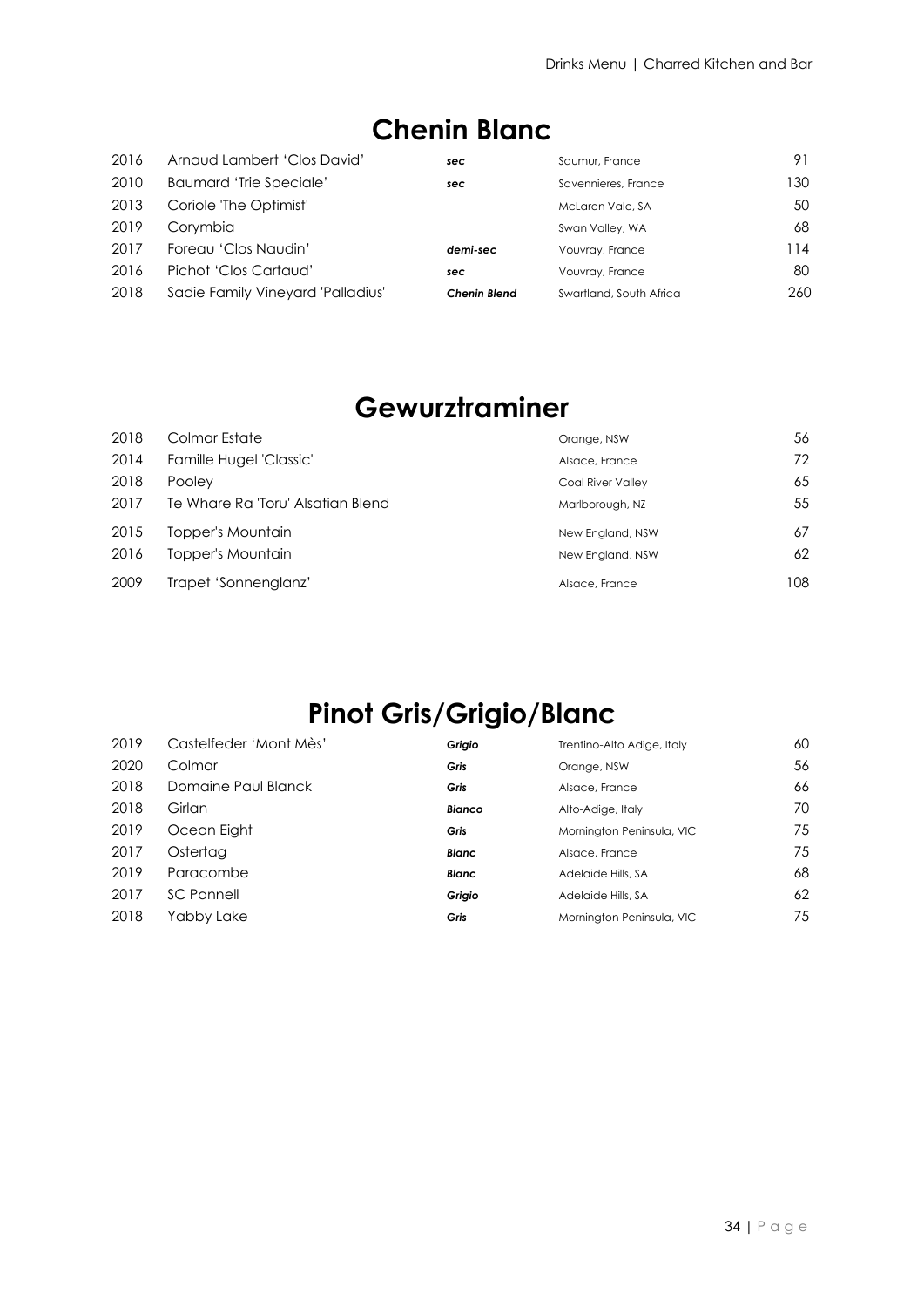# **Italian White Varietals**

#### **Australia**

<span id="page-34-0"></span>

| 2020 | Coriole          | Fiano      | McLaren Vale, SA  | 55 |
|------|------------------|------------|-------------------|----|
| 2018 | First Ridge      | Vermentino | Mudgee, NSW       | 52 |
| 2015 | <b>Fox Creek</b> | Vermentino | McLaren Vale, SA  | 50 |
| 2017 | Oakridge         | Arneis     | Yarra Valley, VIC | 60 |
| 2019 | Rowlee           | Arneis     | Orange, NSW       | 65 |
|      |                  |            |                   |    |

#### **Italy**

| 2018 | Prunotto                 | Arneis    | Roero, Piedmont | 55 |
|------|--------------------------|-----------|-----------------|----|
| 2018 | Suavia 'Massifitti       | Trebbiano | Soave, Veneto   | 85 |
| 2018 | Suavia 'Monte Carbonare' | Garganega | Soave, Veneto   | 85 |

# **Other Unusual and Interesting Whites**

<span id="page-34-1"></span>

| 2018 | <b>Abellio</b>                    | Albarino                      | Rías Baixas, Spain     | 56 |
|------|-----------------------------------|-------------------------------|------------------------|----|
| 2017 | Ingrid Groiss                     | <b>Gruner Veltliner</b>       | Weinviertel, Austria   | 6C |
| 2017 | Lark Hill                         | <b>Gruner Veltliner</b>       | Canberra District, NSW | 8C |
| 2019 | Margan 'Breaking Ground'          | Albarino                      | Hunter Valley, NSW     | 62 |
| 2017 | Terroir Al Limit 'Historic Blanc' | <b>Grenache Blanc/Macabeo</b> | Priorat, Spain         | 88 |
| 2013 | Topper's Mountain                 | <b>Petit Manseng</b>          | New England, NSW       | 55 |
| 2015 | Word of Mouth                     | <b>Petit Manseng</b>          | Orange, NSW            | 57 |
| 2019 | Zarate                            | Albarino                      | Rías Baixas, Spain     | 8C |
|      |                                   |                               |                        |    |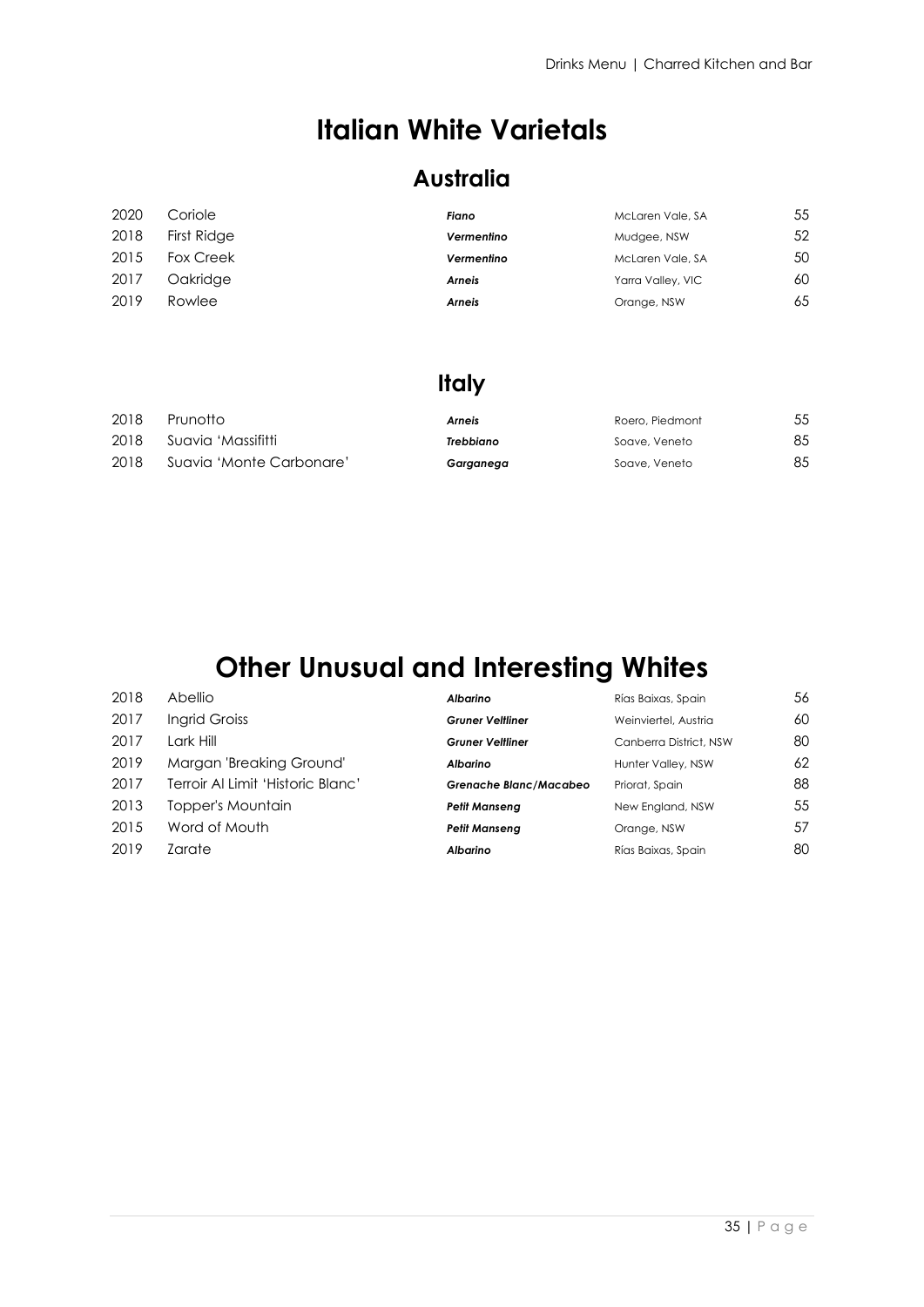# **Rhone Valley White Varietals**

## **Australia**

<span id="page-35-0"></span>

| 2018 | Castagna 'Ingenue'            | <b>Viognier</b>                                | Beechworth, VIC        | 92 |
|------|-------------------------------|------------------------------------------------|------------------------|----|
| 2017 | Clonakilla                    | <b>Viognier</b>                                | Canberra District, NSW | 75 |
| 2017 | Collector 'Lamp Lit'          | <b>Marsanne</b>                                | Canberra District, NSW | 75 |
| 2019 | Mount Mary 'Marli Russel RP1' | Marsanne/Roussanne/Clairette Yarra Valley, VIC |                        | 86 |
| 2019 | Orange Mountain               | Viognier                                       | Orange, NSW            | 68 |
| 2018 | See Saw                       | <b>Marsanne</b>                                | Orange, NSW            | 50 |
| 2012 | Tahbilk '1927 Vines'          | <b>Marsanne</b>                                | Nagambie Lakes, VIC    | 98 |
| 2013 | Tahbilk '1927 Vines'          | <b>Marsanne</b>                                | Nagambie Lakes, VIC    | 90 |
| 2017 | <b>Twisted River</b>          | <b>Viognier</b>                                | Central Ranges, NSW    | 50 |
| 2018 | Vinelea 'Petit Blanc'         | Marsanne/Roussanne                             | Beechworth, Vic        | 69 |
| 2018 | Yangarra                      | Roussanne                                      | McLaren Vale, SA       | 60 |
| 2018 | Yeringberg                    | Marsanne/Roussanne                             | Yarra Valley, VIC      | 85 |
| 2016 | Yeringberg                    | <b>Viognier</b>                                | Yarra Valley, VIC      | 86 |
| 2018 | Yeringberg                    | Viognier                                       | Yarra Valley, VIC      | 75 |

#### **France**

| Condrieu     |                                  |                                    |     |
|--------------|----------------------------------|------------------------------------|-----|
| 2018         | Yves Cuilleron 'La Petite Côte'  | <b>Viognier</b>                    | 130 |
|              | Crozes-Hermitage                 |                                    |     |
| 2019         | Alain Graillot                   | Marsanne/Roussanne                 | 102 |
| 2018         | La Roche Paradis 'Veauvignere'   | Viognier                           | 130 |
| Saint-Joseph |                                  |                                    |     |
| 2018         | La Roche Paradis 'Les Vessettes' | Marsanne/Roussanne                 | 86  |
| 2017         | Oratoire 'Reserve des Seigneurs' | Clairette/Roussanne/Grenache Blanc | 70  |
| 2017         | Yves Cuilleron 'Le Lombard'      | <b>Marsanne</b>                    | 103 |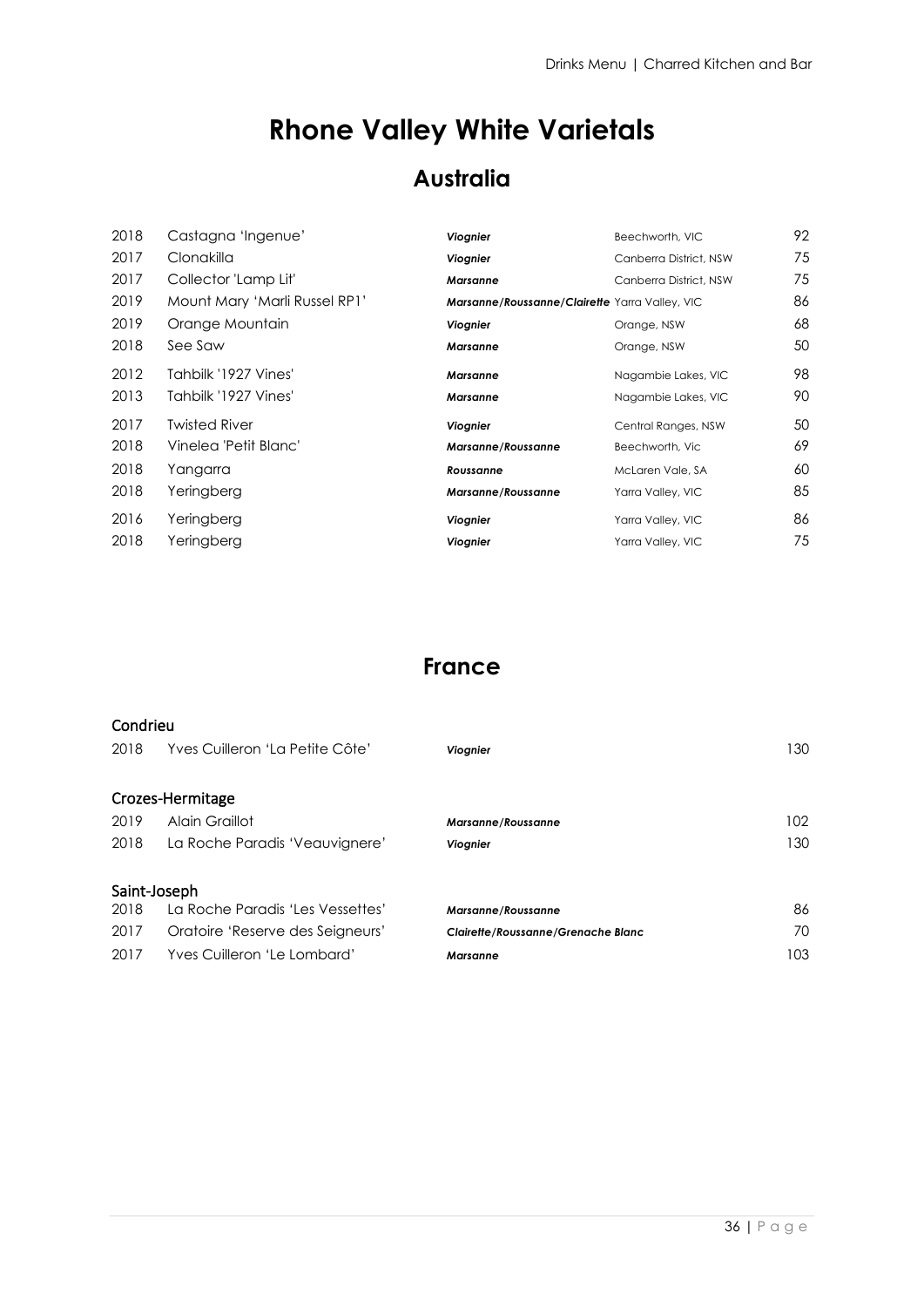# **Chardonnay**

# **Australia**

### **New South Wales**

### **Central Ranges**

*Cool climate chardonnay is a very different style of chardonnay to what most Australians may be accustomed to. Look for brighter leaner style driven by crunchy acidity. Yes, in a lot of cases oak is used but it is in harmony with the fruit, which should always be the hero in a bottle of wine.*

| 2017 | Amour                              | Orange          | 99  |
|------|------------------------------------|-----------------|-----|
| 2018 | Amour                              | Orange          | 85  |
| 2018 | Bloodwood 'Schubert'               | Orange          | 85  |
| 2019 | <b>Byrne Farm</b>                  | Orange          | 74  |
| 2018 | Centium                            | Orange          | 78  |
| 2015 | Colmar Estate                      | Orange          | 65  |
| 2015 | Colmar Estate 'Block 1'            | Orange          | 98  |
| 2016 | Colmar Estate 'Block 1'            | Orange          | 90  |
| 2016 | Colmar Estate 'Block 2'            | Orange          | 84  |
| 2016 | Hoosegg 'Seven Heavens'            | Orange          | 130 |
| 2018 | Matthew Atallah 'Block 2a'         | Orange          | 95  |
| 2017 | Nashdale Lane                      | Orange          | 95  |
| 2018 | Nashdale Lane                      | Orange          | 90  |
| 2019 | Nashdale Lane                      | Orange          | 85  |
| 2020 | Nashdale Lane                      | Orange          | 80  |
| 2004 | Patina 'Reserve'                   | Orange          | 135 |
| 2018 | Patina 'Reserve'                   | Orange          | 75  |
| 2016 | Printhie 'Super Duper'             | Orange          | 105 |
| 2017 | Printhie 'Super Duper'             | Orange          | 98  |
| 2018 | Printhie 'Super Duper'             | Orange          | 95  |
| 2013 | Renzaglia 'Bella Luna'             | <b>Bathurst</b> | 88  |
| 2017 | Renzaglia 'Bella Luna'             | <b>Bathurst</b> | 75  |
| 2018 | Renzaglia 'Bella Luna'             | <b>Bathurst</b> | 66  |
| 2019 | Ross Hill 'Pinnacle Series'        | Orange          | 70  |
| 2020 | Ross Hill 'Max & Maya'             | Orange          | 50  |
| 2019 | Rowlee                             | Orange          | 85  |
| 2017 | Swinging Bridge 'Block A 'Balmoral | Orange          | 130 |
| 2015 | Swinging Bridge 'Block D' Balmoral | Orange          | 150 |
| 2016 | Swinging Bridge 'Block D 'Balmoral | Orange          | 150 |
| 2017 | Swinging Bridge 'Hill Park'        | Orange          | 150 |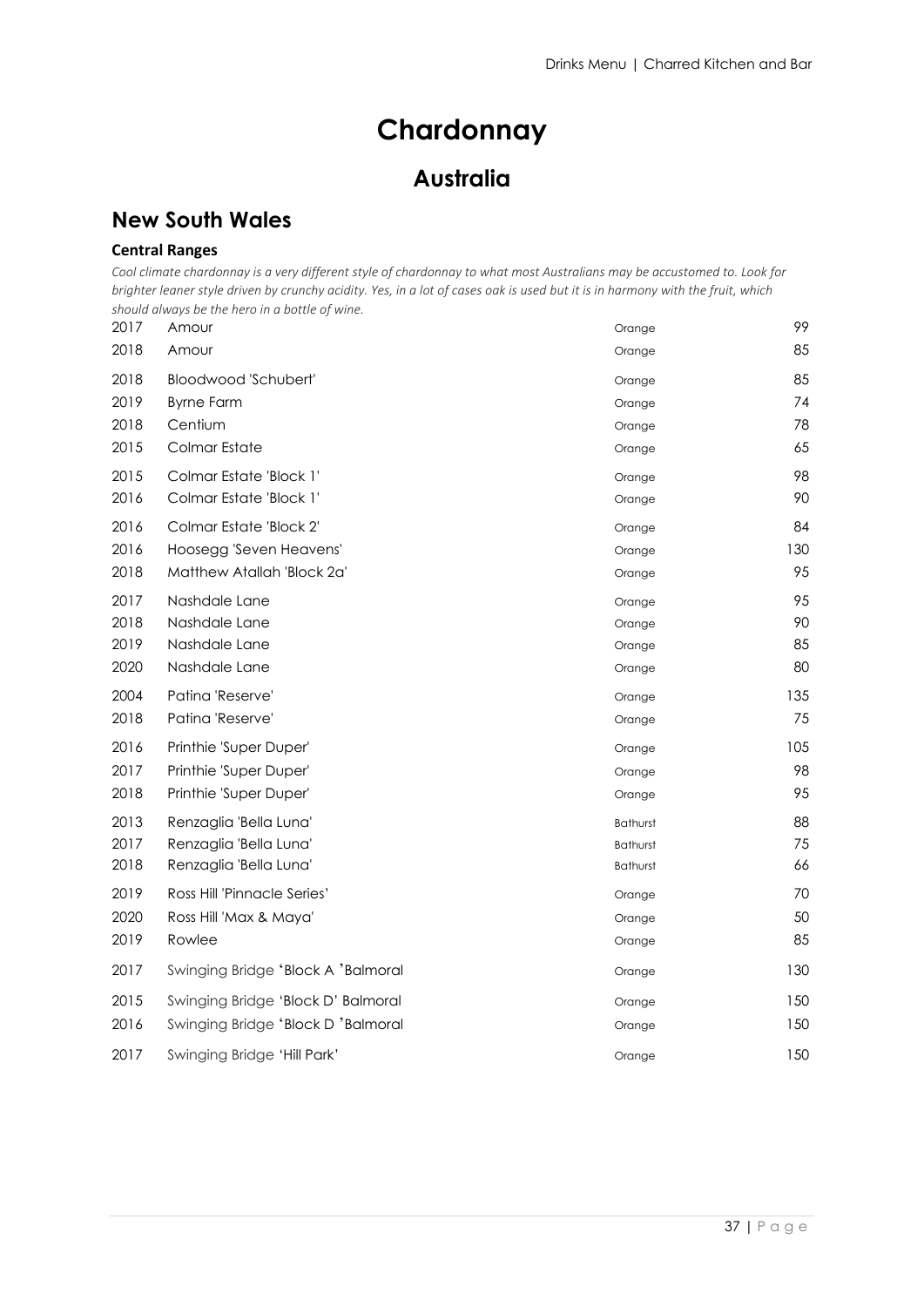| 2013 | Swinging Bridge 'Mrs Payten' | Orange   | 120 |
|------|------------------------------|----------|-----|
| 2014 | Swinging Bridge 'Mrs Payten' | Orange   | 100 |
| 2015 | Swinging Bridge 'Mrs Payten' | Orange   | 120 |
| 2016 | Swinging Bridge 'Mrs Payten' | Orange   | 120 |
| 2011 | Swinging Bridge 'Reserve'    | Orange   | 150 |
| 2012 | Swinging Bridge 'Reserve'    | Orange   | 150 |
| 2014 | Swinging Bridge 'Reserve'    | Orange   | 130 |
|      | <b>Hunter Valley</b>         |          |     |
| 2017 | Lake's Folly                 | Pokolbin | 140 |
| 2018 | Lake's Folly                 | Pokolbin | 125 |

| ZUIU | LUNG 3 I UIIY                  | <b>FUKUIDILI</b> | ں ے ا |
|------|--------------------------------|------------------|-------|
|      | 2018 Tyrrell's 'HVD Old Vines' | Pokolbin         | 85    |
|      |                                |                  |       |

### **Southern New South Wales**

| 2016<br>Coppabella 'The Crest'<br>Tumbarumba | 60 |
|----------------------------------------------|----|
|----------------------------------------------|----|

# **South Australia**

| 2017 | Bleasdale                        | Adelaide Hills | 51  |
|------|----------------------------------|----------------|-----|
| 2017 | Shaw + Smith 'Lenswood Vineyard' | Adelaide Hills | 121 |
| 2018 | Shaw + Smith 'Lenswood Vineyard' | Adelaide Hills | 104 |
| 2016 | Tapanappa 'Tiers 1.5m'           | Adelaide Hills | 95  |
| 2018 | Tapanappa 'Tiers 1.5m'           | Adelaide Hills | 88  |

## **Tasmania**

| 2019 | Gala Estate 'White Label' | Cranbrook            | 70  |
|------|---------------------------|----------------------|-----|
| 2018 | Stefano Lubiana 'Estate'  | Derwent River Valley | 95  |
| 2020 | <b>Stoney Rise</b>        | <b>Tamar Valley</b>  | 65  |
| 2016 | Tolpuddle                 | Coal River Valley    | 145 |
| 2017 | Tolpuddle                 | Coal River Valley    | 125 |
| 2018 | Tolpuddle                 | Coal River Valley    | 120 |
| 2019 | Tolpuddle                 | Coal River Valley    | 115 |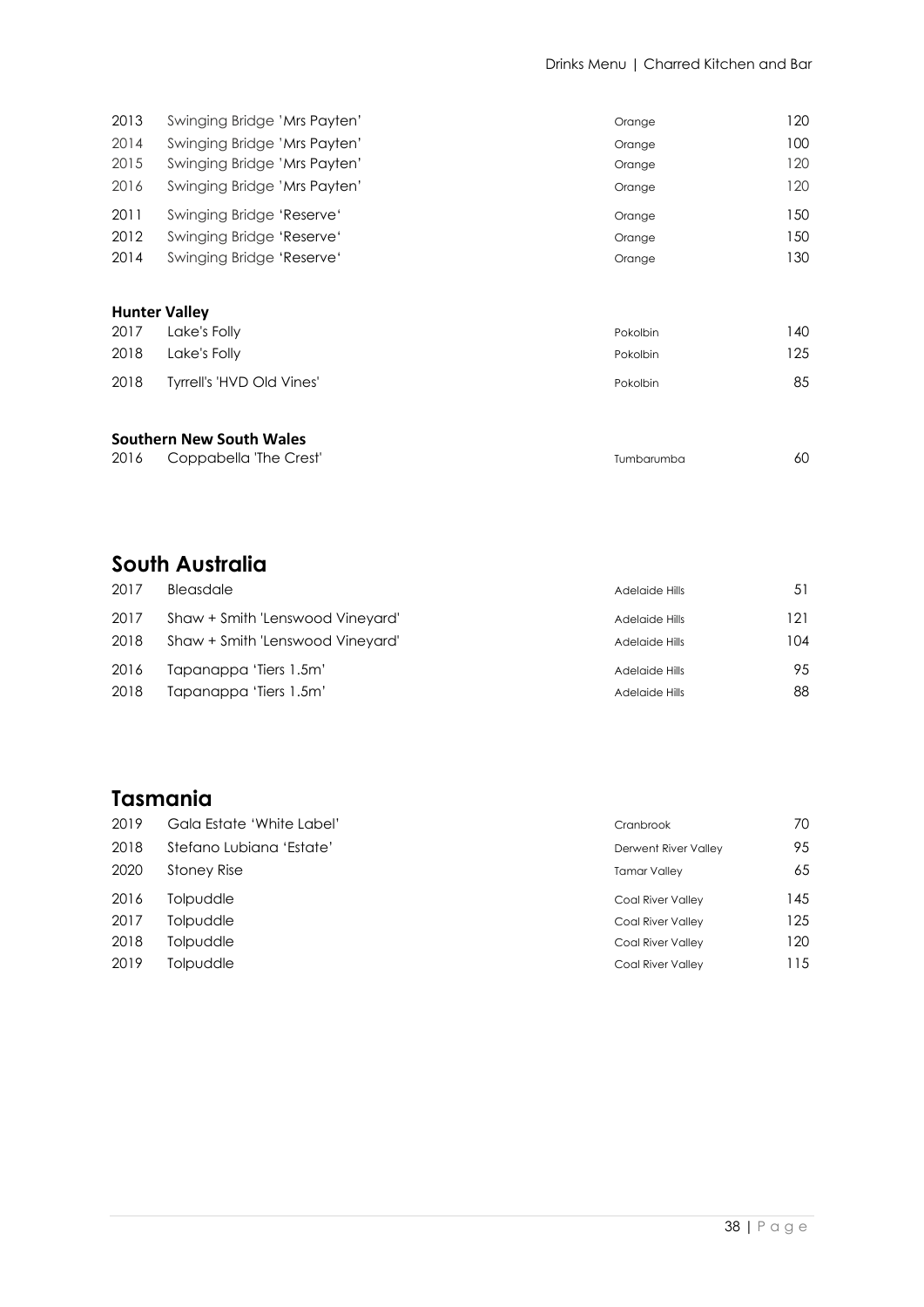### **Victoria**

| 2017<br>2018 | Bindi 'Quartz'<br>Bindi 'Quartz'    |           | <b>Macedon Ranges</b><br>Macedon Ranges | 140<br>120 |
|--------------|-------------------------------------|-----------|-----------------------------------------|------------|
| 2019         | Giant Steps 'Wombat Creek Vineyard' |           | Yarra Valley                            | 95         |
| 2018         | Vinelea                             |           | <b>Beechworth</b>                       | 73         |
| 2018         | Yabby Lake 'Single Vineyard'        |           | Mornington Peninsula                    | 98         |
| 2012         | Yarra Yering                        | 1.5 Litre | Yarra Vallev                            | 300        |
| 2018         | Yeringberg                          |           | Yarra Valley, VIC                       | 94         |

### *Giaconda*

*Giaconda's founder, Rick Kinzbrunner, developed a passion for wine in the 1970's and embarked on an international journey for winemaking knowledge that included stints with Stag's Leap and Moueix in Bordeaux. He returned to Australia in 1980 to work at Brown Brothers and would purchase land at the now Giaconda site where planting began in 1982. The vineyard is now perhaps responsible for Australia's greatest chardonnay.* 

| 2016 | Giaconda 'Estate Vineyard' |           | <b>Beechworth</b> | 290 |
|------|----------------------------|-----------|-------------------|-----|
| 2016 | Giaconda 'Estate Vineyard' | 1.5 Litre | <b>Beechworth</b> | 570 |
| 2017 | Giaconda 'Estate Vineyard' |           | <b>Beechworth</b> | 220 |
| 2017 | Giaconda 'Estate Vineyard' | 1.5 Litre | <b>Beechworth</b> | 460 |

### **Western Australia**

| 2016 | Cullen 'Kevin John'        | Margaret River  | 175  |
|------|----------------------------|-----------------|------|
| 2018 | Cullen 'Kevin John'        | Margaret River  | 54 ا |
| 2011 | Frankland Estate           | Frankland River | -57  |
| 2019 | Nocturne 'Single Vineyard' | Margaret River  | 82   |

### *Leeuwin Estate 'Art Series'*

*None other than Robert Mondavi is credited with identifying in 1972 the sight that would later become Leeuwin Estate. Denis and Tricia Hogan would even receive mentoring from Mondavi himself in transferring their cattle farm into a vineyard, producing their first vintage 1979. The Art Series are portrayed as Leeuwin's most 'opulent and age worthy wines'* 

| 2015 | Leeuwin Estate 'Art Series' | Margaret River | 50 |
|------|-----------------------------|----------------|----|
| 2016 | Leeuwin Estate 'Art Series' | Margaret River | 40 |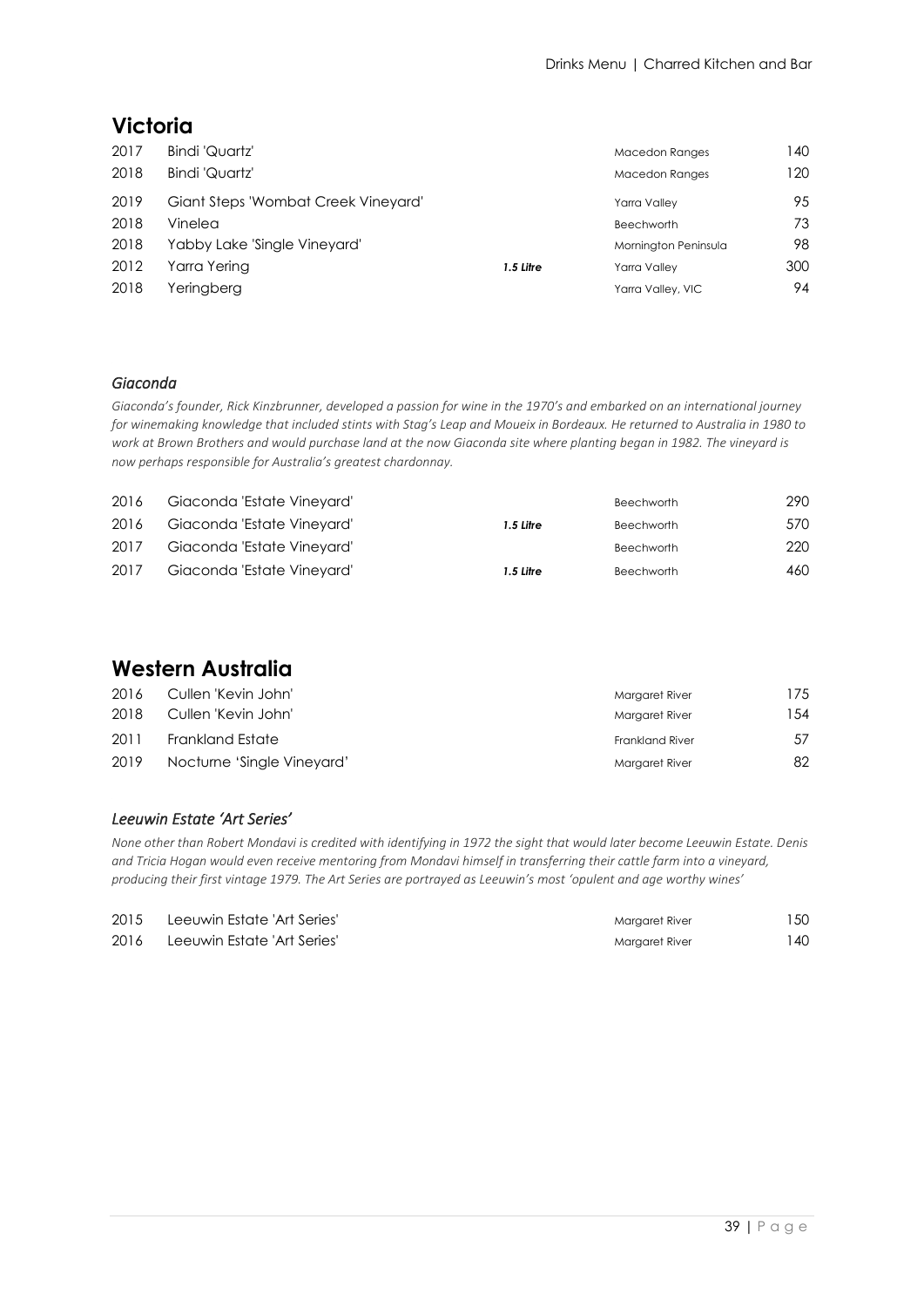## **France**

# **Burgundy**

| <b>Chablis</b>     |                                 |                 |     |
|--------------------|---------------------------------|-----------------|-----|
|                    | <b>Petit Chablis AOC</b>        |                 |     |
| 2018               | <b>Bernard Defaix</b>           |                 | 85  |
| 2018               | Christian Moreau                |                 | 83  |
| <b>Chablis AOC</b> |                                 |                 |     |
| 2018               | <b>William Fevre</b>            |                 | 88  |
| <b>Premier Cru</b> |                                 |                 |     |
| 2018               | Domaine Bernard Defaix          | Cote de Lechet  | 110 |
| 2017               | Etienne Boileau                 | Montamains      | 108 |
| 2016               | Jean Dauvissat Pere & Fils      | Cote de Lechet  | 135 |
| 2017               | Jean Dauvissat Pere & Fils      | Cote de Lechet  | 110 |
| 2018               | Jean Dauvissat Pere & Fils      | Vaillons        | 110 |
| 2017               | Louis Michel & Fils             | <b>Butteaux</b> | 155 |
| 2016               | Louis Michel & Fils             | Vaulorent       | 120 |
| 2017               | Pierrick Laroche 'l'Homme Mort' | Fourchaume      | 105 |
| <b>Grand Cru</b>   |                                 |                 |     |
| 2016               | Pierrick Laroche                | Bougros         | 184 |
| 2017               | Pierrick Laroche                | Bougros         | 170 |
| 2013               | <b>William Fevre</b>            | Vaudésir        | 210 |
| 2015               | <b>William Fevre</b>            | Vaudésir        | 240 |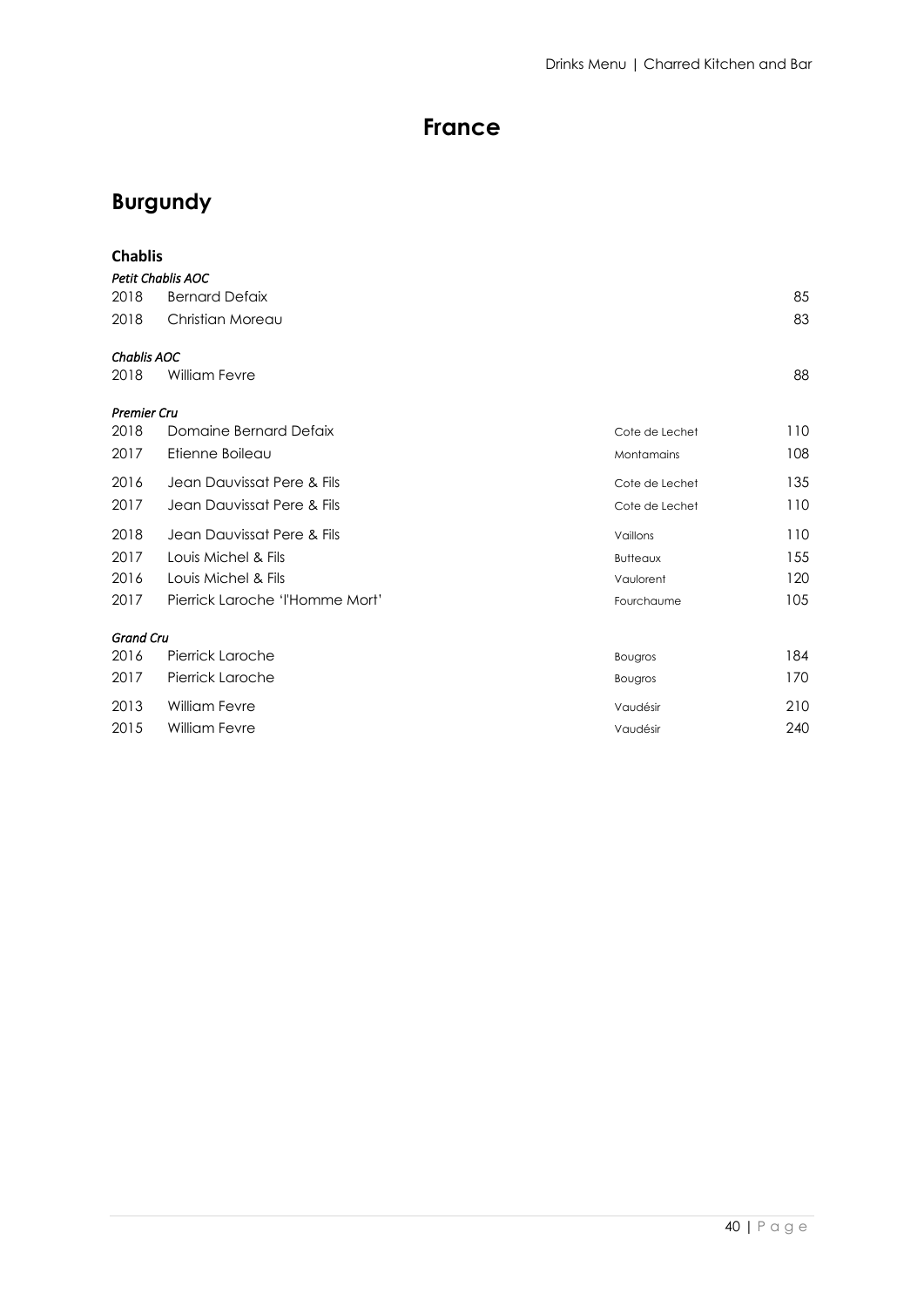| <b>Bourgogne</b>       |                                                 |         |                      |     |
|------------------------|-------------------------------------------------|---------|----------------------|-----|
| 2016                   | Anne Boisson                                    | Aligote |                      | 125 |
| 2018                   | Anne Boisson                                    | Aligote |                      | 110 |
| 2016                   | Benjamin Leroux                                 | Aligote |                      | 88  |
| 2017                   | Domaine Pierre Boisson 'Bourgogne Blanc'        |         |                      | 145 |
| 2018                   | Domaine Pierre Boisson 'Bourgogne Blanc'        |         |                      | 130 |
| 2018                   | Domaine Pierre Boisson 'Les Herbeux'            |         |                      | 182 |
| 2018                   | Sylvie Esmonin                                  | Aligote |                      | 96  |
|                        |                                                 |         |                      |     |
| <b>Village</b><br>2018 | Domaine Fabien Coche 'Les Luchets'              |         | Meursault            | 175 |
| 2018                   |                                                 |         |                      | 159 |
|                        | Domaine Michel Lafarge 'Vendanges Séléctionées' |         | Meursault            |     |
| 2018                   | Domaine Pierre Boisson 'Les Grand Charrons'     |         | Meursault            | 358 |
| <b>Premier Cru</b>     |                                                 |         |                      |     |
| 2016                   | Capuano-Ferreri 'Morgeot'                       |         | Chassagne-Montrachet | 185 |
| 2015                   | Domaine Joseph Faiveley 'Morgeot'               |         | Chassagne-Montrachet | 195 |
| 2016                   | Domaine Latour-Giraud 'Perrieres'               |         | Meursault            | 300 |
| <b>Grand Cru</b>       |                                                 |         |                      |     |
| 2016                   | Croix Estate                                    |         | Corton-Charlemagne   | 465 |
| 2017                   | Domaine Bonneau du Martray                      |         | Corton-Charlemagne   | 710 |
|                        |                                                 |         |                      |     |
| <b>Maconnais</b>       |                                                 |         |                      |     |

| 2016 | Domaine Leflaive | Pouilly-Fuissé | 15C |
|------|------------------|----------------|-----|
|      |                  |                |     |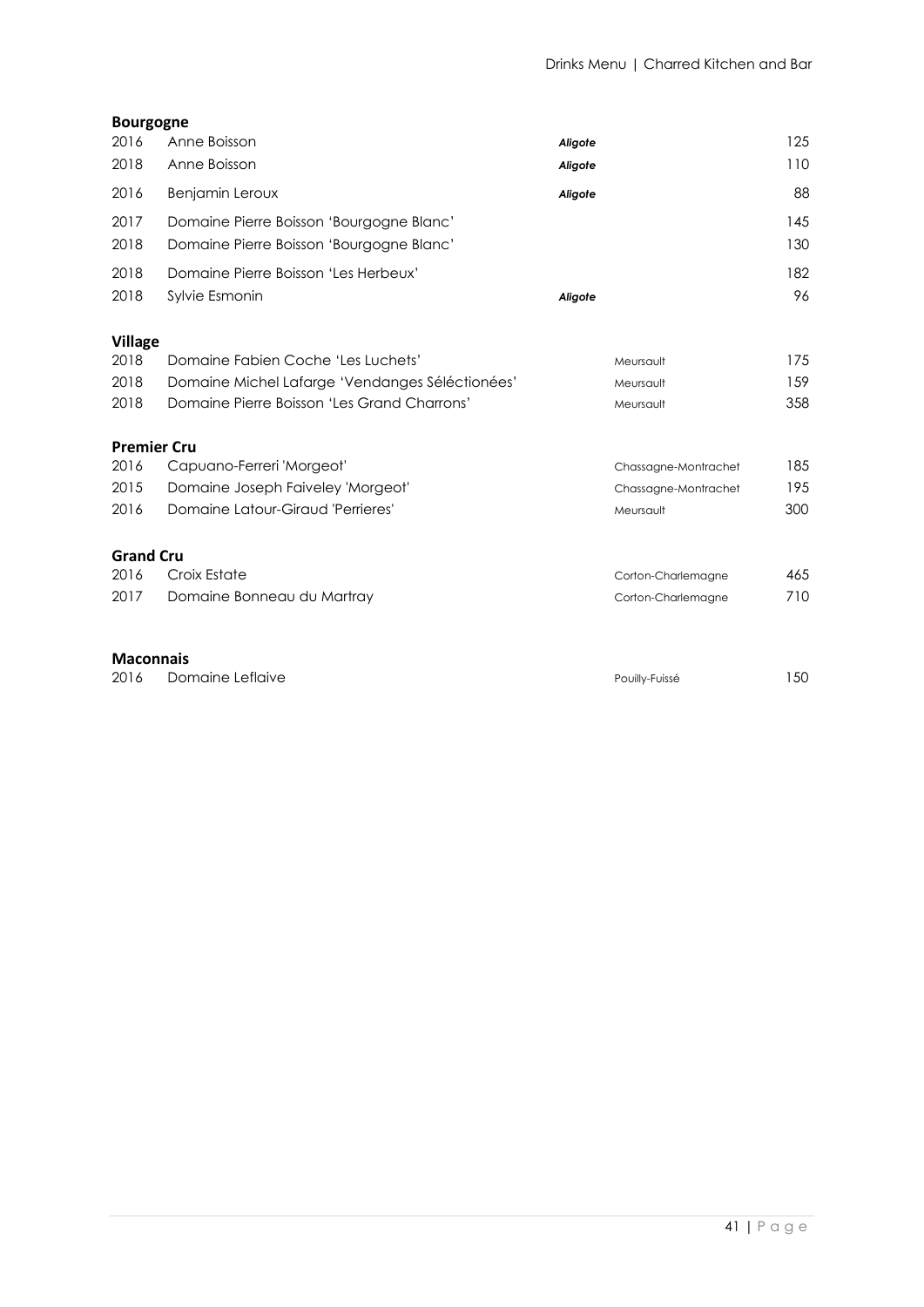### **AMBER**

*Amber wines are made from white grapes. However, to create 'Amber' wines the skins, normally discarded in regular white wine production, are left in contact with the fermenting juice for days to months. This skin contact process changes the colour, texture and aroma of the wine. This creates a very different wine to the more traditional style of white wines produced; therefore, these are separated into their own category.*

| 2020 | Arfion 'Fever'               | Pinot Gris/Gewurzt/Blend | Yarra Valley              | 67 |
|------|------------------------------|--------------------------|---------------------------|----|
| 2016 | Crittenden Estate 'Oggi'     | <b>Fiano/Arneis</b>      | Mornington Peninsula, VIC | 76 |
| 2017 | Geyer Wine Co.               | Semillon                 | <b>Barossa Valley, SA</b> | 65 |
| 2020 | The Hermit Ram 'Salty White' | <b>Sauvignon Blanc</b>   | N72orth Canterbury, NZ    | 72 |
| 2019 | Logan 'Clementine De La Mer' | Sav/Chardonnay/Riesling  | Orange, NSW               | 60 |

### **ROSE**

| 2018 | By. Ott 'Chateau Romassan'  |       | Cinsault/Grenache                                    | Bandol, Provence, France | 125 |
|------|-----------------------------|-------|------------------------------------------------------|--------------------------|-----|
| 2019 | By. Ott 'Chateau Romassan'  |       | <b>Cinsault/Grenache</b>                             | Bandol, Provence, France | 115 |
| 2019 | Domaine Tempier             | 375ml | Mourvèdre/Grenache/Cinsault Bandol, Provence, France |                          | 65  |
| 2020 | Domaine Tempier             | 375ml | Mourvèdre/Grenache/Cinsault Bandol, Provence, France |                          | 60  |
| 2020 | Domaine Tempier             |       | Mourvèdre/Grenache/Cinsault Bandol, Provence, France |                          | 97  |
| 2020 | Domaine Tempier             | 1.5L  | Mourvèdre/Grenache/Cinsault Bandol, Provence, France |                          | 200 |
| 2018 | Dominique Portet 'Fontaine' |       | Merlot/Shiraz/Cabernet                               | Yarra Valley, VIC        | 60  |
| 2020 | Gala Estate 'White Label'   |       | <b>Pinot Noir</b>                                    | Cranbrook, TAS           | 62  |
| 2019 | Nashdale Lane 'Legacy'      |       | Shiraz                                               | Orange, NSW              | 75  |
| 2018 | Slow Wine Co.               |       | <b>Pinot Noir</b>                                    | Orange, NSW              | 65  |
|      |                             |       |                                                      |                          |     |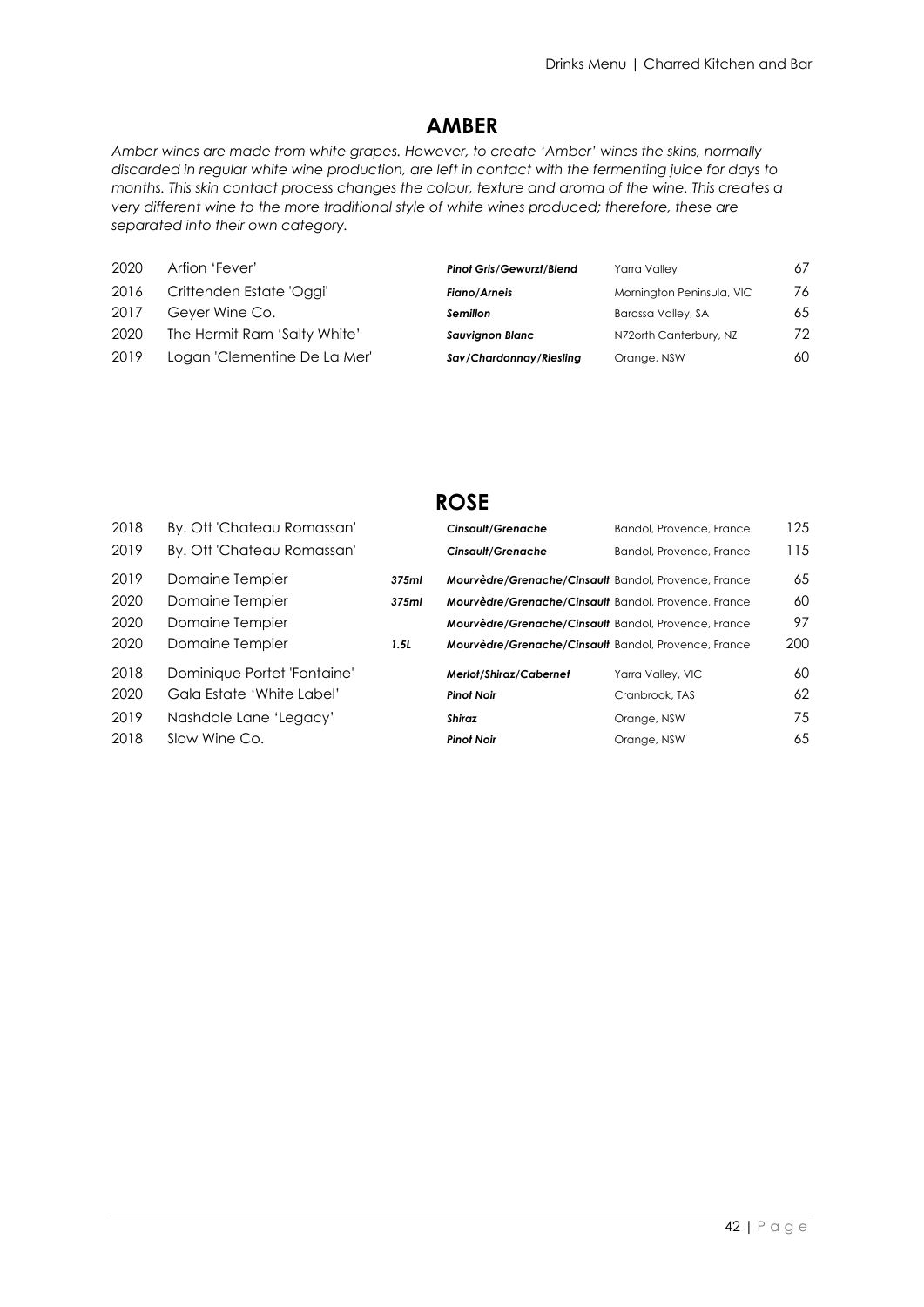

"Wine makes daily living easier, less hurried with fewer tensions and more tolerance."

- Benjamin Franklin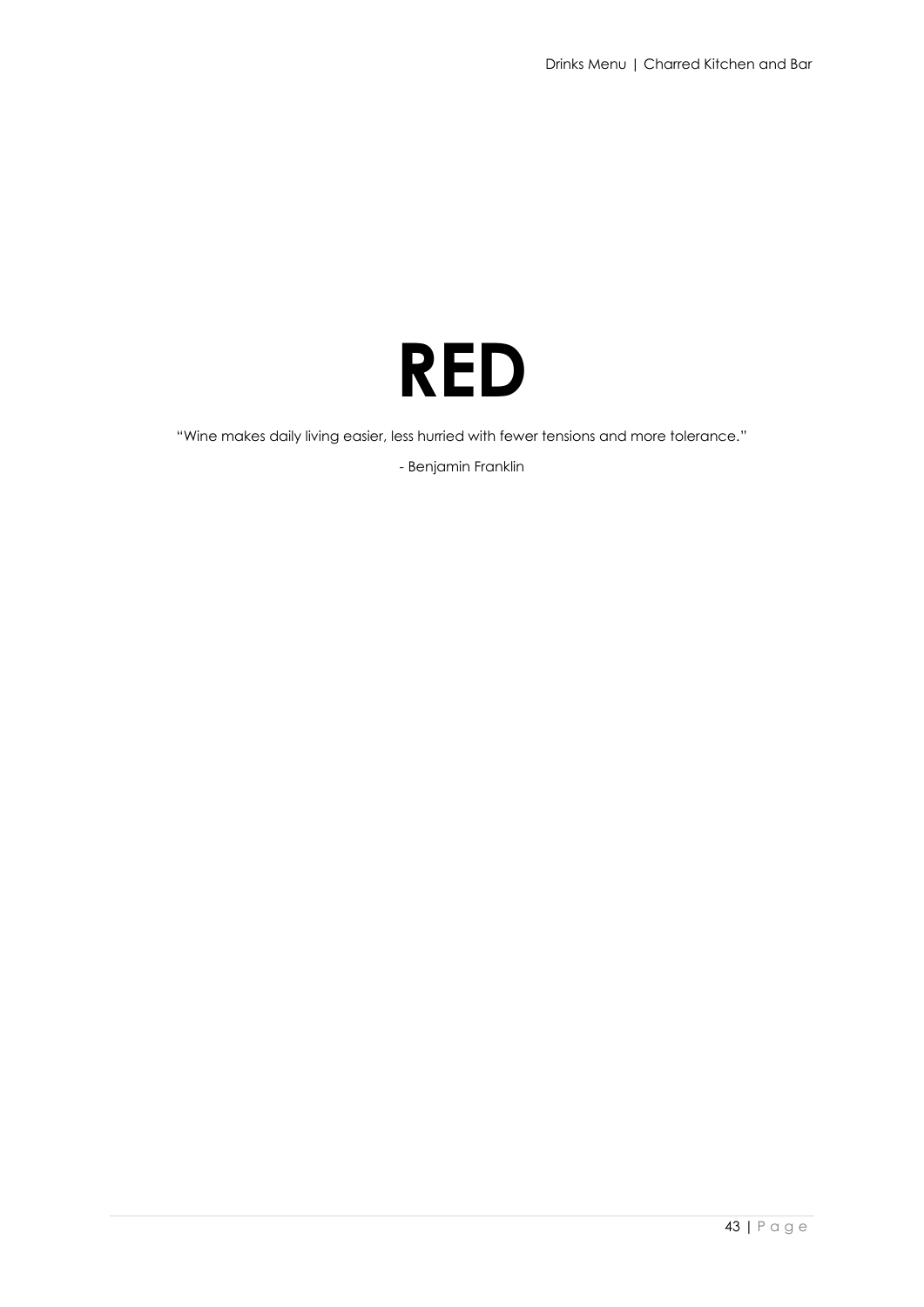# **Gamay**

# **Australia**

| 2017 | Sorrenberg                         | Beechworth, VIC    | l 15 |
|------|------------------------------------|--------------------|------|
| 2018 | Sorrenberg                         | Beechworth, VIC    | 105  |
| 2019 | Sorrenbera                         | Beechworth, VIC    | 95   |
| 2018 | <b>Tyrrell's 'Special Release'</b> | Hunter Valley, NSW | 85   |

### *Eldridge Estate*

*Outside of his love for tennis David Lloyd makes a fantastic Gamay in the Red Hill region of Mornington Peninsula. These wines are far removed from a nouveau style however, seeing oak and have tremendous depth, complexity and fit more into the medium bodied spectrum.* 

| 97 |
|----|
| 90 |
| 85 |
| 80 |
|    |

### **France**

| 2018 | Château La Grange Cochard         | Morgon, Beaujolais           | 75    |
|------|-----------------------------------|------------------------------|-------|
| 2018 | Château Pierre Bise               | Anjou, Loire Valley          | 70    |
| 2018 | Domaine Lafarge-Vial              | Fleurie, Beaujolais          | 95    |
| 2018 | Domaine Metrat et Fils            | Fleurie, Beaujolais          | 80    |
| 2017 | La Côte Étoilée                   | Cote de Brouilly, Beaujolais | 75    |
| 2017 | Louis Jadot 'Chateau des Jacques' | Morgon, Beaujolais           | 1 I C |
| 2019 | Pierre-Marie Chermette 'Poncié'   | Fleurie, Beaujolais          | 88    |
|      |                                   |                              |       |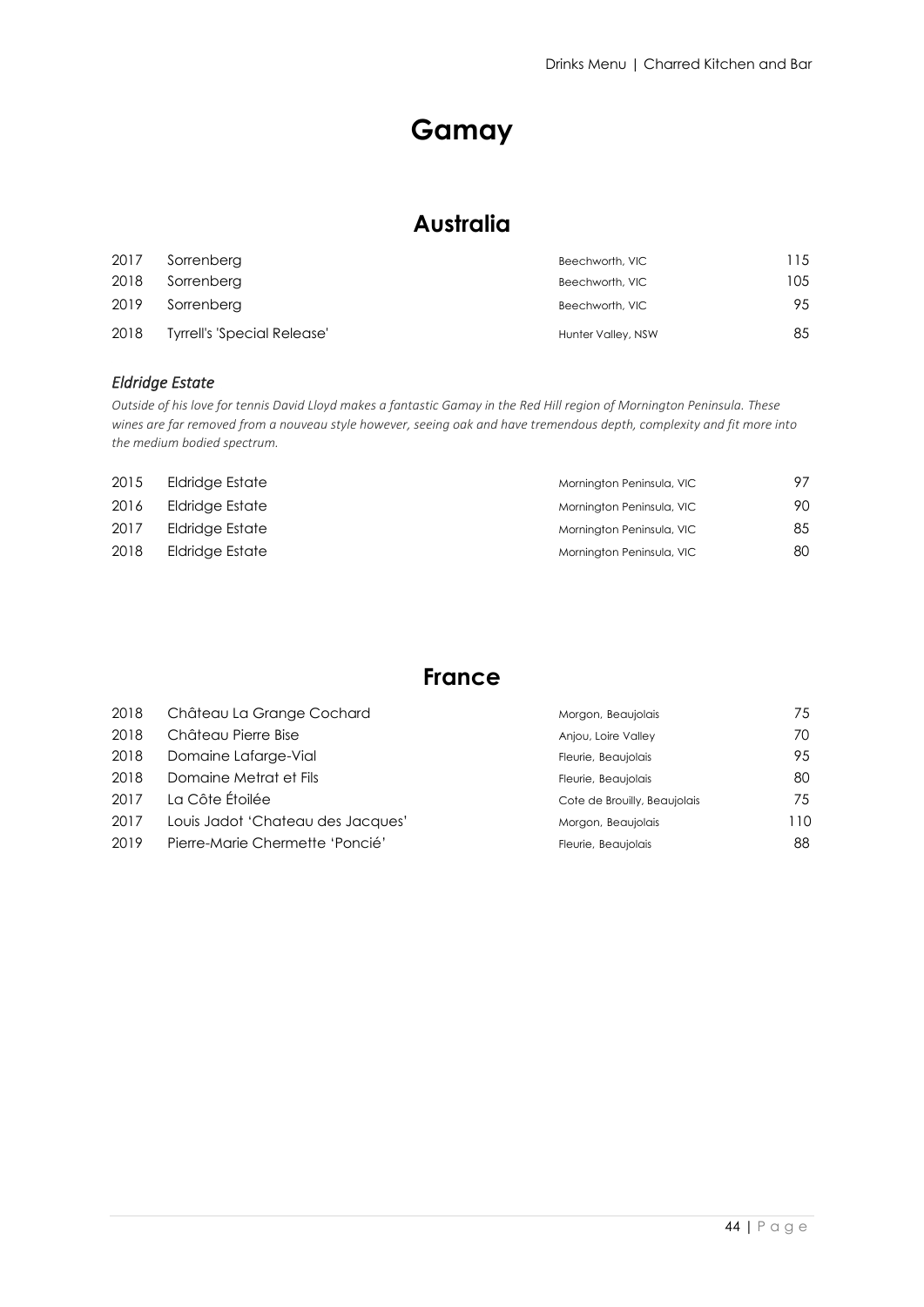# **Pinot Noir**

## **Australia**

### **New South Wales**

| 2019 | Amour                                | Orange | 85  |
|------|--------------------------------------|--------|-----|
| 2016 | Bloodwood                            | Orange | 85  |
| 2019 | <b>Byrne Farm</b>                    | Orange | 82  |
| 2017 | Centium                              | Orange | 78  |
| 2018 | Nashdale Lane 'Legacy'               | Orange | 100 |
| 2019 | Nashdale Lane 'Legacy'               | Orange | 87  |
| 2019 | Philip Shaw 'No. 8'                  | Orange | 73  |
| 2016 | Slow Wine Co                         | Orange | 67  |
| 2015 | Swinging Bridge 'Block 3 Wattleview' | Orange | 150 |
| 2012 | Swinging Bridge 'M.A.W.'             | Orange | 120 |
| 2013 | Swinging Bridge 'M.A.W.'             | Orange | 100 |
| 2014 | Swinging Bridge 'M.A.W.'             | Orange | 100 |
| 2015 | Swinging Bridge 'M.A.W.'             | Orange | 100 |
| 2016 | Swinging Bridge 'M.A.W.'             | Orange | 120 |
| 2017 | Swinging Bridge 'Wattleview'         | Orange | 130 |
| 2017 | Swinging Bridge '#007 '              | Orange | 250 |
| 2019 | Word of Mouth 'IK High'              | Orange | 70  |

### *Colmar Estate*

*Bill and Jane Shrapnel are on a crusade to redefine what Pinot Noir is in the Orange wine region. Meticulous in the vineyard and a clear focus to wine making that is centred around fruit expression, quality and precision, has made this one of the most successful vineyards of the region in recent years.*

2017 Colmar Estate 65 2016 Colmar Estate 'Block 1' and the corresponding to the corresponding to the corresponding to the 95 2017 Colmar Estate 'Block 1' and the comparison of the comparison of the comparison of the 88 2018 Colmar Estate 'Block 1' and the comparation of the comparation of the comparation of the 95 2015 Colmar Estate 'Block 3' Colmar Estate 'Block 3' Colman Poster and Colman Poster and Poster and Poster and P 2016 Colmar Estate 'Block 3' Orange 86 2018 Colmar Estate 'Block 3' Orange 80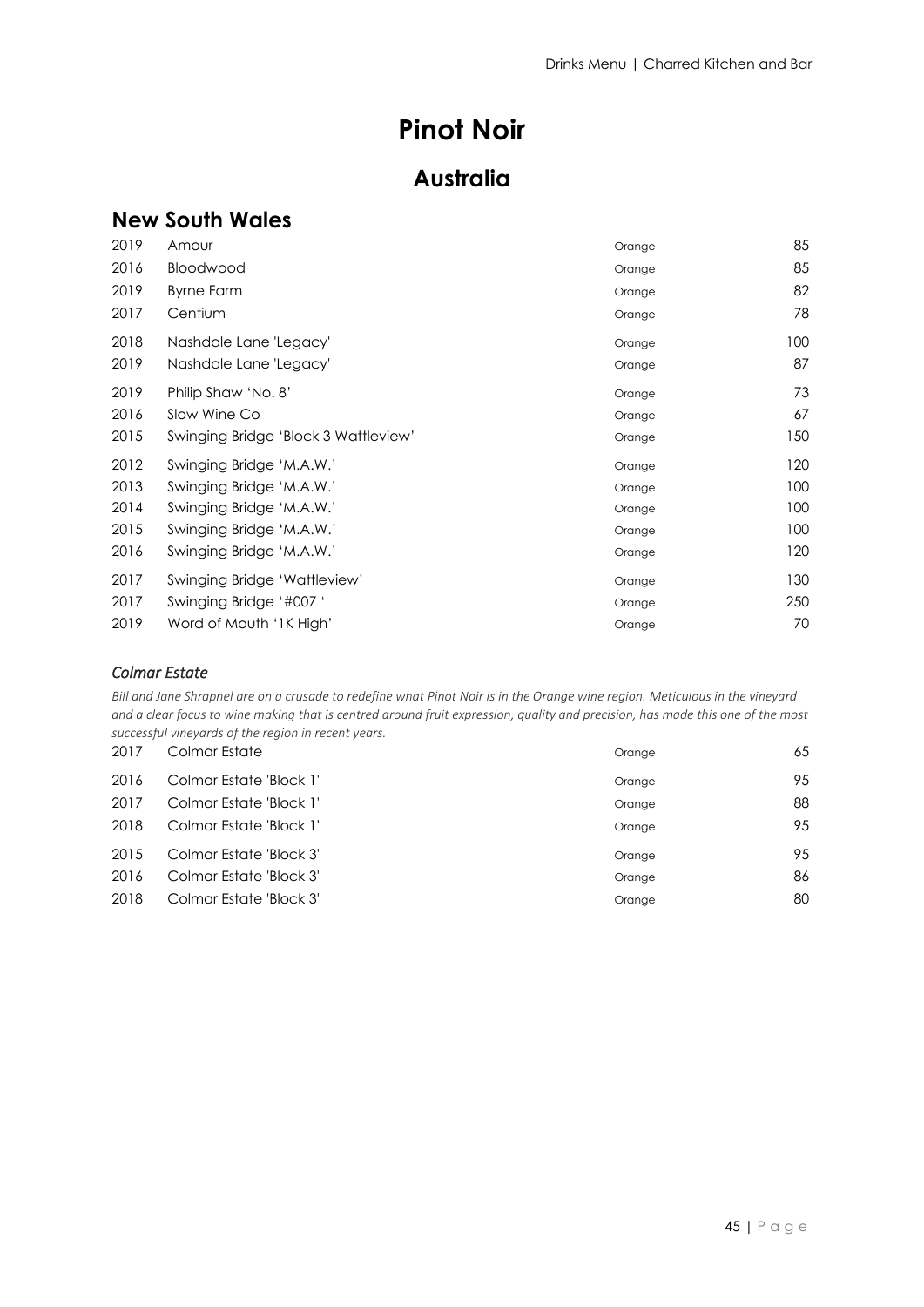### *De Salis 'Lofty'*

*Established in 1999 De Salis wines has been a force on the Orange region for quality Pinot Noir. Wine maker and owner Charlie Svenson's benchmark pinot is the 'Lofty', named after the family vineyard. Unfiltered and no finning, even vegan friendly, this remarkable wine exhibits wonderful cherry notes along with a wonderful earthiness.* 

| 2017 | De Salis 'Lofty'            | 105 |
|------|-----------------------------|-----|
|      | 2017 De Salis 'Lofty Black' | 340 |
|      | 2017 De Salis 'Lofty Blue'  | 125 |
|      | 2017 De Salis 'Lofty Red'   | 180 |
|      |                             |     |

### **South Australia**

| 2018 | "Murdoch Hill 'Artisan Series Phateon | Adelaide Hills     | 80  |
|------|---------------------------------------|--------------------|-----|
| 2018 | Shaw + Smith 'Lenswood Vineyard'      | Fleurieu Peninsula | 104 |
| 2018 | Tapanappa 'Foggy Hill'                | Fleurieu Peninsula | 90  |

### **Tasmania**

| 2017 | Gala Estate 'Black Label'    | Cranbrook           | 95  |
|------|------------------------------|---------------------|-----|
| 2017 | Gala Estate 'Constable Amos' | Cranbrook           | 135 |
| 2018 | Holyman                      | <b>Tamar Valley</b> | 90  |
| 2018 | Holyman 'Project X'          | <b>Tamar Valley</b> | 130 |
| 2018 | Petrichor 'Single Vineyard'  | Coal River Valley   | 90  |
| 2019 | Petrichor 'Single Vineyard'  | Coal River Valley   | 80  |
| 2018 | Piper's Brook Estate         | Coal River Valley   | 80  |
| 2019 | Pooley                       | Coal River Valley   | 85  |
| 2018 | Sailor Seeks Horse           | Huon Valley         | 88  |
| 2017 | Tolpuddle                    | Coal River Valley   | 195 |
| 2018 | Tolpuddle                    | Coal River Valley   | 135 |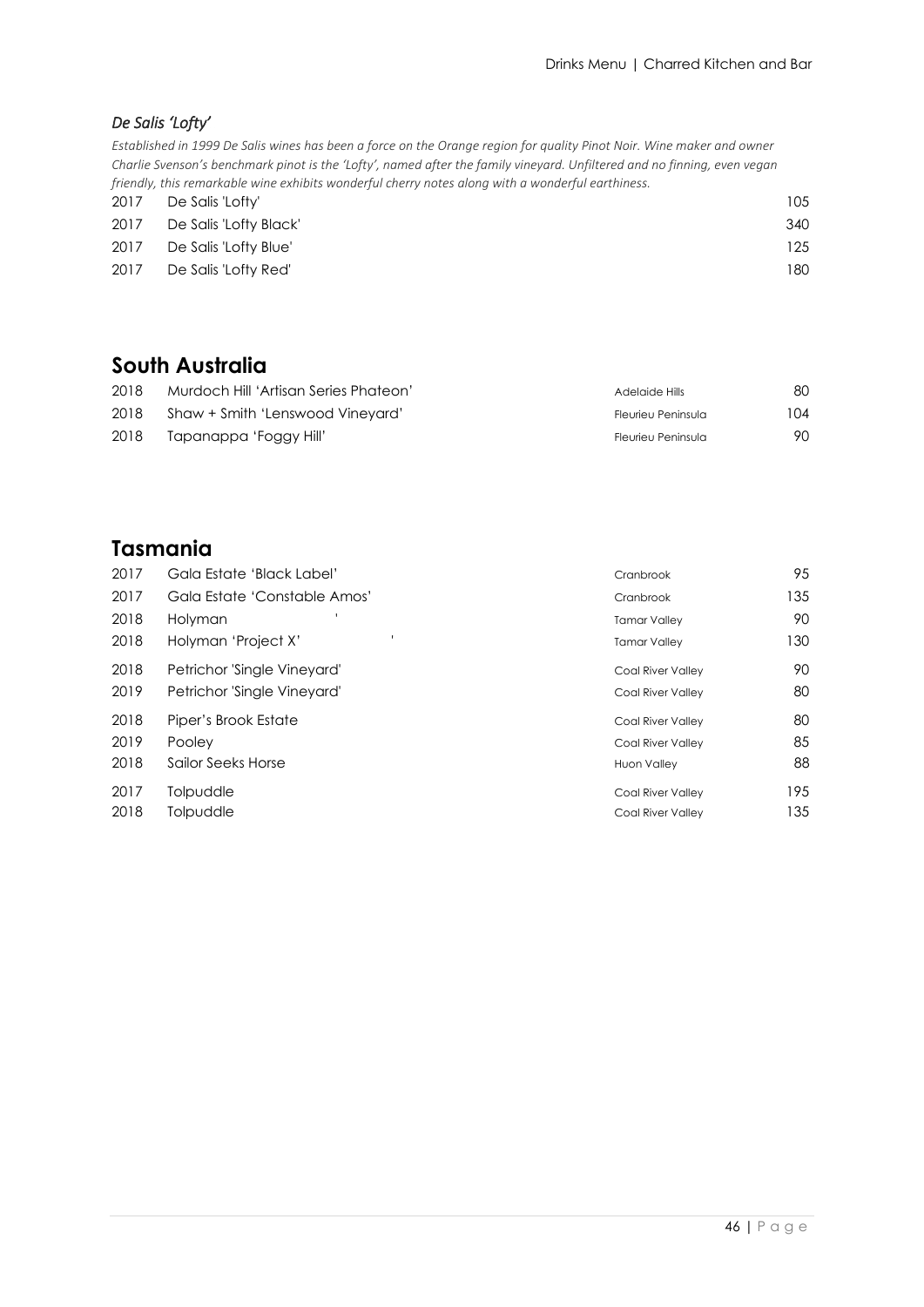### **Victoria**

| 2019 | Arfion 'Willowlake'          | Yarra Valley         | 85  |
|------|------------------------------|----------------------|-----|
| 2000 | Best's                       | <b>Great Western</b> | 220 |
| 2012 | Best's 'Old Clone'           | Great Western        | 120 |
| 2017 | Best's 'Old Clone'           | <b>Great Western</b> | 95  |
| 2018 | By Farr 'Farrside'           | Geelong              | 110 |
| 2018 | By Farr 'RP'                 | Geelong              | 165 |
| 2019 | <b>Farr Rising</b>           | Geelong              | 75  |
| 2017 | Giaconda 'Estate Vineyard'   | Beechworth           | 165 |
| 2015 | Kooyong 'Ferrous'            | Mornington Peninsula | 130 |
| 2018 | Kooyong 'Ferrous'            | Mornington Peninsula | 105 |
| 2017 | Yabby Lake 'Block 5'         | Mornington Peninsula | 135 |
| 2017 | Yabby Lake 'Single Vineyard' | Mornington Peninsula | 115 |
| 2018 | Yabby Lake 'Single Vineyard' | Mornington Peninsula | 105 |
| 2018 | Yeringberg                   | Yarra Valley         | 115 |

### *Bindi*

*The Dhillon family purchased Bindi in the 1950's. 7 acres of the farm are planted with chardonnay and pinot noir vines exclusively, with the original chardonnay and pinot plantings beginning in 1988. Since 2005 Bindi wines have worked hard towards implementing organic procedures, promoting soil life in order to create the best possible conditions for their vines.*

| 2008 | Bindi 'Block 5'           | <b>Macedon Ranges</b> | 280 |
|------|---------------------------|-----------------------|-----|
| 2013 | Bindi 'Block 5'           | <b>Macedon Ranges</b> | 210 |
| 2017 | Bindi 'Block 5'           | <b>Macedon Ranges</b> | 185 |
| 2018 | Bindi 'Dixon'             | <b>Macedon Ranges</b> | 95  |
| 2018 | Bindi 'Original Vineyard' | <b>Macedon Ranges</b> | 115 |

### *Yarra Yering*

*Produced from some of the oldest Pinot vines in the Yarra Valley planted in 1969 along with more from 1981 and 1984, this is one of the most outstanding wines of the region. Now in the hands of Sarah Crowe, the wines of Yarra Yering are reaching greater heights than even ever before.*

| 1996 | Yarra Yering | Yarra Valley | 295 |
|------|--------------|--------------|-----|
| 1997 | Yarra Yering | Yarra Valley | 250 |
| 1998 | Yarra Yering | Yarra Valley | 245 |
| 2015 | Yarra Yering | Yarra Valley | 160 |
| 2016 | Yarra Yering | Yarra Valley | 155 |
| 2017 | Yarra Yering | Yarra Valley | 135 |
| 2017 | Warramate    | Yarra Valley | 60  |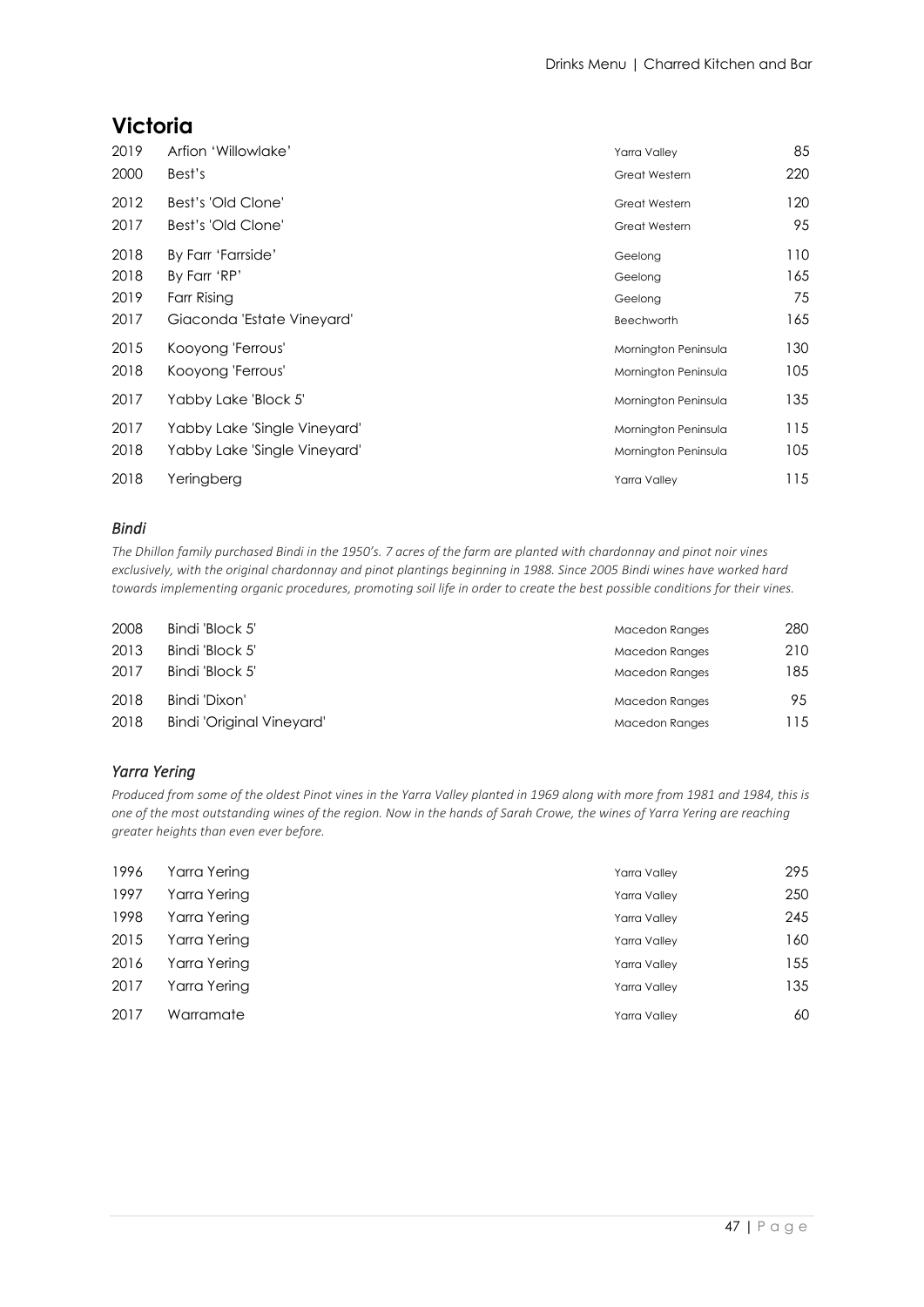## **New Zealand**

### **North Island**

| 2018 | Ata Rangi 'Crimson'     | Wairarapa, Martinborough | 72  |
|------|-------------------------|--------------------------|-----|
| 2018 | Craggy Range            | Wairarapa, Martinborough | 75  |
| 2016 | Dry River               | Wairarapa, Martinborough | 210 |
| 2017 | Dry River               | Wairarapa, Martinborough | 165 |
| 2017 | Matahiwi Estate 'Holly' | Wairarapa, Masterton     | 60  |

### **South Island**

| 2017 | <b>Burn Cottage</b>                      | Central Otago             | 125 |
|------|------------------------------------------|---------------------------|-----|
| 2017 | Dog Point                                | Marlborough               | 90  |
| 2013 | Greywacke                                | Marlborough               | 88  |
| 2010 | Koyama 'Mountford Vineyard The Gradient' | North Canterbury, Waipara | 115 |
| 2015 | Koyama 'Mountford Vineyard The Rise'     | North Canterbury, Waipara | 115 |
| 2016 | Koyama 'Williams Vineyard'               | North Canterbury, Waipara | 100 |
| 2018 | Novum                                    | Marlborough               | 98  |
| 2019 | Novum                                    | Marlborough               | 90  |

### *Felton Road*

*In 1991 Stuart Elms identified the site of Felton Road as one of the warmer in Central Otago to produce wine. Today it produces some of New Zealand's and indeed the world's finest examples of Pinot Noir. These wines are normally on an allocation basis only and are sought after by collectors around the world.* 

| 2019         | Felton Road 'Bannockburn'                      |         | Central Otago                  | 108        |
|--------------|------------------------------------------------|---------|--------------------------------|------------|
| 2013<br>2017 | Felton Road 'Block 3'<br>Felton Road 'Block 3' |         | Central Otago<br>Central Otago | 280<br>200 |
| 2016         | Felton Road 'Block 5'                          |         | Central Otago                  | 215        |
| 2016         | Felton Road 'Block 5'                          | 3 Litre | Central Otago                  | 1080       |
| 2017         | Felton Road 'Block 5'                          |         | Central Otago                  | 200        |
| 2018         | Felton Road 'Block 5'                          |         | Central Otago                  | 180        |
| 2018         | Felton Road 'Calvert'                          |         | Central Otago                  | 140        |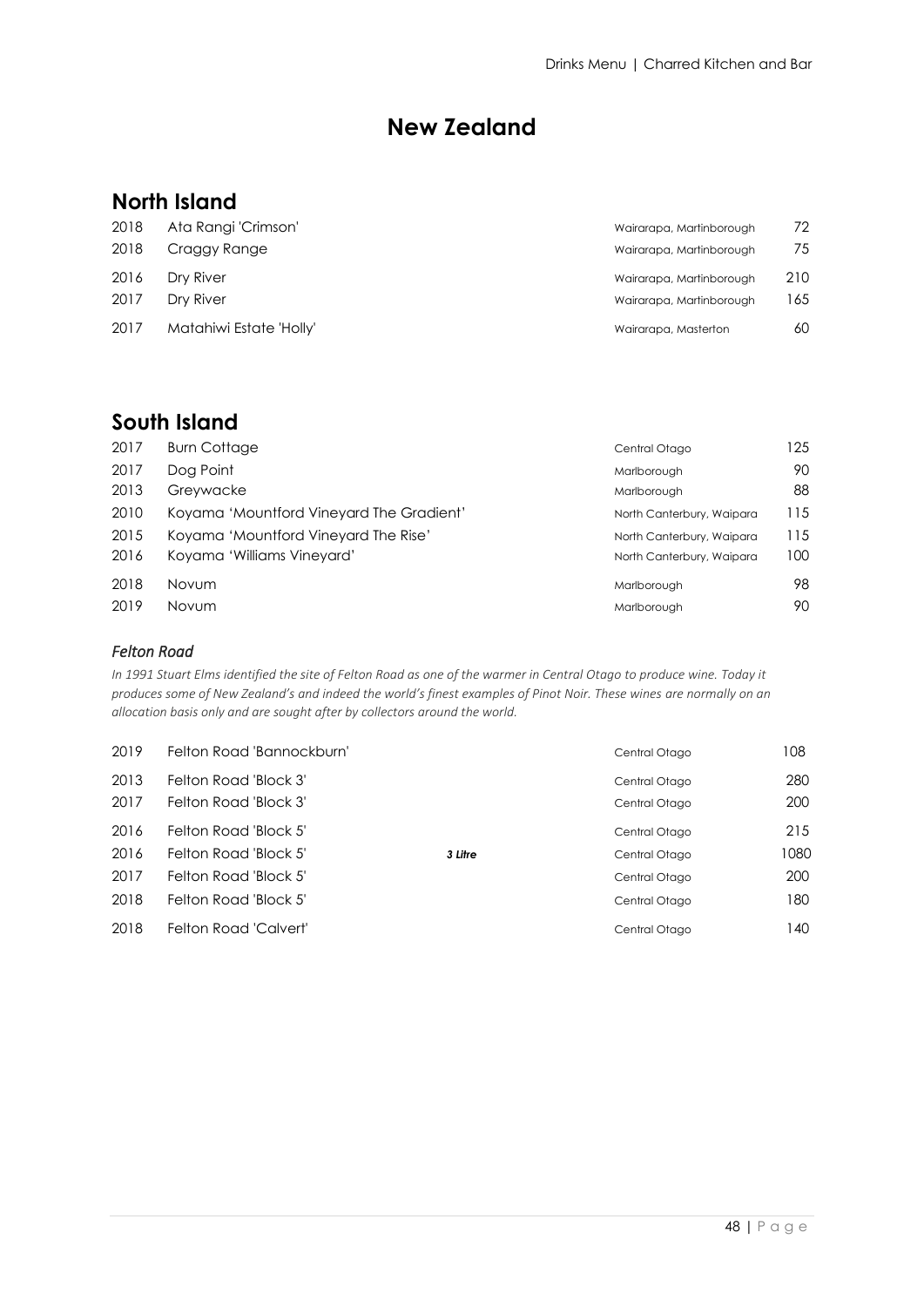# **France**

# **Burgundy**

### **Bourgogne**

2018 Domaine Chanson 75

### **Village**

| 2018 | Benjamin Leroux                                 | Volnay                | 189 |
|------|-------------------------------------------------|-----------------------|-----|
| 2018 | Charles Lachaux 'Auprès du Clos'                | Pommard               | 225 |
| 2018 | Domaine David Duband                            | Nuits-Saint-Georges   | 250 |
| 2017 | Domaine Denis Mortet 'Les Longeroies'           | Marsannay             | 180 |
| 2016 | Domaine Fabien Coche                            | Meursault             | 170 |
| 2018 | Domaine Fourrier 'Vieille Vigne'                | Gevrey-Chambertin     | 250 |
| 2018 | Domaine Fourrier 'Aux Réas'                     | Vosne-Romanée         | 370 |
| 2017 | Domaine Jean-Louis Trapet 'Ostrea'              | Gevrey-Chambertin     | 320 |
| 2016 | Domaine Jean Tardy 'Les Athets'                 | Chambolle-Musigny     | 250 |
| 2016 | Domaine Jean Tardy 'Vigneux'                    | Vosne-Romanée         | 270 |
| 2017 | Domaine Lignier-Michelot 'Vielle Vignes'        | Chambolle-Musigny     | 250 |
| 2018 | Domaine Lignier-Michelot 'Vielle Vignes'        | Chambolle-Musigny     | 305 |
| 2018 | Domaine Michel Lafarge 'Vendanges Séléctionées' | Volnay                | 210 |
| 2017 | Domaine Michel Noëllat                          | Morey St Denis        | 179 |
| 2015 | Domaine Pierre Boisson                          | Hautes-Cote-de-Beaune | 210 |
| 2016 | Domaine Pierre Boisson                          | Hautes-Cote-de-Beaune | 196 |
| 2018 | Domaine Pierre Boisson                          | Hautes-Cote-de-Beaune | 175 |
| 2017 | Domaine Pierre Boisson                          | Monthélie             | 180 |
| 2017 | Domaine Ponsot 'Cuvée des Grives'               | Morey St Denis        | 315 |
| 2018 | Sylvie Esmonin                                  | Gevrey-Chambertin     | 250 |
| 2018 | Sylvie Esmonin 'Vielle Vignes'                  | Gevrey-Chambertin     | 225 |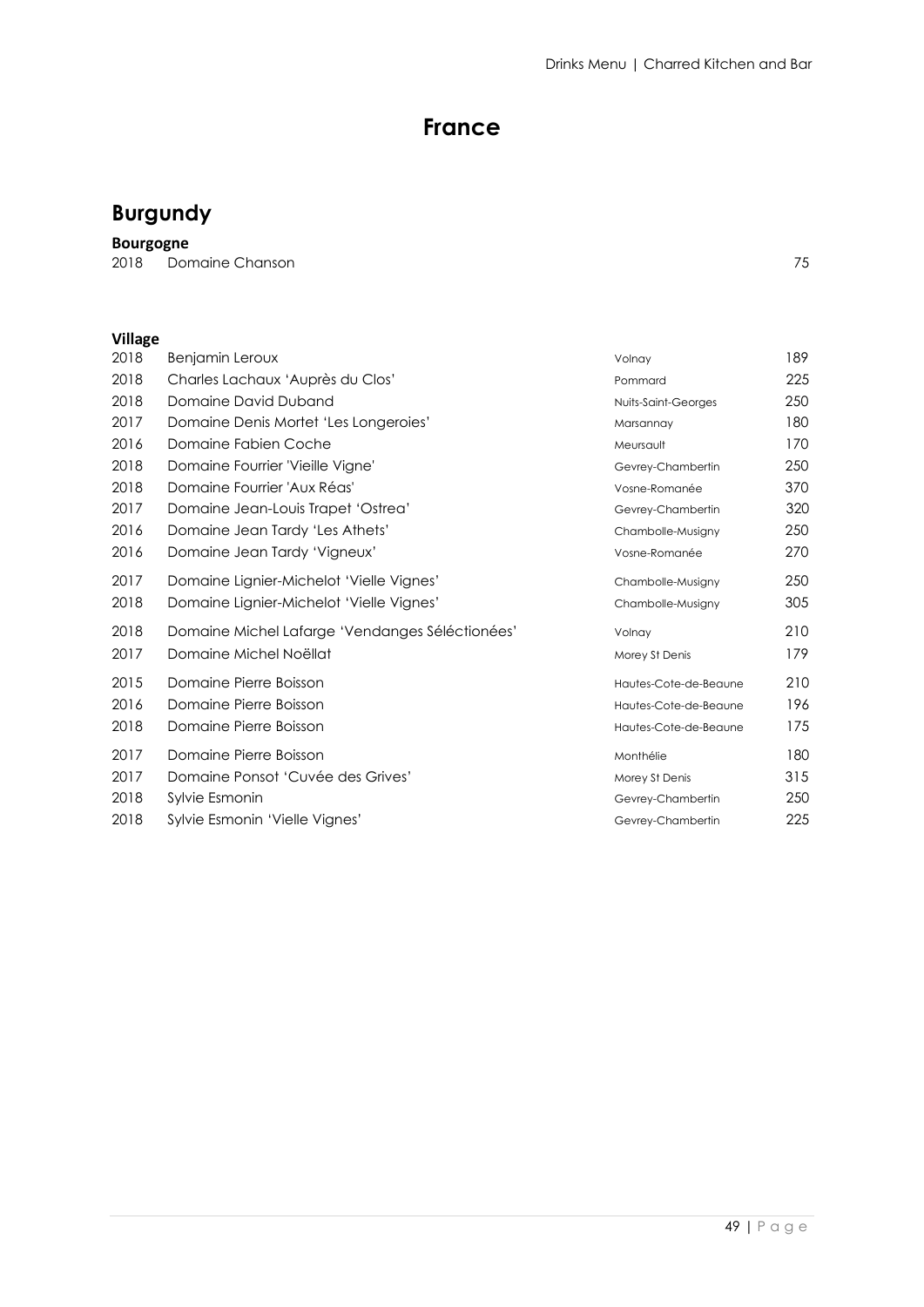### **Premier Cru**

| 2014 | Domaine Bruno Clair 'Clos du Fonteny'           | Gevrey-Chambertin | 540 |
|------|-------------------------------------------------|-------------------|-----|
| 2016 | Domaine Bruno Clair 'Clos du Fonteny'           | Gevrey-Chambertin | 505 |
| 2017 | Domaine Comtes Lafon 'Santenots du Milieu'      | Volnay            | 465 |
| 2014 | Domaine Fourrier 'Les Petits Vieille Vigne'     | Vougeot           | 420 |
| 2015 | Domaine Guy & Yvan Dufouleur 'Clos du Chapitre' | Fixin             | 182 |
| 2017 | Domaine Jean-Louis Trapet 'Capita'              | Gevrey-Chambertin | 532 |
| 2015 | Domaine Joseph Faiveley 'Santenots'             | Volnay            | 150 |
| 2010 | Domaine Leroy 'La Comme'                        | Santenay          | 600 |
| 2017 | Domaine Lignier-Michelot 'Aux Chezeaux'         | Morey St Denis    | 310 |
| 2016 | Domaine Pierre Boisson                          | Auxey-Duresses    | 335 |
| 2017 | Domaine Pierre Boisson                          | Auxey-Duresses    | 300 |
| 2016 | Domaine Ponsot 'Cuvée des Alouettes'            | Morey St Denis    | 600 |
| 2017 | Domaine Ponsot 'Cuvée des Alouettes'            | Morey St Denis    | 575 |
| 2015 | Le Héritiers Saint-Genys 'La Maladière'         | Santenay          | 145 |

### **Grand Cru**

| 2014 | Domaine Bonneau du Martray            | Corton                  | 500  |
|------|---------------------------------------|-------------------------|------|
| 2017 | Domaine Bruno Clair                   | Chambertin-Clos de Bèze | 1343 |
| 2017 | Domaine François Lamarche             | Echézeaux               | 872  |
| 2006 | Domaine Gerard Raphet 'Vielle Vignes' | Clos de Vougeot         | 500  |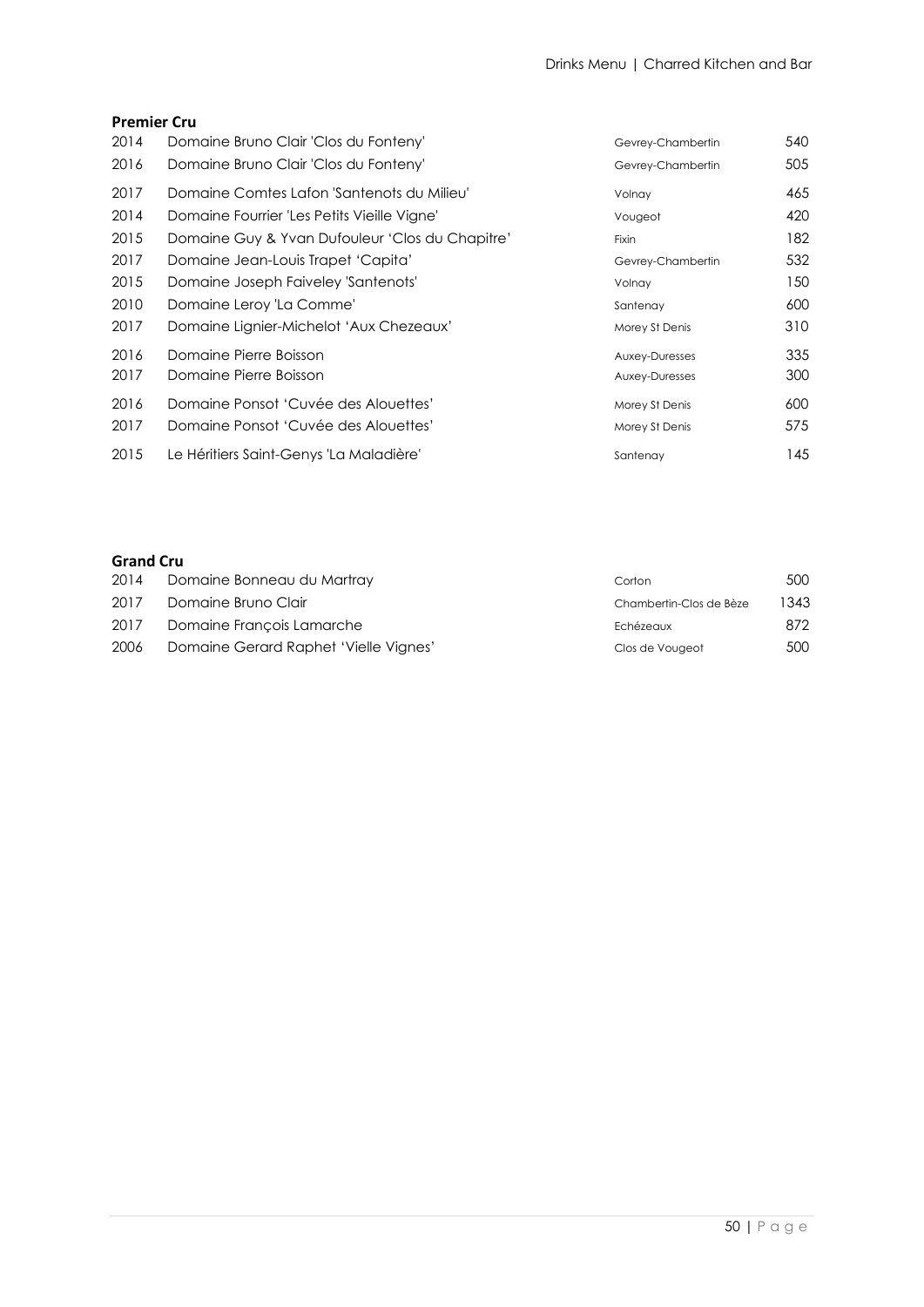# **United States of America**

## **California**

#### **Central Coast** *Santa Barbara County*

|      | Junu Durburu County                  |                             |     |
|------|--------------------------------------|-----------------------------|-----|
| 2014 | The Hilt 'The Vanguard'              | Santa Maria Valley          | 170 |
| 2016 | Tyler                                |                             | 167 |
| 2016 | Tyler 'Bien Nacido'                  | Santa Maria Valley          | 292 |
| 2016 | Tyler 'La Rinconada'                 | Santa Rita Hills            | 317 |
|      | <b>North Coast</b>                   |                             |     |
|      | <b>Mendocino County</b>              |                             |     |
| 2019 | Littorai 'Les Larmes'                | Anderson Valley             | 147 |
| 2018 | Littorai 'Savoy Vineyard'            | <b>Anderson Valley</b>      | 220 |
| 2018 | Littorai 'Wendling Vineyard Block E' | <b>Anderson Valley</b>      | 205 |
|      | Sonoma County                        |                             |     |
| 2015 | Father John 'Vine Road'              | <b>Russian River Valley</b> | 100 |
| 2018 | Littorai 'Mays Canyon Vineyard'      | Sonoma Coast                | 220 |
| 2016 | Raen 'Home Field'                    | Fort Ross-Seaview           | 305 |

### **Oregon**

|      | <b>Willamette Valley</b>                   |                           |     |
|------|--------------------------------------------|---------------------------|-----|
| 2015 | Joseph Christopher 'Nauges'                | <b>Chehalem Mountains</b> | 113 |
| 2015 | Joseph Christopher 'Sandra Adele'          | Dundee Hills              | 195 |
| 2016 | Nicolas-Jay                                |                           | 183 |
| 2017 | Nicolas-Jav                                |                           | 168 |
| 2017 | Patricia Green Cellars 'Balcombe Vineyard' | Dundee Hills              | 95  |
| 2017 | Patricia Green Cellars 'Estate Vineyard'   | Ribbon Ridge              | 103 |

# **Pinot Noir Blends**

| 2020 | Byrne Farm                   | <b>Pinot/Shiraz</b> | Orange, NSW               | 80   |
|------|------------------------------|---------------------|---------------------------|------|
| 2019 | Eldridge Estate 'PTG'        | <b>Pinot/Gamay</b>  | Mornington Peninsula, VIC |      |
| 2019 | Yarra Yering 'Light Dry Red' | <b>Pinot/Shiraz</b> | Yarra Valley, VIC         | l 10 |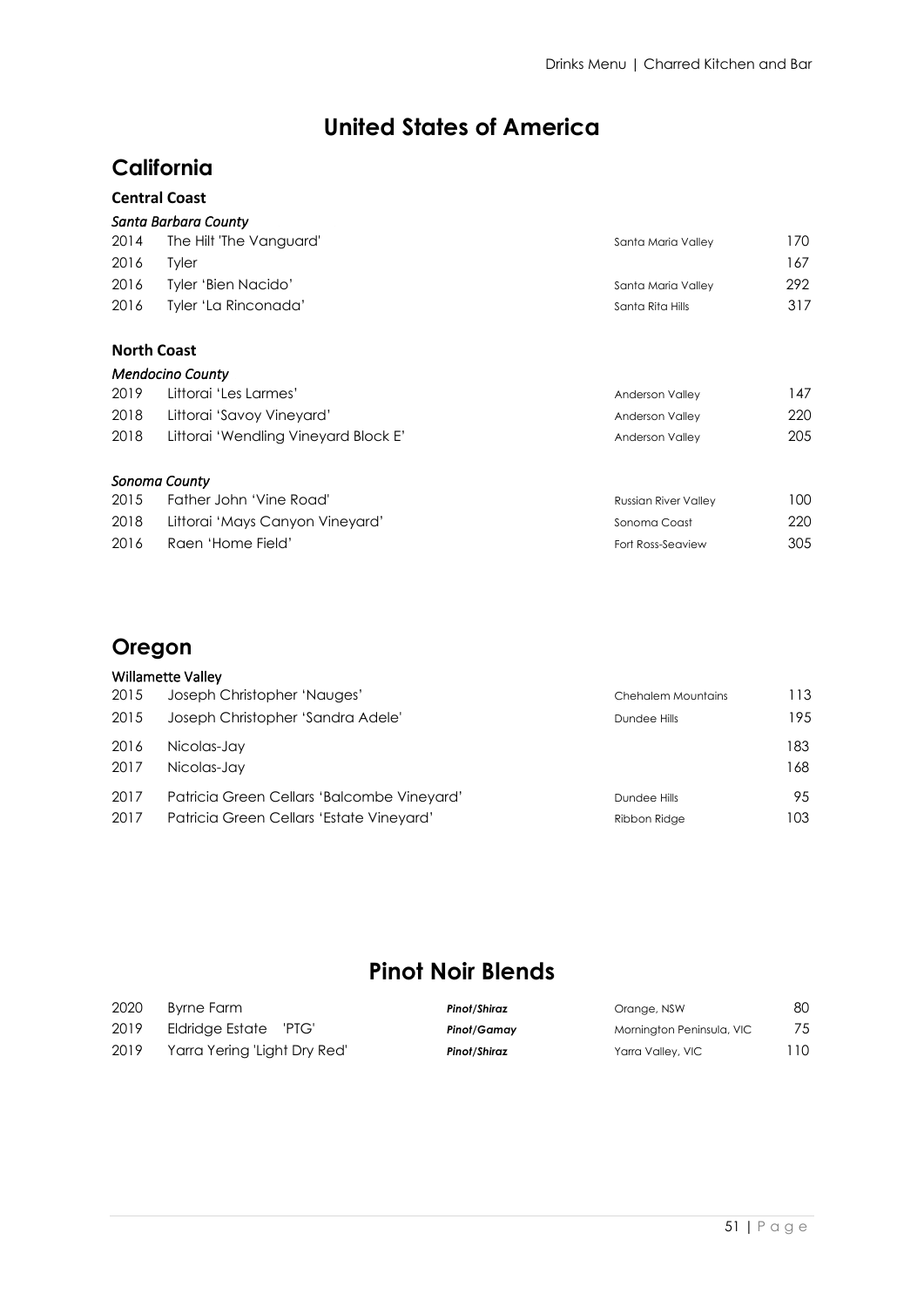# **Pinot Meunier**

| 2019 | Murdoch Hill 'Artisan Series Surrey Meunierhead' | Adelaide Hills, SA | 70 |
|------|--------------------------------------------------|--------------------|----|
| 2020 | Oakridae                                         | Yarra Valley, VIC  |    |

### *Best's Great Western 'Old Vine'*

*The Best's Old Vine Meunier has achieved an almost cult like following. Produced only in the years when the highest quality is achieved this wine is sourced entirely from vines planted in 1868, most likely the oldest Meunier vines in the world.*

| 1991 | Best's 'Old Vine' | Great Western, VIC | 300 |
|------|-------------------|--------------------|-----|
| 2003 | Best's 'Old Vine' | Great Western, VIC | 285 |
| 2005 | Best's 'Old Vine' | Great Western, VIC | 255 |
| 2016 | Best's 'Old Vine' | Great Western, VIC | 185 |
| 2017 | Best's 'Old Vine' | Great Western, VIC | 170 |
| 2019 | Best's 'Old Vine' | Great Western, VIC | 155 |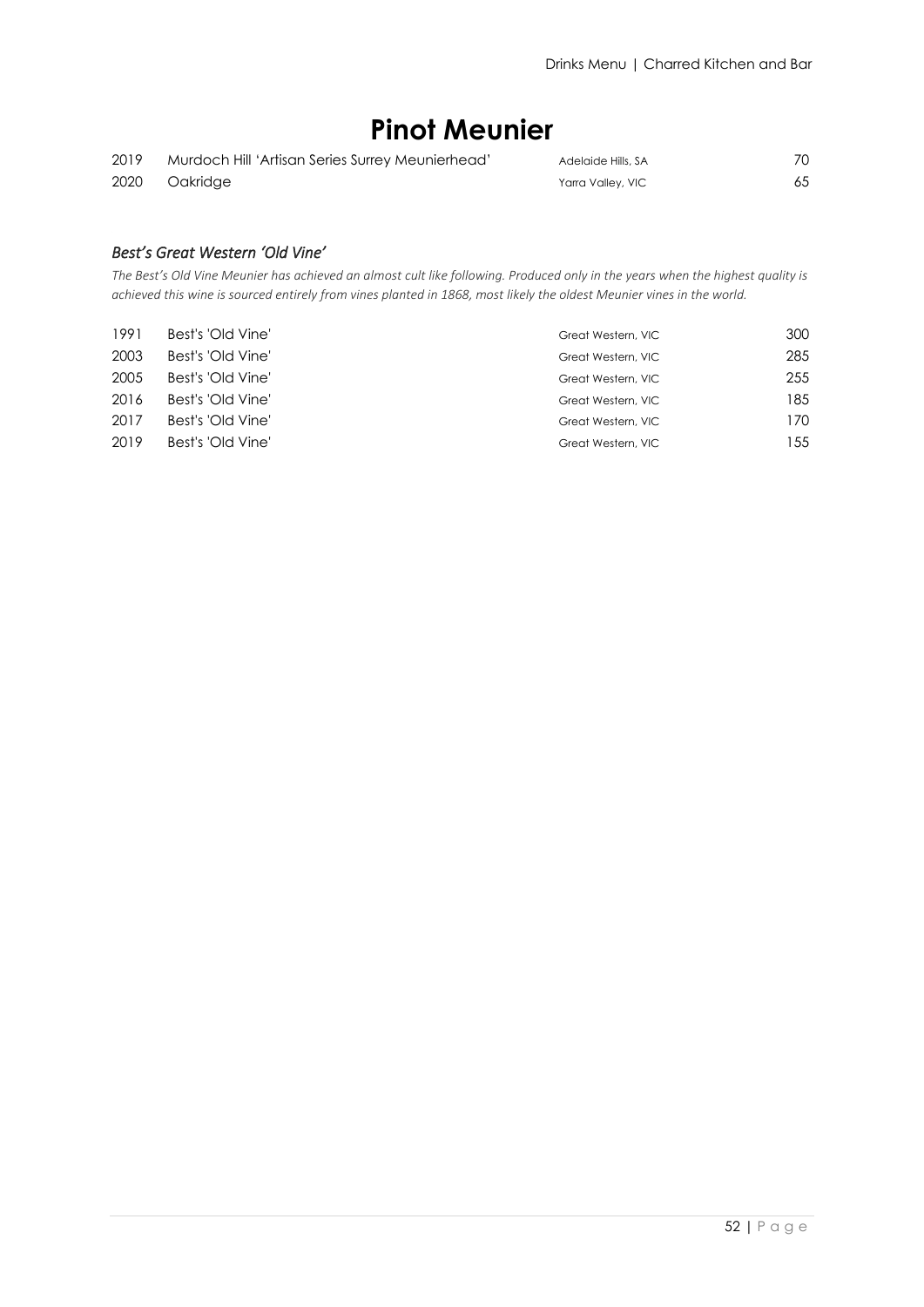# **Italian Red Varietals**

### **Australia**

| 2018 | Angullong 'Fossil Hill'          | <b>Barbera</b>  | Orange, NSW        | 60 |
|------|----------------------------------|-----------------|--------------------|----|
| 2019 | Angullong 'Fossil Hill'          | Montepulciano   | Orange, NSW        | 60 |
| 2018 | Angullong 'Fossil Hill'          | Sangiovese      | Orange, NSW        | 60 |
| 2017 | Atze's Corner 'Mob'              | Montepulciano   | Barossa Valley, SA | 60 |
| 2017 | Best's                           | <b>Dolcetto</b> | Great Western, VIC | 59 |
| 2016 | Chalmers                         | Nero d'Avola    | Heathcote, VIC     | 48 |
| 2017 | Fetherston 'Estate'              | Nebbiolo        | Yarra Valley, VIC  | 73 |
| 2015 | First Ridge                      | <b>Barbera</b>  | Mudgee, NSW        | 59 |
| 2018 | <b>Fredrick Stevenson</b>        | Montepulciano   | Eden Valley, SA    | 80 |
| 2019 | Massena                          | Zinfandel       | Barossa Valley, SA | 55 |
| 2018 | Ravensworth                      | <b>Barbera</b>  | Hilltops, NSW      | 64 |
| 2018 | <b>SC Pannell</b>                | Montepulciano   | Clare Valley, SA   | 65 |
| 2016 | <b>SC Pannell</b>                | Nebbiolo        | Adelaide Hills, SA | 90 |
| 2019 | Somos 'Biodynamic'               | Aglianico       | McLaren Vale, SA   | 80 |
| 2020 | South By Southwest               | Sangiovese      | Margaret River, WA | 55 |
| 2014 | Topper's Mountain 'Wild Ferment' | Nebbiolo        | New England, NSW   | 68 |
| 2018 | Unico Zelo 'Cherry Fields'       | <b>Dolcetto</b> | Clare Valley, SA   | 55 |

### *Rowlee*

*James Manny and Nicole Samodol are on a crusade through the Orange Wine Region at present. Immaculate vineyard management, incredibly tasting experience experiences and trying to produce the best wines they possibly can. Their Nebbiolo is a pioneer varietal for Orange but garnering remarkable attention. All the hallmarks of a high-quality Italian producer are there, roses along with other attractive floral notes, joined by incredible dark red fruits, power and irresistible length on the palate.*

| 2015 | Rowlee            | Nebbiolo        | 1.5 Litre | Orange, NSW | 220  |
|------|-------------------|-----------------|-----------|-------------|------|
| 2016 | Rowlee 'R Series' |                 |           | Orange, NSW | 120  |
| 2016 | Rowlee 'R Series' | Nebbiolo        | 1.5 Litre | Orange, NSW | 255  |
| 2018 | Rowlee 'R Series' | <b>Nebbiolo</b> |           | Orange, NSW | l 10 |
| 2018 | Rowlee 'R Series' | Nebbiolo        | 1.5 Litre | Orange, NSW | 240  |

### **USA**

| 2014 | Ridge 'Lytton Springs' | <b>Zinfandel Blend</b> | Sonoma County, CA    | 210 |
|------|------------------------|------------------------|----------------------|-----|
| 2015 | Ridge 'Lytton Springs' | Zinfandel Blend        | Sonoma County, CA    | 189 |
| 2014 | Seghesio 'Home Ranch'  | Zinfandel              | Alexander Valley, CA | 144 |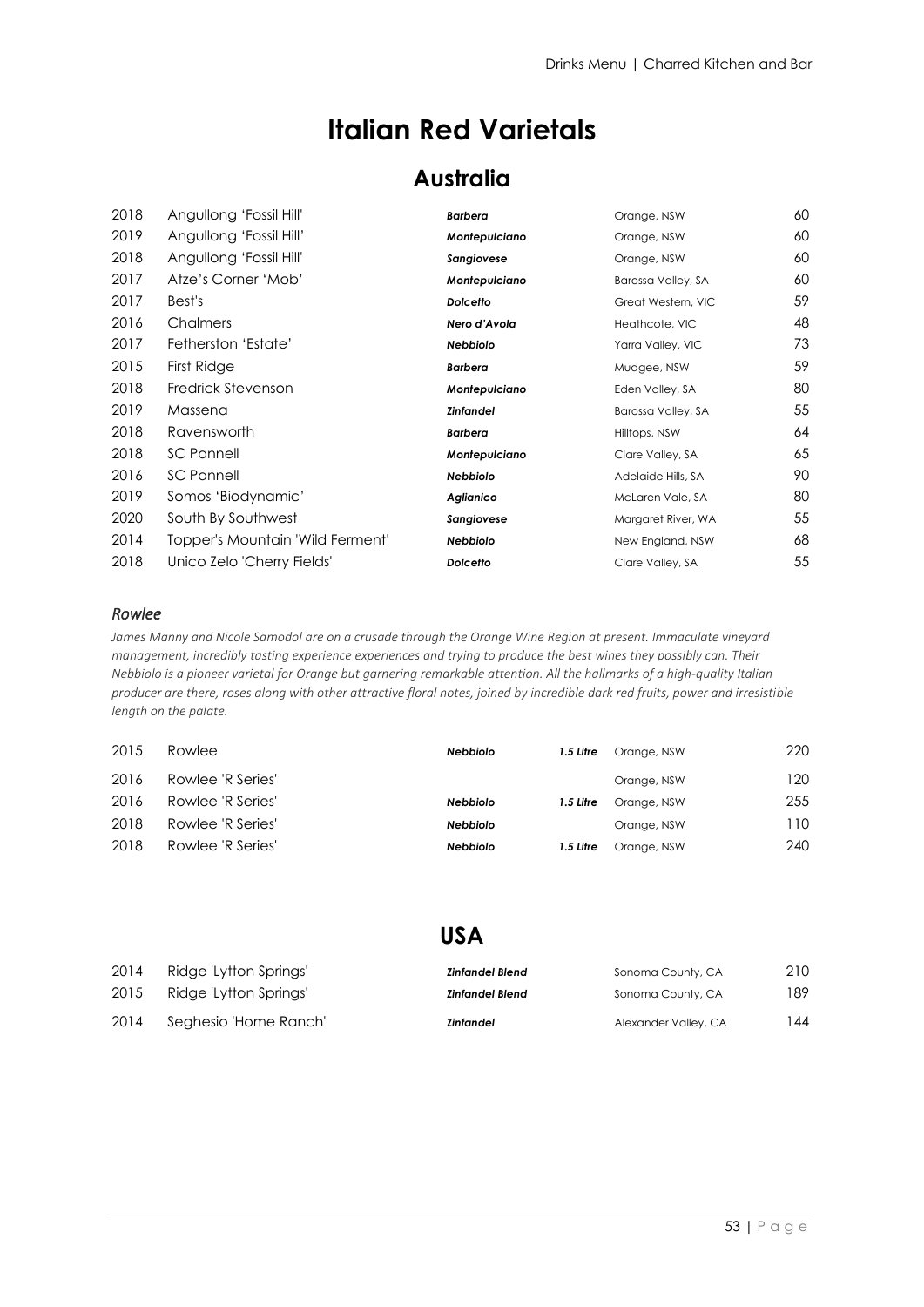# **Italy**

# **Campania**

2014 Cantine Rao 'Silva Rubra' 2015 Casa di Baal

| Aglianico/Pallagrello Nero | Terre del Volturno IGP | 89 |
|----------------------------|------------------------|----|
| Aglianico                  | Colli di Salerno IGT   | 80 |

## **Piedmont**

### **Barbaresco**

*Barbaresco is the main rival to nearby neighbour Barolo as the world's premier region of Nebbiolo centric wines. The region differs however having a slightly maritime climate, warmer and drier than Barolo. Barbaresco wines then to be less tannic than those of Barolo and far more approachable at an earlier age.*

|      | <b>Barbera d'Asti</b>    |                |     |
|------|--------------------------|----------------|-----|
| 2017 | Vietti 'Scarrone'        | <b>Barbera</b> | 135 |
| 2018 | <b>Bruno Rocca</b>       | <b>Barbera</b> | 95  |
|      | Barbera d'Alba           |                |     |
| 2008 | Sorelle de Nicola Feyles |                | 190 |
| 2017 | Ceretto 'Bernadot'       |                | 345 |
| 2016 | Ceretto 'Bernadot'       |                | 360 |
| 2014 | Ceretto 'Bernadot'       |                | 390 |
| 2012 | Ceretto 'Bernadot'       |                | 470 |
| 2016 | Ceretto                  |                | 156 |

| 2018 Vietti 'Tre Vigne'<br><b>Barbera</b> | 85 |
|-------------------------------------------|----|

### **Barolo**

*One of the most famed wine growing regions in the world. Barolos, made purely from Nebbiolo, are noted for their tar and roses aroma, solid tannins, high acidity and alcohol, which allows them to age for many years. To be labelled as a Barolo the wine must be aged for 38 months prior to commercial release. 18 of these months must be in oak.* 

| Aldo Conterno 'Bussia'                        | 237 |
|-----------------------------------------------|-----|
| Aldo Conterno 'Cicala'                        | 408 |
| Aldo Conterno 'Colonnello'                    | 408 |
| Aldo Conterno 'Romirasco'                     | 639 |
| Ceretto                                       | 157 |
| G.D. Vajra 'Luigi Baudana'                    | 182 |
| Luigi Einaudi 'Bussia'                        | 275 |
| Luigi Einaudi 'Bussia'                        | 232 |
| Rocche Costamagna<br>'Roche Dell' Annunziata' | 134 |
| Rocche Costamagna<br>'Roche Dell' Annunziata' | 123 |
| Trediberri 'Roche Dell' Annunziata'           | 215 |
| Trediberri 'Roche Dell' Annunziata'           | 178 |
|                                               |     |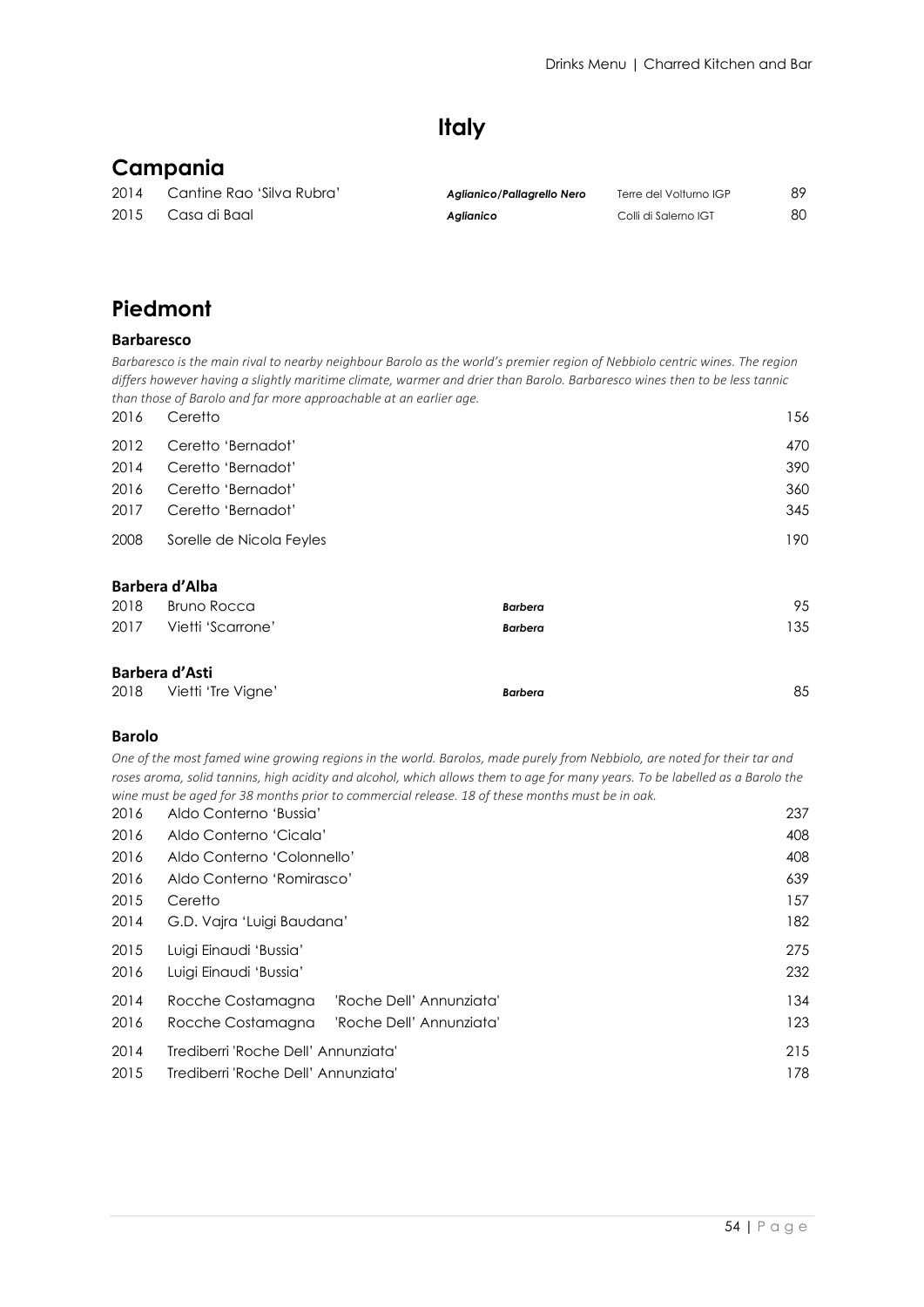### **Dolcetto d'Alba**

| 2018   | Bruno Rocca 'Trifole' | <b>Dolcetto</b> | 70 |
|--------|-----------------------|-----------------|----|
| 2019   | Renato Corino         | <b>Dolcetto</b> | 60 |
| 2017   | Roberto Voerzio       | <b>Dolcetto</b> | 80 |
|        |                       |                 |    |
| Langhe |                       |                 |    |
|        |                       |                 |    |
| 2017   | Bruno Rocca 'Fralu'   | <b>Nebbiolo</b> | 86 |
| 2017   | Giovanni Rosso        | <b>Nebbiolo</b> | 93 |

# **Sardinia**

| 2016 Pala | Cannonau (Grenache) | Cannonau Riserva DOC |  |
|-----------|---------------------|----------------------|--|
|           |                     |                      |  |

# **Sicily**

| 2017 | Le Ragnie 'Poggio Anima'       | Nero d'Avola             |                | 50  |
|------|--------------------------------|--------------------------|----------------|-----|
| 2016 | Giovanni Rosso                 | Nerello Mascalese        | Etna Rosso DOP | 115 |
| 2014 | Graci Quota 1000 'Barbabecchi' | <b>Nerello Mascalese</b> | Sicilia Rosso  | 347 |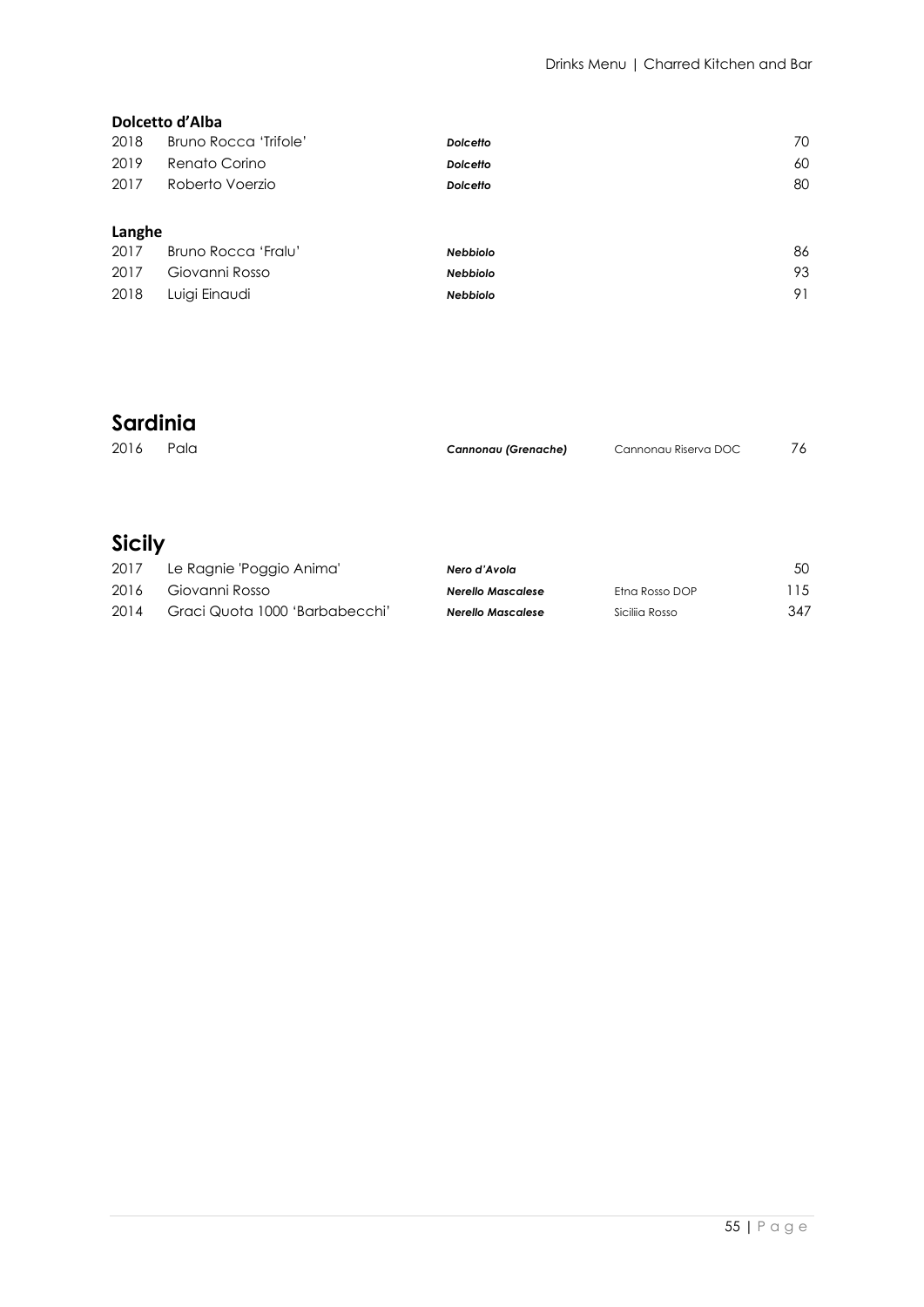## **Tuscany**

### **Bolgheri DOC**

*Bolgheri Rosso may be made entirely from Cabernet Sauvignon, Cabernet Franc, Merlot, or a blend of one or more of these, and/or up to 50 percent of Syrah or Sangiovese. Other red grapes such as Petit Verdot may account for up to 30 percent.*

| 2017 | Ornellaia                    | Cabernet/Merlot/Cab Franc/Petit Verdot | 605 |
|------|------------------------------|----------------------------------------|-----|
| 2017 | Poggio Al Tesoro 'Il Seggio' | Merlot/Cabernet/Cab Franc/Petit Verdot |     |

### **Brunello di Montalcino DOCG**

*Brunello di Montalcino wine is made exclusively from Sangiovese grapes grown on the slopes around Montalcino. DOCG regulations state that the grapes must not be grown above 600 metres. Laws state that it must be aged for four years, with two of the year's minimum in oak. It must also spend at least four months in bottle prior to commercial release.* 

| 2015 Pian delle Vigne   | 135 |
|-------------------------|-----|
| 2012 San Polo           | 155 |
| 2013 San Polo           | 140 |
| 2012 San Polo 'Riserva' | 265 |

### **Chianti DOCG**

*Chianti wines must contain a minimum of 70% Sangiovese. Native varietals Canaiolo and Colorino are also permitted in the blend, as are Cabernet Sauvignon, Merlot and Syrah.*

| 2017 | ll Palagio 'When We Dance' | Sangiovese/Canaiolo/Colorino | 66 |
|------|----------------------------|------------------------------|----|
|      |                            |                              |    |

### **Chianti Classico DOCG**

*Chianti Classico wines follow the same restrictions as Chianti DOCG; however, it must contain 80% Sangiovese and must originate from the 'classic' growing regions as designated by the DOCG.* 2017 Fontodi 120

| 2018 | Fontodi                          | 107 |
|------|----------------------------------|-----|
|      | 2017 Fontodi 'Filetta di Lamole' | 120 |
| 2016 | Istine                           | 81  |
| 2017 | Montefili                        | 67  |

### **Chianti Classico Gran Selezione DOCG**

*Chianti Classico Gran Selezione wines have the same restrictions as Chianti Classico DOCG, but they must also be aged for 30 months before commercial release and be made from a single estate.* 

| 2017 | Fontodi 'Vigna del Sorbo'              |                                        | 228 |
|------|----------------------------------------|----------------------------------------|-----|
| 2013 | Isole e Olena                          | Sangiovese/Cabernet/Syrah/Petit Verdot | 513 |
| 2016 | Marchese Antinori 'Badia A Passignano' |                                        | 112 |
| 2016 | Montefili                              |                                        | 95  |
| 2015 | Montefili 'Vigna Vecchia'              |                                        | 150 |
| 2016 | Montefili 'Vigna Vecchia'              |                                        | 120 |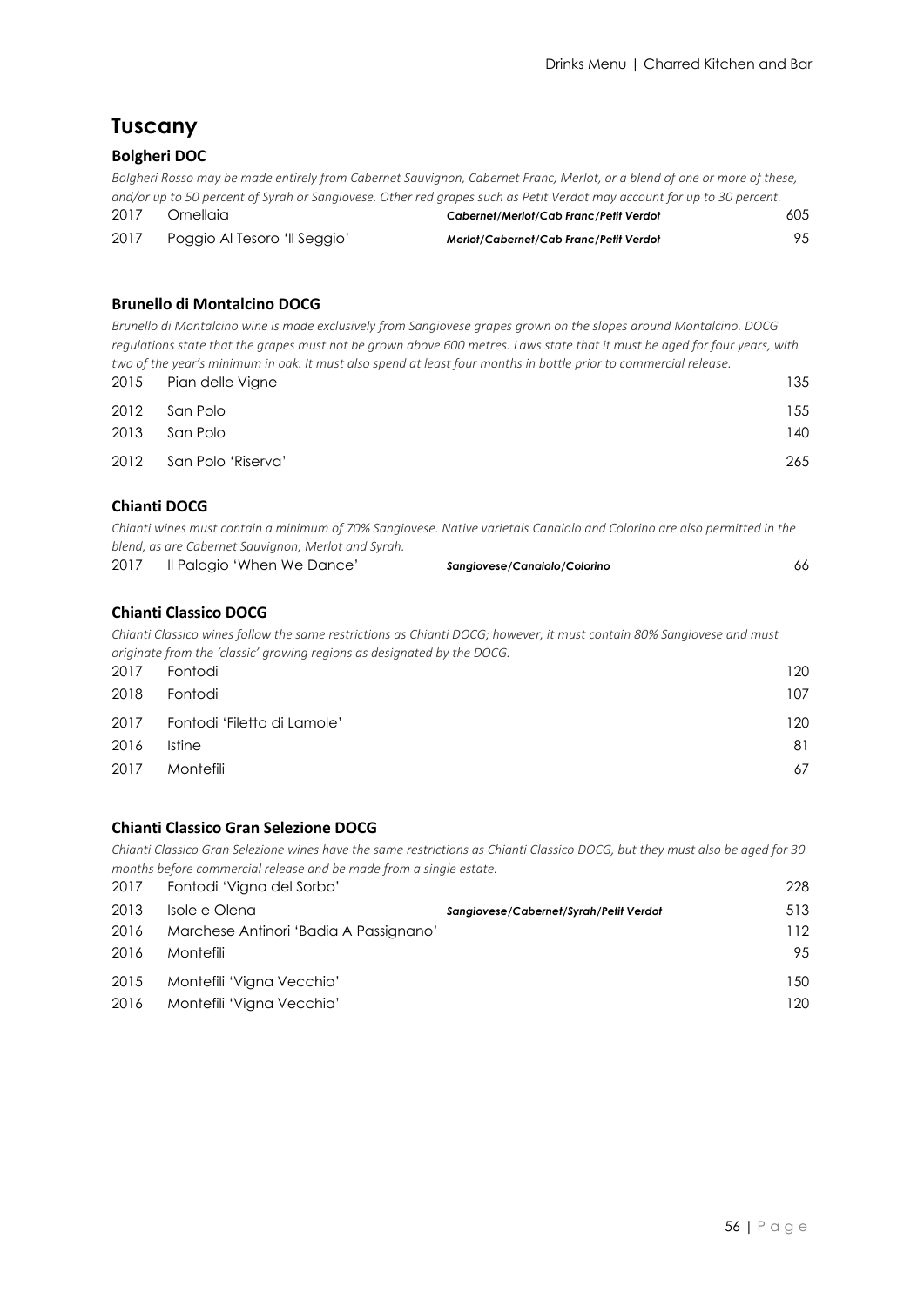### **Rosso di Montalcino DOC**

*The little brother of Brunello di Montalcino DOCG, Ross di Montalcino is much more approachable while young having spent usually only six months to one year in oak. A fresher wine typically from the younger vines in the region and once again made purely from Sangiovese.* 

| 2016 La Gerla   | 91 |
|-----------------|----|
| 2016 Le Ragnaie | 95 |
| 2016 San Polo   | 85 |

### Toscana IGT

*Toscana IGT wines can be made in any village in any of Tuscany's 10 provinces. The wines can be made in almost every form imaginable, but it is the dry reds of Tuscany that make this 'sub-region' famous. It's creation 1992 allowed the 'Super Tuscans' to gain the attention they so dearly deserved.*

| 2009 | Castelvecchio 'Il Brecciolino'     | Merlo/Petit Verdot/Sangiovese        | 127 |
|------|------------------------------------|--------------------------------------|-----|
| 2017 | Fontodi 'Flaccianello della Pieve' | Sangiovese                           | 334 |
| 2015 | Isole e Olena 'Cepparello'         | Sangiovese                           | 170 |
| 2015 | Montefili 'Anfiteatro'             | Sangiovese                           | 190 |
| 2016 | Montefili 'Anfiteatro'             | Sangiovese                           | 162 |
| 2015 | Montefili 'Bruno di Rocca'         | <b>Cabernet Sauvignon/Sangiovese</b> | 190 |
| 2016 | Montefili 'Bruno di Rocca'         | <b>Cabernet Sauvignon/Sangiovese</b> | 162 |
| 2017 | San Guido 'Le Difese'              | <b>Cabernet Sauvignon/Sangiovese</b> | 80  |
|      |                                    |                                      |     |

### **Vino Nobile di Montepulciano**

*Vino Nobile di Montepulciano is produced from the vineyards that surround Montepulciano. It must be made from a minimum 70% Sangiovese with other local varieties in the province of Siena being allowed to account for 30%. Up to 5% may be white varieties including Malvasia.* 

| 2015 | Poliziano | Sangiovese/Colorino/Canaiolo Nero/Merlot |  |
|------|-----------|------------------------------------------|--|
|------|-----------|------------------------------------------|--|

## **Veneto**

| 2015 | Allegrini                | <b>Corvina Blend</b> | Amarone DOCG              | 190 |
|------|--------------------------|----------------------|---------------------------|-----|
| 2018 | Antolini                 | <b>Corving Blend</b> | Valpolicella Classico DOC | 60  |
| 2013 | Brigaldara 'Cavolo'      | <b>Corving Blend</b> | Amarone DOCG              | 118 |
| 2018 | Le Fraghe                | <b>Corvina Blend</b> | <b>Bardolino DOC</b>      | 79  |
| 2015 | Luciano Arduini          | <b>Corvina Blend</b> | Veronese IGT              | 55  |
| 2017 | Monte Tondo 'San Pietro' | <b>Corvina Blend</b> | Valpolicella DOC          | 60  |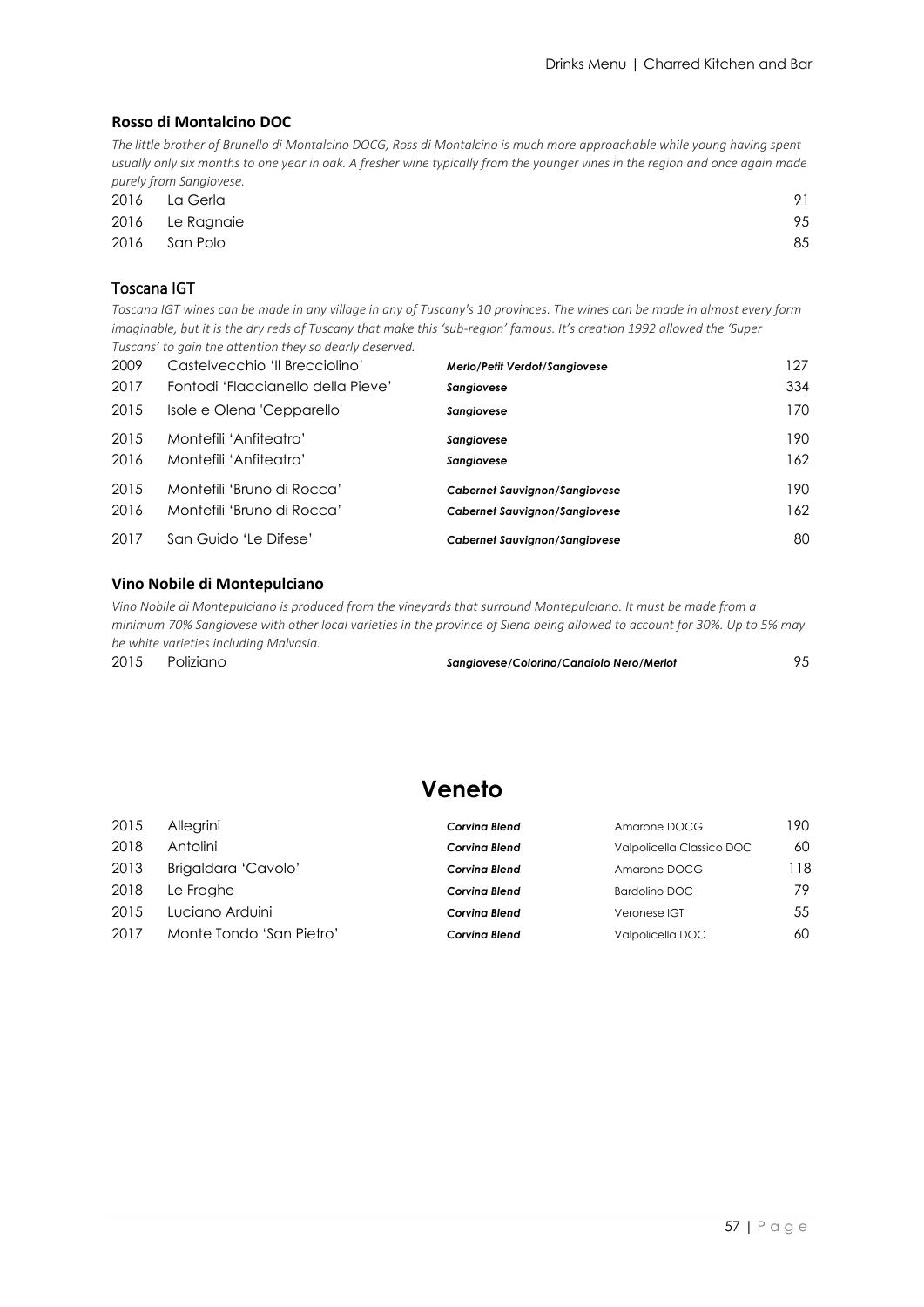# **Iberian Peninsula Varietals**

# **Australia**

| 2017 | Henschke 'Stone Jar'        | <b>Tempranillo</b>            | Eden Valley, SA        | 85  |
|------|-----------------------------|-------------------------------|------------------------|-----|
| 2017 | <b>Manners</b>              | <b>Tempranillo</b>            | Hilltops, NSW          | 59  |
| 2018 | Mount Majura                | Graciano                      | Canberra District, NSW | 70  |
| 2018 | Nashdale Lane 'Legacy'      | <b>Tempranillo</b>            | Orange, NSW            | 98  |
| 2019 | Nashdale Lane 'Legacy'      | <b>Tempranillo</b>            | Orange, NSW            | 90  |
| 2016 | <b>SC Pannell</b>           | Tempranillo/Touriga           | Multi Regional, SA     | 58  |
| 2012 | Topper's Mountain           | <b>Tempranillo</b>            | New England, NSW       | 60  |
| 2016 | Vinifera                    | Graciano                      | Mudgee, NSW            | 55  |
| 2019 | Word of Mouth 'IK High'     | Menica                        | Orange                 | 73  |
| 2016 | Yarra Yering 'Dry Red No.3' | <b>Touriga Nacional Blend</b> | Yarra Valley, VIC      | 150 |
| 2017 | Yarra Yering 'Dry Red No.3' | <b>Touriga Nacional Blend</b> | Yarra Valley, VIC      | 150 |

# **Portugal**

| 2019 | Herdade do Rocim 'Mariana' | Touriga Nacional Blend | Alentejo | 80 |
|------|----------------------------|------------------------|----------|----|
| 2017 | Quinta Nova 'Unoaked'      |                        | Douro    | 59 |

# **Spain**

### **Aragon**

*Located in the north of the Spain the appellation encompasses an area form the Pyrenees to the Iberian Plateau and is home to four DO Somontano, Campo de Borja, Carinena and Calatayud. Tempranillo and Granacha are the predominant varietals of the region along with some International and native examples such as Moristel and Macabeo.* 

| 2017 | Bodega Pirineos 'Principio' | Moristel | Somontano | 88 |
|------|-----------------------------|----------|-----------|----|
|      |                             |          |           |    |

### **Castilla y Léon**

*The largest of all of Spain's administrative areas and dominated clearly by red wine production. Tempranillo makes up for over a third of all wine production and is the staple of all high-end wine produced in the region. This excludes Bierzo to the northwest of the region, where Mencia and a few other rare red varietals are used.* 

| 2016 | Alejandro Fernández 'Condado de Haza'  | Tempranillo           | Ribera Del Duero | -89 |
|------|----------------------------------------|-----------------------|------------------|-----|
| 2007 | Alejandro Fernández 'Dehesa La Granja' | Tempranillo           | Ribera Del Duero | 75  |
| 2015 | Mengoba 'Estaladiña'                   | Bastardo (They think) | Bierzo           | 125 |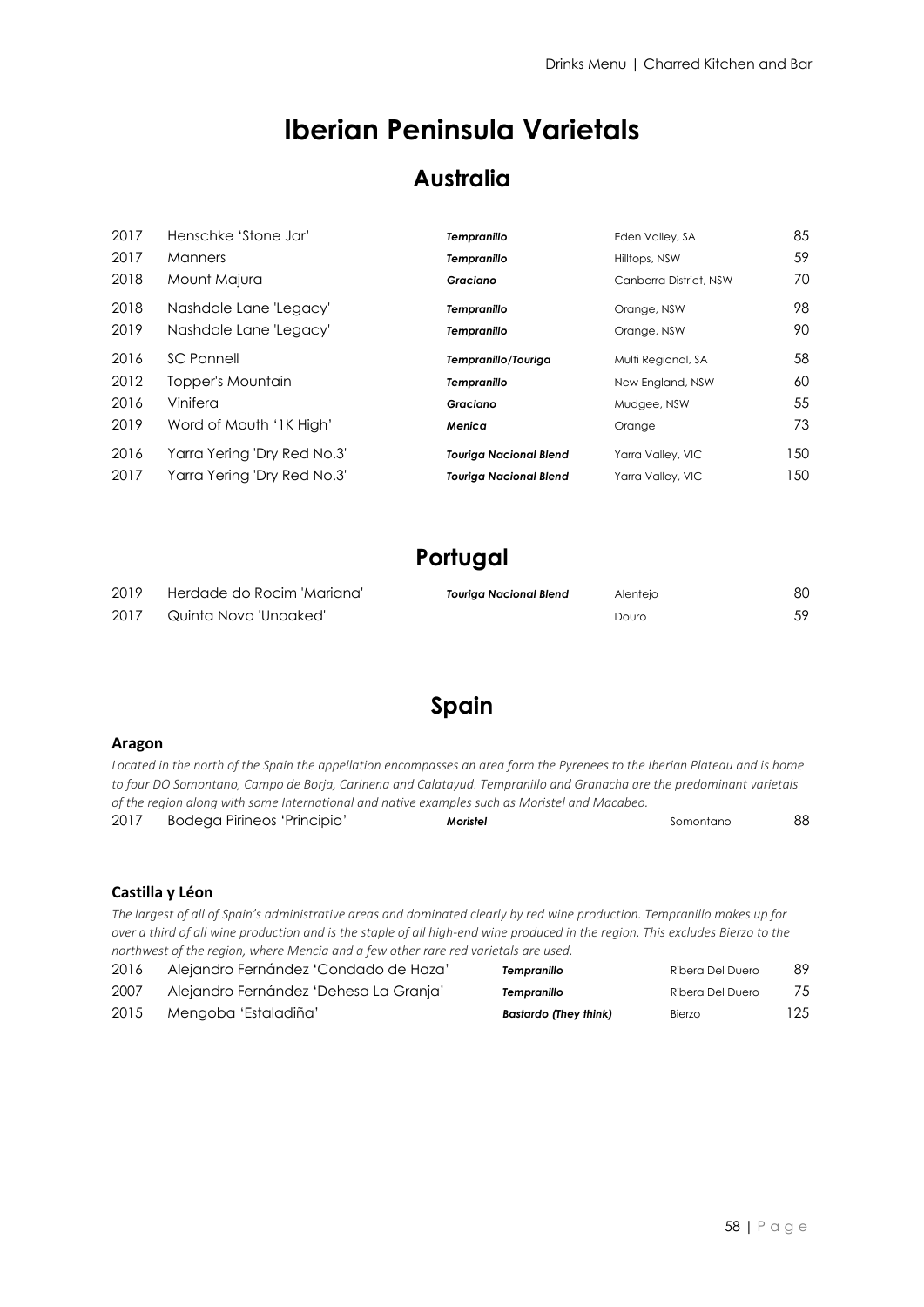### **Catalonia**

*Hugging the Mediterranean Sea and encompassing the city of Barcelona the region has a long and proud wine making history. French influence plays a significant part in styles of Catalonian wine including the Cava production which implemented champagne methods in the 1870's. Grenache, Tempranillo and Carignan both thrive in the warmer coastal conditions.* 

| 2018 | Aixalà i Alcait 'Destrankis'      | Grenache/Carignan  | Priorat | 95  |
|------|-----------------------------------|--------------------|---------|-----|
| 2004 | Pasanau 'El Veil Coster'          | Carignan           | Priorat | 120 |
| 2017 | Terroir Al Limit 'Historic Negre' | Grenache/Carignan  | Priorat | 88  |
| 2016 | Torres 'Salmos'                   | Carignan/ Grenache | Priorat | 97  |

#### **Galicia**

*Located in the northwest of the country along the Pacific coastline, the region is prominent for is crisp whites made in Rias Baixas. Most of the red wine production comes from inland areas that are significantly warmer. Here Mencia is the dominant varietal produced in a light and bright style.* 

| 2014 | Algueira 'Pizarra'           | Mencia               | Ribeira Sacra    | 120 |
|------|------------------------------|----------------------|------------------|-----|
| 2015 | Algueira 'Risco'             | Merenzao (Bastrardo) | Ribeira Sacra    | 125 |
| 2016 | Quinta da Muradella 'Alanda' | Mencia/Bastardo      | Monterrei        | 92  |
| 2017 | Valdesil                     | Mencia               | <b>Valderras</b> | 60  |
| 2018 | Zarate                       | Caiño Tinto          | Rías Baixas      | 132 |
|      |                              |                      |                  |     |

#### **Madrid**

*Since the 1970's Madrid's wine focus has been centred more around quality than quantity. Granacha is the most prominent of the region's varieties and responsible for its greatest wines.*

| 2013 | Bernabeleva 'Viña Bonita' | Grenache |  |
|------|---------------------------|----------|--|
|------|---------------------------|----------|--|

### **Rioja**

*Perhaps Spain's best-known wine region and the home of some truly stunning aged barrel aged Tempranillo. Rioja has an ageing classification system that is commonly displayed on the label to indicate a certain level of ' quality'. Joven are wines that are intended to be consumed within two years of production. Crianza are aged for one year in oak and one in bottle before release. Reserva reds must spend a minimum of a year in oak and must wait a full three years before they ae sold to the public. Finally, Gran Reserva, which must spend five years ageing with a minimum two years in oak.* 

| 2014 | Castillo Labastida 'Crianza' | <b>Tempranillo</b> | 55  |
|------|------------------------------|--------------------|-----|
| 2016 | Contino 'Reserva'            | <b>Tempranillo</b> | 141 |
| 2015 | El Cantico 'Crianza'         | <b>Tempranillo</b> | 62  |
| 2005 | Roda '1 Blue Note Reserva'   | <b>Tempranillo</b> | 334 |
| 2015 | Roda '1 Blue Note Reserva'   | <b>Tempranillo</b> | 250 |
| 2016 | Roda '1 Blue Note Reserva'   | <b>Tempranillo</b> | 216 |
| 2015 | Roda 'Cirison'               | <b>Tempranillo</b> | 738 |
| 2016 | Roda 'Red Note'              | <b>Tempranillo</b> | 150 |
| 2012 | Valenciso 'Reserva'          | <b>Tempranillo</b> | 100 |
|      |                              |                    |     |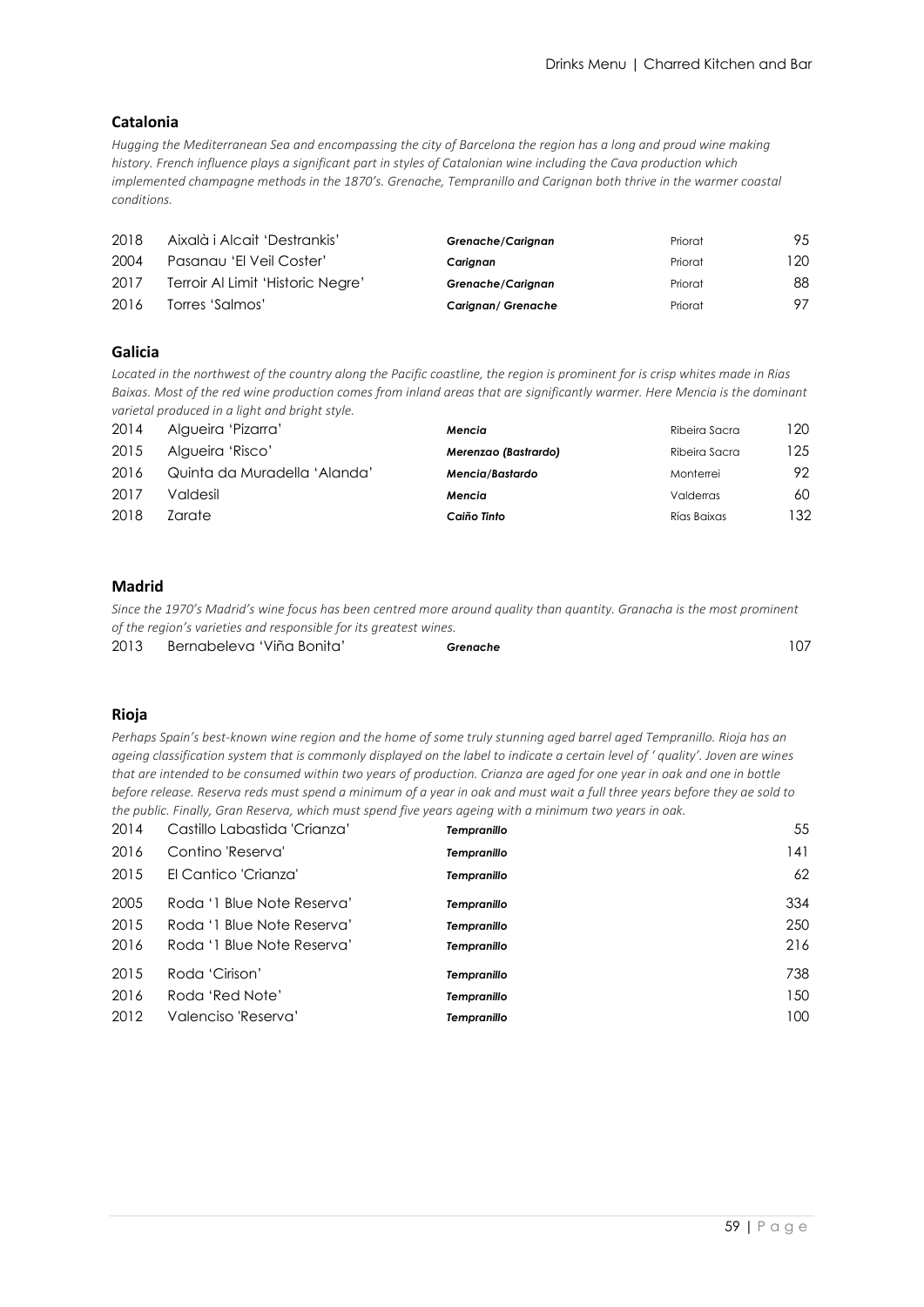# **Cabernet Franc**

*Typically used as a blending grape in Bordeaux and standalone varietal in the Loire, Cabernet Franc has found a unique home right here in Orange, NSW. It was originally masquerading as Merlot in the region until CSIRO tests proved otherwise. An embarrassing mistake has led to a must try varietal in the region if you are lucky enough to find a cellar door that has nay left.* 

| Best's                          | Great Western, VIC             | 58  |
|---------------------------------|--------------------------------|-----|
| Bloodwood                       | Orange, NSW                    | 70  |
| Domaine du Mortier 'Les Pins'   | Bourguei, Loire Valley, France | 90  |
| Fredrick Mabileau 'Les Racines' | Bourguei, Loire Valley, France | 98  |
| Hoosegg 'Jade Moon'             | Orange, NSW                    | 180 |
| Tamburlaine 'Single Vineyard'   | Orange, NSW                    | 65  |
|                                 |                                |     |

# **Malbec**

2015 Cantena Zapata 'Argentino' 2017 Cullen 'Mangan Vineyard'

2019 Tamburlaine 'Single Vineyard'

2014 Mount Brave

| Uco Valley, Mendoza, Argentina   | 275 |
|----------------------------------|-----|
| Margaret River, WA               | 80. |
| Mt. Veeder, Napa Valley, CA, USA | 229 |
| Orange, NSW                      | 55. |

# **Merlot**

| 2013 | De Salis 'M'                  | Orange, NSW       | 92         |
|------|-------------------------------|-------------------|------------|
| 2014 | Giant Steps 'Sexton Vineyard' | Yarra Valley, VIC | 85         |
| 2016 | Hoosegg 'Mountain Dragon'     | Orange, NSW       | <b>250</b> |
| 2003 | Patina                        | Orange, NSW       | 95         |
| 2009 | Patina                        | Orange, NSW       | 80         |
| 2014 | Patina                        | Orange, NSW       | 60         |
| 2015 | Philip Shaw 'No. 7'           | Orange, NSW       | 100        |

# **Other Unusual and Interesting Reds**

| 2015 | All Saints 'Family Cellar        | Duriff               | Rutherglen, VIC            | 95  |
|------|----------------------------------|----------------------|----------------------------|-----|
| 2015 | Château Montus                   | Tannat               | Madrian, France            | 80  |
| 2018 | Mount Majura                     | Mondeuse             | Canberra District, NSW     | 70  |
| 2015 | Radford Dale 'Frankenstein'      | Pinotage             | Stellenbosch, South Africa | 85  |
| 2019 | Sadie Family 'Pofadder'          | Cinsault             | Swartland, South Africa    | 134 |
| 2019 | Sadie Family 'Treinspoor'        | <b>Tinta Barroca</b> | Swartland, South Africa    | 134 |
| 2010 | Topper's Mountain 'Wild Ferment' | Pinotage             | New England, NSW           | 50  |
| 2013 | Topper's Mountain 'Wild Ferment' | Tannat               | New England, NSW           | 55  |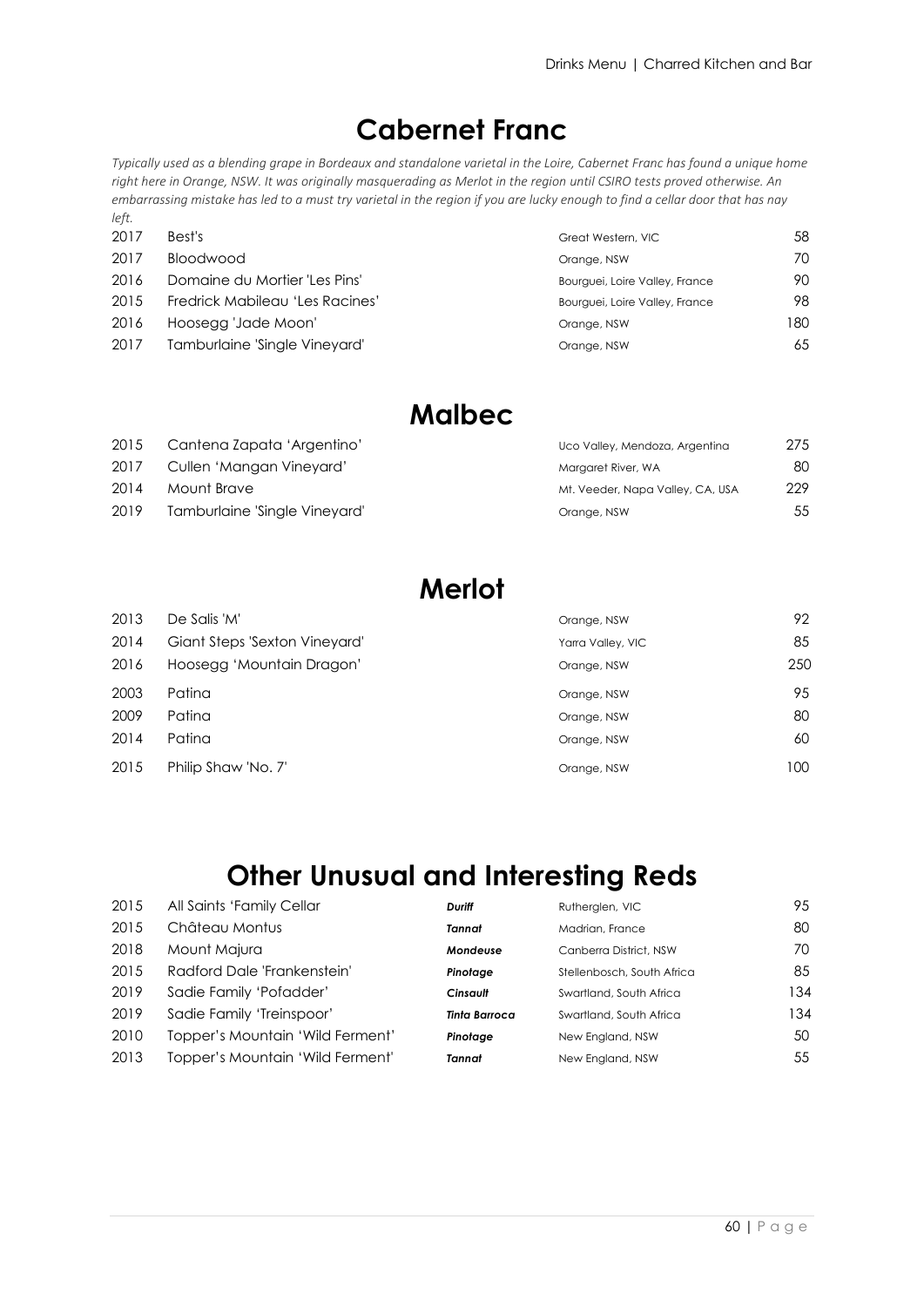# **Grenache, Mourvèdre & Friends**

# **Australia**

*The 'other' grape varietal of Southern Australia has gone through a renaissance of thoughts in the past few years. Producers are attempting to recreate the brilliance of blended Southern Rhone style alongside single varietal expressions that almost have a Pinot Noir like elegance.* 

| 2018<br>2019<br>2019 | Dreaded Friend<br>Mount Mary 'Marli Russel RP2'<br>The Somm & The Winemaker | Grenache<br>Grenache/Shiraz/Blend<br>Mourvèdre | Canowindra, NSW<br>Yarra Valley, VIC<br>Canowindra, NSW | 65<br>95<br>70 |
|----------------------|-----------------------------------------------------------------------------|------------------------------------------------|---------------------------------------------------------|----------------|
| 2019                 | <b>South Australia</b><br>Adelina                                           | Grenache/Shiraz/Mourvèdre                      | Clare Valley                                            | 76             |
| 2019<br>2019         | <b>Barossa Valley</b><br>Elderton 'Western Ridge<br>Head 'Ancestor Vine'    | Grenache/Carignane<br>Grenache                 |                                                         | 89<br>123      |

| 2016 | Head 'Red'                   | 1.5L | Grenache/Shiraz/Mourvèdre | 130 |
|------|------------------------------|------|---------------------------|-----|
| 2019 | Rusden 'Driftsand'           |      | Grenache/Shiraz/Mourvèdre | 55  |
| 2018 | Spinifex 'Esprit'            |      | Grenache/Mourvèdre        | 65  |
| 2017 | Torbreck 'Hillside Vineyard' |      | Grenache                  | 125 |
|      |                              |      |                           |     |

#### **McLaren Vale**

| 2018 | Aphelion 'Rapture'          | Grenache/Shiraz/Mourvèdre | 92  |
|------|-----------------------------|---------------------------|-----|
| 2020 | Sons of Eden 'Notus'        | Grenache                  | 75  |
| 2017 | Wirra Wirra 'The Absconder' | Grenache                  | 100 |
| 2017 | Yangarra 'High Sands'       | Grenache                  | 185 |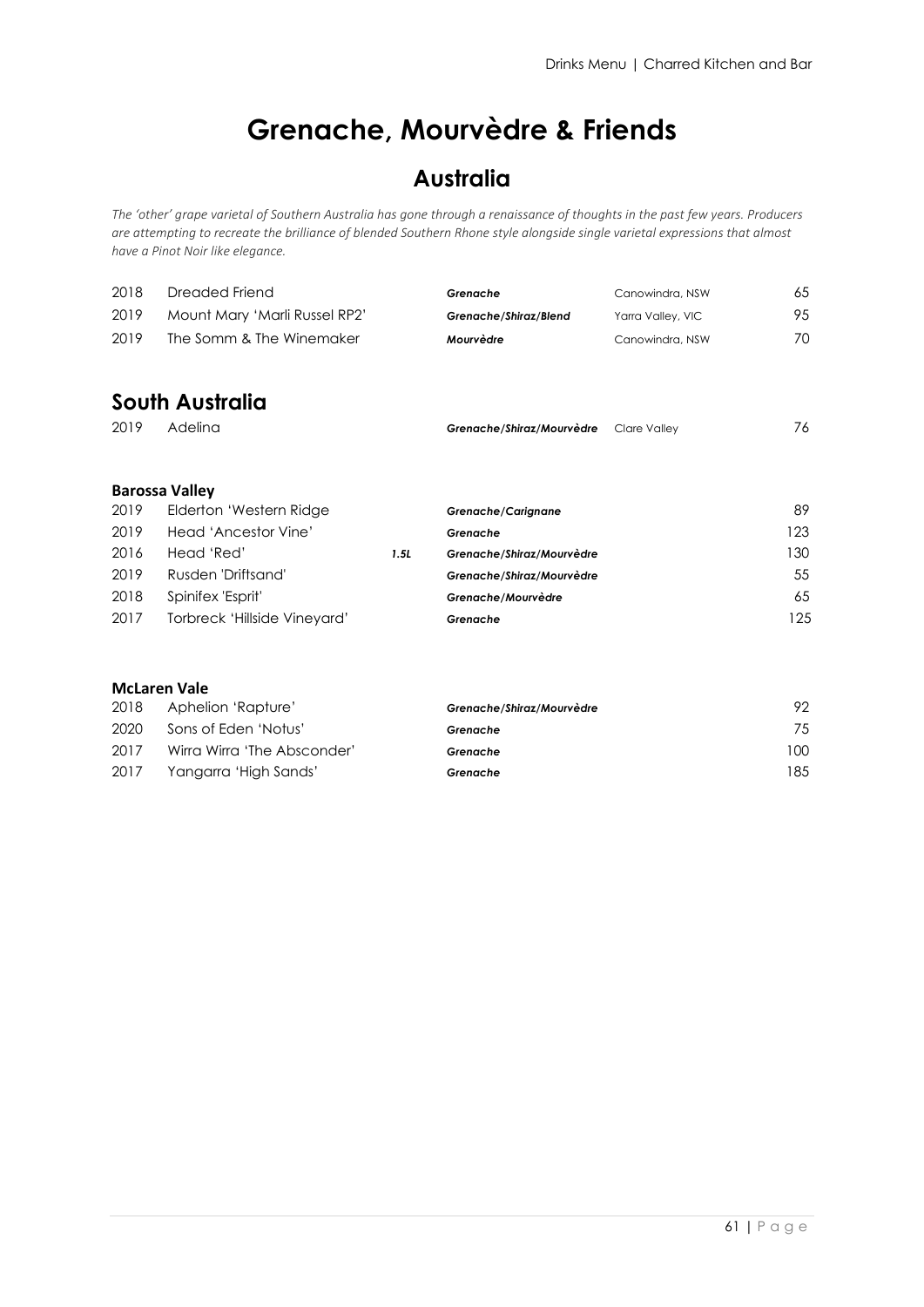# **France**

### **Provence**

| 2020 | Domaine Tempier ' Bandol Classique' | Mourvèdre/Grenache/Cinsault | $\overline{10}$ |
|------|-------------------------------------|-----------------------------|-----------------|
|------|-------------------------------------|-----------------------------|-----------------|

### **Southern Rhone**

| <b>Cairanne</b>   |                                                   |                              |      |
|-------------------|---------------------------------------------------|------------------------------|------|
| 2016              | Domaine Roche                                     | Grenache/Syrah               | 78   |
|                   | Châteauneuf-du-Pape                               |                              |      |
| 2016              | Château De Beaucastel 'Hommage a Jacques Perrin'  | Mourvèdre/Grenache/Syrah     | 1600 |
| 2006              | Château Mont-Redon                                | Grenache/Syrah/Mourvèdre     | 210  |
| 2016              | Château Mont-Redon                                | Grenache/Syrah/Mourvèdre     | 116  |
| 2015              | Domaine Pierre Usseglio 'Reserve des Deux Freres' | Grenache                     | 380  |
| 2016              | E. Guigal 'Château De Nalys'                      | Grenache/Syrah/Mourvèdre     | 195  |
| 2017              | Vieux Télégraphe 'La Crau'                        | Grenache/Syrah/Mourvèdre     | 180  |
|                   | <b>Costieres de Nimes</b>                         |                              |      |
| 2015              | Halos de Jupiter                                  | Grenache/Syrah/Mourvèdre     | 60   |
|                   | <b>Cotes du Rhone</b>                             |                              |      |
| 2016              | Château de Tours                                  | Grenache/Cinsault/Syrah      | 115  |
| 2018              | Mas de Libian 'La Calade'                         | Mourvèdre/Grenache           | 108  |
|                   | Duche d'Uzes                                      |                              |      |
| 2016              | Mas des Volques 'Volcae'                          | Syrah/Grenache/Carignan      | 66   |
| <b>Gigondas</b>   |                                                   |                              |      |
| 2015              | Domaine d'Ourea                                   | Grenache/Syrah               | 115  |
| 2016              | Domaine d'Ourea                                   | Grenache/Syrah               | 95   |
| 2015              | Domaine Les Pallieres 'Terrasses du Diable'       | Grenache/Mourvèdre/Clairette | 105  |
| Lirac             |                                                   |                              |      |
| 2016              | Château Mont-Redon                                | Grenache/Syrah               | 90   |
| 2017              | Château Mont-Redon                                | Grenache/Syrah               | 81   |
| <b>Vacqueyras</b> |                                                   |                              |      |
| 2016              | <b>Patrick Lesec</b>                              | Grenache/Syrah               | 75   |
| Ventoux           |                                                   |                              |      |
| 2016              | Chateau Juvenal 'Les Ribes du Vallat'             | Grenache/Syrah               | 65   |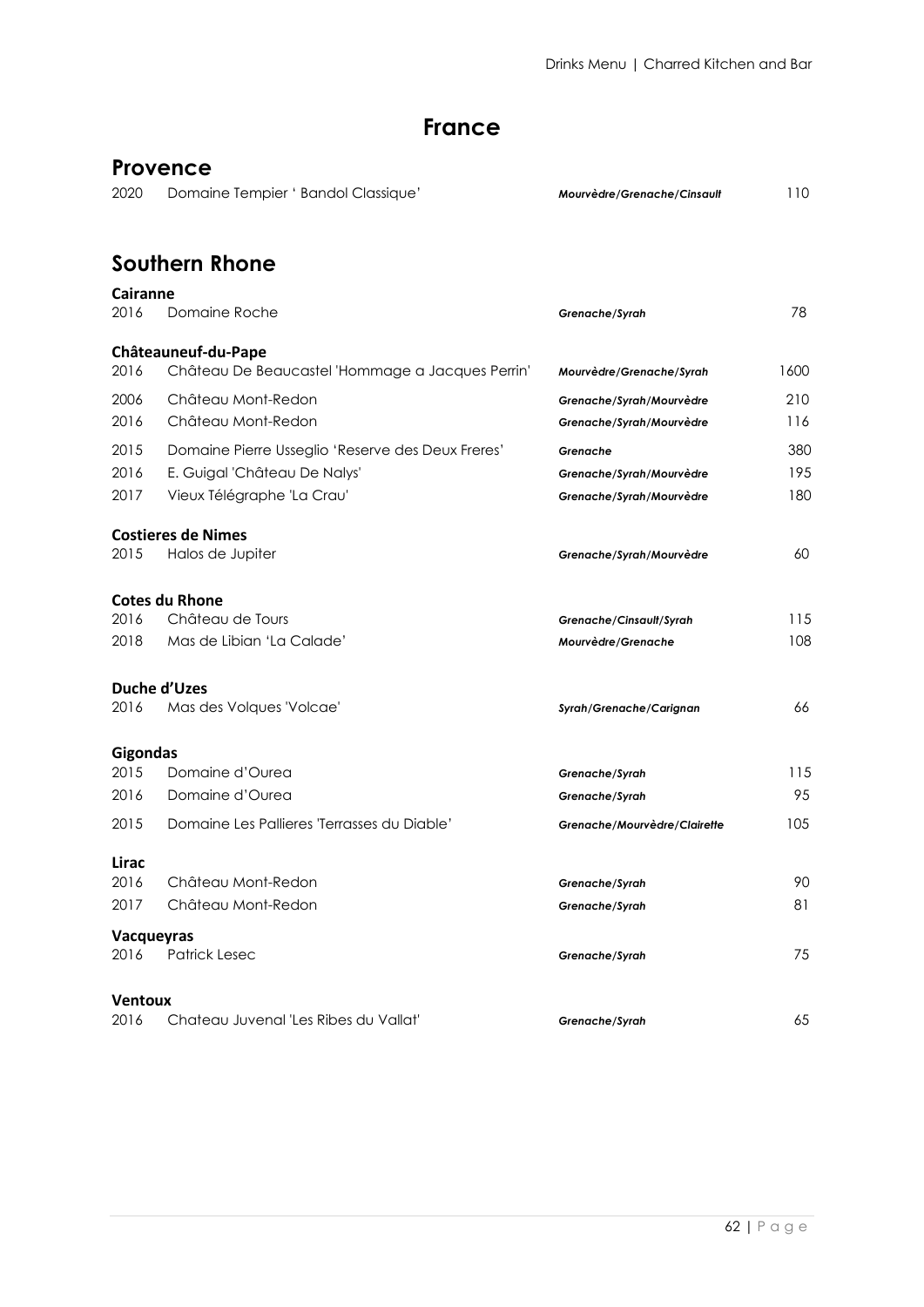# **Shiraz & Blends**

# **Australia**

### **New South Wales**

### **Central Ranges**

#### *Orange*

*Shiraz in Orange is elegant and soft but with a definite underlying power. Its cool climate, slower ripening and lower high temperatures than those more famed regions of South Australia. If you're chasing those big bold reds of McLaren Vale and the Barossa, please turn the page (a couple of times). Here you will only find spice and grace.*

| 2017          | Amour                       |                 | 99  |
|---------------|-----------------------------|-----------------|-----|
| 2018          | Amour                       |                 | 85  |
| 2015          | Bloodwood                   |                 | 80  |
| 2018          | Logan 'Ridge of Tears'      |                 | 80  |
| 2018          | Matthew Atallah 'Block 7'   |                 | 80  |
| 2015          | Mortimer's 'Chestnut Garth' |                 | 55  |
| 2018          | Nashdale Lane 'Legacy'      |                 | 105 |
| 2017          | Orange Mountain '1397'      | Shiraz/Viognier | 100 |
| 2018          | Orange Mountain '1397'      | Shiraz/Viognier | 90  |
| 2019          | Orange Mountain '1397'      | Shiraz/Viognier | 80  |
| 2015          | Printhie 'Super Duper'      |                 | 105 |
| 2016          | Printhie 'Super Duper'      |                 | 100 |
| 2018          | Printhie 'Super Duper'      |                 | 98  |
| 2015          | Stockman's Ridge 'Outlaw'   |                 | 62  |
| 2016          | Stockman's Ridge 'Outlaw'   |                 | 53  |
| <b>Mudgee</b> |                             |                 |     |
| 2015          | Logan 'Ridge of Tears'      |                 | 90  |
| 2018          | Logan 'Ridge of Tears'      |                 | 80  |

2016 Manners 'Single Barrel' 80 and 2016 1991 and 2016 1991 and 2016 1992 and 2016 1992 and 2016 1992 and 201 2014 Robert Stein 'Kinnear' 92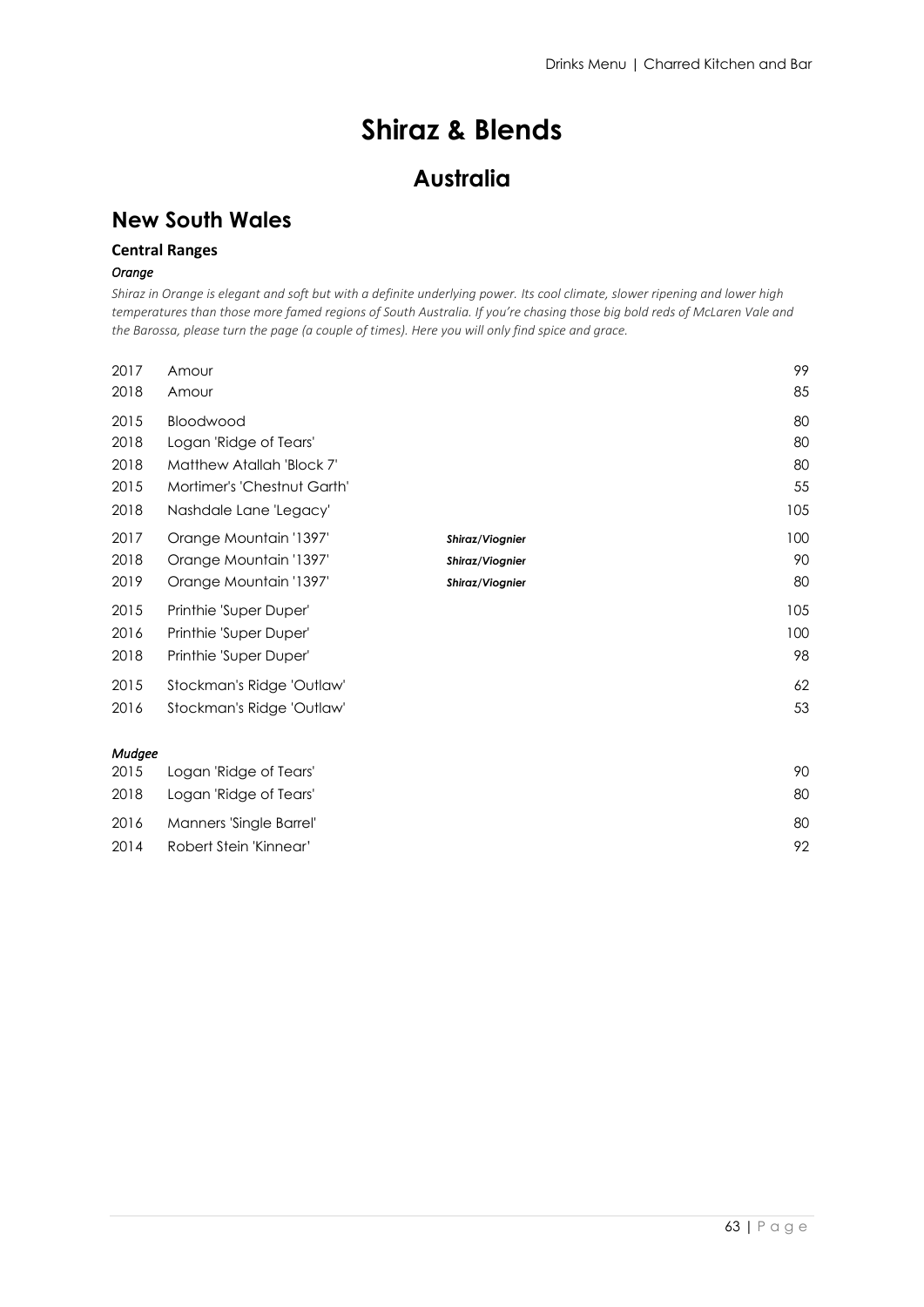### **Hunter Valley**

| Broke Fordwich |                           |     |
|----------------|---------------------------|-----|
|                | 2013 Margan 'White Label' | 65  |
|                |                           |     |
| Pokolbin       |                           |     |
|                | 2017 Andrew Thomas 'Kiss' | 125 |

| 2018 | Andrew Thomas 'Kiss'                 | 115 |
|------|--------------------------------------|-----|
|      |                                      |     |
|      | 2013 Brokenwood 'Graveyard'          | 250 |
|      | 2017 De Julis 'Limited Release'      | 95  |
| 2017 | Lake's Folly 'Hill Block'            | 210 |
| 2017 | Mount Pleasant '1880 Vines Old Hill' | 170 |
| 2018 | Tyrrell's 'Old Patch'                | 180 |

### **Southern New South Wales**

### *Canberra District*  2015 Brokenwood 'Four Winds' 105 2003 Clonakilla *Shiraz/Viognier* Murrumbateman 240 2017 Clonakilla *Shiraz/Viognier* Murrumbateman 145 2014 Collector 'Reserve' 80 2016 Nick O'Leary 'Bolaro' 95 2017 Nick O'Leary 'Bolaro' 90 *Gundagai*  2017 Nick Spencer 'Gundagai Dry Red' *Shiraz/Touriga/ Tempranillo/Cab* 76 2018 Nick Spencer 'Gundagai Dry Red' *Shiraz/Touriga/ Tempranillo/Cab* 66 *Hilltops*

| . |                        |       |
|---|------------------------|-------|
|   | 2009 Moppity 'Reserve' | 155   |
|   | 2014 Moppity 'Reserve' | 1 I C |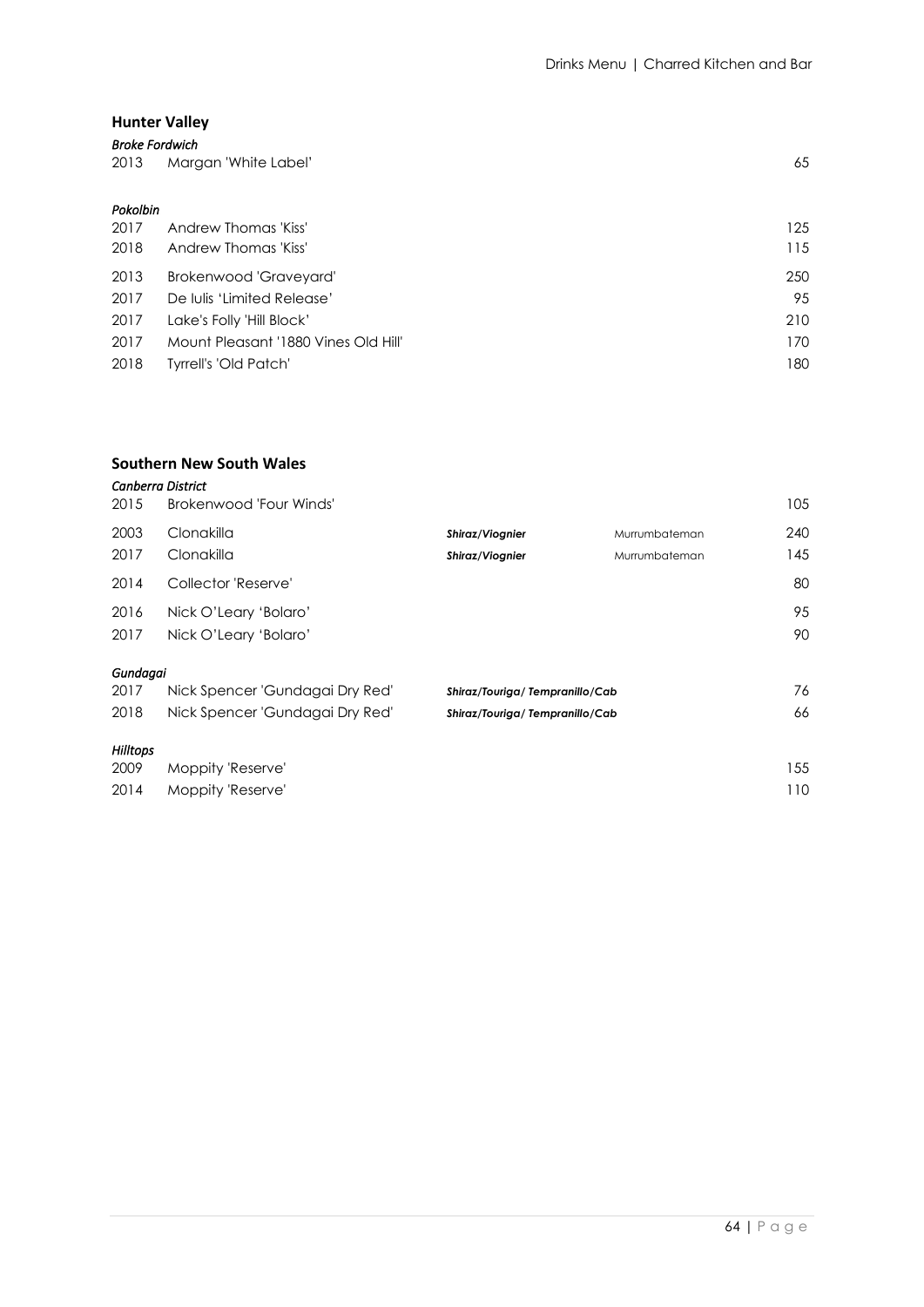# **Victoria**

|      | <b>Central Victoria</b>    |                                 |     |
|------|----------------------------|---------------------------------|-----|
| 2018 | Syrahmi 'Demi'             | Heathcote                       | 80  |
| 2017 | Tahbilk                    | Goulburn Valley, Nagambie Lakes | 65  |
|      | <b>North East Victoria</b> |                                 |     |
| 2016 | Giaconda 'Estate Vineyard' | <b>Beechworth</b>               | 180 |
| 2017 | Giaconda 'Estate Vineyard' | <b>Beechworth</b>               | 160 |

### **Port Phillip**

#### *Yarra Valley*

### *Yarra Yering'*

*Shiraz perhaps forms as equally an important part as Cabernet does in the Yarra Yering Vineyard. Among the first plantings in 1969, further Shiraz vines were planted throughout the 1990's along with the purchase of the Underhill vineyard at the end of the 1980's.*

| 2015 | Yarra Yering 'Dry Red No. 2' | Shiraz/Viognier/Mataro/Marsanne | 195  |
|------|------------------------------|---------------------------------|------|
| 2016 | Yarra Yering 'Dry Red No. 2' | Shiraz/Viognier/Mataro/Marsanne | 175  |
| 2017 | Yarra Yering 'Dry Red No. 2' | Shiraz/Viognier/Mataro/Marsanne | l 50 |

#### *Underhill*

*Situated at the western end of the Yarra Yering Vineyard, this 8-acre block was originally planted in 1973. Yarra however only purchased the block in the late 1980's, at the time it was overrun with blackberry bushes and required intensive viticultural efforts to restore it to its former glory. Today it is responsible for one of the region's most important Shirazes.*

| 1992 | Yarra Yering 'Underhill'      | 310 |
|------|-------------------------------|-----|
| 2012 | Yarra Yering 'Underhill'      | 215 |
| 2013 | Yarra Yering 'Underhill'      | 200 |
|      | 2015 Yarra Yering 'Underhill' | 195 |
| 2016 | Yarra Yering 'Underhill'      | 175 |
| 2017 | Yarra Yering 'Underhill'      | 150 |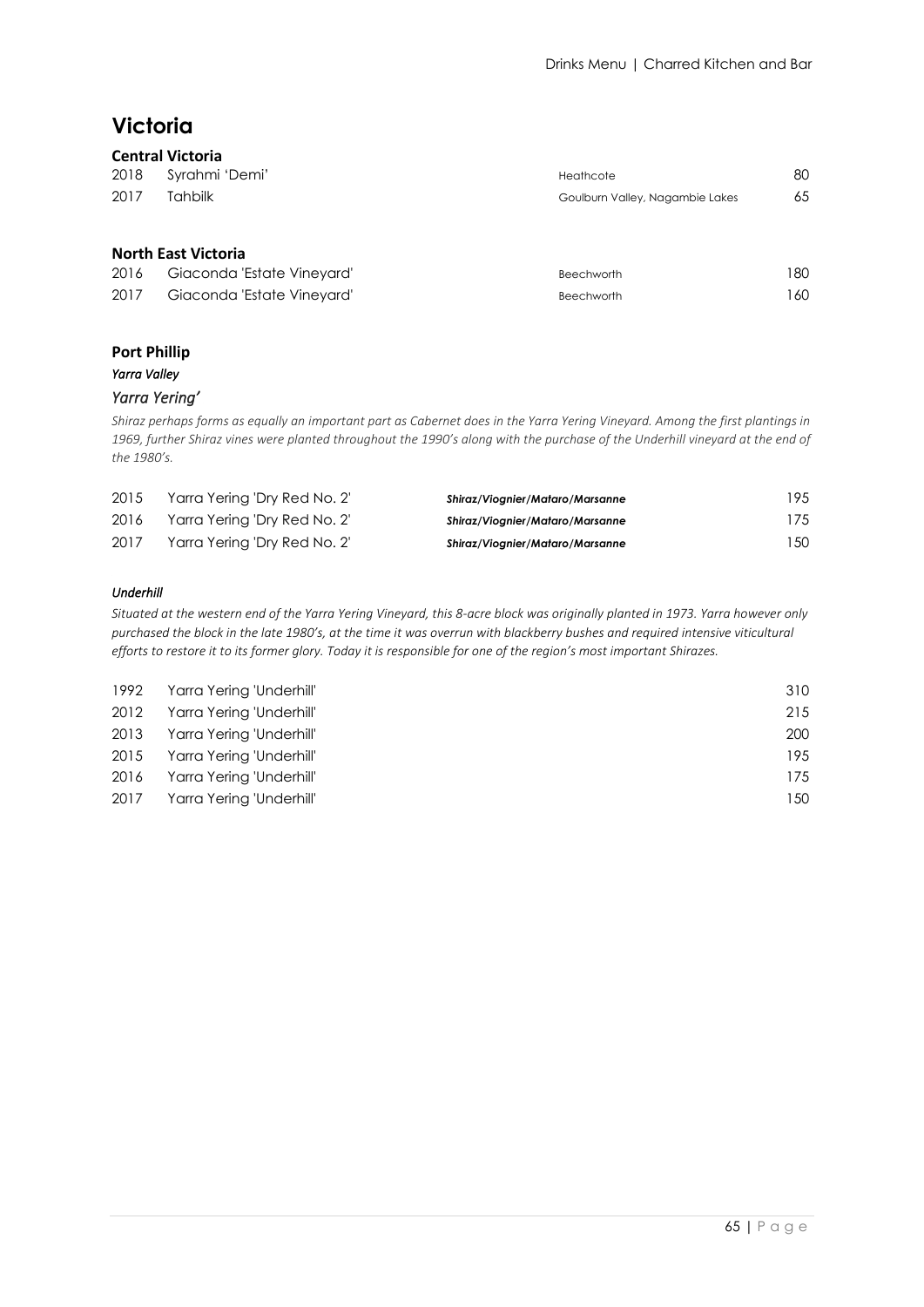### **Western Victoria**

### *Best's Great Western*

*Shiraz was originally planted at Best's in the 19th Century with further plantings occurring into the 20th Century. Bin 0 was originally (with perhaps slightly different contents in the bottle) as Hock 0, with bottles originating from the very late 19th century. Later the wine would be referred to as Bin 0 Hermitage, but with Australian producers forced to drop French appellations from their labels in the 1980's it would simply become known as Bin 0 Shiraz. The grapes are selected from the oldest vines at Bests to ensure quality and fruit intensity.* 

| 2017 | Best's 'Bart's Block'    |                 | Grampians | 190 |
|------|--------------------------|-----------------|-----------|-----|
| 1984 | Best's 'Bin 0 Hermitage' |                 | Grampians | 525 |
| 2013 | Best's 'Bin 0'           |                 | Grampians | 160 |
| 2015 | Best's 'Bin 0'           |                 | Grampians | 145 |
| 2016 | Best's 'Bin 0'           |                 | Grampians | 140 |
| 2017 | Best's 'Bin 0'           |                 | Grampians | 128 |
| 1970 | Best's 'Claret'          |                 | Grampians | 540 |
| 2017 | Best's 'LSV'             | Shiraz/Viognier | Grampians | 83  |
| 2018 | Best's 'LSV'             | Shiraz/Viognier | Grampians | 75  |
| 1992 | Best's 'Thomson Family'  |                 | Grampians | 850 |
| 1998 | Best's 'Thomson Family'  |                 | Grampians | 710 |
| 2001 | Best's 'Thomson Family'  |                 | Grampians | 675 |
| 2006 | Best's 'Thomson Family'  |                 | Grampians | 600 |
| 2017 | Best's 'Thomson Family'  |                 | Grampians | 550 |
|      |                          |                 |           |     |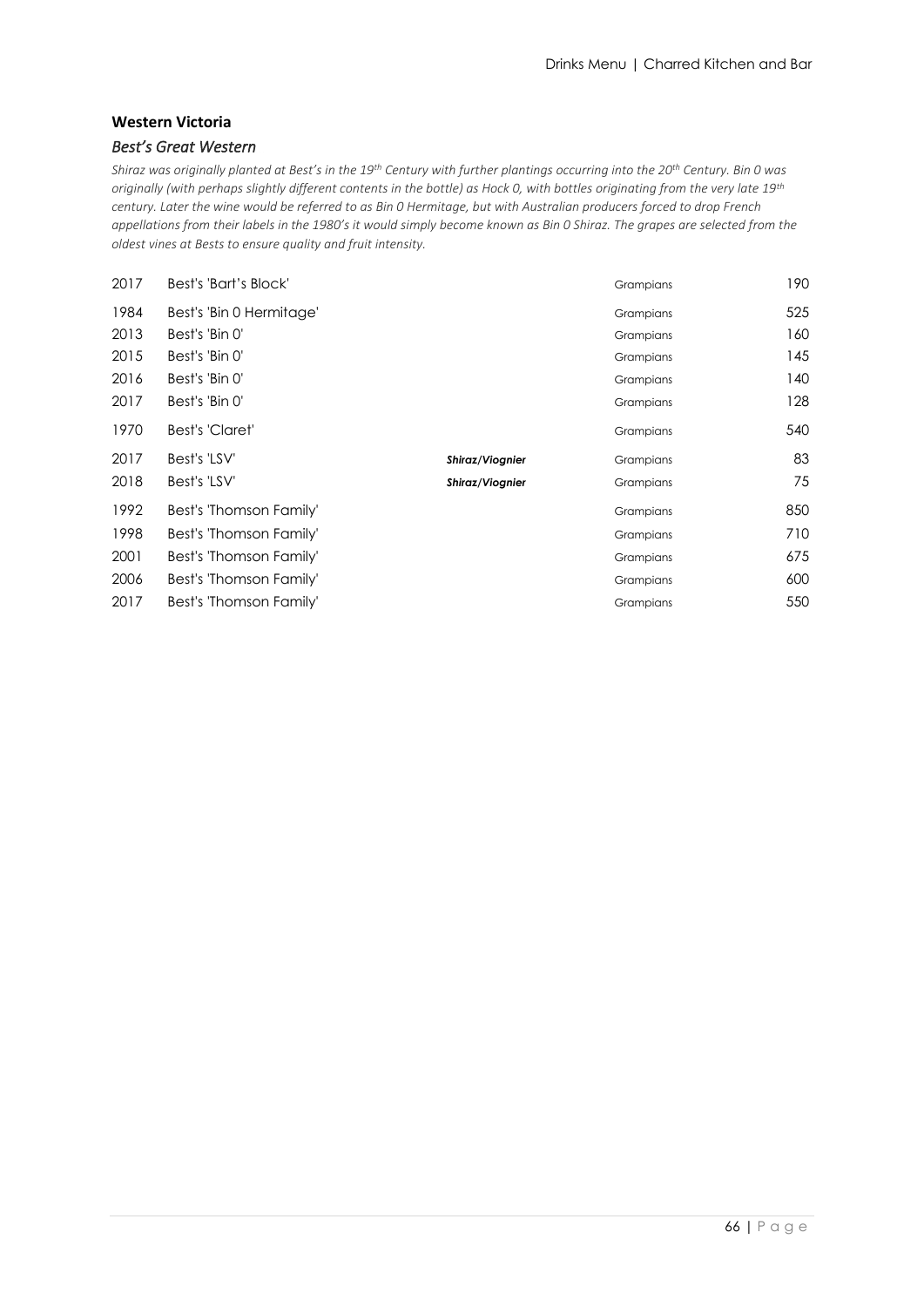## **South Australia**

### *Penfolds*

*Penfolds without out a doubt is one Australia's most iconic producers. They are responsible for some of Australia's most iconic and expensive wines. The St. Henri is a very different take on Shiraz from Penfolds as it does not rely on new oak whatsoever. A complete anomaly amongst upper tier red wines in Australia, it is bright and vibrant when young, becoming softer and more mocha like with age. Cabernet is sometimes added to the Shiraz in order to help with structure.* 

| 1986 | Penfolds 'St. Henri' | Multi Regional | 435 |
|------|----------------------|----------------|-----|
| 2004 | Penfolds 'St. Henri' | Multi Regional | 200 |
| 2007 | Penfolds 'St. Henri' | Multi Regional | 185 |
| 2014 | Penfolds 'St. Henri' | Multi Regional | 60  |

#### **Barossa**

| 2016                  | Henschke 'Euphonium'                 |      | Shiraz/Cab/Merlot/Franc   | 95   |
|-----------------------|--------------------------------------|------|---------------------------|------|
| <b>Barossa Valley</b> |                                      |      |                           |      |
| 2017                  | Concordis                            | 1.5L |                           | 250  |
| 2018                  | Fredrick Stevenson 'Syrah & Friends' |      | Shiraz/Marsanne/Roussanne | 85   |
| 2018                  | Head 'Red'                           |      |                           | 55   |
| 2008                  | Head 'The Blonde'                    | 1.5L | Shiraz/Viognier           | 294  |
| 2012                  | Head 'The Blonde'                    | 1.5L | Shiraz/Viognier           | 245  |
| 2018                  | Head 'The Redhead'                   |      |                           | 123  |
| 2017                  | Langmeil 'The Freedom 1843'          |      |                           | 195  |
| 2014                  | Kaesler 'Alte Reben'                 |      |                           | 190  |
| 2015                  | Kaesler 'Alte Reben'                 |      |                           | 178  |
| 2016                  | Kaesler 'Alte Reben'                 |      |                           | 165  |
| 2017                  | Kaesler 'Alte Reben'                 |      |                           | 125  |
| 2014                  | Kaesler 'Old Bastard'                |      |                           | 245  |
| 2016                  | Torbreck 'The Laird''                |      |                           | 1335 |
| 2017                  | Two Hands 'Ares'                     |      |                           | 220  |
| 2019                  | <b>Two Hands 'Gnarley Dudes'</b>     |      |                           | 63   |
| <b>Eden Valley</b>    |                                      |      |                           |      |
| 2016                  | Henschke 'Hill of Grace'             |      |                           | 1150 |
| 2016                  | Henschke 'Mount Edelstone'           |      |                           | 270  |
| 2018                  | Langmeil 'Pure Eden'                 |      |                           | 195  |
| 2016                  | Love Over Gold                       |      |                           | 350  |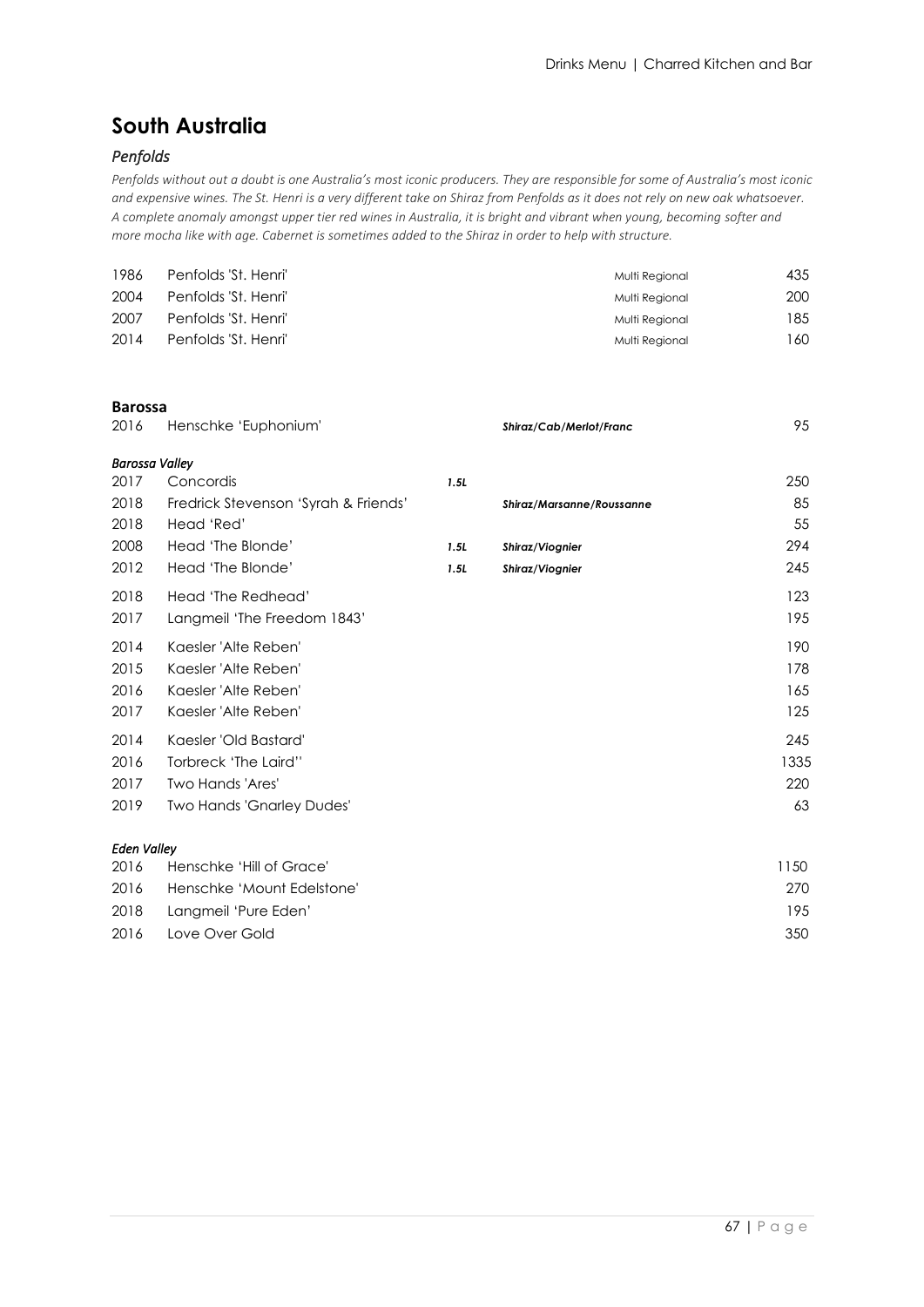| <b>Fleurieu</b> |                           |      |              |     |
|-----------------|---------------------------|------|--------------|-----|
| 2018            | <b>Bekkers</b>            |      | McLaren Vale | 200 |
| 2013            | Chapel Hill 'The Vicar'   |      | McLaren Vale | 150 |
| 2018            | Coates                    |      | McLaren Vale | 65  |
| 2008            | d'Arenberg 'The Dead Arm' | 1.5L | McLaren Vale | 410 |
| 2014            | Koomilya                  |      | McLaren Vale | 115 |
|                 |                           |      |              |     |
|                 |                           |      |              |     |

### **Limestone Coast**

| 2016 | Landaire 'Block 22' | Padthaway  | 98  |
|------|---------------------|------------|-----|
| 2013 | Wynns 'Black Label' | Coonawarra | 100 |

### **Mount Lofty Ranges**

| 2016 | Jim Barry 'The Armagh'            |                      | Clare Valley   | 485 |
|------|-----------------------------------|----------------------|----------------|-----|
| 2018 | S.C. Pannell 'Syrah'              |                      | Adelaide Hills | 80  |
| 2016 | Shaw + Smith 'Balhannah Vineyard' |                      | Adelaide Hills | 121 |
| 2017 | Shaw + Smith 'Balhannah Vineyard' |                      | Adelaide Hills | 104 |
| 2018 | Wendouree                         | <b>Shiraz/Malbec</b> | Clare Valley   | 150 |
| 2017 | Wendouree                         | <b>Shiraz/Mataro</b> | Clare Valley   | 170 |
| 2018 | Wendouree                         | <b>Shiraz/Mataro</b> | Clare Valley   | 50  |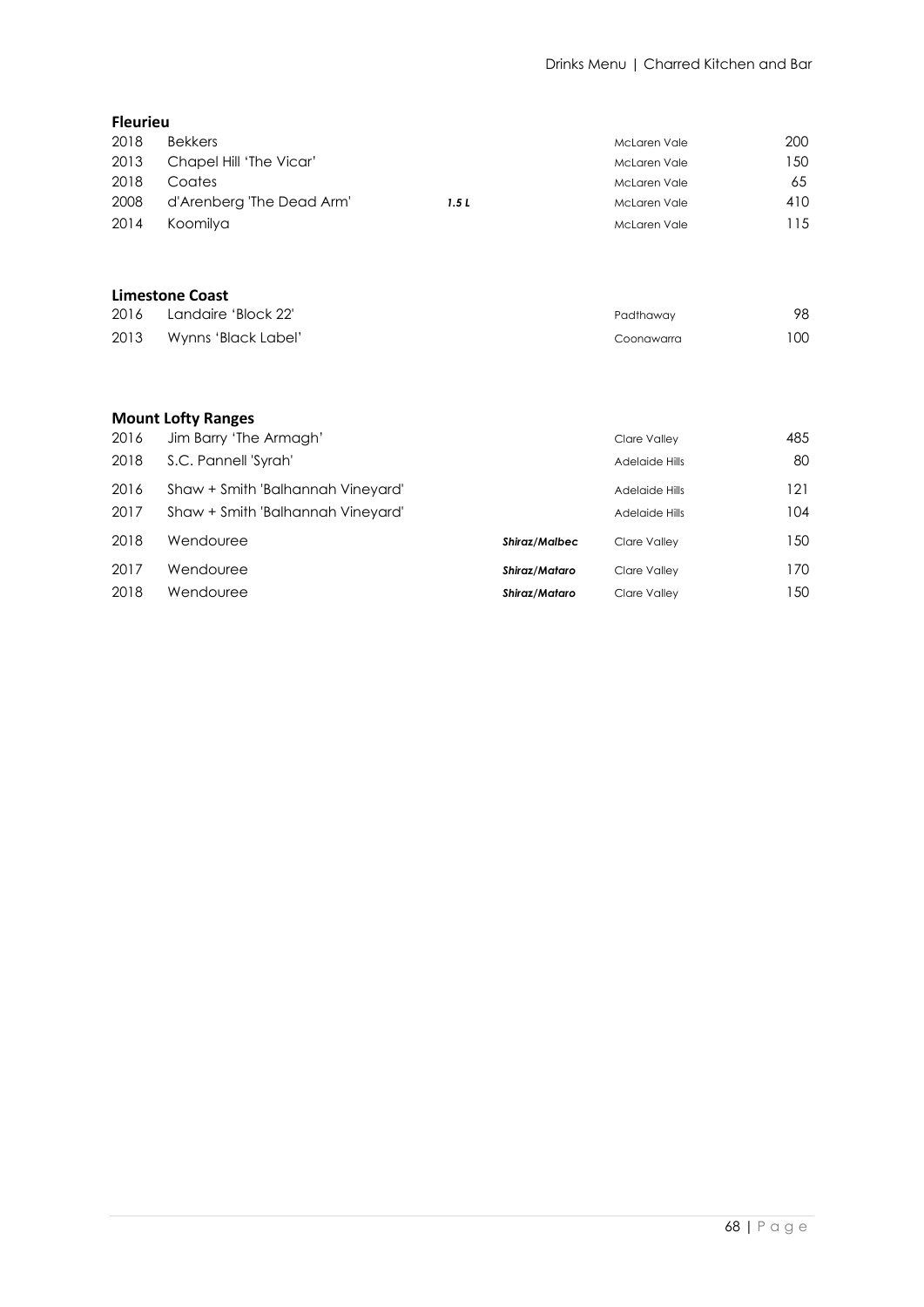# **France**

### **Northern Rhone**

**Cornas**

| cornas     |                                  |     |
|------------|----------------------------------|-----|
| 2015       | Tardieu-Laurent 'Cornas Coteaux' | 105 |
| 2017       | Yves Cuilleron 'Le Village'      |     |
| Côte-Rôtie |                                  |     |
| 2016       | Domaine Levet 'Amethyste'        | 127 |
| 2016       | Domaine Rostaing 'Ampodium'      | 180 |
| 2017       | Domaine Rostaing 'Ampodium'      | 160 |

### *E. Guigal 'Château d'Ampuis'*

*The grapes that go into making this wine are sourced from seven of the most exceptional plots in the domain. Château d'Ampuis is a classic Northern Rhone blend of Syrah and Viognier, black fruits and solid tannins are very much at the forefront of this wine but a wonderful elegance that year in and out creates a truly spectacular product with tremendous ageing potential.* 

| 2006 | E. Guigal 'Château d'Ampuis'   | Syrah/Viognier | 480 |
|------|--------------------------------|----------------|-----|
| 2009 | E. Guigal 'Château d'Ampuis'   | Syrah/Viognier | 470 |
| 2010 | - E. Guigal 'Château d'Ampuis' | Syrah/Viognier | 420 |
| 2015 | E. Guigal 'Château d'Ampuis'   | Syrah/Viognier | 400 |

|      | <b>Crozes-Hermitage</b>      |     |  |  |
|------|------------------------------|-----|--|--|
| 2018 | Alain Graillot               | 107 |  |  |
| 2017 | Alain Graillot 'La Guiraude' | 143 |  |  |
| 2016 | Gilles Robin '1920 Vines'    | 15C |  |  |
| 2016 | Yves Cuilleron 'Layla'       | 90  |  |  |
|      |                              |     |  |  |

#### **Hermitage**

#### **Saint-Joseph**

| 2016 André Perret 'Les Grisieres'         | 129. |
|-------------------------------------------|------|
| 2018 La Roche Paradis 'La Bergerie'       | 89   |
| 2018 Pierre Gaillard 'Rouge'              | 9.5  |
| 2017 Pierre Gaillard 'Clos de Cuminaille' | 110  |
| 2015 Yves Cuilleron 'Les Serines'         | 145  |
| 2016 Yves Cuilleron 'Les Serines'         | 138  |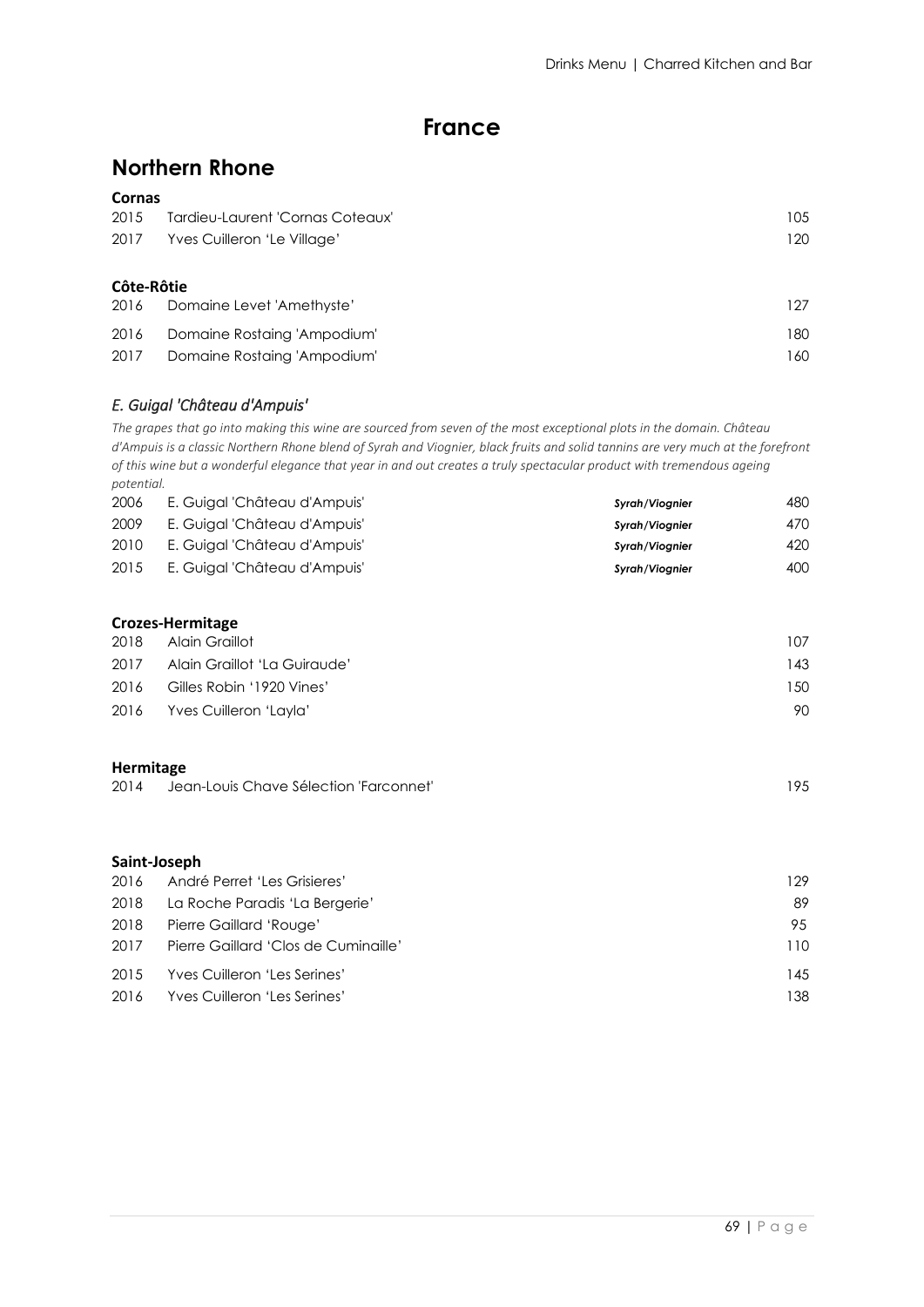# **Cabernet Sauvignon & Blends**

## **Australia**

### **New South Wales**

### **Central Ranges**

*Orange* 

| 2016 | <b>Bloodwood 'The Maurice'</b> | Cabernet/Shiraz/Merlot | 75 |
|------|--------------------------------|------------------------|----|
| 2014 | Mortimer's 'Chestnut Garth'    |                        | 60 |
| 2016 | Patina                         |                        | 80 |
| 2019 | Rowlee                         |                        | 65 |
| 2018 | Tamburlaine 'Reserve'          |                        | 80 |

### *Mortimers 'The Jules'*

Peter Mortimer made a name for himself in the late 70's and early 80's as part of one of Rugby Leagues greatest dynasties of *the time, the Canterbury-Bankstown Bulldogs. From the 'Club of Brotherly Love' to the Orange Wine Region Peter has worked hard to produce this tremendous 'Aussie Style Blend', which is fittingly named after his wife Jules.* 

| 2005 | Mortimers 'The Jules' | Cabernet/Shiraz | 165 |
|------|-----------------------|-----------------|-----|
| 2013 | Mortimers 'The Jules' | Cabernet/Shiraz | 130 |
| 2016 | Mortimers 'The Jules' | Cabernet/Shiraz | 105 |
| 2017 | Mortimers 'The Jules' | Cabernet/Shiraz | 90  |

### *Ross Hill 'The Griffin'*

*Obtaining its name from the treasured Griffin Road site, this wine has become almost an overnight benchmark for Cabernet Blends in the Orange Wine Region. Channelling intensity and longevity, this wine shows the powerful potential and opulence that Orange has to offer.* 

| 2012 | Ross Hill 'The Griffin' | Cabernet/Merlot/Cab Franc | 200 |
|------|-------------------------|---------------------------|-----|
| 2014 | Ross Hill 'The Griffin' | Cabernet/Merlot/Cab Franc | 45  |
| 2015 | Ross Hill 'The Griffin' | Cabernet/Merlot/Cab Franc | 40  |

#### **Mudgee**

| 2009 | Robert Stein 'Reserve'      | 92 |
|------|-----------------------------|----|
| 2012 | Robert Stein 'Reserve'      | 85 |
|      | 2013 Robert Stein 'Reserve' | 80 |
| 2017 | Robert Stein 'Reserve'      | 80 |
|      |                             |    |

### **Hunter Valley**

### *Lake's Folly 'Cabernets'*

*Established in 1963 by the brilliant Max Lake, Lake's Folly has earned a multitude of superlatives. Considered by many to be Australia's first boutique winery, it now produces one of the country's most collected Cabernets. Blended from Cabernet Sauvignon, Shiraz, Merlot and Petit Verdot with differing amounts depending on Vintage, this wine is as special as it is unique. Please note before 1993 the wine was produced solely as a straight Cabernet Sauvignon.* 

| 2017 | Lake's Folly 'Cabernets'         | Cabernet/Merlot/Shiraz/Petit Verdot | Pokolbin        | 145 |
|------|----------------------------------|-------------------------------------|-----------------|-----|
| 2016 | Lake's Folly 'Cabernets' 3 Litre | Cabernet/Petit Verdot/Merlot        | Pokolbin        | 950 |
| 2016 | Lake's Folly 'Cabernets'         | Cabernet/Petit Verdot/Merlot        | <b>Pokolbin</b> | 155 |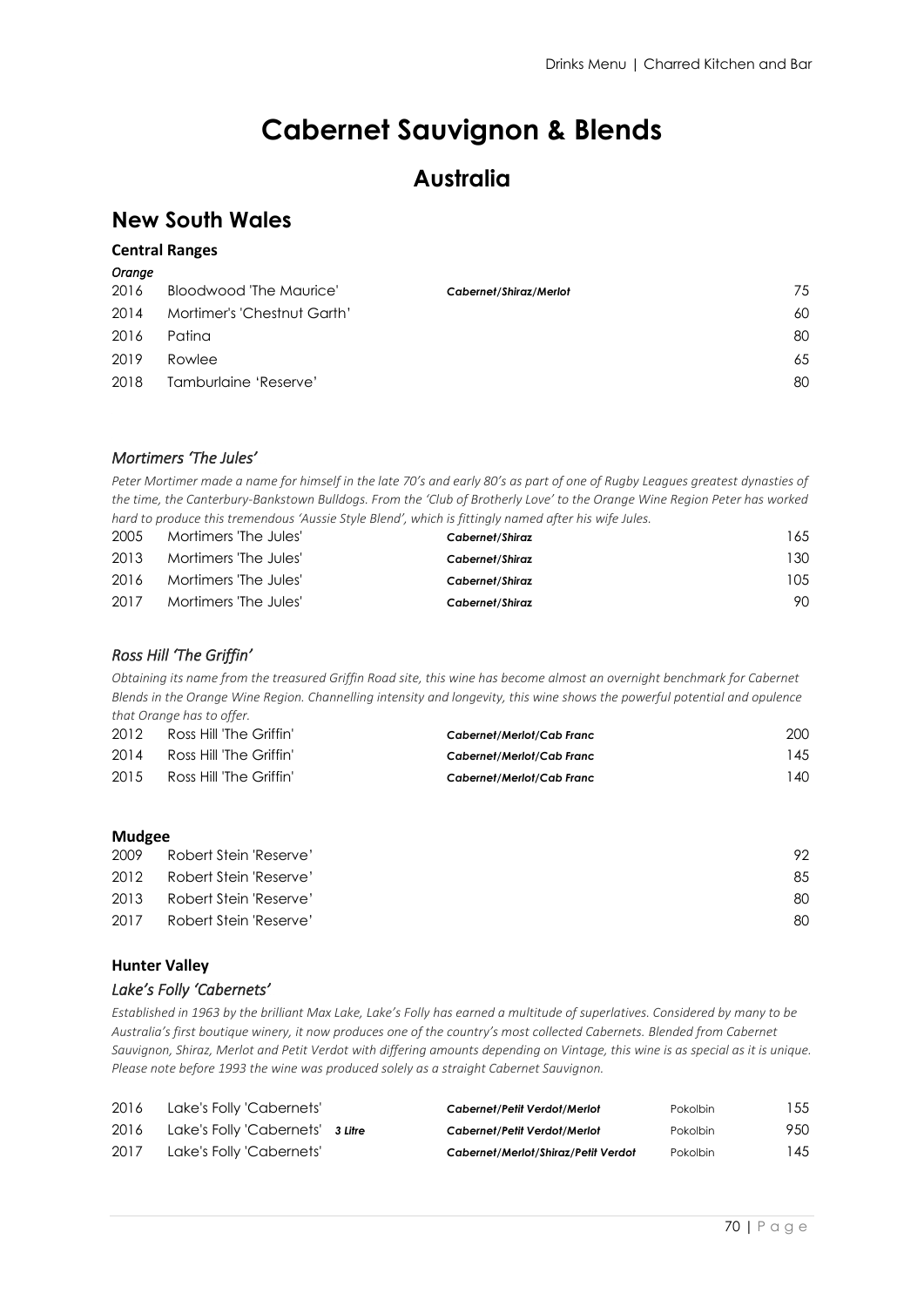### **South Australia**

| 2015         | Hickinbotham 'The Peake'                                                           | Cabernet/Shiraz                                        | McLaren Vale               | 250        |
|--------------|------------------------------------------------------------------------------------|--------------------------------------------------------|----------------------------|------------|
| 2016         | Hickinbotham 'The Peake'                                                           | Cabernet/Shiraz                                        | McLaren Vale               | 235        |
| 2017         | Hickinbotham 'The Peake'                                                           | Cabernet/Shiraz                                        | McLaren Vale               | 225        |
| 2018         | Hickinbotham 'The Peake'                                                           | Cabernet/Shiraz                                        | McLaren Vale               | 215        |
| 2016<br>2013 | Koomilya 'CP Block'<br>Majella                                                     |                                                        | McLaren Vale<br>Coonawarra | 135<br>75  |
| 1998<br>2010 | Parker Coonawarra Estate 'First Growth'<br>Parker Coonawarra Estate 'First Growth' | <b>Cabernet/Merlot</b><br><b>Cabernet/Petit Verdot</b> | Coonawarra<br>Coonawarra   | 268<br>200 |
| 2018         | Tapanappa 'Whalebone'                                                              | Cabernet/Shiraz                                        | Wrattonbully               | 90         |
| 2009<br>2015 | Wynns 'Black Label'<br>Wynns 'Black Label'                                         |                                                        | Coonawarra<br>Coonawarra   | 120<br>80  |

## **Western Australia**

| 1994 | Alkoomi 'Blackbutt'         | Cabernet/Malbec/Franc  | <b>Great Southern</b> | 170 |
|------|-----------------------------|------------------------|-----------------------|-----|
| 2015 | Cullen 'Diana Madeline'     | Cabernet/Merlot        | Margaret River        | 195 |
| 2016 | Cullen 'Diana Madeline'     | Cabernet/Merlot        | Margaret River        | 170 |
| 2017 | Cullen 'Diana Madeline'     | Cabernet/Merlot        | Margaret River        | 150 |
| 2015 | Cullen 'Vanya'              |                        | <b>Margaret River</b> | 650 |
| 2016 | Deep Woods Estate 'Reserve' |                        | <b>Margaret River</b> | 205 |
| 2016 | Howard Park 'Leston'        |                        | Margaret River        | 76  |
| 2015 | Mosswood                    |                        | Margaret River        | 165 |
| 2016 | Vasse Felix 'Tom Cuillty'   | Cabernet/Malbec/Verdot | Margaret River        | 230 |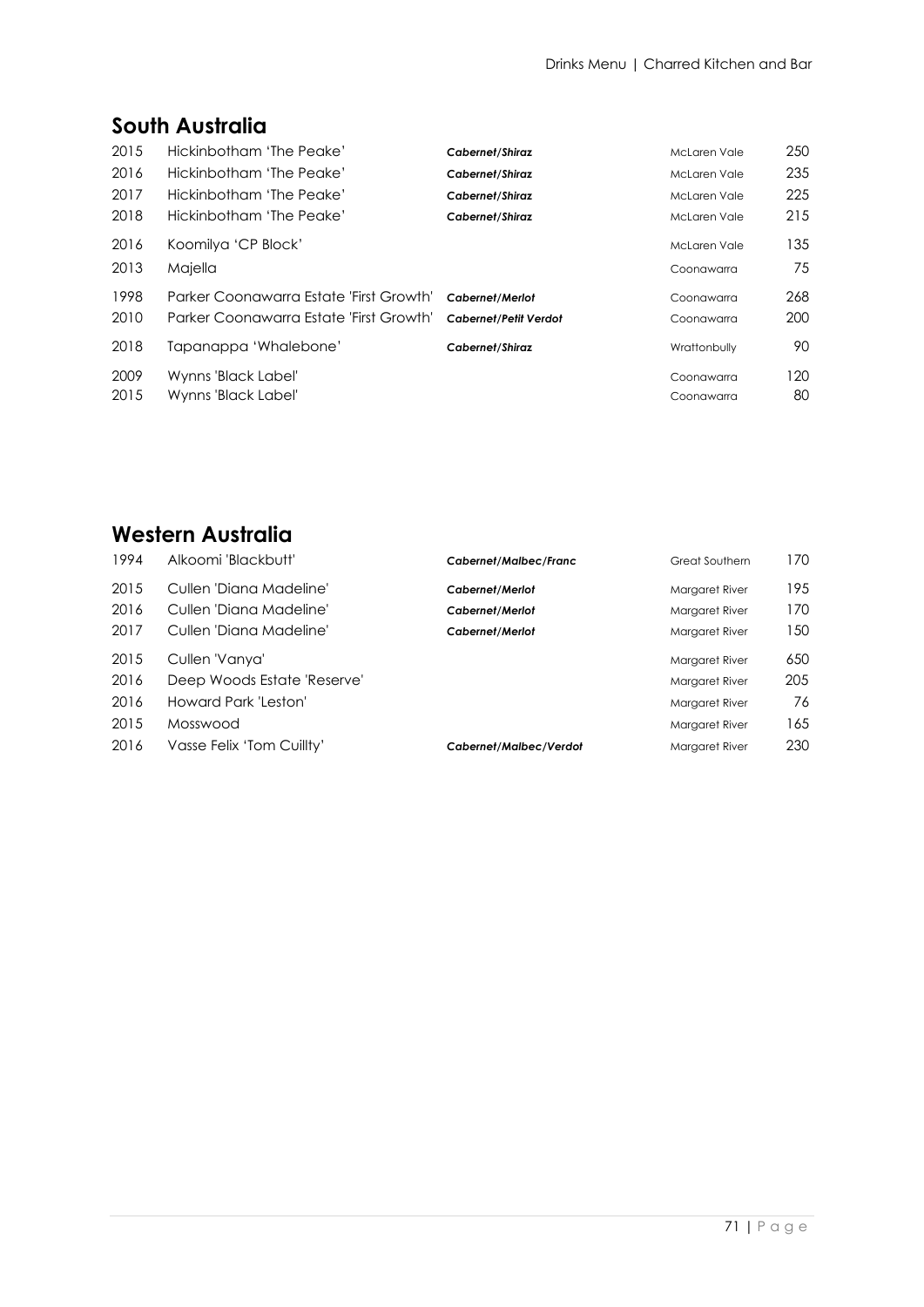### **Victoria**

| 2015 | Mount Mary 'JWDM'    | Cabernet/Malbec                           | Yarra Vallev      | 725 |
|------|----------------------|-------------------------------------------|-------------------|-----|
| 1998 | Mount Mary 'Quintet' | Cabernet/Merlot/Franc/Malbec/Petit Verdot | Yarra Vallev      | 380 |
| 2004 | Mount Mary 'Quintet' | Cabernet/Merlot/Franc/Malbec/Petit Verdot | Yarra Vallev      | 325 |
| 2015 | Mount Mary 'Quintet' | Cabernet/Merlot/Franc/Malbec/Petit Verdot | Yarra Vallev      | 197 |
| 2015 | Nantua               |                                           | <b>Beechworth</b> | 80  |
| 2017 | Tahbilk              |                                           | Goulburn Valley   | 70  |

### *Yarra Yering*

### *Dry Red No. 1*

*The wine (along with its sibling Dry Red No. 2) that started it all. Dr. Baily Carrodus produced his vintage of the wine in 1973, some 50 years after the last commercial vintage of a wine in Yarra, 1923. It was almost automatic success for the wine achieving international acclaim for quality and reigniting the region. Today Sarah Crowe perhaps even elevates the winery to an even higher level.*

| 2001 | Yarra Yering 'Dry Red No. 1' | Cabernet/Merlot/Malbec/Petit Verdot | Yarra Valley | 265 |
|------|------------------------------|-------------------------------------|--------------|-----|
| 2015 | Yarra Yering 'Dry Red No. 1' | Cabernet/Merlot/Malbec/Petit Verdot | Yarra Valley | 198 |
| 2016 | Yarra Yering 'Dry Red No. 1' | Cabernet/Merlot/Malbec/Petit Verdot | Yarra Vallev | 170 |
| 2017 | Yarra Yering 'Dry Red No. 1' | Cabernet/Merlot/Malbec/Petit Verdot | Yarra Vallev | 145 |

## **United States of America**

| 2014 | JB Neufeld                    |                                           | Yakima Valley, WA        | 102  |
|------|-------------------------------|-------------------------------------------|--------------------------|------|
| 2014 | JB Neufeld 'Old Goat Reserve' |                                           | Yakima Valley, WA        | 170  |
| 2014 | JB Neufeld 'Two Blondes'      |                                           | Yakima Vallev, WA        | 107  |
| 2016 | Opus One                      | Cabernet/Petit Verdot/Merlot/Franc/Malbec | Napa Valley, CA          | 121C |
| 2015 | Ridge 'Monte Bello'           | Cabernet/Merlot/Petit Verdot/Cab Franc    | Santa Cruz Mountains, CA | 710  |
| 2014 | Silver Palm                   |                                           | Multi-Regional, CA       | 77   |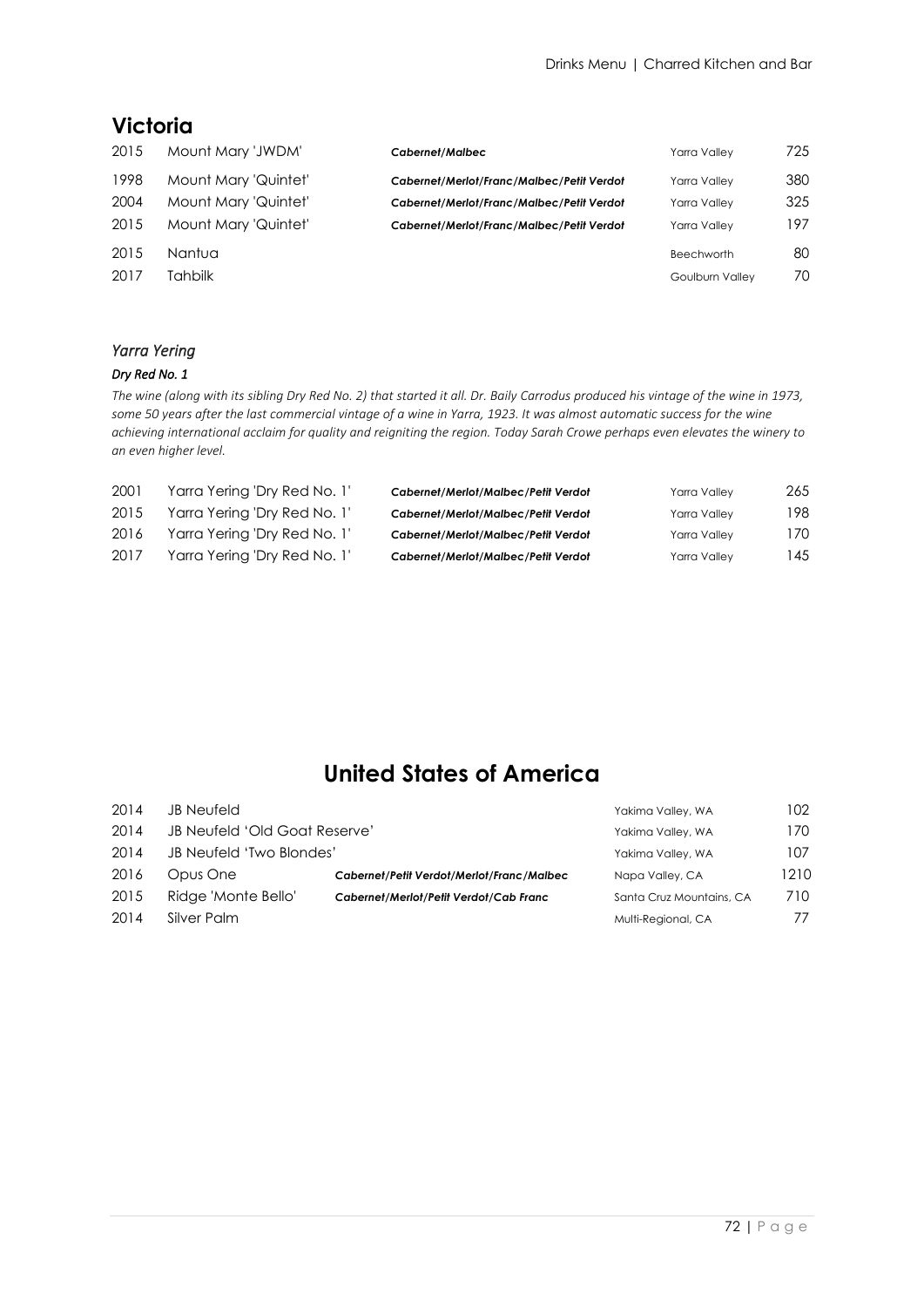### **France - Bordeaux**

*Bordeaux is one of the world's most famous wine regions located in the south-west of France. The majority of wines from the region are a blend of merlot and cabernet sauvignon grapes.* 

### **Left Bank**

*Following a request from Napoleon III, the wines of the Medoc were classified by level of importance in 1855. This classification ranges from 1st Growth through to 5th Growth and has stood the test of time, still being relevant today.* 

#### **Medoc**

| 2015            | Goulée by Cos          |                        | 116 |
|-----------------|------------------------|------------------------|-----|
|                 | <b>Haut Medoc</b>      |                        |     |
| 2006            | Château Cantemerle     | <b>5ème Cru Classé</b> | 300 |
| 2015            | Château La Tour Carnet | 4ème Cru Classé        | 169 |
| <b>Margaux</b>  |                        |                        |     |
| 2012            | Château Brane-Cantenac | 2ème Cru Classé        | 210 |
| <b>Pauillac</b> |                        |                        |     |
| 2015            | Château Batailley      | <b>5ème Cru Classé</b> | 200 |
|                 | Saint-Estèphe          |                        |     |
| 2011            | Château Le Boscq       | Cru Bourgeois          | 109 |
| 2014            | Château Villa Bel-Air  |                        | 103 |

#### *Château Calon-Segur*

*One of the three original vineyards in Saint-Estèphe, it came into the ownership of Nicolas-Alexandre, Marquis de Ségur. Nicolas also owned famous First Growths Lafite and Latour but always exclaimed his heart belonged to Calon-Segur, hence the heart depicted on the label. Predominantly Cabernet Sauvignon with Merlot and small amounts of Cabernet Franc.* 

| 2008 Château Calon-Segur | 3ème Cru Classé | 255 |
|--------------------------|-----------------|-----|
| 2009 Château Calon-Segur | 3ème Cru Classé | 360 |
| 2010 Château Calon-Segur | 3ème Cru Classé | 290 |

#### **Saint-Julien**

| 2009 | Château Léoville-Barton |  |
|------|-------------------------|--|
|      |                         |  |

2009 Château Léoville-Barton *2ème Cru Classé* 370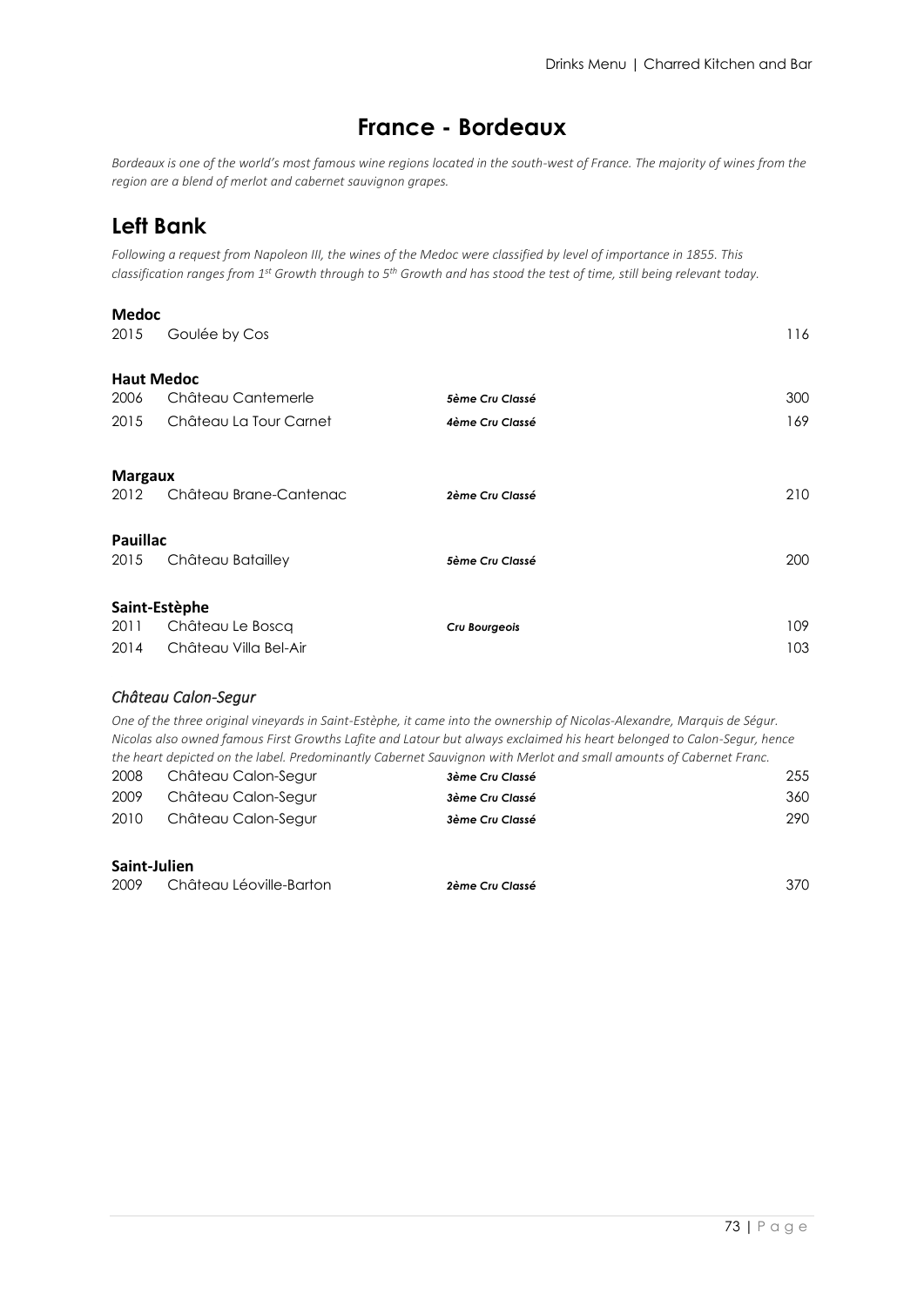### **Graves**

*Deriving its name from the soil structure, gravel, Graves is famous for cabernet-based blends, like the Medoc, along with white blends and sweet wines from the Sauternes and Barsac. Only one Château and the sweet wines of Sauternes featured in the Classification 1855 Château Haut-Brion. A classification occurred on red wines from Graves in 1953.* 

#### **Pessac-Léognan**

| 2010 | Château Haut-Bailly  | Crus Classés de Graves | 550 |
|------|----------------------|------------------------|-----|
| 2015 | Château Haut-Bailly  | Crus Classés de Graves | 500 |
| 2016 | Château Haut-Bailly  | Crus Classés de Graves | 438 |
| 2009 | Château Pape Clément | Crus Classés de Graves | 452 |
| 2016 | Château Pape Clément | Crus Classés de Graves | 350 |

### **Right Bank**

*The Right Bank of Bordeaux stylistically concentrates on merlot and cabernet franc grapes. The area's soil type is predominately clay, creating cooler ripening conditions for merlot.* 

### **The Libournais**

*Home to the two most famous right bank appellations, Pomerol and Saint-Émilion, the wines from this region are some of the most opulent and expensive in the world. Named after the township Libourne, the regions clay soils lend themselves to wonderful merlot prominent wines.* 

### **Fronsac**

| 2015                    | Château Tour du Moulin                                | 95         |
|-------------------------|-------------------------------------------------------|------------|
| 2012                    | Lalande-de-Pomerol Wine<br>Château La Fleur de Boüard | 150        |
| Pomerol<br>2015<br>2016 | Château Gazin<br>Château Gazin                        | 317<br>310 |
| 2015                    | Château L'Evangile                                    | 734        |
| 2015<br>2016            | Château Nenin<br>Château Nenin                        | 275<br>240 |

#### **Saint-Émilion**

| 2016 Château Fombrauge           | <b>Grand Cru</b> | 178   |
|----------------------------------|------------------|-------|
| 2016 Château Galius              | <b>Grand Cru</b> | 90    |
| 2009 Château Queyron Pindefleurs | <b>Grand Cru</b> | 1 O.C |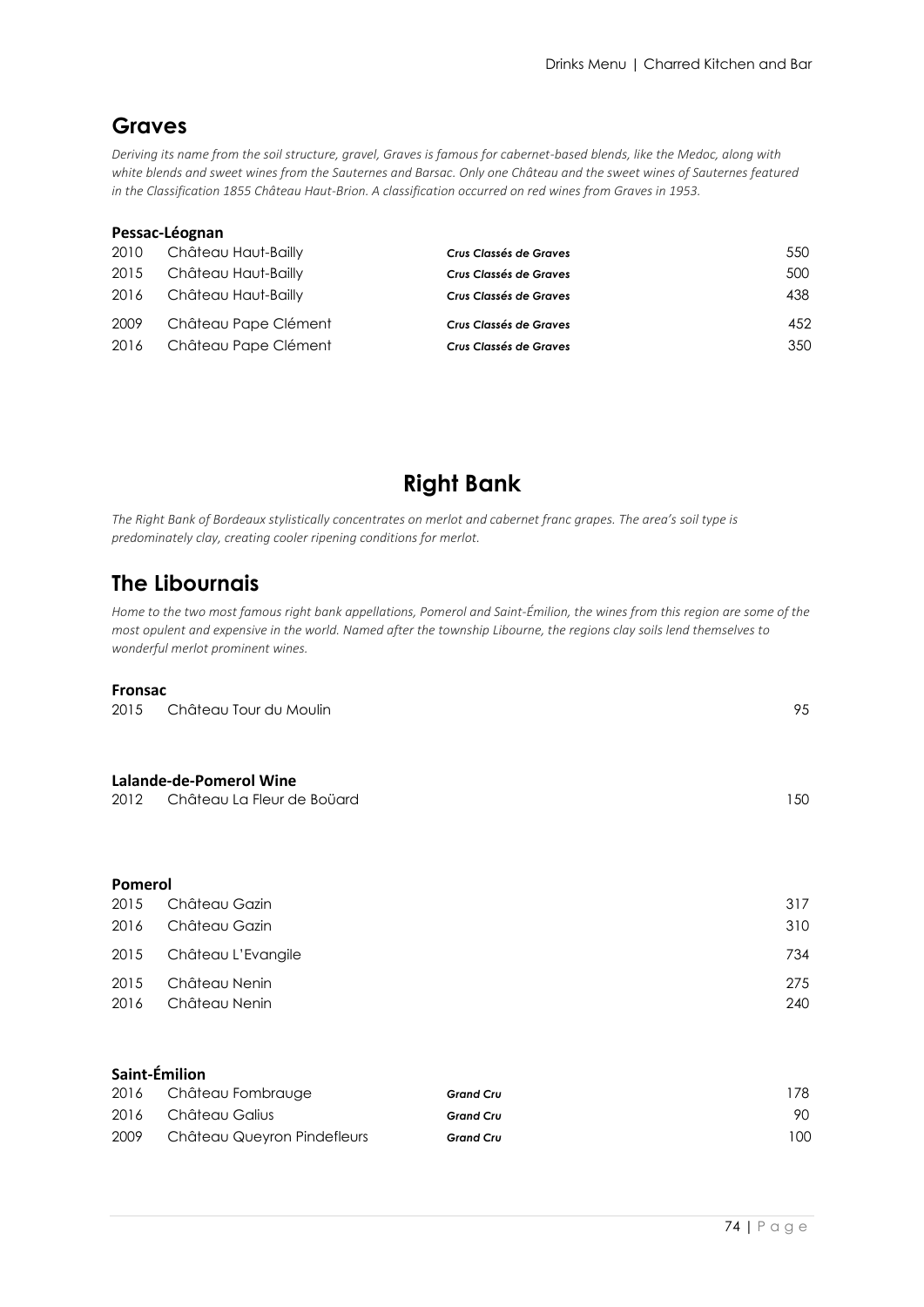### **DESSERT**

*All 375ml Bottles Unless Otherwise Stated*

### **Australia**

| <b>Chenin Blanc</b> |                                         |                    |     |
|---------------------|-----------------------------------------|--------------------|-----|
| 2019                | Cullen 'Late Harvest'                   | Margaret River, WA | 65  |
| <b>Muscat</b>       |                                         |                    |     |
| 2020                | Best's 'Vic'                            | Grampians, VIC     | 45  |
| <b>Riesling</b>     |                                         |                    |     |
| 2008                | Bloodwood 'Silk Purse'                  | Orange, NSW        | 125 |
| 2016                | Bloodwood 'Silk Purse'                  | Orange, NSW        | 80  |
| 2018                | Bloodwood 'Silk Purse'                  | Orange, NSW        | 68  |
| 2015                | Mortimers 'Late Harvest'                | Orange, NSW        | 43  |
| Semillon            |                                         |                    |     |
| 2017                | De Bortoli 'Noble One'                  | Riverina, NSW      | 75  |
| 2017                | Keith Tulloch                           | Hunter Valley, NSW | 67  |
| 2014                | Punt Road 'Yenda'                       | Riverina, NSW      | 65  |
| Viognier            |                                         |                    |     |
| 2016                | Orange Mountain 'Mountain Ice' Viognier | Orange, NSW        | 45  |

### **Canada**

| <b>Cabernet Franc</b>      |                   |     |
|----------------------------|-------------------|-----|
| 2004 Inniskillin 'Icewine' | Niagara Peninsula | 190 |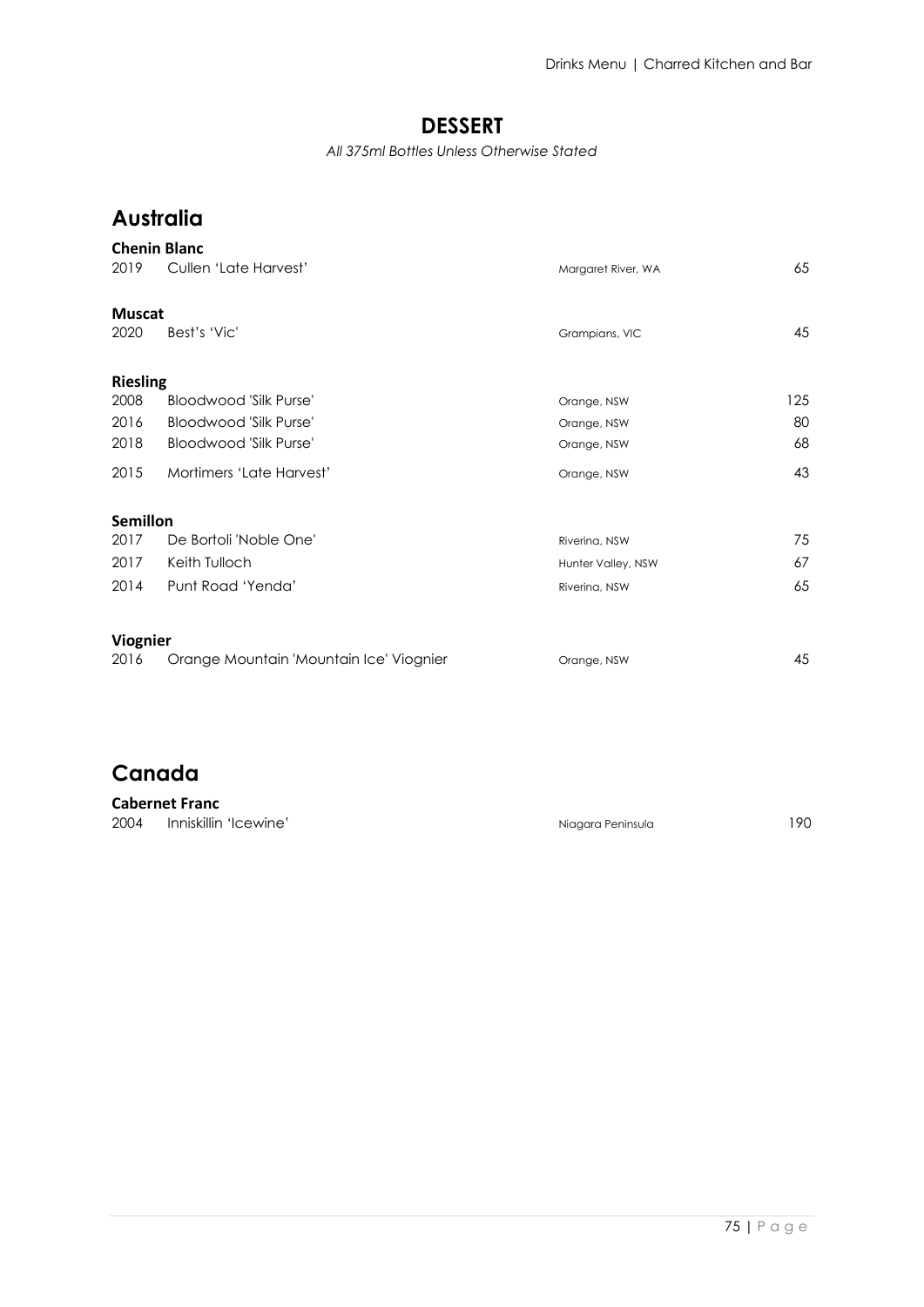### **France**

|      | Chenin Blanc ~ Loire Valley               |       |                         |      |
|------|-------------------------------------------|-------|-------------------------|------|
| 2015 | Château Pierre Bise 'Coteaux du Layon'    |       | Quarts de Chaume, Anjou | 140  |
| 2016 | Château Pierre Bise 'Coteaux du Layon'    |       | Quarts de Chaume, Anjou | 120  |
| 1989 | Marc Brédif 'Collection'                  | 750ml | Vouvray                 | 440  |
| 1990 | Marc Brédif 'Collection'                  | 750ml | Vouvray                 | 360  |
|      | Semillon/Sauvignon Blanc ~ Bordeaux       |       |                         |      |
| 2005 | Château Coutet Ter Cru Classé             |       | <b>Barsac</b>           | 125  |
| 2009 | Château Coutet Ter Cru Classé             | 750ml | Barsac                  | 195  |
| 2014 | Château Coutet Ter Cru Classé             |       | Barsac                  | 95   |
| 2016 | Château Coutet 1 er Cru Classé            |       | Barsac                  | 82   |
| 2017 | Château Coutet Ter Cru Classé             |       | Barsac                  | 75   |
| 2009 | Château d'Yquem 1 er Cru Classé Superieur |       | Sauternes               | 1200 |
| 2010 | Château d'Yquem 1 er Cru Classé Superieur |       | Sauternes               | 1100 |
| 2016 | Château d'Yquem 1 er Cru Classé Superieur | 750ml | Sauternes               | 1148 |
| 2016 | Château de Fargues                        |       | Sauternes               | 130  |
| 2007 | Château Rieussec 1 er Cru Classé          | 750ml | Sauternes               | 237  |
| 2010 | Château Roumieu 1 er Cru Classé           |       | Sauternes               | 80   |

### **Germany**

| <b>Riesling</b> |                                           |                    |      |  |
|-----------------|-------------------------------------------|--------------------|------|--|
| 2019            | Dönnhoff Hermannshöhle Auslese Goldkapsel | Nahe, Niederhauser | l 10 |  |
| 2016            | Dr. Loosen 'Eiswein'                      | Mosel              | 187  |  |
| 2019            | Georg Breuer 'Auslese'                    | Rheingau           | 73   |  |

# **Italy**

| 2017 Funaro 'Zibibbo Passito' | 500ml | Sicily                                |    |
|-------------------------------|-------|---------------------------------------|----|
| 2017 G.D. Vajra               |       | <b>750ml</b> Moscato d'Asti, Piedmont | 70 |

### **South Africa**

| 2014 | Klein Constantia 'Vin de Constance' | 500ml | Coastal Region, Western Cape | 220 |
|------|-------------------------------------|-------|------------------------------|-----|
| 2015 | Klein Constantia 'Vin de Constance' | 500ml | Coastal Region, Western Cape | 200 |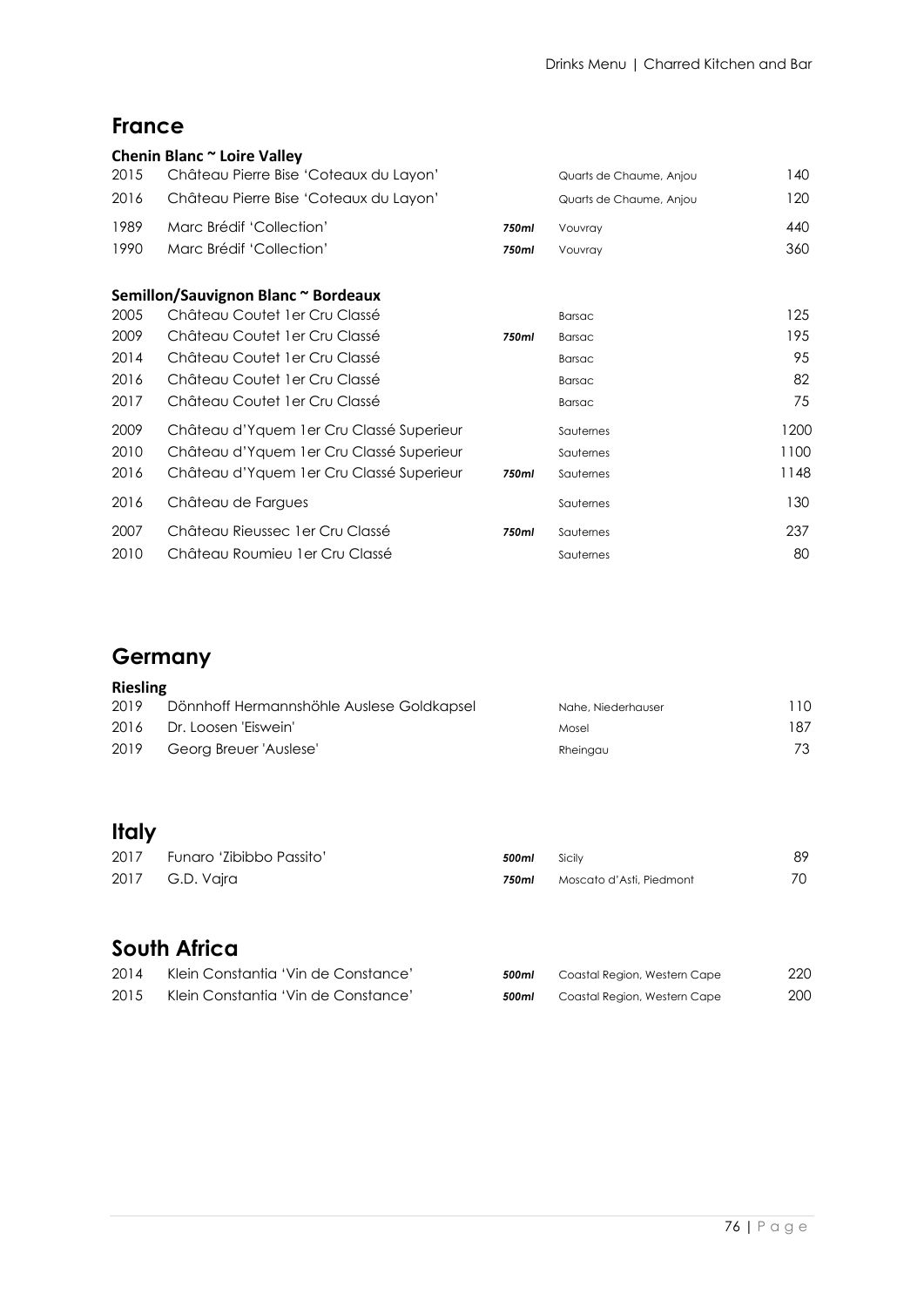### **FORTIFIED**

*All 375ml Bottles Unless Otherwise Stated*

### **Madeira**

| 1937      | D'Oliveiras Dry Frasqueira (bottled 2011, 73yo) | 700ml | Sercial          | 750 |
|-----------|-------------------------------------------------|-------|------------------|-----|
| <b>NV</b> | Henriques & Henriques 10yo                      |       | Verdelho         | 94  |
| <b>NV</b> | Henriques & Henriques 15yo                      |       | Boal             | 125 |
| <b>NV</b> | Henriques & Henriques 15yo                      |       | Malvasia         | 125 |
| <b>NV</b> | Henriques & Henriques 15yo                      |       | Sercial          | 100 |
| <b>NV</b> | Henriques & Henriques 15yo                      |       | Verdelho         | 132 |
| <b>NV</b> | Henriques & Henriques 20yo                      |       | <b>Terrantez</b> | 135 |
| <b>NV</b> | Henriques & Henriques 3yo 'Rainwater'           |       |                  | 65  |
| <b>NV</b> | Henriques & Henriques 3yo 'Monte Seco'          |       |                  | 60  |

### **Port**

|           | Australia ~ We Don't Use The Word Port Anymore |       |                     |     |
|-----------|------------------------------------------------|-------|---------------------|-----|
| <b>NV</b> | Castagna 'Aqua Santa'                          | 500ml | Beechworth, VIC     | 90  |
| 2008      | Coates 'VP'                                    | 500ml | Langhorne Creek, SA | 60  |
| <b>NV</b> | Patina Old Tawny                               |       | Orange, NSW         | 95  |
| <b>NV</b> | Penfolds 'Great Grandfather'                   | 750ml | Orange, NSW         | 530 |
| Portugal  |                                                |       |                     |     |
| 1997      | Niepoort 'Single Harvest' Tawny Colheita Port  | 750ml | Douro Valley        | 240 |
| <b>NV</b> | Quinta do Vallado '20yo' Tawny Port            | 500ml | Douro Valley        | 165 |
| <b>NV</b> | Vallado 10yo                                   | 500ml | Douro Valley        | 105 |
| 2000      | Warre's Vintage Port                           | 750ml | Douro Valley        | 210 |

### **Sherry**

#### **Australia ~ It's Called Apera Here**

| <b>NV</b>    | Dandelion 'Legacy of Australia' Pedro Ximénez | 500ml | McLaren Vale, SA | 70  |
|--------------|-----------------------------------------------|-------|------------------|-----|
| <b>Spain</b> |                                               |       |                  |     |
| <b>NV</b>    | Hidago 'La Gitana' 'Manzanilla                |       | Jerez            | 40  |
| <b>NV</b>    | Lustau 'San Emilio' Pedro Ximénez             | 750ml | Jerez            | 65  |
| <b>NV</b>    | Romate 'Ambrosia' Moscatelli                  | 750ml | Jerez            | 110 |

### **Vin Doux Naturels (Muscat)**

| <b>Australia</b> |                                    |       |                          |     |
|------------------|------------------------------------|-------|--------------------------|-----|
| <b>NV</b>        | <b>Chambers 'Grand Muscadelle'</b> |       | Rutherglen               | 160 |
| <b>NV</b>        | Dindima 'Muscat'                   |       | Orange, NSW              | 50  |
| France           |                                    |       |                          |     |
| <b>NV</b>        | Domaine des Bernardins 'Hommage'   | 500ml | Beaumes de Venise, Rhone | 50  |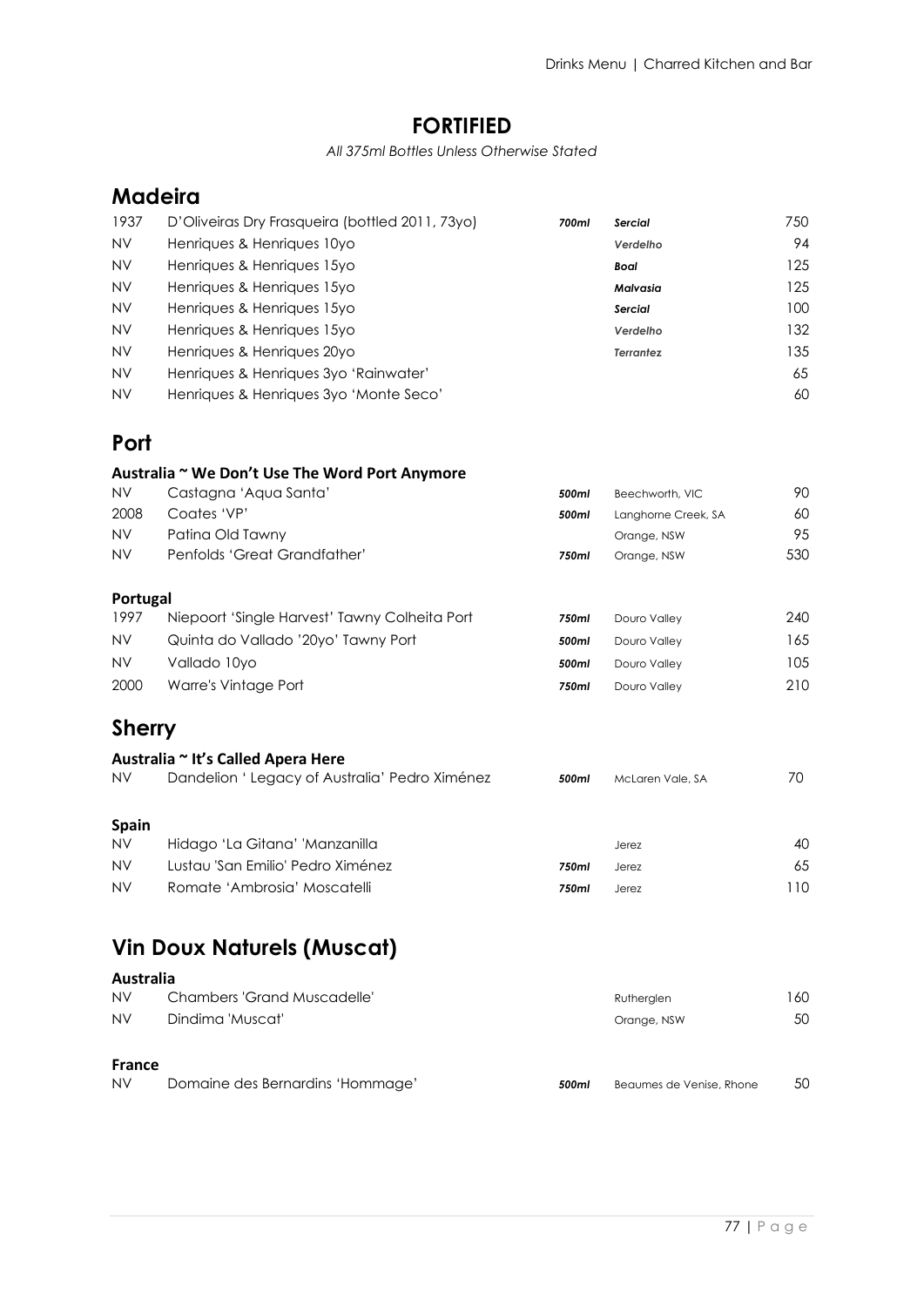# **DIGESTIFS**

'The water was not fit to drink. To make it palatable we had to add whisky. By diligent effort, I learned to like it - Winston Churchill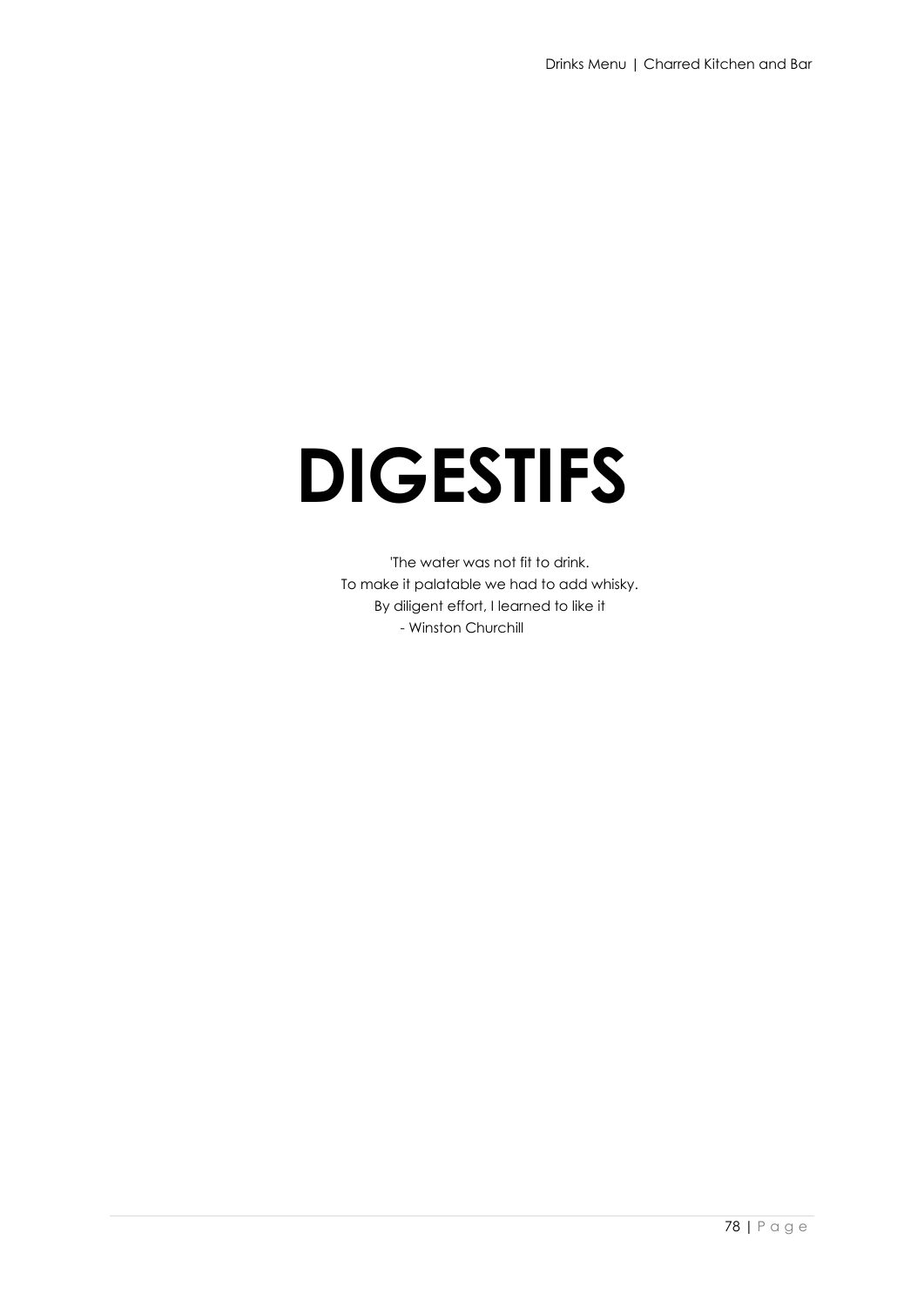# **LIQUEURS**

#### $\sim$  30ML  $\sim$

| <b>Bailey's Irish Cream</b>  | Ireland    | 9       |
|------------------------------|------------|---------|
| Chambord                     | France     | 10      |
| Cointreau                    | France     | 8       |
| Disaronno Amaretto           | Italy      | 9       |
| Drambuie                     | Scotland   | $12 \,$ |
| Frangelico                   | Italy      | 10      |
| Joseph Cartron Cassis        | France     | 10      |
| Kahlua                       | Mexico     | 8       |
| Licor 43                     | Spain      | 10      |
| Marionette Blue Curacao      | Australia  | 12      |
| Massenez 'Gingembre'         | France     | 11      |
| Midori                       | Japan      | 9       |
| <b>Mozart Dark Chocolate</b> | Austria    | 10      |
| Mozart White Chocolate       | Austria    | 10      |
| Paraiso Lychee Liqueur       | France     | 10      |
| Pavan                        | France     | 10      |
| Southern Comfort             | <b>USA</b> | 10      |
| St Germain Elderflower       | France     | 11      |
| Tia Maria                    | Jamaica    | 9       |

### **AMARO**

| $\sim$ 30ML $\sim$ |       |    |
|--------------------|-------|----|
| Amaro Montenegro   | Italy | 10 |
| Fernet-Branca      | Italy |    |

### **LIMONCELLO**

#### $\sim$  30ML  $\sim$

| Luxardo Limoncello           | Italv     |  |
|------------------------------|-----------|--|
| Manly Spirits Co. Limoncello | Australia |  |
| Stone Pine 'Wild Limecello'  | Australia |  |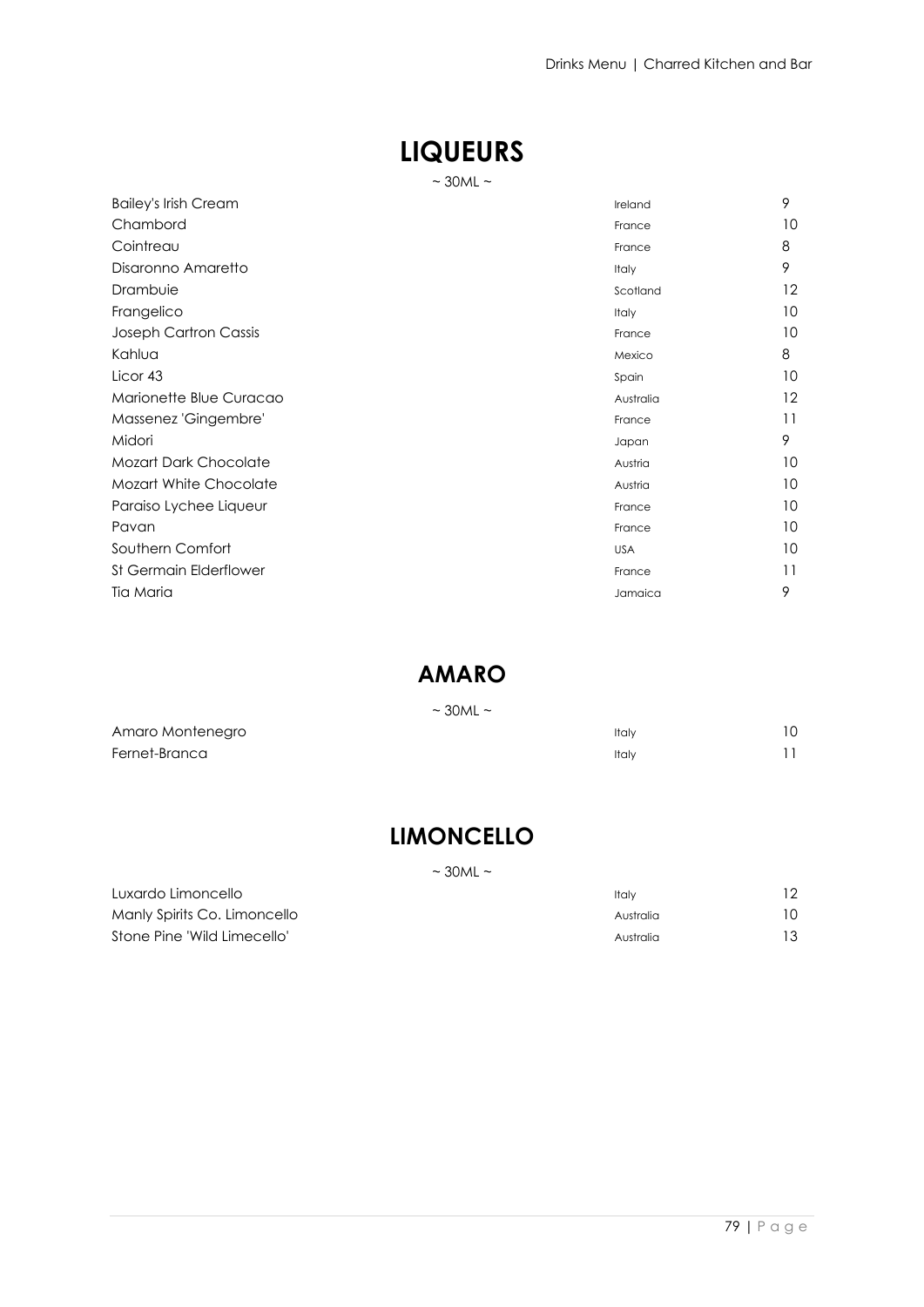# **SUGAR CANE SPIRITS**

 $\sim$  30ML  $\sim$ 

# **CACHAÇA**

*Cachaca is distilled using straight sugarcane juice as opposed to molasses, which is the main method for most rums. Cachaca has found a home in Brazil from Portuguese influence and as a result often has the synonym of Brazilian Rum.* 

| Germana 10yo ' Heritage' | 38% | Brazil |  |
|--------------------------|-----|--------|--|
| Sagatiba                 | 38% | Brazil |  |

### **RHUM AGRICOLE**

*Using the same principle as Cachaca, Rhum Agricole uses straight sugarcane juice as opposed to molasses in the distillation process. Rhum Agricoles traditionally originate from the French Caribbean Islands.* 

| Barbancourt 15yo 'Reserve du Domaine'                 | 43%   | Haiti             | 19 |
|-------------------------------------------------------|-------|-------------------|----|
| Bielle Ambré                                          | 40%   | Guadeloupe        | 25 |
| Depaz VSOP 'Reserve Speciale' 7yo                     | 45%   | Martiniaue Island | 22 |
| Habitation St. Etienne 2005 10yo 'Sauternes Finished' | 41%   | Martinique Island | 37 |
| J.M Rhum '2008 Bourbon Cask Finish'                   | 41.9% | Martinique Island | 24 |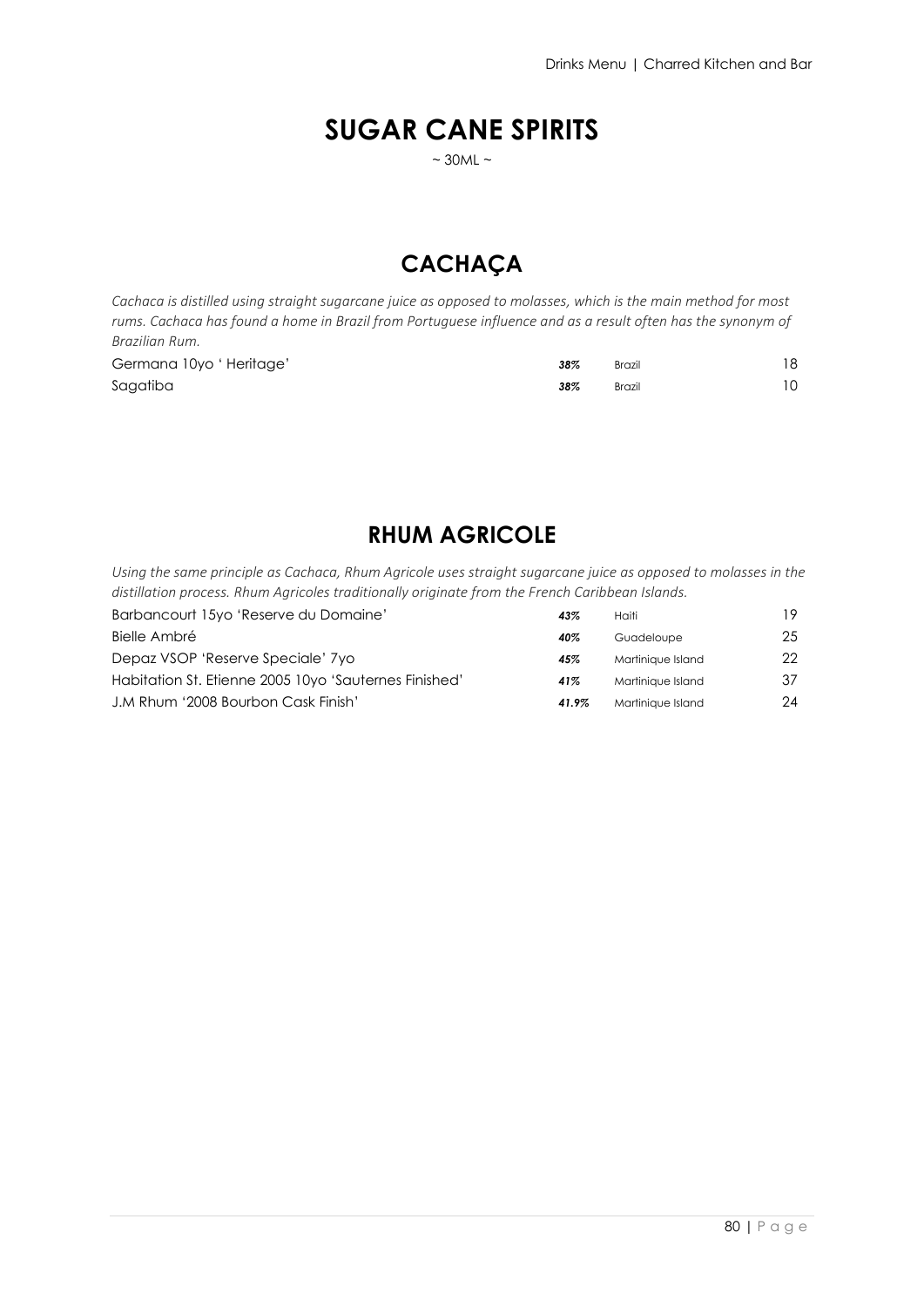### **RUM**

*Rum is made by fermenting and then distilling from sugarcane molasses or sugarcane juice. Rum has tremendous popularity in Caribbean islands with a variety of styles and methods coming from the region. Rum has strong naval ties and became an important part of British Naval traditional. This helped rum culture spread to far parts of the Commonwealth including Australia.*

### **Dark**

| Admiral Rodney 'HMS Formidable'                        | 40%   | Saint Lucia        | 22 |
|--------------------------------------------------------|-------|--------------------|----|
| Bacardi 'Reserva Limitada'                             | 62.1% | Dominican Republic | 41 |
| <b>Black Gate 'Overproof'</b>                          | 52%   | Mendooran, NSW     | 19 |
| <b>Bundaberg 'Master Distillers Collection Solera'</b> | 40%   | Bundaberg, QLD     | 21 |
| Goslings 'Black Seal'                                  | 40%   | Bermuda            | 11 |
| Plantation '20 <sup>th</sup> Anniversary'              | 40%   | <b>Barbados</b>    | 15 |
| Plantation 'Original Dark'                             | 40%   | <b>Barbados</b>    | 12 |
| Ron Zacapa XO                                          | 40%   | Guatemala          | 30 |
| SMWS R11.8 Big and Bountiful                           | 67.9% | Jamaica            | 36 |
|                                                        |       |                    |    |

### **Gold**

| Arcane 'Flamboyance Mauritius Wild Cherry Cask' | 40% | Mauritius       | 20 |
|-------------------------------------------------|-----|-----------------|----|
| Compagnie des Indes 8yo                         | 40% | Cuba            | 24 |
| Havana Club 'Anejo Especial'                    | 40% | Cuba            | 11 |
| Mount Gay ' Eclipse'                            | 40% | <b>Barbados</b> | 10 |
| Pyrat XO Reserve                                | 40% | Guvana          |    |

### **Spiced**

| Ableforth's Rumbullion  | 42.6% | Caribbean      | 16  |
|-------------------------|-------|----------------|-----|
| Captain Morgan ' Black' | 40%   | Jamaica        | 13. |
| Dead Man's Drop         | 40%   | Bathurst, NSW  | 13. |
| Kraken Black Spiced     | 40%   | <b>USA</b>     | 11  |
| Sailor Jerry's          | 40%   | Virgin Islands | 11  |

### **Flavoured**

| Plantation 'Stiggins Fancy Pineapple'<br>Caribbean/France<br>40% |  |
|------------------------------------------------------------------|--|
|------------------------------------------------------------------|--|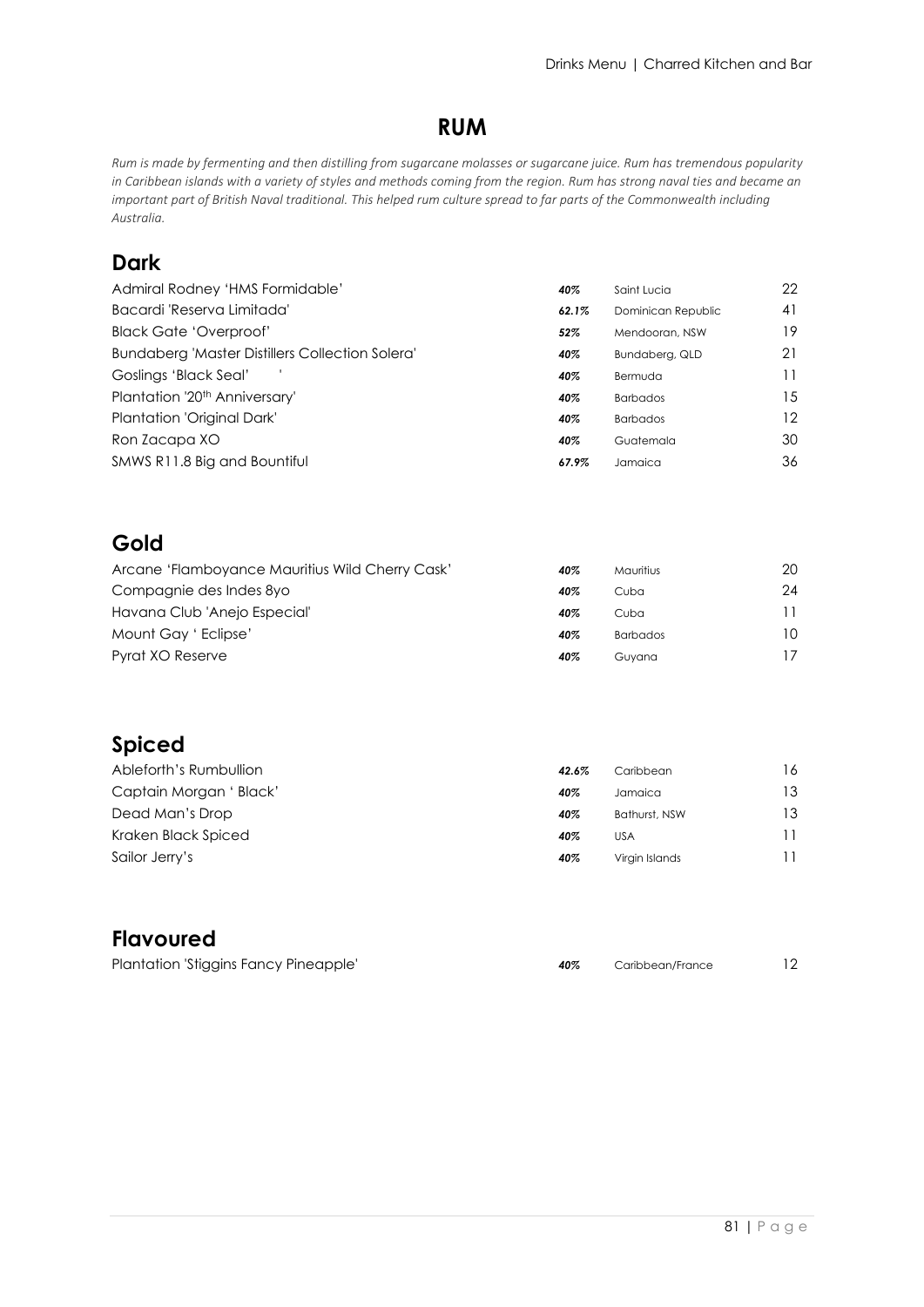### **AGAVE**  $\sim$  30ML  $\sim$

Agave spirts are made from the agave plant. There are hundreds of species of agave that are used to create varying types of *distillation. Most agave distillations originate from Mexico, where they are identified via agave used, appellation and aging requirements.*

### **Mezcal**

*Mezcal can be made from over 30 types of agave. Production involves the heart (piña) of the agave being cooked for three days in pit ovens, commonly using clay and hot rocks, helping to produce a smoky flavour. The heart is then crushed and left to ferment with water in large vats or sometimes barrels. The fermentation is then taken and distilled in clay or copper pots.* 

| Del Maguey Vida             | 42%   | 14 |
|-----------------------------|-------|----|
| Derrumbes 'San Luis Potosi  | 44.1% | 11 |
| llegal 'Anejo'              | 40%   | 11 |
| llegal 'Joven'              | 40%   | 19 |
| Milagrito Ven A Mi Reposado | 38%   | 25 |
| QuiQuiRiQui Madrecuishe     | 47%   | 20 |

# **Tequila**

*Importantly regarding tequila production, the Mexican government and the European Union agreed upon the classification of tequila and its categories in 2001. To be labelled tequila the distillation must come from an authorised producer in Mexico, located in a territory specific to tequila production. Tequila must only use 'Weber's Blue' Agave in its production.* 

### **Silver**

| Jose Cuervo Reserva de la Familia Platino         | 40% | 21 |
|---------------------------------------------------|-----|----|
| Ocho                                              | 40% | 16 |
| Siete Leguas Agave                                | 40% | 16 |
| Reposado                                          |     |    |
| Don Fulano                                        | 40% | 18 |
| Herradura                                         | 40% | 13 |
| La Confradia ' Edicion Iguanas'                   | 40% | 20 |
| Ocho                                              | 40% | 16 |
| Añejo                                             |     |    |
| Corazon ' Single Estate'                          | 40% | 17 |
| Don Julio 1942                                    | 38% | 25 |
| Herradura 'Ultra'                                 | 40% | 25 |
| Milargro Barrel Select                            | 40% | 20 |
| Ocho                                              | 40% | 16 |
| Patron                                            | 40% | 18 |
| Extra Añejo                                       |     |    |
| Jose Cuervo Reserva de la Familia Colleccion 2013 | 40% | 32 |
| Tapatio Agave Excelencia Gran Reserva             | 40% | 28 |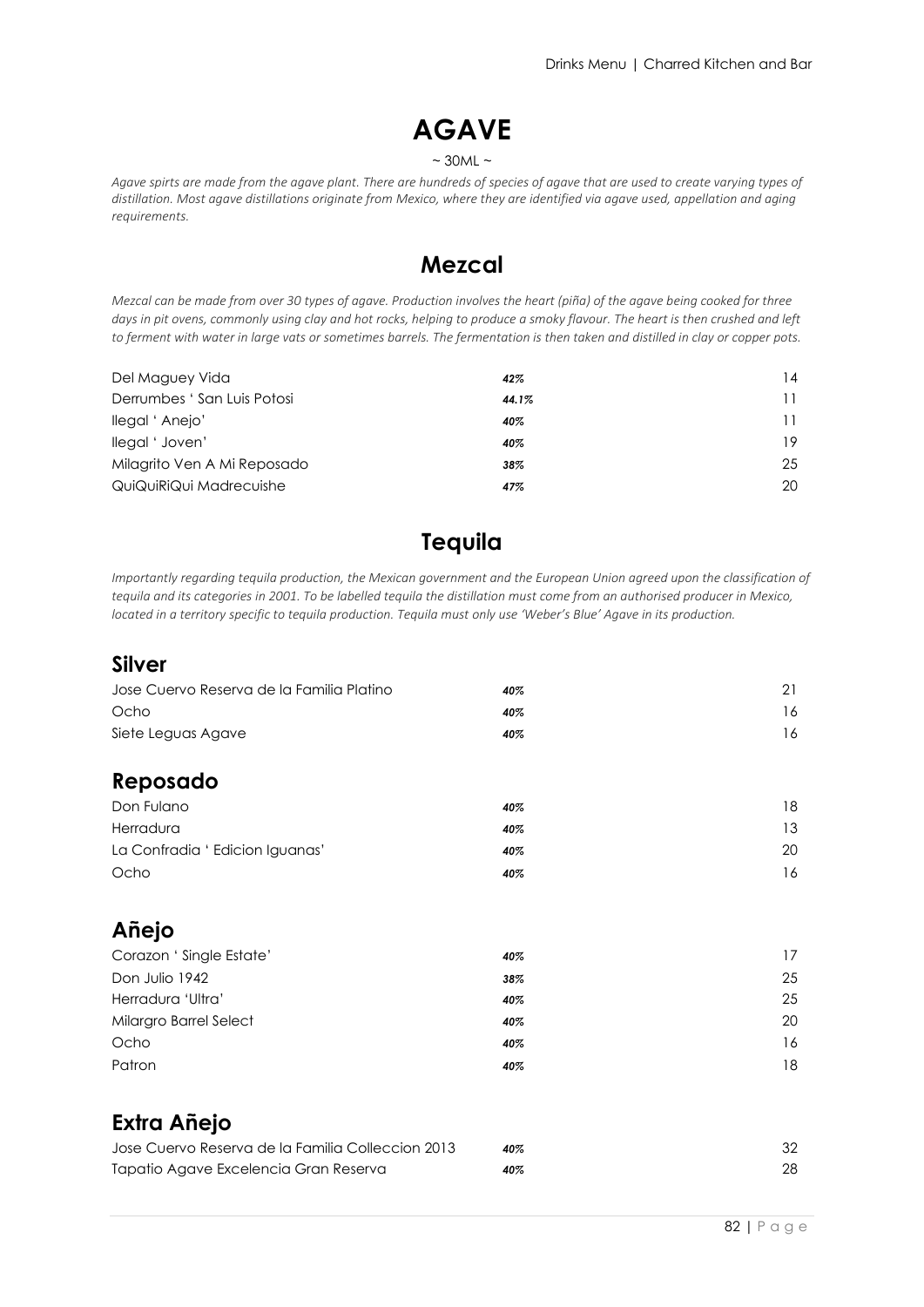# **BRANDY**

#### $\sim$  30ML  $\sim$

*Brandy starts its life as wine. The wine is taken and distilled; the end product is known as brandy. Fruit brandy is distilled from the remaining pressings of grapes or other fruit, otherwise known as pomace. Some brandies are taken and aged in wooden vessels; many also have colourings added to imitate the ageing process.* 

| St. Agnes XO Imperial 20yo | 40% | Renmark, SA | 30 |
|----------------------------|-----|-------------|----|
|                            |     |             |    |

### **Armagnac**

*Armagnac is believed to be the oldest distilled brandy in France. Armagnac is a region located is Gascony in the southwest of Franc. Traditionally Armagnac is only distilled once and therefore is believed to have a 'greater' flavour than that of cognac, which is distilled twice.*

| Delord 1984                                      | 40%   | <b>Bas Armagnac</b> | 25 |
|--------------------------------------------------|-------|---------------------|----|
| Delord 1985                                      | 40%   | <b>Bas Armagnac</b> | 24 |
| Francis Darroze 1963 'Château de Gaube'          | 44%   | <b>Bas Armagnac</b> | 95 |
| Francis Darroze 1965 'Domaine de Bouillon'       | 42%   | <b>Bas Armagnac</b> | 78 |
| Francis Darroze 1966 'Château de Gaube'          | 45%   | <b>Bas Armagnac</b> | 75 |
| Francis Darroze 1972 'Domaine de Busquet'        | 47%   | <b>Bas Armagnac</b> | 54 |
| Francis Darroze 1975 'Domaine de Tillet'         | 40%   | <b>Bas Armagnac</b> | 51 |
| Francis Darroze 1980 'Domaine de Laburthe'       | 48%   | <b>Bas Armagnac</b> | 45 |
| Francis Darroze 1981 'Domaine de Guillemouta'    | 48%   | <b>Bas Armagnac</b> | 43 |
| Francis Darroze 1987 'Domaine de Coquillon'      | 49%   | <b>Bas Armagnac</b> | 41 |
| Francis Darroze 1990 'Domaine de Bertruc'        | 48%   | <b>Bas Armagnac</b> | 36 |
| Gelas 10yo 'Finish in De Bortoli Noble One Cask' | 50.2% | <b>Bas Armagnac</b> | 20 |
|                                                  |       |                     |    |

### **Calvados**

*Calvados is a brandy produced in the protected appellation of the same name in the Normandy region of France. It is a distillation created from a cider base, of which can be created from over 200 named species of apples. The distillation must go through a minimum ageing of two years in oak casks. The Domfrontais region also requires a minimum of 30% pear cider to be used in the distillation.* 

| Adrien Camut 'Réserve d'Adrie' 35-40 yrs. | 40% | Pays d'Auge        | 60 |
|-------------------------------------------|-----|--------------------|----|
| Calvados Drouin 'La Blanche de Calvados'  | 40% | Pays d'Auge        | 11 |
| Comte Louis de Lauriston 1992             | 42% | Domfrontais        | 34 |
| Roger Groult 'Vénerable 25 yrs'           | 41% | Pays d'Auge        | 26 |
| Victor Gontier 2003                       | 40% | <b>Domfrontais</b> | 15 |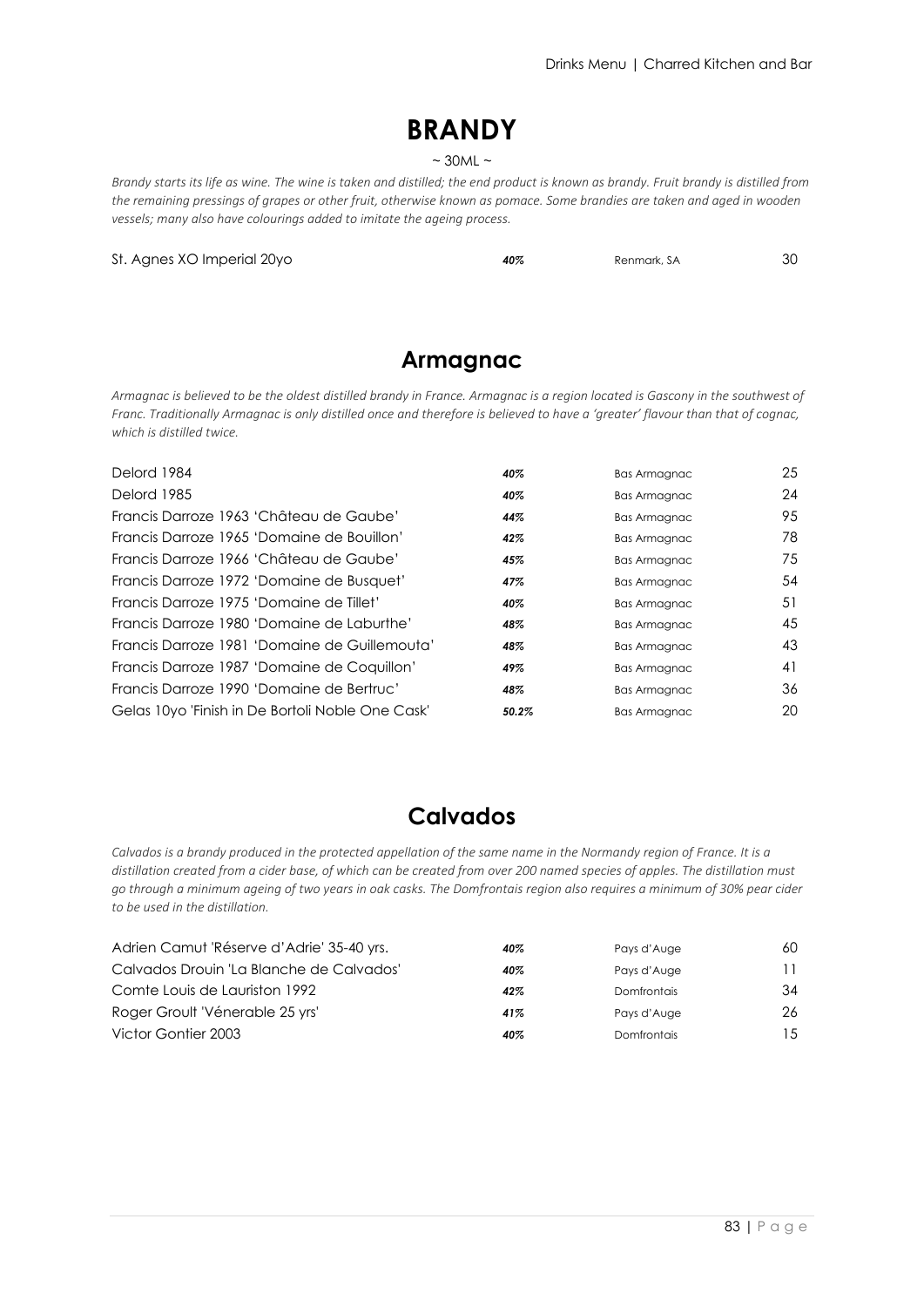### **Cognac**

*Cognac is named after the town of Cognac, which is surrounded by the departments of Charente and Charente-Maritime. Cognac by law must be distilled twice in copper pot stills and then aged for minimum of two years in French oak from Limousin or Tronçais.*

| Dudognon 'Napoleon 15yo'                         | 42%   | Grande Champagne | 18  |
|--------------------------------------------------|-------|------------------|-----|
| Frapin 'Multimillésime No 7.' (1989, 1991, 1993) | 40.8% | Grande Champagne | 76  |
| Jean Grosperrin 25yo 'Cognac de Collection' 1992 | 46.6% | Petite Champagne | 38  |
| Hennessy Very Special /                          | 40%   | Cognac           | 13. |
| <b>Hennessy VSOP</b>                             | 40%   | Cognac           | 17  |
| Hennessy XO                                      | 40%   | Cognac           | 39  |
| Normandin Mercier 'La Peraudiere'                | 43.3% | Grande Champagne | 43  |
| Paul Giraud 25yo 'Vielle Reserve'                | 40%   | Grande Champagne | 29  |

### **Eau De Vie**

*Eau de Vie is a French term that refers to a fruit brandy that is a clear and colourless spirit having gone through double distillation. In the English-speaking world, the term is often given to a spirit produced from fruit that isn't grapes. Most prominent Eau de Vies originate from the Alpine areas of France.* 

| Apricot             | 40% | Alsace, France           | 16 |
|---------------------|-----|--------------------------|----|
| Cherry              | 40% | Vosges, France           | 13 |
| <b>Yellow Plum</b>  | 45% | Sarlat, Périgord, France | 16 |
| <b>Blue Plum</b>    | 46% | Sarlat, Périgord, France | 16 |
| <b>William Plum</b> | 40% | Alsace, France           | 16 |
| Apple               | 40% | Alsace, France           | 16 |
|                     |     |                          |    |

## **Grappa**

*Grappa must be produced in Italy, the Italian part of Switzerland or San Marino. It must be produced from the pomace of grapes and the fermentation must occur on the pomace with no addition of water. Most grappa is unaged, hence its clear appearance. Those that have been aged in barrels tend to take on a yellow of brownish tinge.* 

| Eligo dell'Ornellaia Riserva | Cab/Franc/Merlot/Petit Verdot | 42% | Tuscany, Italy |    |
|------------------------------|-------------------------------|-----|----------------|----|
| Poli Amorosa di Dicembre     | Torcaloto                     | 40% | Veneto, Italy  | 20 |
| Poli Amorosa di Settembre    | Vespaiolo                     | 40% | Veneto, Italy  | 23 |

### **Pisco**

| Macchu Pisco 'La Diablada'         | 40% | Peru |  |
|------------------------------------|-----|------|--|
| Santiago Queirolo Pure 'Quebranta' | 40% | Peru |  |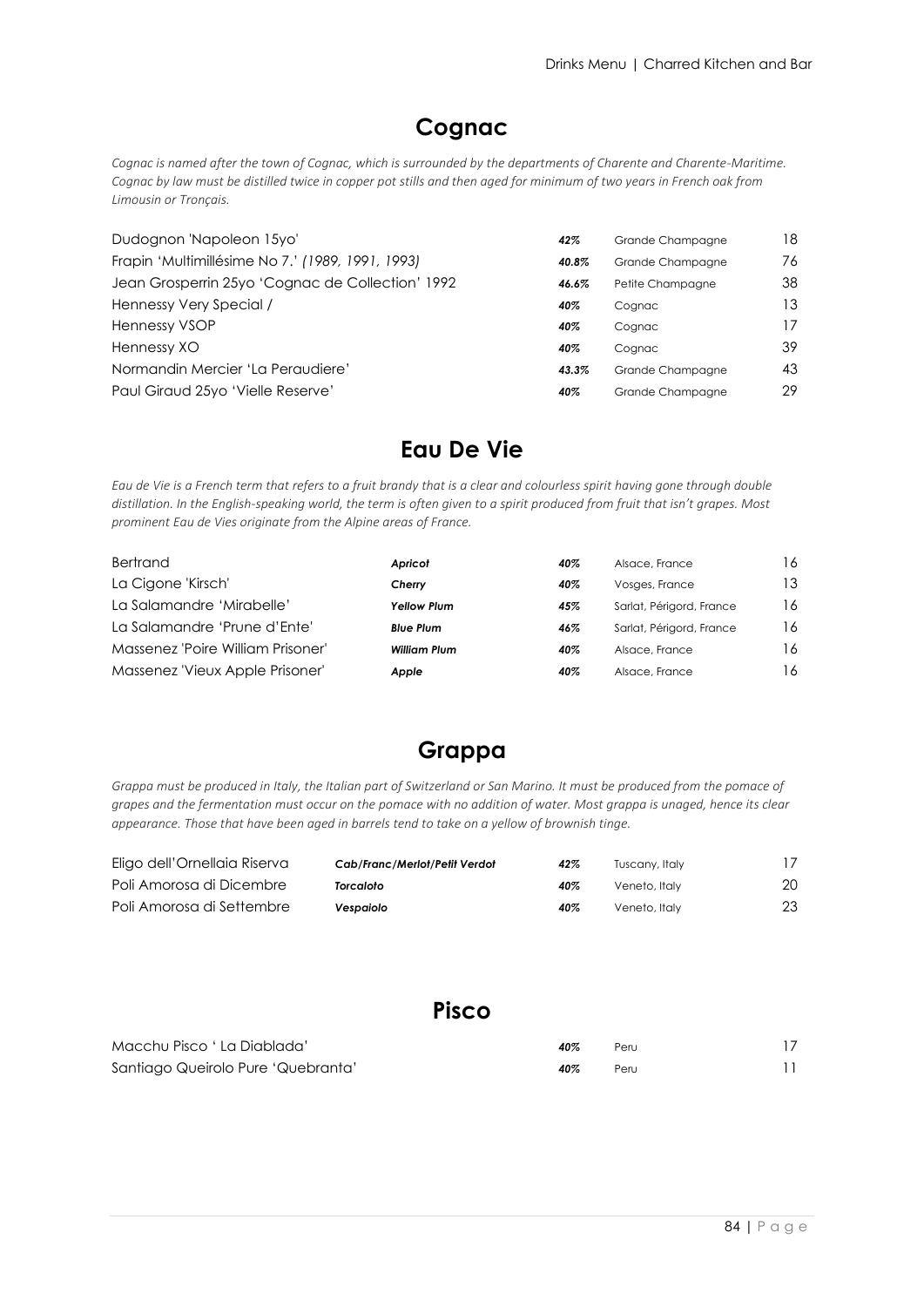# **WHISKY/WHISKEY**

#### $\sim$  30ML  $\sim$

*Whisky or Whiskey starts its life as a grain mash build that is fermented into essentially a beer (often referred to as a wash). This fermentation is then taken and then distilled commonly in a copper still. The spirit is then aged, usually, in a wooden vessel of some description.* 

### **Scotland**

*Whisky in Scotland can be split in five specific categories, single malts, single grain, blended malts, blended grains and blended scotch. All scotch must have a minimum alcohol by volume of 40%. All Scotch must be aged in oak casks for 3 years that does not exceed 700 litres in capacity. There are five regions (appellations) recognised by the Scotch Whisky Society, Highlands (which includes the islands), Speyside, Islay, Campbelltown and the Lowlands.*

*Outside of regulations and rigamarole, whisky from Scotland is wonderfully diverse, complex and unique. Many of the distilleries are always welcoming of visitors and looking to help those around the world improve on their whisky production.* 

### **Blended**

*Blended scotch whisky is the most common example of the spirit that we have seen in Australia. It has ranged from ultrainexpensive commercial examples right up to some of the most exuberant prices for spirits in the world.* 

| Chivas Regal 12yo          | 40% |    |
|----------------------------|-----|----|
| Chivas Regal 18yo          | 40% | 15 |
| Johnnie Walker Black Label | 40% | 13 |
| Johnnie Walker Blue Label  | 40% | 30 |
| <b>Naked Grouse</b>        | 40% |    |

### **Lowlands**

*Many of the distillers that exists in the lowlands have been used to produce spirt for blends or mass market whisky. There are however a few distilleries that concentrate on whisky of a higher quality and more complexity. Even as of now some newer distilleries are beginning production in the lowlands and will no doubt help increase awareness and quality in the region. Commonly look for softer more elegant whisky out of this region.*

| Auchentoshan American Oak | 40%   | <b>Bourbon Casks</b>                      | 14  |
|---------------------------|-------|-------------------------------------------|-----|
| Auchentoshan Three Wood   | 43%   | Bourbon/Oloroso/Pedro Ximénez             | 14  |
| Bladnoch 10yo             | 46.7% | <b>Bourbon Casks</b>                      | 19. |
| Bladnoch 17yo             | 46.7% | <b>Bourbon Casks/Californian Red Wine</b> | 26  |
| Bladnoch Samsara          | 46.7% | <b>Bourbon Casks/Californian Red Wine</b> | 25  |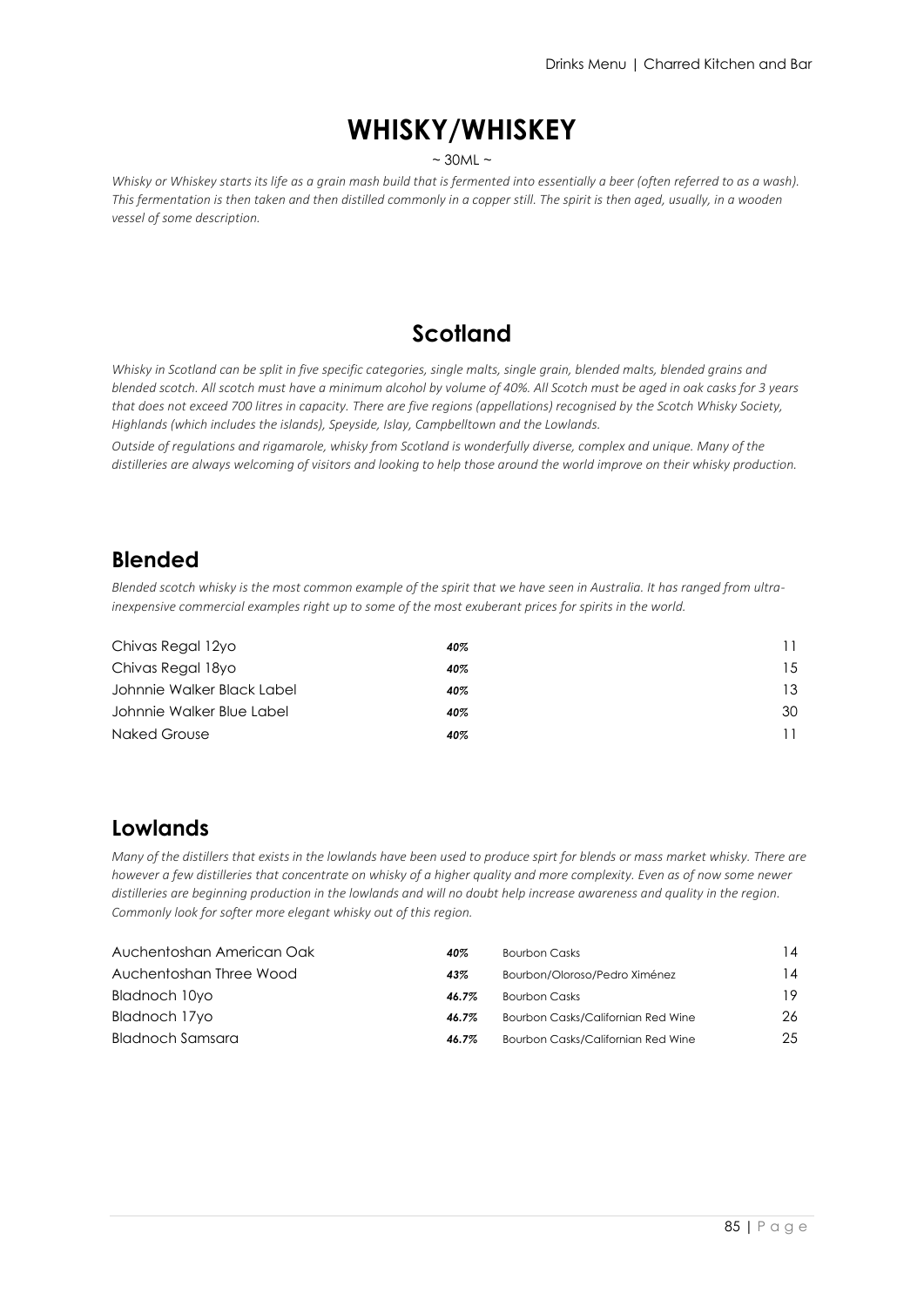### **Highlands**

*The Highlands is the largest whisky region in Scotland and is also the producer of the most whisky as well. The region also encompasses the island sub regions as well (excluding Islay). The regions style is extremely diverse (owing to size), ranging from bigger bolder styles in the north with a wonderful sweetness to the southern counterparts that are lighter and fruitier.*

| Ballechin 11yo 2007 SFTC   | 60.4% | <b>Bordeaux Barrels</b>                 | 32 |
|----------------------------|-------|-----------------------------------------|----|
| Ben Nevis 10yo Batch No. 1 | 62.4% | Bourbon/Sherry/Wine                     | 28 |
| Dalmore 18yo               | 43%   | <b>Bourbon/Oloroso Sherry Casks</b>     | 28 |
| Dalmore 'Cigar Malt'       | 43%   | Bourbon/Oloroso Sherry/Cabernet         | 27 |
| Dalmore 'Port Wood'        | 46.5% | <b>Bourbon/Port Pipes</b>               | 24 |
| Glenmorangie Nectar d'Or   | 46%   | Sauternes Casks                         | 15 |
| Glenmorangie Signet        | 46%   | Ozark American Oak/Oloroso Sherry Casks | 32 |
| Oban 14yo                  | 43%   | <b>Bourbon Casks</b>                    | 16 |
| Old Pulteney 17yo          | 46%   | Oloroso/Pedro Ximénez Casks             | 25 |
| Old Pulteney 21yo          | 46%   | <b>Bourbon/Oloroso Casks</b>            | 33 |
|                            |       |                                         |    |

### **Islands**

*The Islands are essentially a region of the Scotch Whisky Association, more a sub region of the Highlands. Their styles can be as dramatically varied as those located on the mainland areas. From the Isle of Arran off the south coast to the Orkney Islands of the their very northern tip of Scotland, these are some truly remote and remarkable areas to make whisky.*

| Arran 10yo                                  | 46%    | Bourbon/Sherry               | 15 |
|---------------------------------------------|--------|------------------------------|----|
| Arran 14yo                                  | 46%    | Bourbon/Sherry               | 17 |
| Arran 21 yo Lochranza 'The Explorer Series' | 46%    | Amontillado Sherry           | 43 |
| Talisker 10yo                               | 45.8%  | American Oak Casks           | 13 |
| <b>Highland Park</b>                        |        |                              |    |
| 18yo                                        | 56.5%  | Sherry/American Oak          | 30 |
| Mjolner                                     | 56.5%  | Sherry/American Oak          | 27 |
| Spirit of the Bear                          | 40%    | Sherry Seasoned American Oak | 17 |
| Valknut                                     | 46.80% | Sherry                       | 17 |
| Valkyrie                                    | 40%    | Sherry/American Oak          | 17 |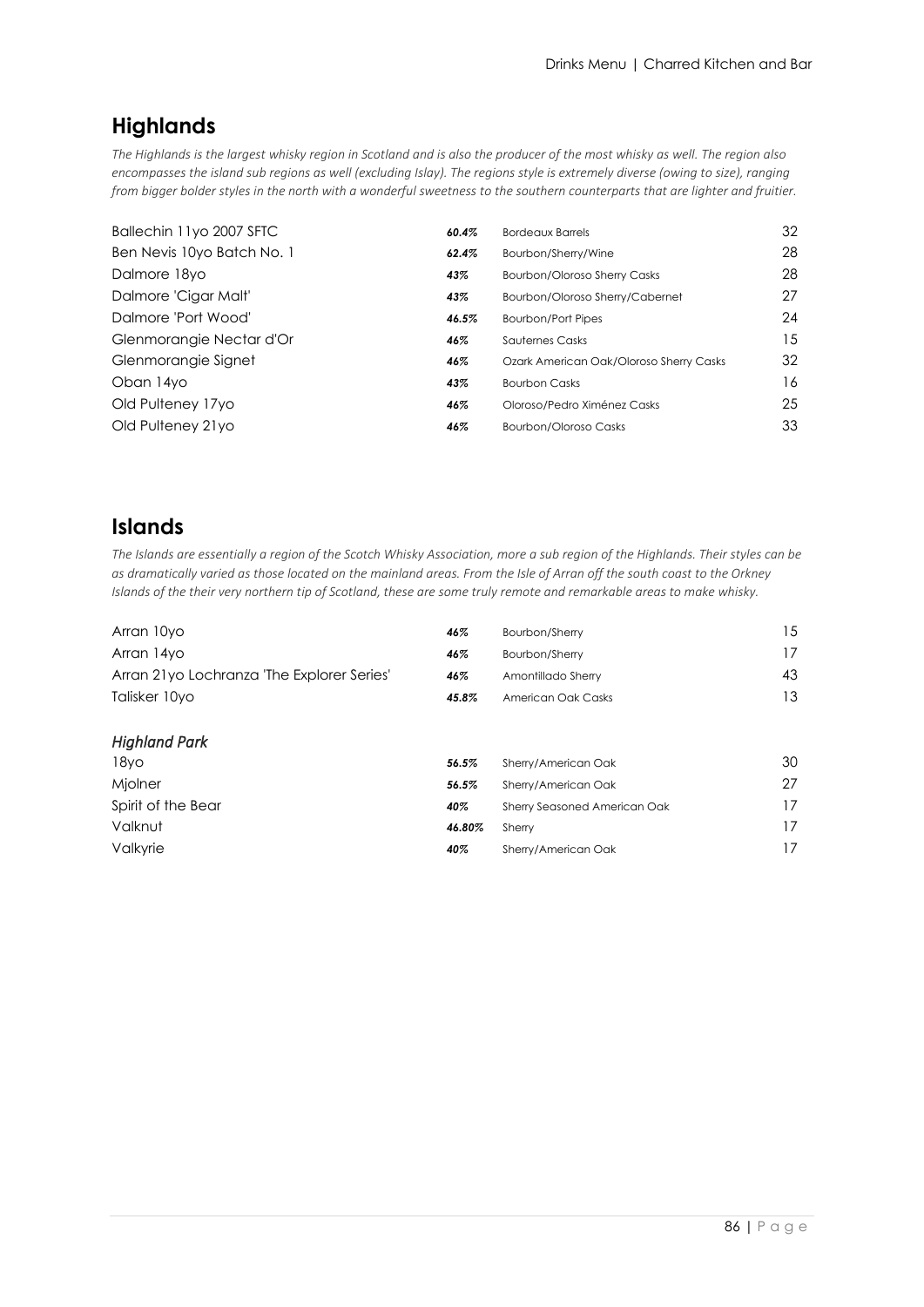### **Speyside**

*Speyside has two distinct styles of whisky. Light, elegant, grassy styles of producers such as Glenlivet through to, richer, sherry styles from the likes of GlenDronach. It has the highest density of whisky distilleries in the world and some of the most legendary producers. The region now looks towards producing interesting and unique whiskies as well as their timeless classics.*

| Benriach Vintage 2008 10yo        | 46%   | American Oak                             | 21                |
|-----------------------------------|-------|------------------------------------------|-------------------|
| Benriach 22yo Dark Rum Dunder     | 46%   | American Oak/Dark Rum                    | 46                |
| GlenDronach 18yo 'Allardice'      | 46%   | Oloroso                                  | 27                |
| Glenglassaugh Evolution           | 50%   | <b>Tennessee Barrels</b>                 | 12                |
| Glenglassaugh Octaves Classic     | 44%   | Bourbon/Pedro Ximénez/Amontillado Sherry | 12                |
| Glenrothes 2003 Single Cask #5579 | 56%   | Oloroso                                  | 29                |
| <b>The Balvenie</b>               |       |                                          |                   |
| 12yo Double Wood                  | 40%   | Bourbon/Sherry                           | 15                |
| 14yo Caribbean Cask               | 43%   | Bourbon/Rum                              | 18                |
| 15yo Single Barrel                | 47.8% | Sherry Oak                               | 25                |
| 17yo Double Wood                  | 43%   | Bourbon/Sherry                           | 25                |
| 21yo Port Wood                    | 40%   | Port                                     | 38                |
| 30y <sub>O</sub>                  | 47.3  | European Oak/Sherry                      | 165               |
| GlenAllachie                      |       |                                          |                   |
| 10yo Single Cask                  | 58.9% | Sauturnes                                | 29                |
| 15yo Single Cask                  | 60.7% | Madeira                                  | 36                |
| 30yo Single Cask                  | 58.9% | Madeira                                  | 134               |
| Single Cask 2008                  | 56.3% | Virgin Oak                               | 28                |
| Glenfiddich                       |       |                                          |                   |
| 12y <sub>O</sub>                  | 40%   | American Oak/Sherry                      | $12 \overline{ }$ |
| $1$ $\sim$ $Dich$ $\cap$ $\sim$   | 1007  | American Virgin Oak (Spanish Virgin Oak  | 1 5 I             |

| 14yo Rich Oak   | 40% | American Virgin Oak/Spanish Virgin Oak | 15 |
|-----------------|-----|----------------------------------------|----|
| 15yo Solera     | 40% | European/Sherry                        |    |
| 18yo            | 40% | American/Oloroso                       | 23 |
| 21 <sub>Y</sub> | 40% | Caribbean Rum                          | 39 |
|                 |     |                                        |    |

#### *Experimental Series*

| Glenfiddich's highly touted line of experimental whiskies. Look for out of the norm styles with the introduction of non- |     |                          |    |  |  |
|--------------------------------------------------------------------------------------------------------------------------|-----|--------------------------|----|--|--|
| traditional casks finishes and methods that uniquely different from the Glenfiddichs you may be used to.                 |     |                          |    |  |  |
| Fire and Cane                                                                                                            | 43% | American Oak/Rum         | 19 |  |  |
| IPA                                                                                                                      | 43% | <b>IPA</b>               | 19 |  |  |
| Project XX                                                                                                               | 47% | Bourbon/Sherry/Port Pipe | 24 |  |  |
| Winter Storm                                                                                                             | 43% | French Oak/Icewine       | 52 |  |  |
|                                                                                                                          |     |                          |    |  |  |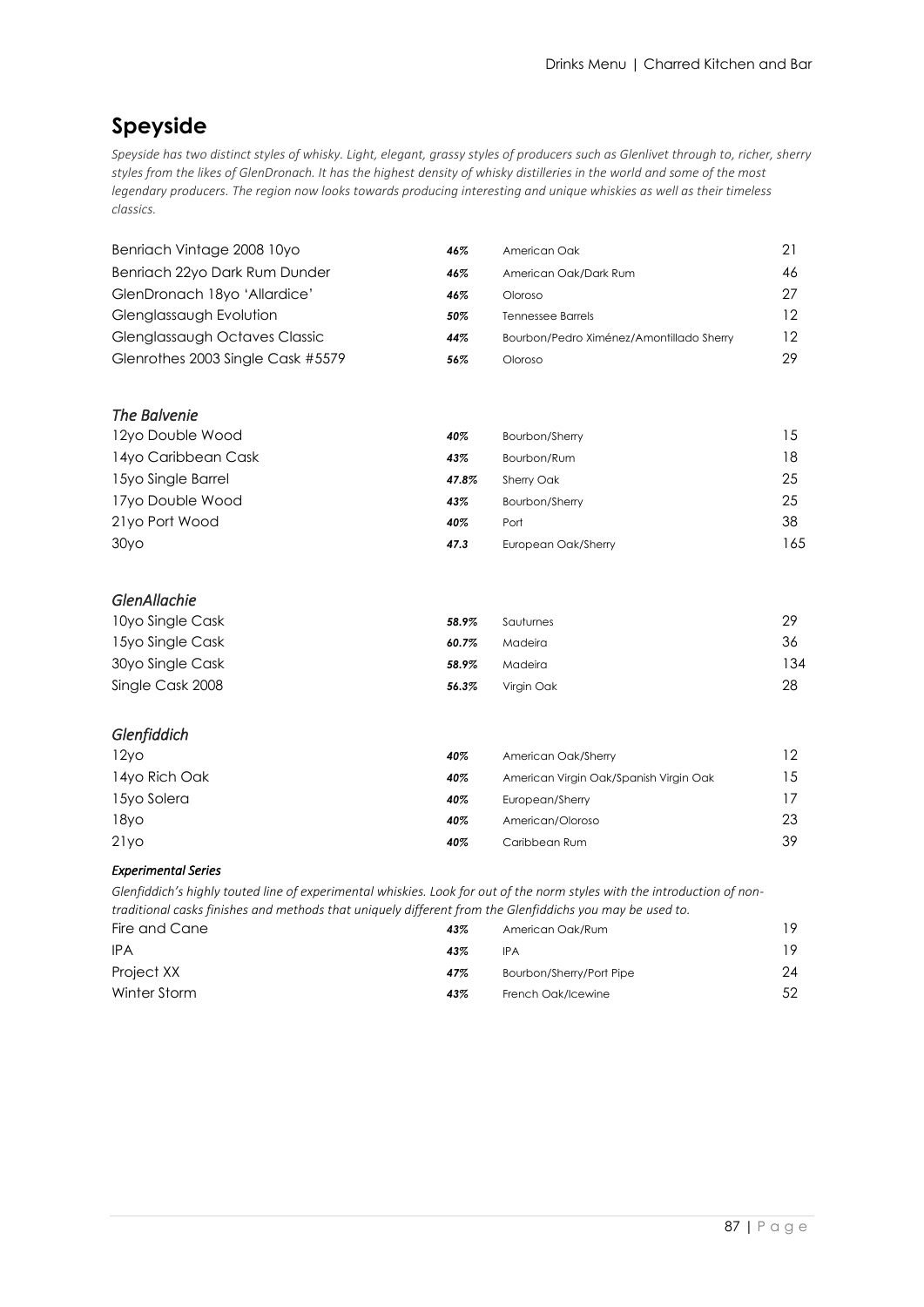| The Macallan    |       |                             |    |
|-----------------|-------|-----------------------------|----|
| 12 <sub>Y</sub> | 43%   | Oloroso                     | 20 |
| Classic Cut     | 51.2% | Oloroso                     | 20 |
| Edition No.3    | 48.3% | European/American Oak Blend | 36 |
| Edition No.4    | 48.4% | European/American Oak Blend | 33 |
| Edition No.5    | 48.5% | American Oak Blend          | 27 |
| Sienna          | 43%   | <b>Sherry Casks</b>         | 32 |
|                 |       |                             |    |

### **Islay**

*Islay whiskies are known for their smokiness, which is derived from peat. The island's iconic distilleries have their roots set in the early 19th century when they began as illegal operations hidden away from the Scottish mainland. The distilleries eventually became legal, very successful and today some of the most recognisable brands in the world.*

| Ardbeg                                          |       |                                        |    |
|-------------------------------------------------|-------|----------------------------------------|----|
| 10yo                                            | 46%   | <b>Bourbon Casks</b>                   | 13 |
| Corryvreckan                                    | 57.1% | <b>Bourbon Casks</b>                   | 26 |
| Scorch 'Committee Release'                      | 51.7% | <b>Bourbon Casks/Dragon Charred</b>    | 32 |
| <b>Bruichladdich</b>                            |       |                                        |    |
| Black Art 5.1 1992                              | 48.4% | Secret                                 | 48 |
| Black Art 7.1 1994                              | 48.4% | Secret                                 | 42 |
| Classic Laddie                                  | 50%   | <b>Bourbon Casks</b>                   | 16 |
| <b>Islay Barley 2009</b>                        | 50%   | <b>Whisky Casks</b>                    | 13 |
| Port Charlotte 10yo 2 <sup>nd</sup> Release Ltd | 50%   | Bourbon/Sherry/Tempranillo/French Wine | 17 |
| Port Charlotte MRC: 01 2010                     | 59.2% | Bourbon/Bordeaux Left Bank             | 18 |
| The Laddie 10yo 2 <sup>nd</sup> Release Ltd     | 50%   | Bourbon/Sherry/French Wine Casks       | 16 |
|                                                 |       |                                        |    |

#### *Octomore*

*The world's most heavily peated single malts. This is an esoteric series of numbered, experimental, mostly very limited releases. The Octomore Farm is located on the hill high above Port Charlotte and honours a throwback style whisky, that is as unique as it is brave. 'The iron fist in the velvet glove'.* 

| 07.1                             | 59.5% | American Oak Casks                  | 43 |
|----------------------------------|-------|-------------------------------------|----|
| 07.3                             | 63%   | American Oak/Spanish Wine Casks     | 30 |
| 08.1                             | 59.3% | American Oak                        | 39 |
| 08.3                             | 61.2% | Bourbon/Wine                        | 44 |
| 08.4                             | 58.7% | American Oak/Virgin European Oak    | 28 |
| 09.1                             | 59.1% | American Oak                        | 34 |
| 09.3                             | 62.9% | Bourbon/Wine                        | 36 |
| 10.1                             | 59.1% | American Oak                        | 31 |
| 10.3                             | 62.9% | American Oak                        | 40 |
| 10.4                             | 63.5% | Virgin Oak                          | 40 |
| 10yo 2 <sup>nd</sup> Release Ltd | 57.3% | <b>Bourbon/Grenache Blanc Casks</b> | 35 |
| 10yo 2008 Vintage                | 56.8% | Bourbon/Port/Cognac/Virgin Oak      | 27 |
| 10yo 2009 Vintage                | 54.3% | American Oak /Virgin Oak            | 36 |
| 11.1                             | 59.4% | American Oak                        | 31 |
| 11.3                             | 61.3% | American Oak                        | 40 |
|                                  |       |                                     |    |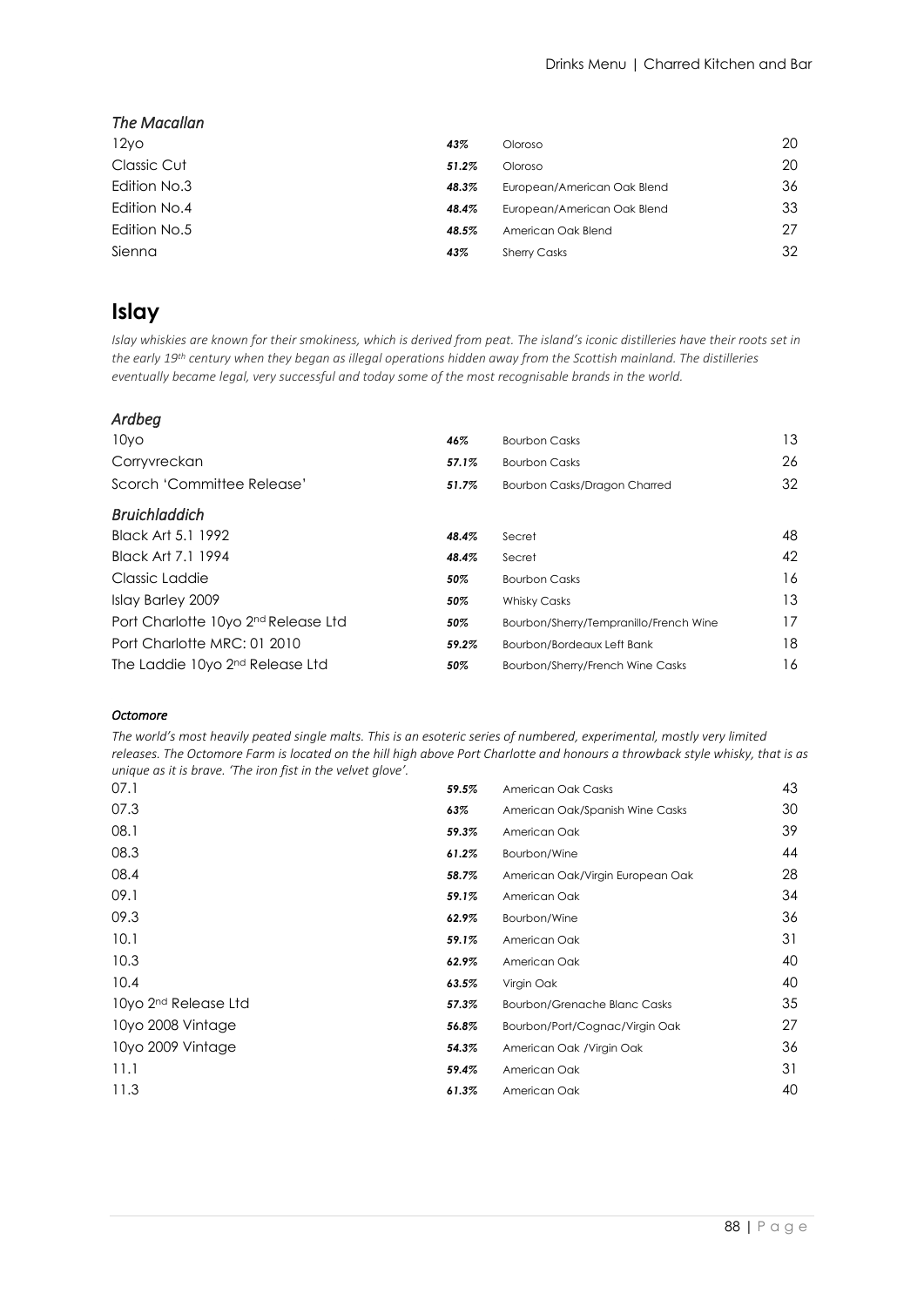| Lagavulin                       |       |                                   |    |
|---------------------------------|-------|-----------------------------------|----|
| 8yo                             | 48%   | European/American Oak Casks       | 14 |
| 11yo 'Offerman Edition'         | 46%   | <b>Bourbon</b>                    | 22 |
| 16y <sub>O</sub>                | 43%   | <b>Bourbon/Sherry Casks</b>       | 16 |
| Distillers Edition 1999         | 43%   | Pedro Ximénez Casks               | 20 |
| Laphroaig                       |       |                                   |    |
| 25yo 2013 Cask Strength Edition | 45.1% | Oloroso Sherry/American Oak Casks | 80 |
| Quarter Cask                    | 48%   | <b>Bourbon/Quarter Casks</b>      | 23 |
| Triple Wood                     | 48%   | Bourbon/Quarter/Oloroso Casks     | 20 |
|                                 |       |                                   |    |

### **Campbeltown**

*Campbelltown whisky comes from the Campbelltown 'burgh' located off the Kintyre Peninsula on Scotland's west coast. The region was originally home to around 30 distilleries, but prohibition in the United States and a focus on mass produced whisky forced most of the distilleries to close. Today only three distilleries operate in the once fabled region.*

| Glen Scotia Legends of Scotia 10yo | 50%   | <b>Bourbon Casks</b>        | 24  |
|------------------------------------|-------|-----------------------------|-----|
| Hazelburn 2003 10yo                | 50.1% | Rundlets/Kilderkins         | 23  |
| Kilkerran 12yo                     | 46%   | <b>Bourbon/Sherry Casks</b> | 16  |
| Kilkerran Work in Progress         | 64.6% | <b>Bourbon Casks</b>        | 18  |
| Springbank 10yo                    | 46%   | Bourbon/Sherry              | 13. |
| Springbank 12yo                    | 46%   | <b>Bourbon Casks</b>        | 18  |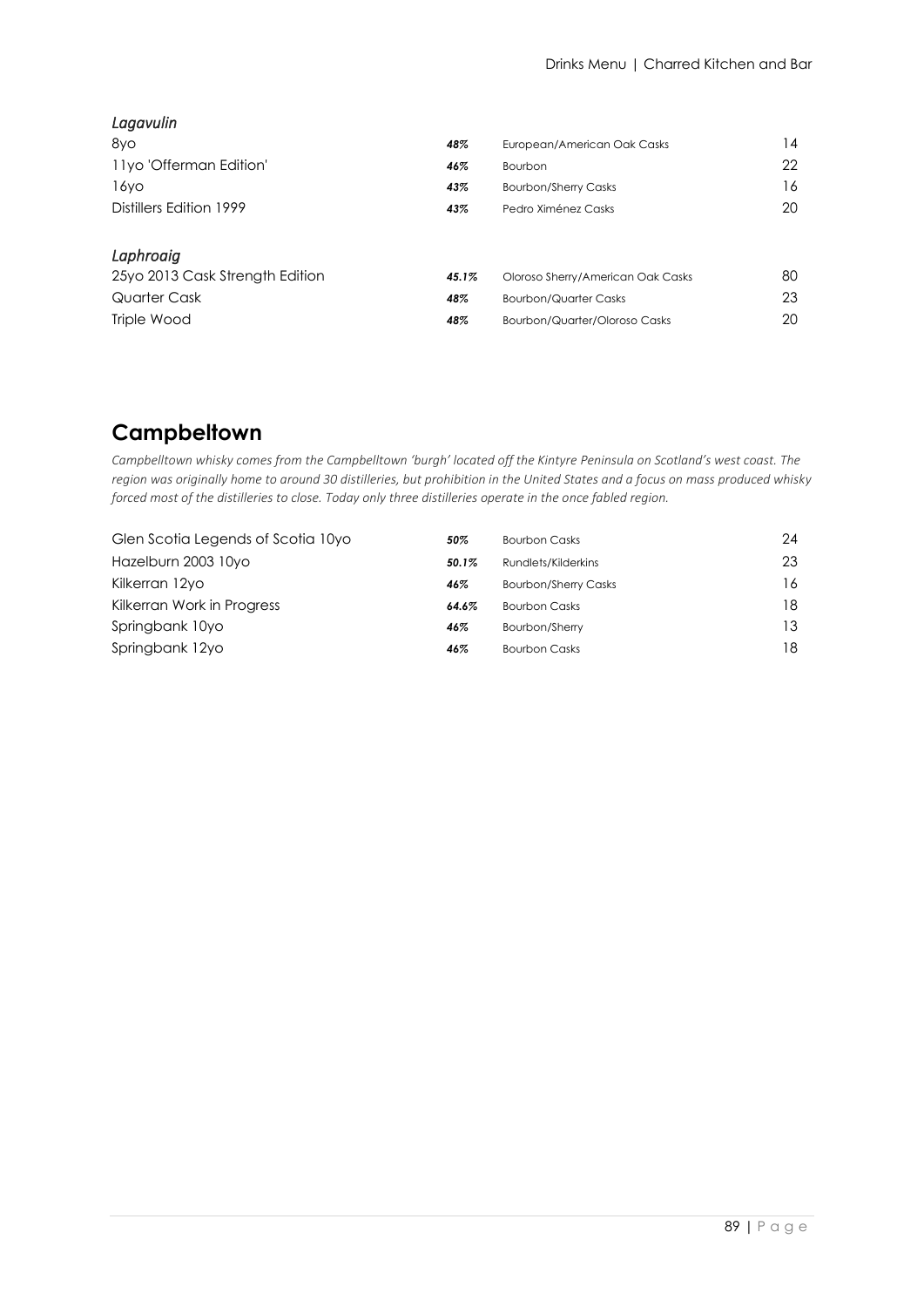### **Ireland**

*It is believed that Irish whiskey is one of the earliest distilled products in all of Europe, with believed production of the spirit occurring in the 12th century by Irish monks. Whiskey from Ireland is often far gentler and more elegant than the nearby examples of Scotland. Today Ireland is the fastest growing whiskey region in the world, as it looks to reclaim its glory days of the early to mid-18th century.* 

| Brogans Legacy 10yo              | 40% | Bourbon/Iberian Sherry  | 18 |
|----------------------------------|-----|-------------------------|----|
| The Dead Rabbit                  | 44% | American Oak/Virgin Oak | 11 |
| The Dublin 'Liberties Oak Devil' | 46% | <b>Bourbon</b>          | 11 |
| Jameson Triple Distilled         | 40% | Bourbon/Sherry          | 11 |
| Midleton Very Rare 2010          | 40% | <b>Bourbon</b>          | 45 |
| Slane                            | 40% | Bourbon/Sherry          | 11 |
| Teeling 15yo The Revival         | 46% | Rum                     | 24 |

### **Japan**

*Whisky from Japan has taken the world by storm, with many labels and bottles becoming incredibly rare and expensive collector items. Fanaticism for Japanese whisky has caused many of the top tier distilleries to alter their production and forced them to drop older expressions as to demand has become to great for them to keep up with. Japanese whisky has wonderful finesse, elegance and some real uniqueness that's makes them a truly special product.* 

| Hakushu 12yo            | 43.5% |                         | 28 |
|-------------------------|-------|-------------------------|----|
| Hibiki 17yo             | 43%   |                         | 85 |
| Nikka 'From the Barrel' | 51.4% | <b>Bourbon</b>          | 17 |
| Nikka Coffey Grain      | 45%   |                         | 18 |
| Yamazaki 12yo           | 43%   | Bourbon/Sherry/Mizunara | 35 |

### **Taiwan**

| Kavalan Distillery Select    | 40% | Refill Casks        |  |
|------------------------------|-----|---------------------|--|
| Kavalan 'King Car Conductor' | 46% | Bourbon/Sherry/Port |  |

### **India**

| Amrut Fusion  | 50% |         | 19. |
|---------------|-----|---------|-----|
| Amrut Madeira | 50% | Madeira | 32  |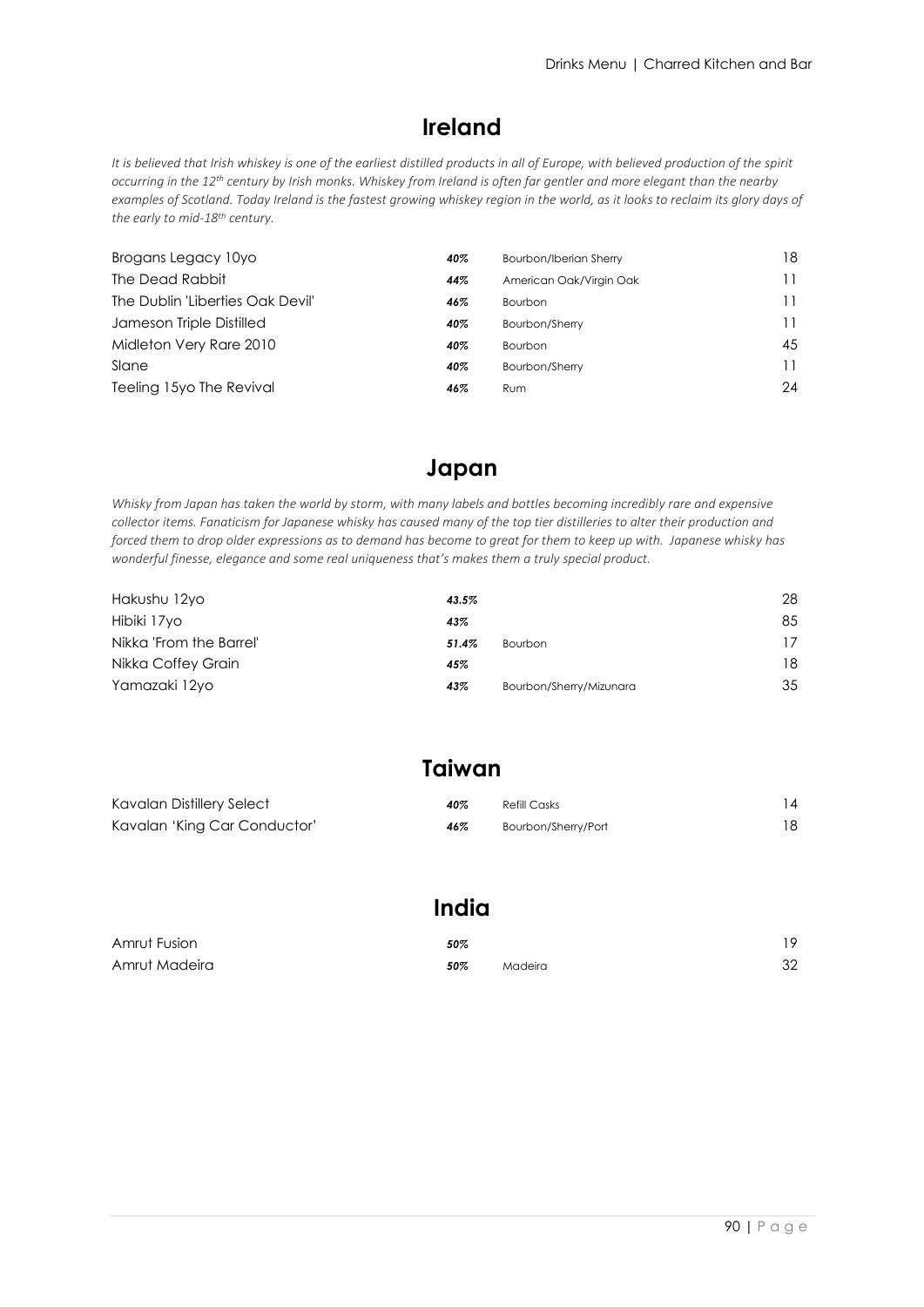### **Australia**

*Distillation in Australia is far from a new concept, whisky however historically has taken a back seat to rum production, which gained serious popularity during the 19th century. Late 20th Century however a couple of other distilleries had materialised and began the long journey of whisky production. Fast forward to 2014, when Sullivan's Cove in Tasmania wines best whisky in the world and the Australian industry is turned on its head. The Australian whisky industry has never been stronger, with multiple new distilleries opening each year, all over the country.* 

| Adelaide Hills Distillery '78° Australian Whiskey' |             | 44%   | American/French Oak       | 20  |
|----------------------------------------------------|-------------|-------|---------------------------|-----|
| <b>Bakery Hill Cask Strength</b>                   |             | 61.8% | American Oak              | 19. |
| Corowa Bastard Barrel 17yo                         |             | 55.3% | Bourbon/Sherry            | 45  |
| Dobson's Empire 8 Triple Distilled                 |             | 60%   | Shiraz/Madeira/Chardonnay |     |
| Ironbark Distillery Corn Rye Moonshine             |             | 45%   | No Oak                    | 12. |
| Sullivan's Cove French Oak                         | Cask TD0196 | 47.7% | French                    | 100 |

#### *Black Gate Distillery*

*Touting themselves as New South Wales' first hot-climate distiller, Brian and Genise Hollingworth are creating some of Australia's most uniquely brilliant spirits. Located in the small township of Mendooran, the distillery now concentrates on rum and whisky production, with peated and tawny expressions becoming their hallmarks.*

|                                                                                                        | 61%                                            | American Oak/Apera/Rum | 46 |
|--------------------------------------------------------------------------------------------------------|------------------------------------------------|------------------------|----|
| Cask BG072                                                                                             | 58.7%                                          | Apera/Whisky/Rum       | 26 |
|                                                                                                        | 47.1%                                          | Port Cask              | 21 |
| Cask BG074                                                                                             | 46%                                            | Tawnv                  | 26 |
| Cask BG075                                                                                             | 46%                                            | Tawnv                  | 26 |
| <b>Black Gate Peated</b><br>Black Gate Solera B2<br><b>Black Gate Tawny</b><br><b>Black Gate Tawny</b> | <b>Black Gate Dram Full/AWAS Collaboration</b> |                        |    |

#### *Starward*

*Located in Port Melbourne, Victoria, Starward seem like an almost overnight success story. They focus on being able to source all their ingredients from roughly a day's drive from Melbourne, producing the whisky in what they call Australia's food capital. Finishing all their whiskies in Australia wine casks these spirits are of incredible depth, complexity and uniquely Australian.*

| Starward              | 43% | Australia Apera Casks     | 12. |
|-----------------------|-----|---------------------------|-----|
| Tawny                 | 48% | Australia Fortified Casks | 18  |
| Two-Fold Double Grain | 40% | Australia Red Wine        | 12. |
| Wine Cask Edition     | 41% | Australian Wine           | 12. |

### **Canada**

| Canadian Club 12yo  | 40% | American Oak |  |
|---------------------|-----|--------------|--|
| Collingwood Blended | 40% | American Oak |  |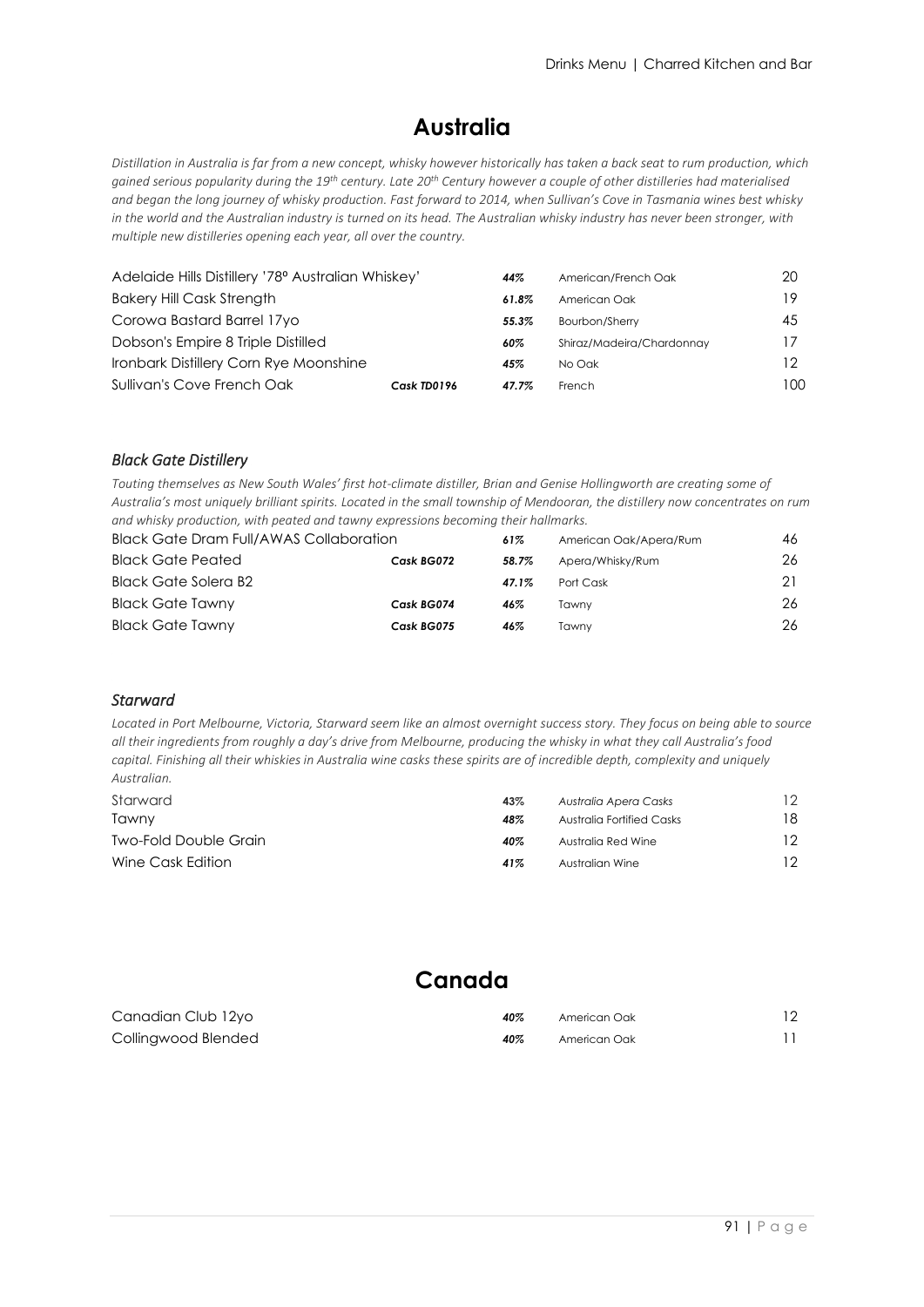### **United States of America**

*Bourbon is Whiskey. Despite what you may have heard Whiskey is not a sole entity of Scotland, the basic rules of bourbon are that it must be produced in the United States, it must be made from at least 51% corn, it must be aged in new oak and it must be distilled at no more than 80% alcohol by volume (160 proof).* 

*Another revelation is that they make other whiskies in America not just bourbon, and many of them are fantastic. These other whiskies are based off rye, wheat, barley or a spectacular combination of multiple grains to create the many unique wonderful whiskies of America.* 

### **Kentucky**

| 1792 Small Batch           | 46.85% | American Oak | 12 <sup>°</sup> |
|----------------------------|--------|--------------|-----------------|
| Knob Creek 9yo             | 50%    | American Oak | 15              |
| Knob Creek Rye             | 50%    | American Oak | 14              |
| Maker's Mark               | 40%    | American Oak | 12 <sup>°</sup> |
| <b>Wild Turkey Decades</b> | 52%    | American Oak | 23              |
| Willet Pot Still Reserved  | 47%    | American Oak | 16              |

#### *Buffalo Trace*

*Named after the early pioneers who would follow the paths of the buffalo, the Great Buffalo Trace crossed the Kentucky River near what is now known as Frankfort. Now for well over 200 years, the Buffalo Trace distillery has been making some of America's finest bourbons and some of the world's most awarded and sought-after spirits.* 

| Blanton's Straight from The Barrel Cask Strength | 66.85% | American Oak | 20 |
|--------------------------------------------------|--------|--------------|----|
| <b>Buffalo Trace</b>                             | 40%    | American Oak | 11 |
| Colonel E.H. Taylor 'Single Barrel'              | 50%    | American Oak | 36 |
| Colonel E.H. Taylor 'Small Batch'                | 50%    | American Oak | 33 |
| Colonel E.H. Taylor 'Straight Rye'               | 50%    | American Oak | 33 |
| Eagle Rare                                       | 45%    | American Oak | 16 |
| Pappy Van Winkle 'Old Rip Van Winkle' 10yo       | 53.5%  | American Oak | 85 |
| Pappy Van Winkle 'Special Reserve Lot B' 12yo    | 45.2%  | American Oak | 90 |
| Sazerac Rye 6yo                                  | 45%    | American Oak | 16 |
| Single Oak Project 'Barrell 166'                 | 45%    | American Oak | 68 |
| Stagg Junior                                     | 64.85% | American Oak | 50 |
| W.L. Weller 12yo Wheated                         | 45%    | American Oak | 29 |
| W.L. Weller Special Reserve                      | 45%    | American Oak | 15 |
|                                                  |        |              |    |

#### *Antique Collection*

*The dizzying upper echelon of the Buffalo Trace Distillery, these are some of the rarest and most sought-after releases in the entire whiskey world each year. Representing the finest and most unique barrels in all their inventory, these are some of the most special whiskies you will try.* 

| Eagle Rare 17yo                   | 45%    | American Oak | 85 |
|-----------------------------------|--------|--------------|----|
| George T. Stagg Barrel Proof      | 62.45% | American Oak | 85 |
| William Larue Weller Barrel Proof | 62.85% | American Oak | 85 |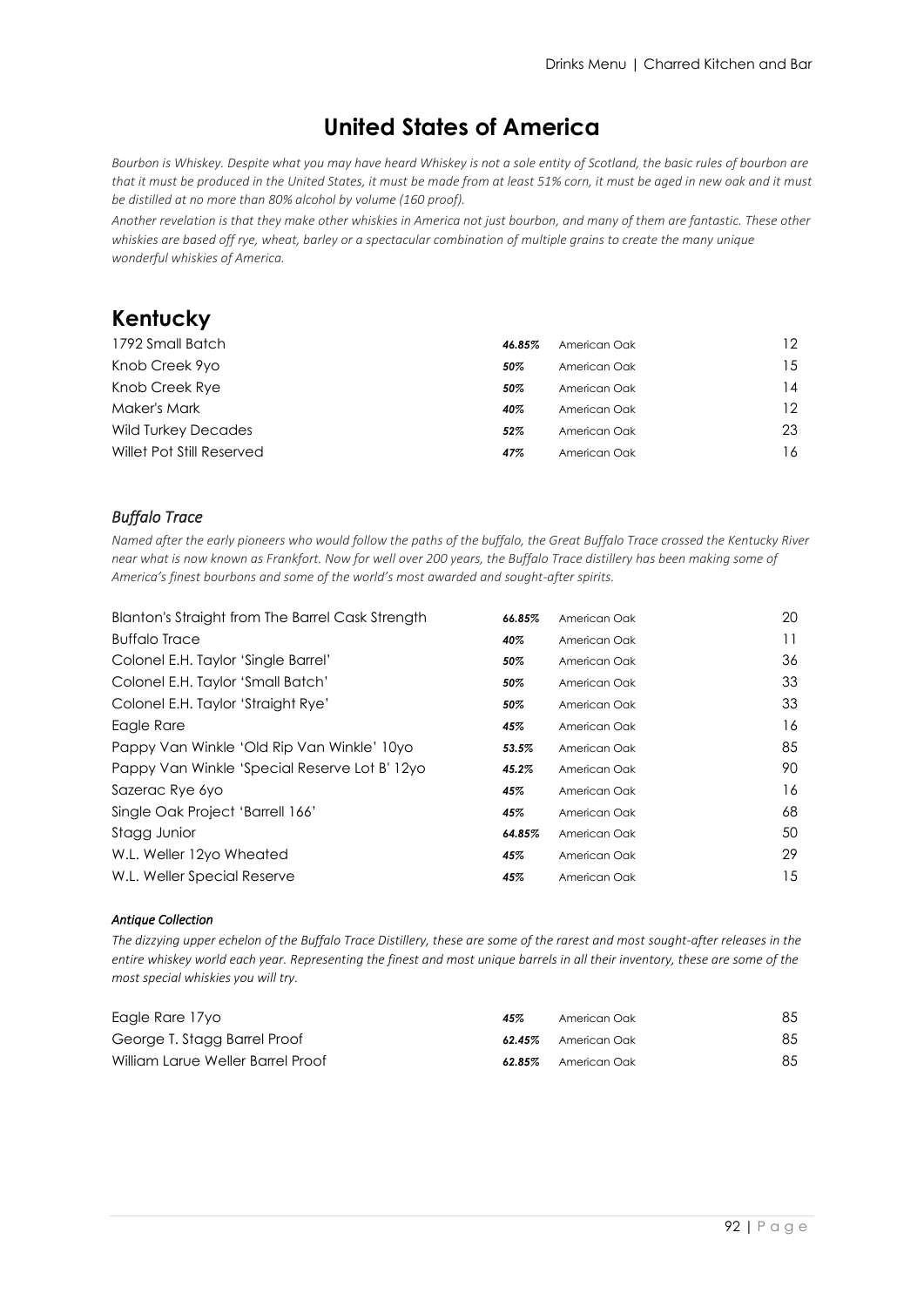| Michter's US*1                         |       |              |    |
|----------------------------------------|-------|--------------|----|
| Small Batch Unblended American Whiskey | 41.7% | American Oak | 17 |
|                                        |       |              |    |
| Bourbon                                |       |              |    |
| Single Barrel 10yo                     | 47.2% | American Oak | 35 |
| Small Batch                            | 45.7% | American Oak | 21 |
|                                        |       |              |    |
| Rye                                    |       |              |    |
| Limited Release Barrel Strength        | 56.1% | American Oak | 22 |
| Single Barrel                          | 42.4% | American Oak | 17 |
| Single Barrel 10yo                     | 47.2% | American Oak | 38 |
| Sour Mash                              |       |              |    |
| Shenk's Homestead                      | 45.6% | American Oak | 19 |
| Small Batch                            |       |              | 17 |
|                                        | 43%   | American Oak |    |
| Toasted                                | 43%   | American Oak | 22 |
|                                        |       |              |    |
|                                        |       |              |    |

| Woodford           |       |                            |     |
|--------------------|-------|----------------------------|-----|
| Reserve            | 40%   | American Oak               | 12  |
| Reserve Double Oak | 43.2% | Two Different American Oak | 12  |
| Reserve Rye        | 45.2% | American Oak               | 13. |

#### *Masters Collection*

*Woodford Reserve Distillery's Master Collection honours early nineteenth century owner Oscar Pepper and Master Distiller James Crow. Celebrating their innovation, handcrafted techniques, grain recipes, to a variety of grain recipes, fermentation styles and maturation processes these are unique whiskeys.* 

| Batch Proof               | $62.9\%$ | American Oak    | 24 |
|---------------------------|----------|-----------------|----|
| Brandy Finish             | 45.2%    | American Brandy | 30 |
| Cherry Wood Smoked Barley | 45.2%    | American Oak    | 30 |
| Selected American Oak     | 45.2%    | American Oak    | 30 |